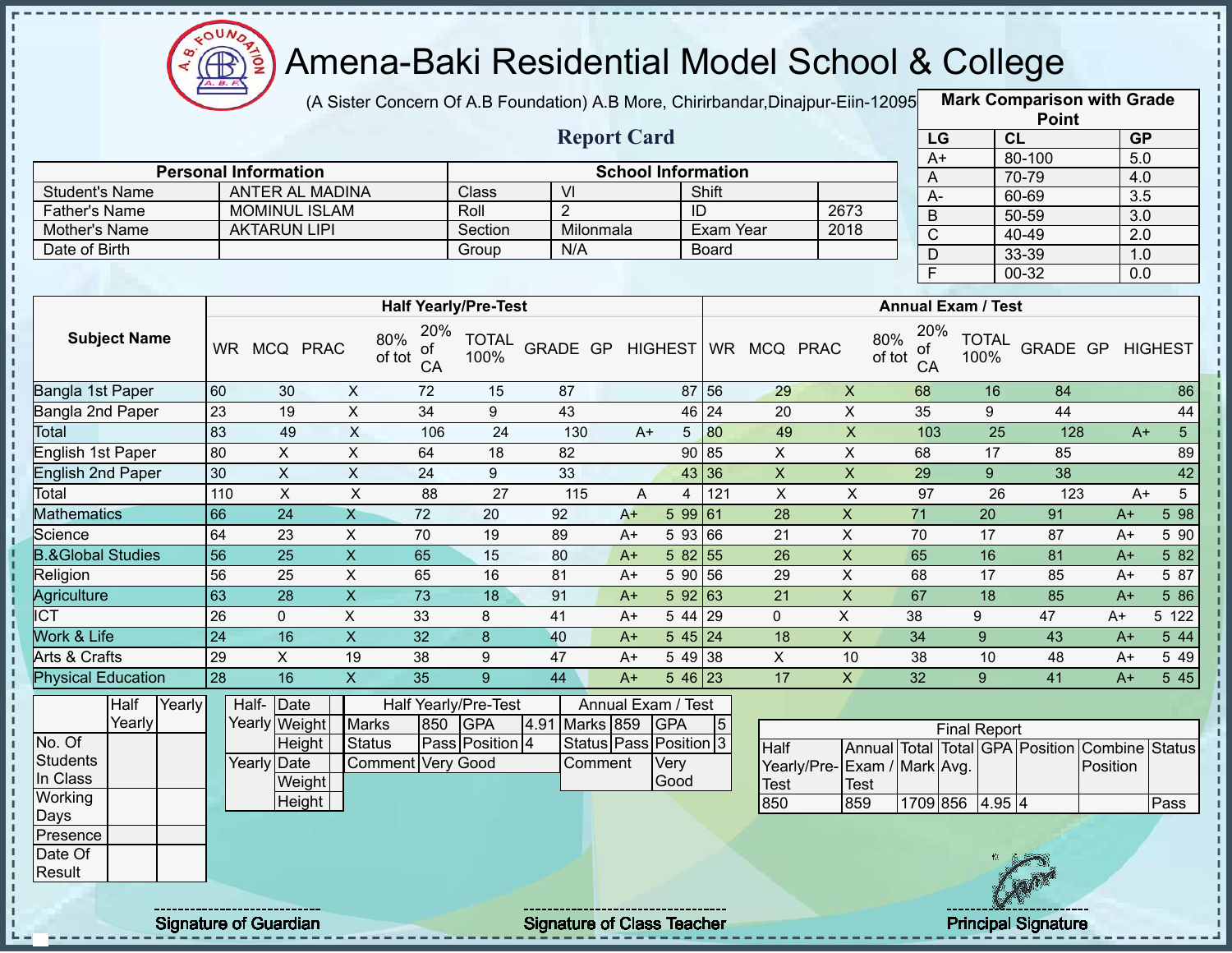

(A Sister Concern Of A.B Foundation) A.B More, Chirirbandar, Dinajpur-Eiin-12095

|                              |                 |                                                     |                |                      |                             |                                   |                    |                           |              |                    |                           |                     |                           |                | <b>Point</b>                    |                       |                |
|------------------------------|-----------------|-----------------------------------------------------|----------------|----------------------|-----------------------------|-----------------------------------|--------------------|---------------------------|--------------|--------------------|---------------------------|---------------------|---------------------------|----------------|---------------------------------|-----------------------|----------------|
|                              |                 |                                                     |                |                      |                             |                                   | <b>Report Card</b> |                           |              |                    |                           | LG                  |                           | CL             |                                 | <b>GP</b>             |                |
|                              |                 |                                                     |                |                      |                             |                                   |                    |                           |              |                    |                           | $A+$                |                           |                | 80-100                          | $\overline{5.0}$      |                |
| <b>Student's Name</b>        |                 | <b>Personal Information</b><br><b>LILUFA YESMIN</b> |                |                      | Class                       | VI                                |                    | <b>School Information</b> | Shift        |                    |                           | A                   |                           |                | 70-79                           | 4.0                   |                |
| <b>Father's Name</b>         |                 | <b>LIAKUT ALI</b>                                   |                | Roll                 |                             | 5                                 |                    | ID                        |              |                    | 2679                      | $A -$               |                           |                | 60-69                           | $\overline{3.5}$      |                |
| Mother's Name                |                 | <b>SHAHENUR</b>                                     |                |                      | Section                     | Milonmala                         |                    |                           | Exam Year    |                    | 2018                      | $\mathsf B$         |                           |                | 50-59                           | 3.0                   |                |
| Date of Birth                |                 |                                                     |                |                      | Group                       | N/A                               |                    |                           | <b>Board</b> |                    |                           | $\overline{C}$      |                           |                | 40-49                           | $\overline{2.0}$      |                |
|                              |                 |                                                     |                |                      |                             |                                   |                    |                           |              |                    |                           | D<br>$\overline{F}$ |                           |                | 33-39<br>$00 - 32$              | 1.0<br>0.0            |                |
|                              |                 |                                                     |                |                      |                             |                                   |                    |                           |              |                    |                           |                     |                           |                |                                 |                       |                |
|                              |                 |                                                     |                |                      | <b>Half Yearly/Pre-Test</b> |                                   |                    |                           |              |                    |                           |                     | <b>Annual Exam / Test</b> |                |                                 |                       |                |
| <b>Subject Name</b>          |                 | WR MCQ PRAC                                         | 80%<br>of tot  | 20%<br>οf<br>CA      | <b>TOTAL</b><br>100%        | GRADE GP                          |                    | <b>HIGHEST</b>            |              | WR MCQ PRAC        | 80%<br>of tot             | 20%<br>of<br>CA     | 100%                      | <b>TOTAL</b>   | GRADE GP                        |                       | <b>HIGHEST</b> |
| Bangla 1st Paper             | 49              | 28                                                  | $\mathsf{X}$   | 62                   | 8                           | 70                                |                    |                           | 87 48        | 28                 | $\mathsf{X}$              | 61                  |                           | 17             | 78                              |                       | 86             |
| Bangla 2nd Paper             | 24              | 12                                                  | $\mathsf{X}$   | 29                   | $\overline{7}$              | 36                                |                    | 46                        | 23           | 17                 | $\mathsf X$               | 32                  |                           | 8              | 40                              |                       | 44             |
| <b>Total</b>                 | 73              | 40                                                  | X              | 91                   | 15                          | 106                               |                    | A<br>$\overline{4}$       | 71           | 45                 | $\boldsymbol{\mathsf{X}}$ | 93                  |                           | 25             | 118                             | A                     | $\overline{4}$ |
| English 1st Paper            | 65              | X                                                   | X              | 52                   | 15                          | 67                                |                    | 90                        | 80           | X                  | X                         | 64                  |                           | 10             | 74                              |                       | 89             |
| <b>English 2nd Paper</b>     | 23              | $\sf X$                                             | $\mathsf{X}$   | 18                   | 5                           | 23                                |                    | 43                        | 20           | $\pmb{\mathsf{X}}$ | $\mathsf X$               | 16                  |                           | $6\phantom{1}$ | 22                              |                       | 42             |
| Total                        | 88              | $\boldsymbol{\mathsf{X}}$                           | $\pmb{\times}$ | 70                   | 20                          | 90                                | A-                 | 3.5                       | 100          | $\mathsf X$        | $\mathsf X$               | 80                  |                           | 16             | 96                              | A-                    | 3.5            |
| <b>Mathematics</b>           | $\overline{52}$ | $\overline{27}$                                     | $\overline{X}$ | 63                   | 20                          | 83                                | $A+$               |                           | 5 99 38      | 23                 | $\overline{X}$            | 49                  | $\overline{20}$           |                | 69                              | A-                    | 3.5 98         |
| Science                      | 51              | 17                                                  | X              | 54                   | 16                          | 70                                | Α                  |                           | 4 93 41      | 17                 | X                         | 46                  | 14                        |                | 60                              | $A -$                 | 3.5 90         |
| <b>B.&amp;Global Studies</b> | $\overline{54}$ | 20                                                  | $\mathsf{X}$   | 59                   | 13                          | 72                                | $\mathsf{A}$       | 4 8 2                     | 47           | 18                 | X                         | 52                  | 15                        |                | 67                              | $A -$                 | 3.5 82         |
| Religion                     | 56              | 24                                                  | X              | 64                   | 16                          | 80                                | $A+$               | 5 90                      | 56           | 20                 | $\mathsf X$               | 61                  |                           | 15             | 76                              | A                     | 4 87           |
| Agriculture                  | 61              | 20                                                  | $\overline{X}$ | 65                   | 18                          | 83                                | $A+$               |                           | 592 61       | 22                 | $\overline{X}$            | 66                  |                           | 18             | 84                              | $A+$                  | 5 86           |
| <b>ICT</b>                   | 27              | $\mathbf 0$                                         | X              | 30                   | $\overline{7}$              | 37                                | A                  | 4 4 4                     | 25           | $\mathbf{0}$       | X                         | 30                  | 8                         |                | 38                              | A                     | 4 122          |
| Work & Life                  | $\overline{22}$ | 14                                                  | X              | 29                   | $\boldsymbol{8}$            | 37                                | $\mathsf{A}$       |                           | 445 24       | 19                 | $\pmb{\mathsf{X}}$        | 34                  | 9                         |                | 43                              | $A+$                  | 5 44           |
| Arts & Crafts                | 28              | X                                                   | 14             | 34                   | 8                           | 42                                | $A+$               | 5 4 9                     | 35           | X                  | 9                         | 35                  | $\overline{7}$            |                | 42                              | $A+$                  | 5 4 9          |
| <b>Physical Education</b>    | $\overline{22}$ | $\overline{16}$                                     | $\overline{X}$ | 30                   | $\overline{7}$              | 37                                | A                  |                           | $446$ 27     | 17                 | X                         | 35                  | 8                         |                | 43                              | $A+$                  | 545            |
| Half<br>Yearly               |                 | Half- Date                                          |                | Half Yearly/Pre-Test |                             |                                   |                    | Annual Exam / Test        |              |                    |                           |                     |                           |                |                                 |                       |                |
| Yearly                       |                 | Yearly Weight Marks                                 |                | 737                  | <b>GPA</b>                  | 4.32<br>Marks 736                 |                    | <b>GPA</b>                | 4.18         |                    |                           |                     | <b>Final Report</b>       |                |                                 |                       |                |
| No. Of                       |                 | Height                                              | Status         |                      | Pass Position 20            |                                   |                    | Status Pass Position 30   |              | Half               |                           |                     |                           |                | Annual Total Total GPA Position | <b>Combine Status</b> |                |
| <b>Students</b>              |                 | Yearly Date                                         | Comment Good   |                      |                             | Comment                           |                    | Very Good                 |              | Yearly/Pre-        | Exam / Mark Avg.          |                     |                           |                |                                 | Position              |                |
| In Class                     |                 | Weight                                              |                |                      |                             |                                   |                    |                           |              | <b>Test</b>        | Test                      |                     |                           |                |                                 |                       |                |
| Working                      |                 | Height                                              |                |                      |                             |                                   |                    |                           |              | 737                | 736                       |                     | 1473 737 4.25 23          |                |                                 |                       | Pass           |
| Days<br>Presence             |                 |                                                     |                |                      |                             |                                   |                    |                           |              |                    |                           |                     |                           |                |                                 |                       |                |
| Date Of                      |                 |                                                     |                |                      |                             |                                   |                    |                           |              |                    |                           |                     |                           |                |                                 |                       |                |
| Result                       |                 |                                                     |                |                      |                             |                                   |                    |                           |              |                    |                           |                     |                           |                |                                 |                       |                |
|                              |                 |                                                     |                |                      |                             |                                   |                    |                           |              |                    |                           |                     |                           |                |                                 |                       |                |
|                              |                 | <b>Signature of Guardian</b>                        |                |                      |                             | <b>Signature of Class Teacher</b> |                    |                           |              |                    |                           |                     |                           |                | <b>Principal Signature</b>      |                       |                |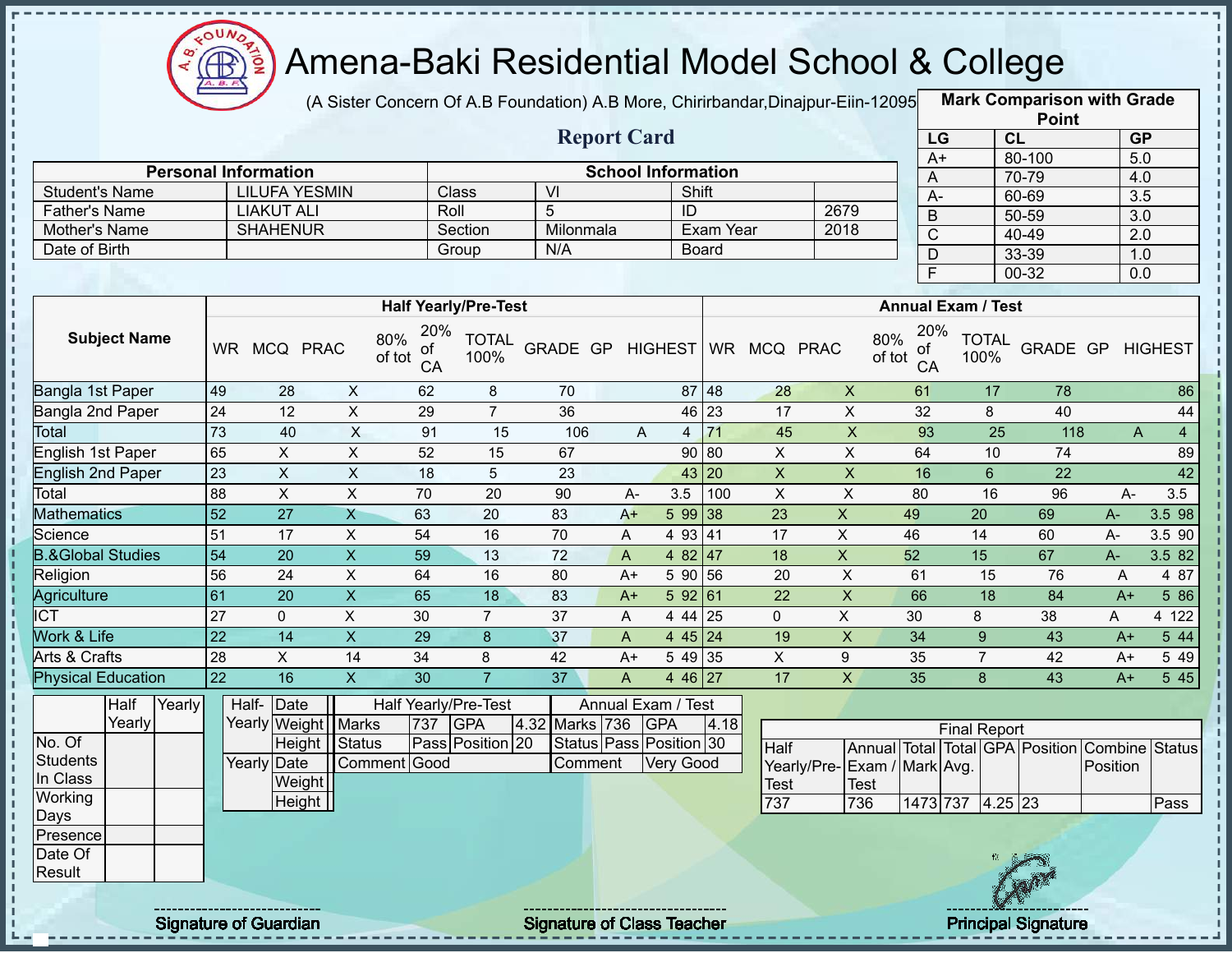

(A Sister Concern Of A.B Foundation) A.B More, Chirirbandar, Dinajpur-Eiin-12095

**Mark Comparison with Grade**

|                                |        |                 |                                           |                         |                                  |                                    |                  |                           |                |                        |                    |                             |                         |                           | <b>Point</b>                                   |                  |                         |
|--------------------------------|--------|-----------------|-------------------------------------------|-------------------------|----------------------------------|------------------------------------|------------------|---------------------------|----------------|------------------------|--------------------|-----------------------------|-------------------------|---------------------------|------------------------------------------------|------------------|-------------------------|
|                                |        |                 |                                           |                         |                                  |                                    |                  | <b>Report Card</b>        |                |                        |                    |                             | LG                      |                           | CL                                             |                  | <b>GP</b>               |
|                                |        |                 |                                           |                         |                                  |                                    |                  |                           |                |                        |                    |                             | $A+$                    |                           | 80-100                                         |                  | 5.0                     |
|                                |        |                 | <b>Personal Information</b>               |                         |                                  |                                    |                  | <b>School Information</b> |                |                        |                    |                             | A                       |                           | 70-79                                          |                  | 4.0                     |
| <b>Student's Name</b>          |        |                 | <b>ANIKA TASNEEM</b>                      |                         |                                  | Class                              | $\overline{V}$   |                           |                | Shift                  |                    |                             | $A -$                   |                           | 60-69                                          |                  | $\overline{3.5}$        |
| <b>Father's Name</b>           |        |                 | <b>AKHTER HOSSAIN</b><br><b>HOSNE ARA</b> |                         |                                  | Roll                               | $\overline{7}$   |                           |                | ID<br><b>Exam Year</b> |                    | 2687<br>2018                | $\mathsf B$             |                           | 50-59                                          |                  | $\overline{3.0}$        |
| Mother's Name<br>Date of Birth |        |                 |                                           |                         |                                  | Section                            | Milonmala<br>N/A |                           |                |                        |                    |                             | $\overline{\mathsf{C}}$ |                           | $40 - 49$                                      |                  | $\overline{2.0}$        |
|                                |        |                 |                                           |                         |                                  | Group                              |                  |                           |                | <b>Board</b>           |                    |                             | $\overline{D}$          |                           | 33-39                                          |                  | 1.0                     |
|                                |        |                 |                                           |                         |                                  |                                    |                  |                           |                |                        |                    |                             | $\overline{\mathsf{F}}$ |                           | $00 - 32$                                      |                  | $\overline{0.0}$        |
|                                |        |                 |                                           |                         |                                  | <b>Half Yearly/Pre-Test</b>        |                  |                           |                |                        |                    |                             |                         | <b>Annual Exam / Test</b> |                                                |                  |                         |
| <b>Subject Name</b>            |        |                 | WR MCQ PRAC                               |                         | 20%<br>80%<br>of<br>of tot<br>CA | <b>TOTAL</b><br>100%               | GRADE GP         |                           | <b>HIGHEST</b> |                        | WR MCQ PRAC        | 80%<br>of tot               | 20%<br>of<br>CA         | <b>TOTAL</b><br>100%      |                                                | GRADE GP HIGHEST |                         |
| Bangla 1st Paper               |        | 58              | 28                                        | $\pmb{\times}$          | 69                               | 16                                 | 85               |                           |                | 87 57                  | 29                 | $\mathsf{X}$                | 69                      | 17                        | 86                                             |                  | 86                      |
| Bangla 2nd Paper               |        | 26              | 17                                        | $\overline{X}$          | 34                               | 9                                  | 43               |                           |                | 46 24                  | 19                 | $\overline{X}$              | 34                      | 8                         | 42                                             |                  | 44                      |
| Total                          |        | 84              | 45                                        | $\mathsf{X}$            | 103                              | 25                                 | 128              | $A+$                      | 5              | 81                     | 48                 | $\boldsymbol{\mathsf{X}}$   | 103                     | $\overline{25}$           | 128                                            |                  | $5\overline{)}$<br>$A+$ |
| English 1st Paper              |        | 90              | $\boldsymbol{\mathsf{X}}$                 | $\pmb{\times}$          | 72                               | 18                                 | 90               |                           | 90             | 85                     | X                  | $\pmb{\times}$              | 68                      | 18                        | 86                                             |                  | 89                      |
| <b>English 2nd Paper</b>       |        | 43              | $\boldsymbol{\mathsf{X}}$                 | $\pmb{\times}$          | 34                               | 9                                  | 43               |                           |                | 43 35                  | $\mathsf X$        | $\boldsymbol{\mathsf{X}}$   | 28                      | 9                         | 37                                             |                  | 42                      |
| Total                          |        | 133             | $\mathsf{X}$                              | $\overline{X}$          | 106                              | $\overline{27}$                    | $\overline{133}$ | $A+$                      | 5              | 120                    | $\mathsf{X}$       | $\pmb{\times}$              | 96                      | 27                        | 123                                            |                  | $5\overline{)}$<br>$A+$ |
| <b>Mathematics</b>             |        | 70              | 29                                        | $\overline{X}$          | 79                               | 20                                 | 99               | $A+$                      | 5 9 9          | 66                     | 29                 | $\pmb{\times}$              | 76                      | 20                        | 96                                             | $A+$             | 598                     |
| Science                        |        | 64              | 25                                        | $\overline{X}$          | $\overline{71}$                  | 19                                 | 90               | $A+$                      |                | $5\,93\,66$            | 21                 | $\overline{X}$              | 70                      | 19                        | 89                                             | $A+$             | 5 90                    |
| <b>B.&amp;Global Studies</b>   |        | 56              | $\overline{24}$                           | $\overline{\mathsf{x}}$ | 64                               | 15                                 | 79               | $\boldsymbol{\mathsf{A}}$ |                | 48256                  | 26                 | $\overline{\mathsf{x}}$     | 66                      | 16                        | 82                                             | $A+$             | 582                     |
| Religion                       |        | 56              | 30                                        | $\overline{\mathsf{x}}$ | 69                               | $\overline{17}$                    | 86               | $A+$                      |                | 5 90 56                | 25                 | $\overline{\mathsf{x}}$     | 65                      | $\overline{17}$           | 82                                             | $A+$             | 5 87                    |
| Agriculture                    |        | 63              | 29                                        | $\pmb{\times}$          | $\overline{74}$                  | 18                                 | 92               | $A+$                      |                | 59262                  | $\overline{21}$    | $\overline{X}$              | 66                      | $\overline{18}$           | 84                                             | $A+$             | 5 86                    |
| $\overline{\text{ICT}}$        |        | $\overline{27}$ | $\mathbf{0}$                              | $\overline{\mathsf{x}}$ | 35                               | 9                                  | 44               | $A+$                      |                | $544 \overline{27}$    | $\mathbf 0$        | $\mathsf X$                 | 36                      | 9                         | 45                                             | $A+$             | 5 122                   |
| <b>Work &amp; Life</b>         |        | $\overline{24}$ | 16                                        | $\overline{\mathsf{x}}$ | 32                               | $\bf{8}$                           | 40               | $A+$                      |                | $545$ 24               | 18                 | $\overline{X}$              | $\overline{34}$         | 9                         | 43                                             | $A+$             | 544                     |
| Arts & Crafts                  |        | 30              | $\pmb{\times}$                            | 19                      | 39                               | $9\,$                              | 48               | $A+$                      |                | 5 49 39                | $\pmb{\times}$     | 10                          | 39                      | 9                         | 48                                             | $A+$             | 5 4 9                   |
| <b>Physical Education</b>      |        | 28              | 16                                        | $\overline{X}$          | $\overline{35}$                  | $\overline{9}$                     | $\overline{44}$  | $A+$                      |                | 5 46 23                | $\overline{17}$    | $\overline{\mathsf{x}}$     | $\overline{32}$         | $\overline{9}$            | $\overline{41}$                                | $A+$             | 545                     |
| Half<br>Yearly                 | Yearly |                 | Half-Date<br>Yearly Weight                | <b>Marks</b>            | 883                              | Half Yearly/Pre-Test<br><b>GPA</b> | 4.91 Marks 861   | Annual Exam / Test        | <b>GPA</b>     |                        |                    |                             |                         |                           |                                                |                  |                         |
| No. Of                         |        |                 | Height                                    | <b>Status</b>           |                                  | Pass Position 3                    |                  | Status Pass Position 2    |                | $\sqrt{5}$             |                    |                             |                         | <b>Final Report</b>       |                                                |                  |                         |
| <b>Students</b>                |        |                 | <b>Yearly Date</b>                        |                         | Comment Very Good                |                                    |                  | Comment                   | Very           |                        | Half               |                             |                         |                           | Annual Total Total GPA Position Combine Status |                  |                         |
| In Class                       |        |                 | Weight                                    |                         |                                  |                                    |                  |                           | Good           |                        |                    | Yearly/Pre-Exam / Mark Avg. |                         |                           |                                                | Position         |                         |
| Working                        |        |                 | Height                                    |                         |                                  |                                    |                  |                           |                |                        | <b>Test</b><br>883 | <b>Test</b><br>861          | 1744 873                |                           | 4.95 2                                         |                  | Pass                    |
| Days                           |        |                 |                                           |                         |                                  |                                    |                  |                           |                |                        |                    |                             |                         |                           |                                                |                  |                         |
| Presence                       |        |                 |                                           |                         |                                  |                                    |                  |                           |                |                        |                    |                             |                         |                           |                                                |                  |                         |
| Date Of                        |        |                 |                                           |                         |                                  |                                    |                  |                           |                |                        |                    |                             |                         |                           |                                                |                  |                         |
| Result                         |        |                 |                                           |                         |                                  |                                    |                  |                           |                |                        |                    |                             |                         |                           |                                                |                  |                         |
|                                |        |                 |                                           |                         |                                  |                                    |                  |                           |                |                        |                    |                             |                         |                           |                                                |                  |                         |
|                                |        |                 |                                           |                         |                                  |                                    |                  |                           |                |                        |                    |                             |                         |                           |                                                |                  |                         |

Signature of Guardian Signature Signature of Class Teacher Principal Signature 3/444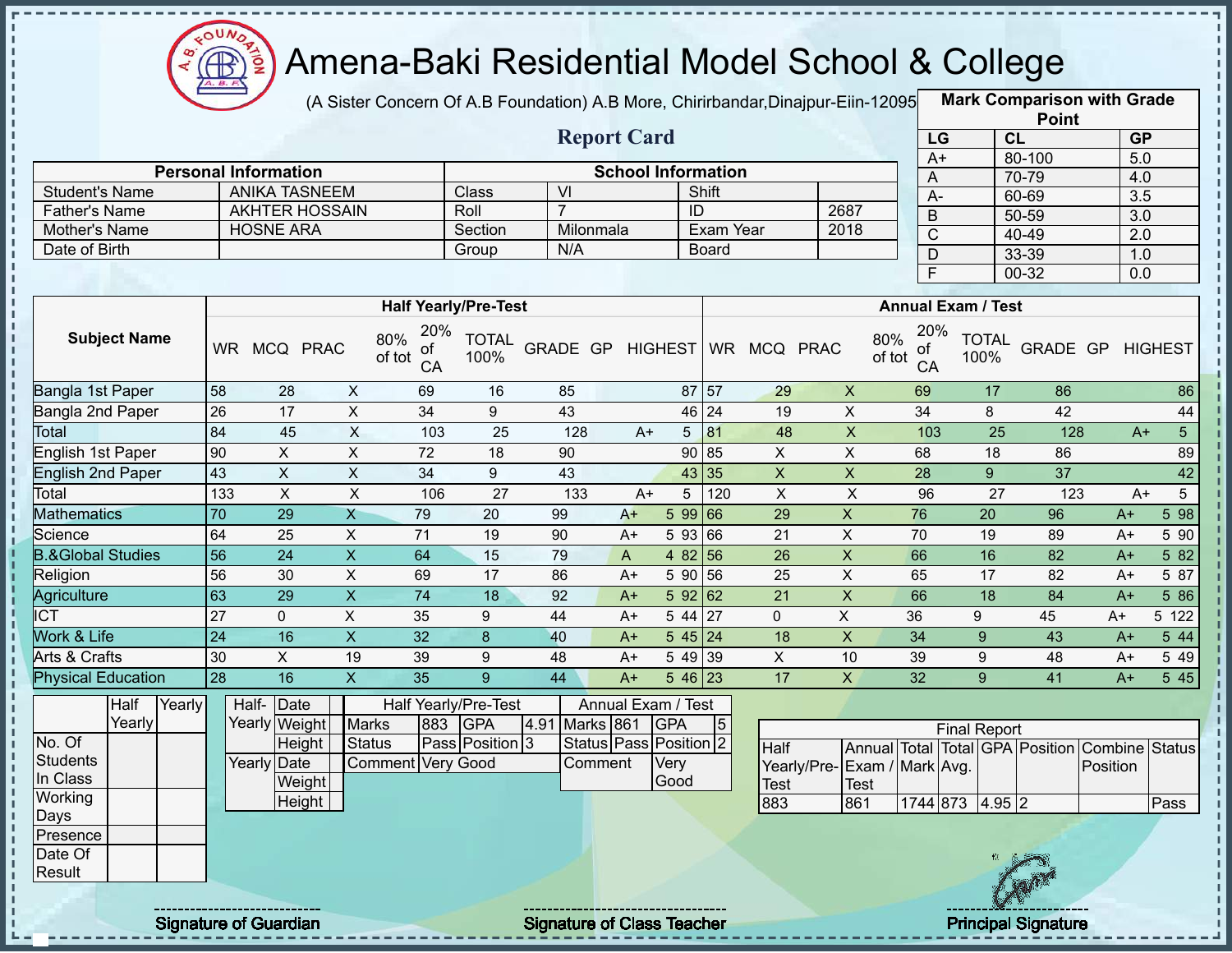

(A Sister Concern Of A.B Foundation) A.B More, Chirirbandar, Dinajpur-Eiin-12095

**Mark Comparison with Grade**

|                              |                 |                             |                           |                                  |                      |                 |                 |                           |              |                           |                           |                                  |                           | <b>Point</b>                    |                         |                |
|------------------------------|-----------------|-----------------------------|---------------------------|----------------------------------|----------------------|-----------------|-----------------|---------------------------|--------------|---------------------------|---------------------------|----------------------------------|---------------------------|---------------------------------|-------------------------|----------------|
|                              |                 |                             |                           |                                  |                      |                 |                 | <b>Report Card</b>        |              |                           |                           | LG                               |                           | CL                              | GP                      |                |
|                              |                 |                             |                           |                                  |                      |                 |                 |                           |              |                           |                           | $A+$                             |                           | 80-100                          | 5.0                     |                |
|                              |                 | <b>Personal Information</b> |                           |                                  |                      |                 |                 | <b>School Information</b> |              |                           |                           | A                                |                           | 70-79                           | 4.0                     |                |
| <b>Student's Name</b>        |                 | <b>SUFIA AKTAR</b>          |                           |                                  | Class                |                 | $\overline{V}$  |                           | Shift        |                           |                           | $A -$                            |                           | 60-69                           | $\overline{3.5}$        |                |
| <b>Father's Name</b>         |                 | <b>MD.MANIK MIA</b>         |                           |                                  | Roll                 |                 | $\overline{12}$ |                           | ID           |                           | 2709                      | B                                |                           | $50 - 59$                       | $\overline{3.0}$        |                |
| Mother's Name                |                 |                             | <b>MST.MONZILA KHATUN</b> |                                  | Section              |                 | Milonmala       |                           |              | <b>Exam Year</b>          | 2018                      | $\overline{C}$                   |                           | $40 - 49$                       | $\overline{2.0}$        |                |
| Date of Birth                |                 |                             |                           |                                  | Group                |                 | N/A             |                           | <b>Board</b> |                           |                           | $\mathsf{D}$                     |                           | 33-39                           | 1.0                     |                |
|                              |                 |                             |                           |                                  |                      |                 |                 |                           |              |                           |                           | $\overline{F}$                   |                           | 00-32                           | 0.0                     |                |
|                              |                 |                             |                           | <b>Half Yearly/Pre-Test</b>      |                      |                 |                 |                           |              |                           |                           |                                  | <b>Annual Exam / Test</b> |                                 |                         |                |
| <b>Subject Name</b>          |                 | WR MCQ PRAC                 |                           | 20%<br>80%<br>оf<br>of tot<br>CA | <b>TOTAL</b><br>100% | GRADE GP        |                 |                           |              | HIGHEST WR MCQ PRAC       |                           | 20%<br>80%<br>οf<br>of tot<br>CA | <b>TOTAL</b><br>100%      |                                 | <b>GRADE GP HIGHEST</b> |                |
| Bangla 1st Paper             | 40              | 23                          | X                         | 50                               | 8                    | 58              |                 |                           | 87 38        | 26                        | $\boldsymbol{\mathsf{X}}$ | 51                               | $\boldsymbol{9}$          | 60                              |                         | 86             |
| Bangla 2nd Paper             | $\overline{24}$ | $\overline{14}$             | $\boldsymbol{\mathsf{X}}$ | 30                               | $\overline{4}$       | 34              |                 |                           | 46 21        | 15                        | $\pmb{\times}$            | 29                               | $\overline{7}$            | 36                              |                         | 44             |
| Total                        | 64              | 37                          | X                         | 80                               | 12                   | 92              |                 | 3.5<br>A-                 | 59           | 41                        | $\pmb{\times}$            | 80                               | 16                        | 96                              | A-                      | 3.5            |
| English 1st Paper            | 51              | X                           | $\boldsymbol{\mathsf{X}}$ | 41                               | 8                    | 49              |                 | 90                        | 44           | $\overline{X}$            | $\overline{X}$            | 35                               | $\boldsymbol{9}$          | 44                              |                         | 89             |
| <b>English 2nd Paper</b>     | $\overline{24}$ | $\overline{X}$              | $\overline{X}$            | 19                               | 8                    | $\overline{27}$ |                 |                           | 43 27        | $\boldsymbol{\mathsf{X}}$ | $\overline{\mathsf{x}}$   | $\overline{22}$                  | $\overline{5}$            | $\overline{27}$                 |                         | 42             |
| Total                        | 75              | $\overline{X}$              | $\overline{X}$            | 60                               | 16                   | 76              |                 | B<br>3                    | 71           | $\overline{X}$            | $\sf X$                   | 57                               | 14                        | 71                              | C                       | $\overline{2}$ |
| <b>Mathematics</b>           | $\overline{20}$ | $\overline{18}$             | $\overline{X}$            | 30                               | 10                   | 40              | $\mathbf C$     |                           | 299 19       | 18                        | $\overline{X}$            | 30                               | 16                        | 46                              | $\mathsf C$             | 2 98           |
| Science                      | 42              | 18                          | X                         | 48                               | 14                   | 62              | A-              | 3.593   40                |              | 14                        | $\overline{X}$            | 43                               | $\overline{15}$           | 58                              | B                       | 3 9 0          |
| <b>B.&amp;Global Studies</b> | 49              | $\overline{18}$             | $\overline{\mathsf{x}}$   | $\overline{54}$                  | $\overline{13}$      | 67              | $A -$           | 3.5 $82 \mid 46$          |              | 19                        | $\overline{\mathsf{x}}$   | 52                               | 13                        | 65                              | A-                      | 3.582          |
| Religion                     | 50              | 20                          | $\pmb{\times}$            | 56                               | 8                    | 64              | A-              | $3.5$ 90 52               |              | 21                        | X                         | 58                               | 14                        | 72                              | A                       | 4 87           |
| <b>Agriculture</b>           | $\overline{56}$ | 19                          | $\mathsf{X}$              | 60                               | 17                   | 77              | A               |                           | 4 92 58      | 22                        | $\mathsf X$               | 64                               | 18                        | 82                              | $A+$                    | 5 86           |
| <b>ICT</b>                   | 27              | $\mathbf 0$                 | $\mathsf X$               | 33                               | 6                    | 39              | A               |                           | 4 44 25      | 0                         | X                         | 34                               | 8                         | 42                              | A+                      | 5 122          |
| Work & Life                  | 22              | 14                          | $\boldsymbol{\mathsf{X}}$ | 29                               | $\overline{4}$       | 33              | $A -$           | $3.545$ 24                |              | 19                        | $\mathsf X$               | 34                               | 8                         | 42                              | $A+$                    | 5 4 4          |
| Arts & Crafts                | 20              | X                           | 11                        | 25                               | $\overline{7}$       | 32              | $A -$           | $3.549$ 33                |              | X                         | $\overline{7}$            | 32                               | 5                         | 37                              | A                       | 4 4 9          |
| <b>Physical Education</b>    | 18              | 17                          | $\boldsymbol{\mathsf{X}}$ | 28                               | $\overline{7}$       | 35              | $\overline{A}$  |                           | 4 46 20      | 16                        | X                         | 29                               | 8                         | 37                              | A                       | 4 4 5          |
| Half<br>Yearly               |                 | Half- Date                  |                           | Half Yearly/Pre-Test             |                      |                 |                 | Annual Exam / Test        |              |                           |                           |                                  |                           |                                 |                         |                |
| Yearly                       |                 |                             | Yearly Weight Marks       | 617                              | <b>GPA</b>           | 3.45 Marks 648  |                 | <b>GPA</b>                | 3.73         |                           |                           |                                  | <b>Final Report</b>       |                                 |                         |                |
| No. Of                       |                 |                             | Height Status             |                                  | Pass Position 39     |                 |                 | Status Pass Position 40   |              | <b>Half</b>               |                           |                                  |                           | Annual Total Total GPA Position | Combine                 | Status         |
| <b>Students</b>              |                 | Yearly Date                 |                           | Comment Imprv. Needed            |                      |                 | Comment         | <b>Very Good</b>          |              |                           |                           | Yearly/Pre-Exam / Mark Avg.      |                           |                                 | Position                |                |
| In Class                     |                 |                             | Weight                    |                                  |                      |                 |                 |                           |              | Test                      | <b>Test</b>               |                                  |                           |                                 |                         |                |
| Working                      |                 |                             | Height                    |                                  |                      |                 |                 |                           |              | 617                       | 648                       |                                  | 1265 633 3.59 40          |                                 |                         | Pass           |
| Days<br>Presence             |                 |                             |                           |                                  |                      |                 |                 |                           |              |                           |                           |                                  |                           |                                 |                         |                |
|                              |                 |                             |                           |                                  |                      |                 |                 |                           |              |                           |                           |                                  |                           |                                 |                         |                |
| Date Of<br>Result            |                 |                             |                           |                                  |                      |                 |                 |                           |              |                           |                           |                                  |                           |                                 |                         |                |
|                              |                 |                             |                           |                                  |                      |                 |                 |                           |              |                           |                           |                                  |                           |                                 |                         |                |
|                              |                 |                             |                           |                                  |                      |                 |                 |                           |              |                           |                           |                                  |                           |                                 |                         |                |

Signature of Guardian Signature of Class Teacher Principal Signature 4/444

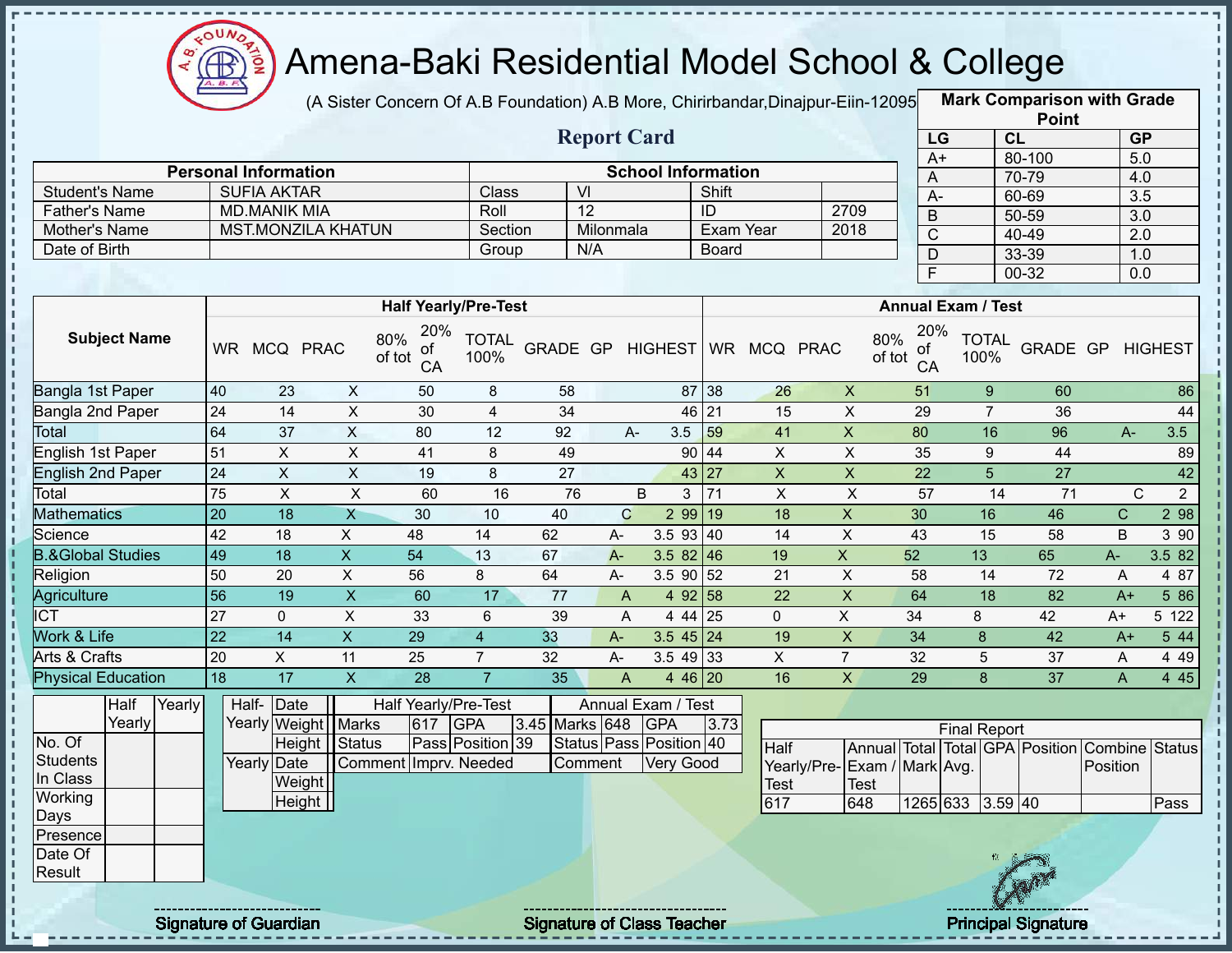

(A Sister Concern Of A.B Foundation) A.B More, Chirirbandar, Dinajpur-Eiin-12095

**Mark Comparison with Grade**

|                                               |        |        |                 |                                            |                         |                                  |                      |                                        |                           |                  |                    |                         |                             |                                  |                                                | <b>Point</b>     |          |                         |
|-----------------------------------------------|--------|--------|-----------------|--------------------------------------------|-------------------------|----------------------------------|----------------------|----------------------------------------|---------------------------|------------------|--------------------|-------------------------|-----------------------------|----------------------------------|------------------------------------------------|------------------|----------|-------------------------|
|                                               |        |        |                 |                                            |                         |                                  |                      |                                        | <b>Report Card</b>        |                  |                    |                         |                             | LG                               |                                                | CL               |          | <b>GP</b>               |
|                                               |        |        |                 |                                            |                         |                                  |                      |                                        | <b>School Information</b> |                  |                    |                         |                             | $A+$                             |                                                | 80-100           |          | 5.0                     |
|                                               |        |        |                 | <b>Personal Information</b>                |                         |                                  |                      | VI                                     |                           |                  | Shift              |                         |                             | A                                |                                                | 70-79            |          | 4.0                     |
| <b>Student's Name</b><br><b>Father's Name</b> |        |        |                 | <b>JAKIA AKTER</b><br><b>JAKIR HOSSAIN</b> |                         |                                  | Class<br>Roll        | 16                                     |                           | ID               |                    |                         | 2717                        | $A -$                            |                                                | 60-69            |          | 3.5                     |
| Mother's Name                                 |        |        |                 | <b>ANOWARA</b>                             |                         |                                  | Section              | Milonmala                              |                           |                  | Exam Year          |                         | 2018                        | $\overline{B}$                   |                                                | $50 - 59$        |          | $\overline{3.0}$        |
| Date of Birth                                 |        |        |                 |                                            |                         |                                  | Group                | N/A                                    |                           |                  | Board              |                         |                             | $\overline{C}$                   |                                                | $40 - 49$        |          | 2.0                     |
|                                               |        |        |                 |                                            |                         |                                  |                      |                                        |                           |                  |                    |                         |                             | $\mathsf{D}$                     |                                                | 33-39            |          | 1.0                     |
|                                               |        |        |                 |                                            |                         |                                  |                      |                                        |                           |                  |                    |                         |                             | F                                |                                                | $00 - 32$        |          | $\overline{0.0}$        |
|                                               |        |        |                 |                                            |                         | <b>Half Yearly/Pre-Test</b>      |                      |                                        |                           |                  |                    |                         |                             |                                  | <b>Annual Exam / Test</b>                      |                  |          |                         |
| <b>Subject Name</b>                           |        |        |                 | WR MCQ PRAC                                |                         | 20%<br>80%<br>0f<br>of tot<br>CA | <b>TOTAL</b><br>100% | GRADE GP HIGHEST                       |                           |                  |                    | WR MCQ PRAC             |                             | 20%<br>80%<br>of<br>of tot<br>CA | <b>TOTAL</b><br>100%                           | GRADE GP HIGHEST |          |                         |
| Bangla 1st Paper                              |        |        | 59              | $\overline{27}$                            | X                       | 69                               | 16                   | 85                                     |                           |                  | 87 54              | 28                      | $\overline{X}$              | 66                               | 17                                             | 83               |          | 86                      |
| Bangla 2nd Paper                              |        |        | 26              | 20                                         | $\overline{X}$          | 37                               | $\overline{9}$       | 46                                     |                           |                  | $46 \overline{24}$ | $\overline{19}$         | $\overline{X}$              | $\overline{34}$                  | 8                                              | 42               |          | 44                      |
| Total                                         |        |        | 85              | 47                                         | $\overline{X}$          | 106                              | 25                   | 131                                    | $A+$                      | 5 <sub>5</sub>   | 78                 | 47                      | $\pmb{\mathsf{X}}$          | 100                              | 25                                             | 125              |          | $5\phantom{.0}$<br>$A+$ |
| English 1st Paper                             |        |        | 89              | $\pmb{\times}$                             | $\mathsf{X}$            | $\overline{71}$                  | 18                   | 89                                     |                           |                  | 90 87              | $\pmb{\times}$          | $\mathsf X$                 | 70                               | 18                                             | 88               |          | 89                      |
| <b>English 2nd Paper</b>                      |        |        | 43              | $\pmb{\times}$                             | $\overline{X}$          | 34                               | 9                    | 43                                     |                           |                  | 43 39              | $\overline{\mathsf{x}}$ | $\overline{X}$              | 31                               | $\bf{8}$                                       | 39               |          | 42                      |
| Total                                         |        |        | 132             | $\overline{X}$                             | $\pmb{\times}$          | 105                              | 27                   | 132                                    | $A+$                      | 5                | 126                | $\mathsf{X}$            | $\sf X$                     | 101                              | 26                                             | 127              |          | $5\phantom{.0}$<br>$A+$ |
| <b>Mathematics</b>                            |        |        | 70              | $\overline{27}$                            | $\overline{X}$          | 78                               | 20                   | 98                                     | $A+$                      | 599              | $\sqrt{62}$        | 27                      | $\mathsf X$                 | 71                               | 20                                             | 91               | $A+$     | 598                     |
| Science                                       |        |        | 65              | 28                                         | $\sf X$                 | 74                               | 19                   | 93                                     | $A+$                      | 5 93 66          |                    | 23                      | X                           | 71                               | 19                                             | 90               | $A+$     | 5 90                    |
| <b>B.&amp;Global Studies</b>                  |        |        | $\overline{56}$ | 26                                         | $\overline{X}$          | 66                               | 16                   | 82                                     | $A+$                      | 582 56           |                    | $\overline{25}$         | $\overline{\mathsf{x}}$     | 65                               | 16                                             | 81               | $A+$     | 582                     |
| Religion                                      |        |        | 56              | 30                                         | $\overline{\mathsf{x}}$ | 69                               | 16                   | 85                                     | $A+$                      | 5 90 56          |                    | $\overline{25}$         | $\overline{X}$              | 65                               | $\overline{17}$                                | $\overline{82}$  | $A+$     | 5 87                    |
| Agriculture                                   |        |        | 63              | $\overline{29}$                            | $\overline{X}$          | $\overline{74}$                  | $\overline{18}$      | 92                                     | $A+$                      | 59262            |                    | $\overline{22}$         | $\overline{X}$              | 67                               | $\overline{17}$                                | 84               | $A+$     | 586                     |
| <b>ICT</b>                                    |        |        | 26              | $\overline{0}$                             | $\overline{X}$          | $\overline{34}$                  | 8                    | 42                                     | $A+$                      | 5 4 4            | 29                 | $\mathbf{0}$            | $\overline{X}$              | 38                               | 9                                              | 47               | $A+$     | $5\;122$                |
| <b>Work &amp; Life</b>                        |        |        | $\overline{24}$ | 16                                         | $\overline{X}$          | 32                               | $\overline{9}$       | 41                                     | $A+$                      | 545 24           |                    | 18                      | $\overline{X}$              | $\overline{34}$                  | 9                                              | 43               | $A+$     | 5 44                    |
| Arts & Crafts                                 |        |        | 29              | X                                          | 17                      | 37                               | 9                    | 46                                     | $A+$                      | 5 49 39          |                    | $\mathsf{X}$            | 10                          | 39                               | $9$                                            | 48               | $A+$     | 5 4 9                   |
| <b>Physical Education</b>                     |        |        | $\overline{27}$ | $\overline{17}$                            | $\overline{X}$          | $\overline{35}$                  | $\overline{9}$       | $\overline{44}$                        | $\overline{A+}$           | 5 46 28          |                    | $\overline{18}$         | $\overline{X}$              | $\overline{37}$                  | 8                                              | 45               | $A+$     | 545                     |
|                                               | Half   | Yearly |                 | Half- Date                                 |                         | Half Yearly/Pre-Test             |                      |                                        | Annual Exam / Test        |                  |                    |                         |                             |                                  |                                                |                  |          |                         |
|                                               | Yearly |        |                 | Yearly Weight                              |                         | <b>Marks</b><br>886              | <b>GPA</b>           | 5 Marks 863                            |                           | <b>GPA</b>       | 5                  |                         |                             |                                  | <b>Final Report</b>                            |                  |          |                         |
| No. Of                                        |        |        |                 | Height                                     |                         | <b>Status</b>                    |                      | Pass Position 1 Status Pass Position 1 |                           |                  |                    | <b>Half</b>             |                             |                                  | Annual Total Total GPA Position Combine Status |                  |          |                         |
| <b>Students</b>                               |        |        |                 | Yearly Date                                |                         | <b>Comment Excellent</b>         |                      | Comment                                |                           | <b>Very Good</b> |                    |                         | Yearly/Pre-Exam / Mark Avg. |                                  |                                                |                  | Position |                         |
| In Class                                      |        |        |                 | Weight                                     |                         |                                  |                      |                                        |                           |                  |                    | Test                    | <b>Test</b>                 |                                  |                                                |                  |          |                         |
| Working                                       |        |        |                 | Height                                     |                         |                                  |                      |                                        |                           |                  |                    | 886                     | 863                         |                                  | 1749 876 5                                     | $\overline{1}$   |          | Pass                    |
| Days                                          |        |        |                 |                                            |                         |                                  |                      |                                        |                           |                  |                    |                         |                             |                                  |                                                |                  |          |                         |
| Presence                                      |        |        |                 |                                            |                         |                                  |                      |                                        |                           |                  |                    |                         |                             |                                  |                                                |                  |          |                         |
| Date Of                                       |        |        |                 |                                            |                         |                                  |                      |                                        |                           |                  |                    |                         |                             |                                  |                                                |                  |          |                         |
| Result                                        |        |        |                 |                                            |                         |                                  |                      |                                        |                           |                  |                    |                         |                             |                                  |                                                |                  |          |                         |
|                                               |        |        |                 |                                            |                         |                                  |                      |                                        |                           |                  |                    |                         |                             |                                  |                                                |                  |          |                         |

 $\mathbf I$ 

 $\mathbf{I}$ 

Signature of Guardian Signature of Class Teacher **Signature of Class Teacher** Principal Signature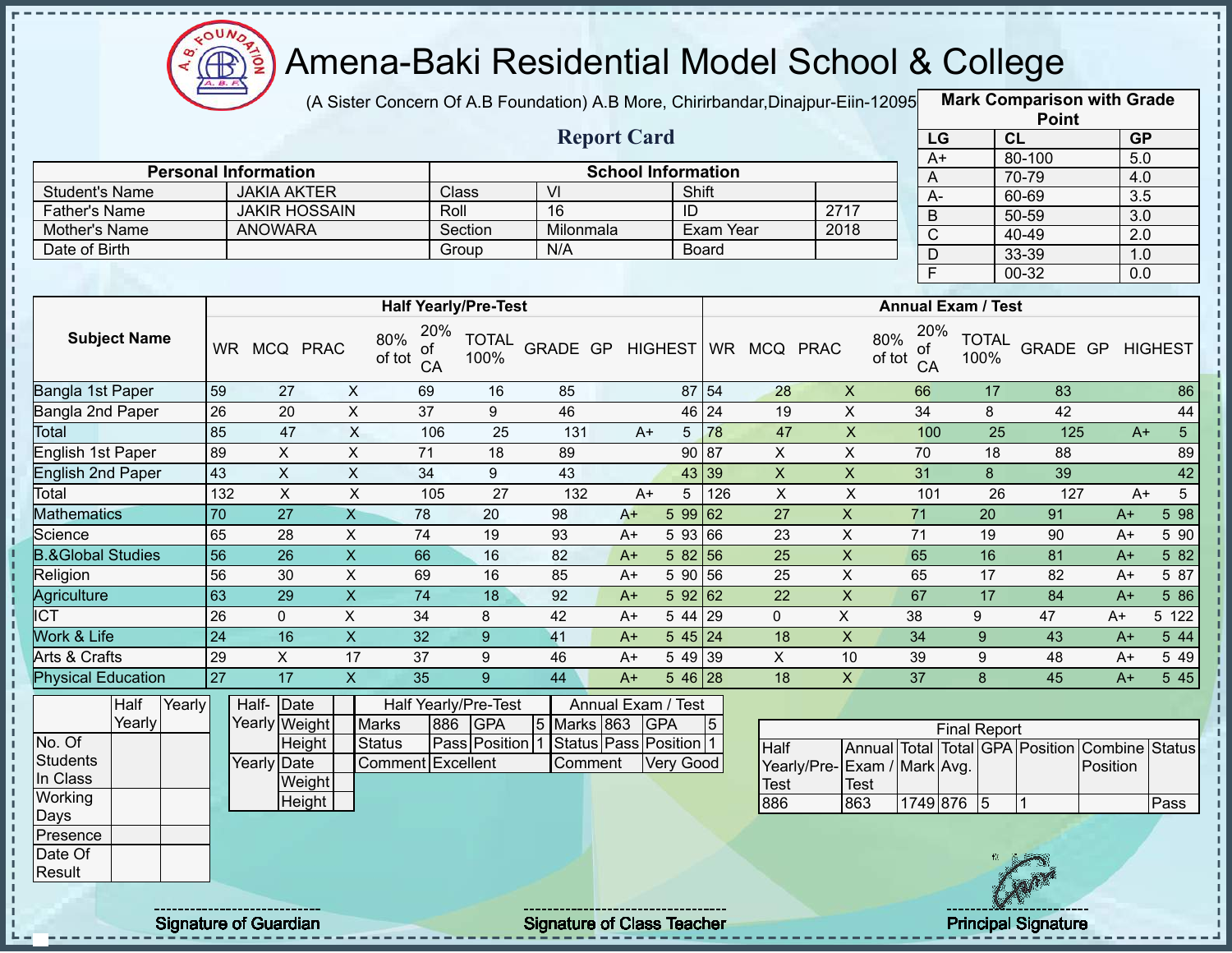

(A Sister Concern Of A.B Foundation) A.B More, Chirirbandar,Dinajpur-Eiin-12095 **Mark Comparison with Grade** 

**Point**

|                              |                 |                     |                              |                                  |                      |          |                    |              |                           |              |                |                |               |                       |                           | <b>Point</b>    |                |                  |
|------------------------------|-----------------|---------------------|------------------------------|----------------------------------|----------------------|----------|--------------------|--------------|---------------------------|--------------|----------------|----------------|---------------|-----------------------|---------------------------|-----------------|----------------|------------------|
|                              |                 |                     |                              |                                  |                      |          | <b>Report Card</b> |              |                           |              |                |                |               | LG                    | CL                        |                 |                | <b>GP</b>        |
|                              |                 |                     |                              |                                  |                      |          |                    |              |                           |              |                |                |               | $A+$                  |                           | 80-100          |                | $\overline{5.0}$ |
|                              |                 |                     | <b>Personal Information</b>  |                                  |                      |          |                    |              | <b>School Information</b> |              |                |                |               | A                     |                           | 70-79           |                | 4.0              |
| <b>Student's Name</b>        |                 |                     | <b>NURANA NINTE MOSABBAR</b> |                                  |                      | Class    | VI                 |              |                           | Shift        |                |                |               | $A-$                  |                           | 60-69           |                | $\overline{3.5}$ |
| <b>Father's Name</b>         |                 | <b>MOSABBAR</b>     |                              |                                  | Roll                 |          | $\overline{17}$    |              |                           | ID           |                | 2720           |               | B                     |                           | 50-59           |                | 3.0              |
| Mother's Name                |                 | <b>MONIRA AKTAR</b> |                              |                                  |                      | Section  | Milonmala          |              |                           |              | Exam Year      | 2018           |               | $\overline{\text{C}}$ |                           | 40-49           |                | 2.0              |
| Date of Birth                |                 |                     |                              |                                  |                      | Group    | N/A                |              |                           | <b>Board</b> |                |                |               | $\overline{D}$        |                           | 33-39           |                | 1.0              |
|                              |                 |                     |                              |                                  |                      |          |                    |              |                           |              |                |                |               | F                     |                           | 00-32           |                | 0.0              |
|                              |                 |                     |                              | <b>Half Yearly/Pre-Test</b>      |                      |          |                    |              |                           |              |                |                |               |                       | <b>Annual Exam / Test</b> |                 |                |                  |
| <b>Subject Name</b>          | <b>WR</b>       |                     | MCQ PRAC                     | 20%<br>80%<br>оf<br>of tot<br>CA | <b>TOTAL</b><br>100% | GRADE GP |                    |              | <b>HIGHEST</b>            |              | WR MCQ PRAC    |                | 80%<br>of tot | 20%<br>0f<br>CA       | <b>TOTAL</b><br>100%      | <b>GRADE GP</b> |                | <b>HIGHEST</b>   |
| Bangla 1st Paper             | 28              | 27                  | X                            | 44                               | 9                    | 53       |                    |              | 87 34                     |              | 24             | X              |               | 46                    | 9                         | 55              |                | 86               |
| Bangla 2nd Paper             | 21              | 16                  | X                            | 30                               | 6                    | 36       |                    |              | 46                        | 20           | 18             | X              |               | 30                    | 8                         | 38              |                | 44               |
| Total                        | 49              | 43                  | $\mathsf{X}$                 | 74                               | 15                   | 89       |                    | B            | 3                         | 54           | 42             | X              | 76            |                       | 17                        | 93              | $A -$          | 3.5              |
| English 1st Paper            | 47              | X                   | $\pmb{\times}$               | 38                               | 12                   | 50       |                    |              | $90$ 72                   |              | $\mathsf{X}$   | $\mathsf X$    |               | 58                    | 13                        | 71              |                | 89               |
| English 2nd Paper            | $\overline{20}$ | $\mathsf X$         | $\pmb{\times}$               | 16                               | $\overline{4}$       | 20       |                    |              | 43 20                     |              | $\overline{X}$ | $\pmb{\times}$ |               | 16                    | 5                         | 21              |                | 42               |
| Total                        | 67              | $\times$            | $\times$                     | 54                               | 16                   | 70       |                    | $\mathsf{C}$ | $\overline{2}$            | 92           | X              | X              | 74            |                       | 18                        | 92              | A-             | 3.5              |
| <b>Mathematics</b>           | 30              | 20                  | X                            | 40                               | 10                   | 50       | B                  |              | 399148                    |              | 22             | $\times$       | 56            |                       | 16                        | 72              | A              | 4 98             |
| Science                      | 43              | 25                  | X                            | 54                               | 13                   | 67       | $A-$               |              | 3.5<br>93 41              |              | 20             | X              | 49            |                       | 14                        | 63              | А-             | 3.5 90           |
| <b>B.&amp;Global Studies</b> | 52              | 21                  | $\mathsf{X}$                 | 58                               | 11                   | 69       | $A -$              |              | $3.582$ 51                |              | 20             | $\times$       | 57            |                       | 13                        | 70              | A              | 4 8 2            |
| Religion                     | 51              | 19                  | $\mathsf X$                  | 56                               | 14                   | 70       | A                  |              | 4 90 46                   |              | 23             | $\pmb{\times}$ | 55            |                       | 15                        | 70              | A              | 4 87             |
| Agriculture                  | 58              | 28                  | $\boldsymbol{\mathsf{X}}$    | 69                               | 17                   | 86       | $A+$               |              | 592 58                    |              | 16             | X              | 59            |                       | 17                        | 76              | $\overline{A}$ | 4 8 6            |
| <b>ICT</b>                   | 24              | 0                   | X                            | 30                               | 8                    | 38       | A                  |              | 4 44 26                   |              | $\overline{0}$ | X              | 34            |                       | $\overline{7}$            | 41              | $A+$           | 5 122            |
| Work & Life                  | $\overline{23}$ | 14                  | X                            | 30                               | 9                    | 39       | $\overline{A}$     |              | 4 45 21                   |              | 18             | $\mathsf{x}$   | 31            |                       | 9                         | 40              | $A+$           | 5 44             |
| Arts & Crafts                | 30              | X                   | 19                           | 39                               | 10                   | 49       | $A+$               |              | 5 49 36                   |              | $\mathsf X$    | 10             | 37            |                       | 10                        | 47              | $A+$           | 5 4 9            |
| <b>Physical Education</b>    | $\overline{25}$ | 18                  | $\overline{X}$               | 34                               | $\overline{7}$       | 41       | $A+$               |              | 546 19                    |              | 14             | X              | 26            |                       | 8                         | 34              | $A -$          | 3.545            |
|                              |                 |                     |                              |                                  |                      |          |                    |              |                           |              |                |                |               |                       |                           |                 |                |                  |

|          | Half   | Yearly |  | Half- Date            |              |     | Half Yearly/Pre-Test    |                    | Annual Exam / Test            |      |                             |       |                     |     |                                                |      |
|----------|--------|--------|--|-----------------------|--------------|-----|-------------------------|--------------------|-------------------------------|------|-----------------------------|-------|---------------------|-----|------------------------------------------------|------|
|          | Yearly |        |  | Yearly Weight   Marks |              | 668 | <b>GPA</b>              | 3.82 Marks 698 GPA |                               | 4.09 |                             |       | <b>Final Report</b> |     |                                                |      |
| No. Of   |        |        |  | Height Status         |              |     | <b>Pass Position 34</b> |                    | Status   Pass   Position   32 |      | <b>Half</b>                 |       |                     |     | Annual Total Total GPA Position Combine Status |      |
| Students |        |        |  | Yearly Date           | Comment Good |     |                         | Comment            | <b>Very Good</b>              |      | Yearly/Pre-Exam / Mark Avg. |       |                     |     | Position                                       |      |
| In Class |        |        |  | Weight                |              |     |                         |                    |                               |      | <b>Test</b>                 | lTest |                     |     |                                                |      |
| Working  |        |        |  | Height                |              |     |                         |                    |                               |      | 668                         | 698   | 1366 684  3.95 32   |     |                                                | Pass |
| Days     |        |        |  |                       |              |     |                         |                    |                               |      |                             |       |                     |     |                                                |      |
| Presence |        |        |  |                       |              |     |                         |                    |                               |      |                             |       |                     |     |                                                |      |
| Date Of  |        |        |  |                       |              |     |                         |                    |                               |      |                             |       |                     |     |                                                |      |
| Result   |        |        |  |                       |              |     |                         |                    |                               |      |                             |       |                     |     |                                                |      |
|          |        |        |  |                       |              |     |                         |                    |                               |      |                             |       |                     | CAM |                                                |      |

п

п  $\blacksquare$ 

Signature of Guardian Signature of Class Teacher Principal Signature of Class Teacher Principal Signature

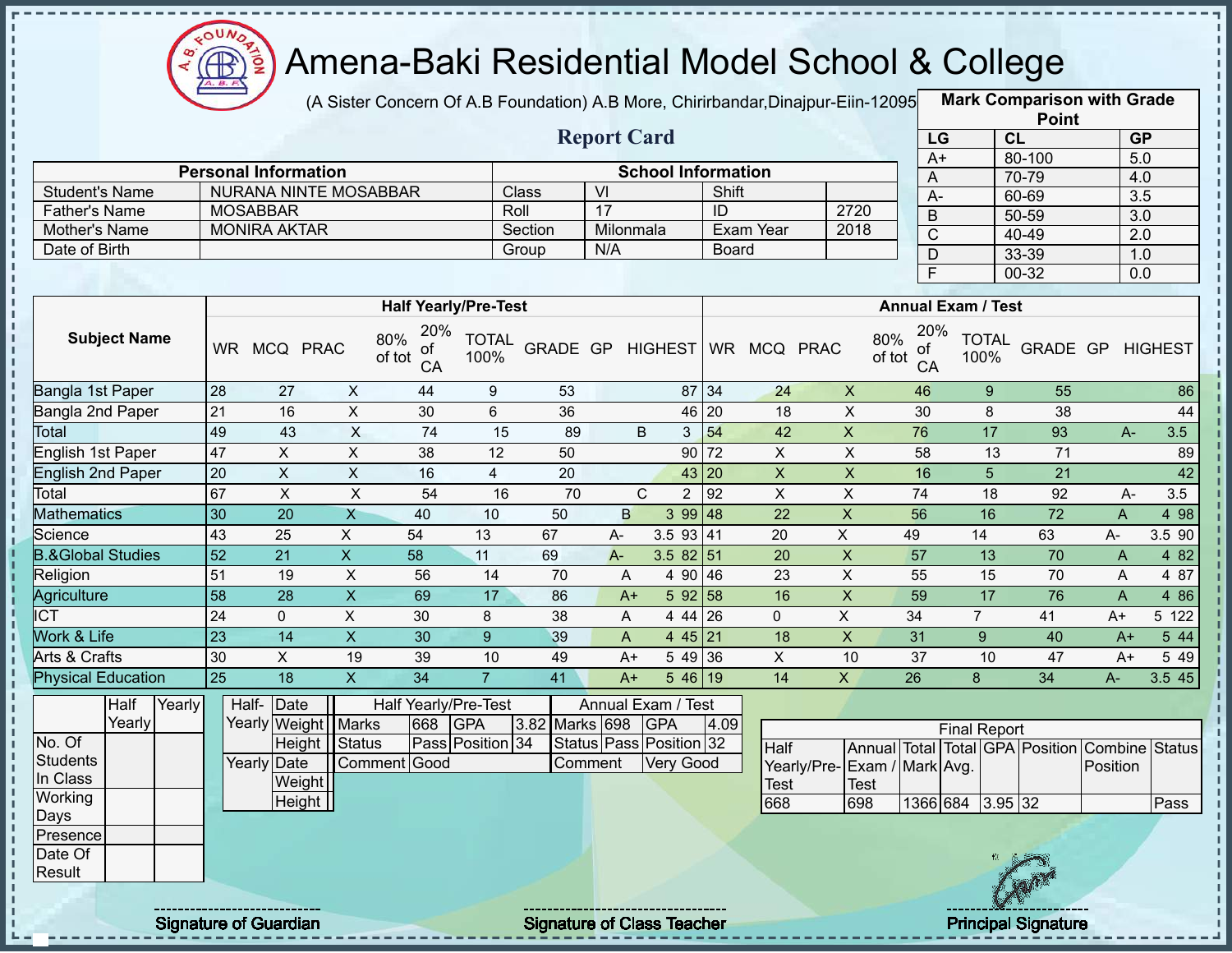

(A Sister Concern Of A.B Foundation) A.B More, Chirirbandar, Dinajpur-Eiin-12095

|                              |                 |                              |                |                                  |                             |                                   |                    |                           |              |                           |                           |                           |                     |                | <b>Point</b>                    |                  |                |
|------------------------------|-----------------|------------------------------|----------------|----------------------------------|-----------------------------|-----------------------------------|--------------------|---------------------------|--------------|---------------------------|---------------------------|---------------------------|---------------------|----------------|---------------------------------|------------------|----------------|
|                              |                 |                              |                |                                  |                             |                                   | <b>Report Card</b> |                           |              |                           |                           | LG                        |                     | CL             |                                 | <b>GP</b>        |                |
|                              |                 | <b>Personal Information</b>  |                |                                  |                             |                                   |                    | <b>School Information</b> |              |                           |                           | $A+$                      |                     |                | 80-100                          | $\overline{5.0}$ |                |
| <b>Student's Name</b>        |                 | <b>NUSRAT JAHAN NISHI</b>    |                |                                  | <b>Class</b>                | V <sub>l</sub>                    |                    |                           | Shift        |                           |                           | A                         |                     |                | 70-79                           | 4.0              |                |
| <b>Father's Name</b>         |                 | <b>ABED ALI</b>              |                |                                  | Roll                        | 18                                |                    |                           | ID           |                           | 2729                      | $A -$                     |                     |                | 60-69                           | $\overline{3.5}$ |                |
| Mother's Name                |                 | <b>ANJUMAN ARA</b>           |                |                                  | Section                     |                                   | Milonmala          |                           | Exam Year    |                           | 2018                      | $\sf B$                   |                     |                | 50-59                           | $\overline{3.0}$ |                |
| Date of Birth                |                 |                              |                |                                  | Group                       |                                   | N/A                |                           | <b>Board</b> |                           |                           | $\overline{C}$            |                     |                | 40-49                           | $\overline{2.0}$ |                |
|                              |                 |                              |                |                                  |                             |                                   |                    |                           |              |                           |                           | D<br>$\overline{F}$       |                     |                | 33-39<br>$00 - 32$              | 1.0<br>0.0       |                |
|                              |                 |                              |                |                                  | <b>Half Yearly/Pre-Test</b> |                                   |                    |                           |              |                           |                           | <b>Annual Exam / Test</b> |                     |                |                                 |                  |                |
| <b>Subject Name</b>          |                 | WR MCQ PRAC                  |                | 20%<br>80%<br>of<br>of tot<br>CA | <b>TOTAL</b><br>100%        | GRADE GP                          |                    | <b>HIGHEST</b>            |              | WR MCQ PRAC               | 80%<br>of tot             | 20%<br>οf<br>CA           | 100%                | <b>TOTAL</b>   | GRADE GP                        |                  | <b>HIGHEST</b> |
| Bangla 1st Paper             | 41              | 28                           | X              | 55                               | 10                          | 65                                |                    |                           | 87 43        | 28                        | $\boldsymbol{X}$          | 57                        |                     | 9              | 66                              |                  | 86             |
| Bangla 2nd Paper             | 24              | 14                           | $\mathsf{x}$   | 30                               | 9                           | 39                                |                    | 46                        | 22           | 18                        | $\pmb{\times}$            | 32                        |                     | 8              | 40                              |                  | 44             |
| <b>Total</b>                 | 65              | 42                           | $\overline{X}$ | 85                               | 19                          | 104                               | A-                 | 3.5                       | 65           | 46                        | $\overline{X}$            | 89                        |                     | 17             | 106                             | A                | $\overline{4}$ |
| English 1st Paper            | 70              | X                            | X              | 56                               | 17                          | 73                                |                    |                           | 90 82        | X                         | X                         | 66                        |                     | 18             | 84                              |                  | 89             |
| <b>English 2nd Paper</b>     | 32              | $\pmb{\times}$               | $\mathsf X$    | 26                               | 5                           | 31                                |                    |                           | 43 33        | $\mathsf X$               | $\boldsymbol{\mathsf{X}}$ | 26                        |                     | $\overline{7}$ | 33                              |                  | 42             |
| Total                        | 102             | $\pmb{\times}$               | $\pmb{\times}$ | 82                               | 22                          | 104                               | A-                 | 3.5                       | 115          | $\boldsymbol{\mathsf{X}}$ | $\pmb{\times}$            | 92                        |                     | 25             | 117                             | A                | $\overline{4}$ |
| <b>Mathematics</b>           | $\overline{59}$ | 21                           | $\overline{X}$ | 64                               | 20                          | 84                                | $A+$               | $599$ 51                  |              | 26                        | $\mathsf X$               | 62                        |                     | 20             | 82                              | $A+$             | 5 98           |
| Science                      | 54              | 23                           | X              | 62                               | 15                          | 77                                | Α                  | 4 93 57                   |              | 21                        | X                         | 62                        |                     | 18             | 80                              | $A+$             | 5 90           |
| <b>B.&amp;Global Studies</b> | 50              | 26                           | $\mathsf{X}$   | 61                               | 12                          | 73                                | A                  | $482$ 51                  |              | 26                        | $\pmb{\times}$            | 62                        |                     | 15             | 77                              | A                | 4 8 2          |
| Religion                     | 54              | 29                           | $\pmb{\times}$ | 66                               | 15                          | 81                                | $A+$               | 5 90 55                   |              | 25                        | X                         | 64                        |                     | 17             | 81                              | $A+$             | 5 87           |
| Agriculture                  | 56              | $\overline{25}$              | $\overline{X}$ | 65                               | 16                          | 81                                | $A+$               | 592 57                    |              | 21                        | $\mathsf X$               | 62                        |                     | 18             | 80                              | $A+$             | 5 86           |
| <b>ICT</b>                   | 20              | 0                            | $\mathsf{X}$   | 27                               | $\overline{7}$              | 34                                | A-                 | $3.5$ 44 26               |              | 0                         | X                         | 35                        | $\overline{7}$      |                | 42                              | $A+$             | 5 122          |
| Work & Life                  | $\overline{24}$ | 15                           | $\mathsf{X}$   | 31                               | 9                           | 40                                | $A+$               | 545 24                    |              | 18                        | $\pmb{\times}$            | 34                        |                     | 9              | 43                              | $A+$             | 5 44           |
| Arts & Crafts                | 29              | X                            | 18             | 38                               | 9                           | 47                                | A+                 | 5 49 38                   |              | X                         | 10                        | 38                        |                     | 9              | 47                              | $A+$             | 5 4 9          |
| Physical Education           | 25              | 17                           | $\overline{X}$ | $\overline{34}$                  | $\overline{7}$              | 41                                | $A+$               | $546$ 19                  |              | 17                        | $\mathsf X$               | 29                        |                     | 9              | 38                              | A                | 4 4 5          |
| Half<br>Yearly<br>Yearly     |                 | Half-Date<br>Yearly Weight   | Marks          | Half Yearly/Pre-Test<br>766      | <b>GPA</b>                  | 4.41                              | Marks 793          | Annual Exam / Test<br>GPA | 4.64         |                           |                           |                           | <b>Final Report</b> |                |                                 |                  |                |
| No. Of                       |                 | Height                       | Status         |                                  | Pass Position 14            |                                   |                    | Status Pass Position 10   |              | Half                      |                           |                           |                     |                | Annual Total Total GPA Position | Combine Status   |                |
| <b>Students</b>              |                 | Yearly Date                  |                | Comment Good                     |                             |                                   | Comment            | Very Good                 |              | Yearly/Pre-               | Exam / Mark Avg.          |                           |                     |                |                                 | Position         |                |
| In Class                     |                 | Weight                       |                |                                  |                             |                                   |                    |                           |              | <b>Test</b>               | <b>Test</b>               |                           |                     |                |                                 |                  |                |
| Working                      |                 | Height                       |                |                                  |                             |                                   |                    |                           |              | 766                       | 793                       |                           | 1559 780 4.52 12    |                |                                 |                  | Pass           |
| Days                         |                 |                              |                |                                  |                             |                                   |                    |                           |              |                           |                           |                           |                     |                |                                 |                  |                |
| Presence<br>Date Of          |                 |                              |                |                                  |                             |                                   |                    |                           |              |                           |                           |                           |                     |                |                                 |                  |                |
| Result                       |                 |                              |                |                                  |                             |                                   |                    |                           |              |                           |                           |                           |                     |                |                                 |                  |                |
|                              |                 | <b>Signature of Guardian</b> |                |                                  |                             | <b>Signature of Class Teacher</b> |                    |                           |              |                           |                           |                           |                     |                | <b>Principal Signature</b>      |                  |                |
|                              |                 |                              |                |                                  |                             |                                   |                    |                           |              |                           |                           |                           |                     |                |                                 |                  |                |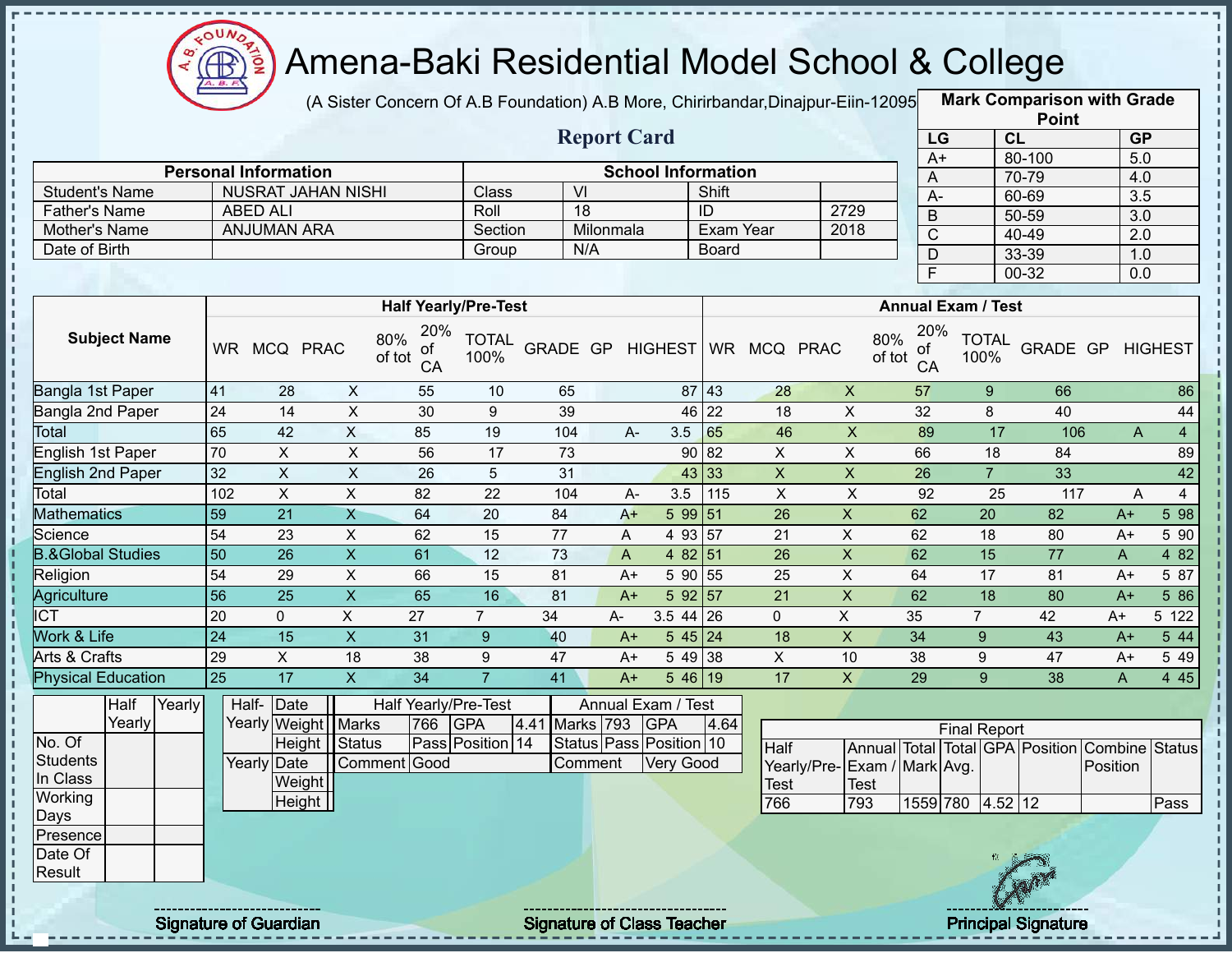

(A Sister Concern Of A.B Foundation) A.B More, Chirirbandar, Dinajpur-Eiin-12095

**Mark Comparison with Grade Point**

|                              |                     |        |                   |                             |                           |                                  |                      |                 |                    |                           |                 |                         |                             |                         |                           | <b>LOILI</b>                    |                       |                  |
|------------------------------|---------------------|--------|-------------------|-----------------------------|---------------------------|----------------------------------|----------------------|-----------------|--------------------|---------------------------|-----------------|-------------------------|-----------------------------|-------------------------|---------------------------|---------------------------------|-----------------------|------------------|
|                              |                     |        |                   |                             |                           |                                  |                      |                 | <b>Report Card</b> |                           |                 |                         |                             | LG                      |                           | CL                              | <b>GP</b>             |                  |
|                              |                     |        |                   | <b>Personal Information</b> |                           |                                  |                      |                 |                    | <b>School Information</b> |                 |                         |                             | $A+$                    |                           | 80-100                          | 5.0                   |                  |
| <b>Student's Name</b>        |                     |        |                   |                             | ROWHAHUL JANNAT LUSE      |                                  |                      | Class           | $\overline{V}$     |                           | Shift           |                         |                             | A                       |                           | 70-79                           | 4.0                   |                  |
| <b>Father's Name</b>         |                     |        |                   | <b>ABDUR RAHIM</b>          |                           |                                  |                      | Roll            | 28                 |                           | $\overline{ID}$ |                         | 2767                        | $A-$                    |                           | 60-69                           | $\overline{3.5}$      |                  |
| Mother's Name                |                     |        |                   | <b>UMMA KULSUM</b>          |                           |                                  |                      | Section         | Milonmala          |                           |                 | Exam Year               | 2018                        | $\overline{B}$          |                           | $50 - 59$                       | $\overline{3.0}$      |                  |
| Date of Birth                |                     |        |                   |                             |                           |                                  |                      | Group           | N/A                |                           | Board           |                         |                             | $\overline{C}$          |                           | $40 - 49$                       | 2.0                   |                  |
|                              |                     |        |                   |                             |                           |                                  |                      |                 |                    |                           |                 |                         |                             | $\overline{D}$          |                           | 33-39                           | 1.0                   |                  |
|                              |                     |        |                   |                             |                           |                                  |                      |                 |                    |                           |                 |                         |                             | $\overline{\mathsf{F}}$ |                           | $00 - 32$                       | $\overline{0.0}$      |                  |
|                              |                     |        |                   |                             |                           | <b>Half Yearly/Pre-Test</b>      |                      |                 |                    |                           |                 |                         |                             |                         | <b>Annual Exam / Test</b> |                                 |                       |                  |
|                              | <b>Subject Name</b> |        |                   | WR MCQ PRAC                 |                           | 20%<br>80%<br>0t<br>of tot<br>CA | <b>TOTAL</b><br>100% |                 |                    | GRADE GP HIGHEST          |                 | WR MCQ PRAC             | 80%<br>of tot               | 20%<br>ot<br>CA         | <b>TOTAL</b><br>100%      |                                 | GRADE GP HIGHEST      |                  |
| Bangla 1st Paper             |                     |        | 40                | 25                          | $\times$                  | 52                               | $9\,$                | 61              |                    |                           | 87 45           | 29                      | $\pmb{\times}$              | 59                      | 12                        | 71                              |                       | 86               |
| Bangla 2nd Paper             |                     |        | 24                | $\overline{17}$             | $\overline{X}$            | 33                               | $\boldsymbol{9}$     | 42              |                    |                           | 46 22           | 18                      | $\pmb{\times}$              | 32                      | 8                         | 40                              |                       | 44               |
| <b>Total</b>                 |                     |        | 64                | 42                          | $\pmb{\times}$            | 85                               | 18                   | 103             | $A -$              | 3.5                       | $\overline{67}$ | 47                      | $\overline{X}$              | 91                      | $\overline{20}$           | 111                             | A                     | $\overline{4}$   |
| <b>English 1st Paper</b>     |                     |        | 77                | $\overline{X}$              | $\overline{\mathsf{x}}$   | 62                               | 13                   | 75              |                    | 90                        | 73              | $\mathsf{X}$            | $\overline{X}$              | 58                      | 16                        | 74                              |                       | 89               |
| <b>English 2nd Paper</b>     |                     |        | $\overline{34}$   | $\overline{X}$              | $\overline{\mathsf{x}}$   | $\overline{27}$                  | 6                    | 33              |                    |                           | 43 31           | $\overline{\mathsf{x}}$ | $\overline{X}$              | $\overline{25}$         | $\overline{5}$            | 30                              |                       | 42               |
| Total                        |                     |        | $\frac{111}{111}$ | $\pmb{\times}$              | $\times$                  | 89                               | 19                   | 108             |                    | A<br>$\overline{4}$       | 104             | $\sf X$                 | $\mathsf X$                 | 83                      | 21                        | 104                             | A-                    | 3.5              |
| <b>Mathematics</b>           |                     |        | 65                | $\overline{25}$             | $\overline{X}$            | $\overline{72}$                  | 20                   | 92              | $A+$               | 5 99 52                   |                 | 28                      | $\overline{X}$              | 64                      | $\overline{20}$           | 84                              | $A+$                  | $5\overline{98}$ |
| Science                      |                     |        | $\overline{42}$   | 15                          | $\boldsymbol{\mathsf{X}}$ | 46                               | 17                   | 63              | $A-$               | $3.5$ 93 56               |                 | 18                      | $\mathsf{X}$                | 59                      | 17                        | 76                              | A                     | 4 90             |
| <b>B.&amp;Global Studies</b> |                     |        | $\overline{54}$   | $\overline{12}$             | $\overline{\mathsf{x}}$   | 53                               | 13                   | 66              | $A -$              | 3.5 $82$ 54               |                 | 26                      | $\pmb{\mathsf{X}}$          | 64                      | 14                        | 78                              | $\mathsf{A}$          | 4 8 2            |
| Religion                     |                     |        | 52                | 29                          | $\mathsf X$               | 65                               | 16                   | 81              | $A+$               | 5 90 51                   |                 | $\overline{21}$         | $\sf X$                     | 58                      | 17                        | 75                              | A                     | 4 87             |
| Agriculture                  |                     |        | 63                | $\overline{25}$             | $\overline{\mathsf{x}}$   | $\overline{70}$                  | 18                   | 88              | $A+$               | 592 58                    |                 | 19                      | $\mathsf{X}$                | 62                      | $\overline{18}$           | 80                              | $A+$                  | 586              |
| $\overline{\text{ICT}}$      |                     |        | 26                | $\mathbf 0$                 | $\mathsf{X}$              | 34                               | 8                    | 42              | $A+$               | 5 44 27                   |                 | $\mathbf{0}$            | X                           | 36                      | 9                         | 45                              | $A+$                  | 5 122            |
| Work & Life                  |                     |        | $\overline{24}$   | 14                          | $\overline{X}$            | 30                               | $\overline{7}$       | 37              | A                  | 4 45 24                   |                 | 18                      | $\mathsf X$                 | 34                      | 8                         | 42                              | $A+$                  | 5 4 4            |
| Arts & Crafts                |                     |        | 30                | X                           | 19                        | 39                               | 9                    | 48              | $A+$               | 5 49 37                   |                 | $\mathsf{X}$            | 10                          | 38                      | 10                        | 48                              | $A+$                  | 5 4 9            |
| <b>Physical Education</b>    |                     |        | $\overline{24}$   | $\overline{18}$             | $\overline{\mathsf{x}}$   | $\overline{34}$                  | $\overline{7}$       | $\overline{41}$ | $A+$               | 5 46 17                   |                 | 17                      | $\overline{X}$              | $\overline{27}$         | 8                         | 35                              | A                     | 445              |
|                              | Half                | Yearly |                   | Half-<br>Date               |                           | <b>Half Yearly/Pre-Test</b>      |                      |                 |                    | Annual Exam / Test        |                 |                         |                             |                         |                           |                                 |                       |                  |
|                              | Yearly              |        |                   |                             | Yearly Weight   Marks     | 769                              | <b>GPA</b>           | 4.41            | Marks 778 GPA      |                           | 4.41            |                         |                             |                         | <b>Final Report</b>       |                                 |                       |                  |
| No. Of                       |                     |        |                   |                             | Height Status             |                                  | Pass Position 13     |                 |                    | Status Pass Position 18   |                 | <b>Half</b>             |                             |                         |                           | Annual Total Total GPA Position | <b>Combine Status</b> |                  |
| <b>Students</b>              |                     |        |                   | Yearly Date                 |                           | Comment Good                     |                      |                 | Comment            | Very Good                 |                 |                         | Yearly/Pre-Exam / Mark Avg. |                         |                           |                                 | Position              |                  |
| In Class                     |                     |        |                   | Weight                      |                           |                                  |                      |                 |                    |                           |                 | <b>Test</b>             | <b>Test</b>                 |                         |                           |                                 |                       |                  |
| Working                      |                     |        |                   |                             | Height                    |                                  |                      |                 |                    |                           |                 | 769                     | 778                         | 1547 775                |                           | 4.41 18                         |                       | Pass             |
| Days                         |                     |        |                   |                             |                           |                                  |                      |                 |                    |                           |                 |                         |                             |                         |                           |                                 |                       |                  |
| Presence<br>Date Of          |                     |        |                   |                             |                           |                                  |                      |                 |                    |                           |                 |                         |                             |                         |                           |                                 |                       |                  |
| Result                       |                     |        |                   |                             |                           |                                  |                      |                 |                    |                           |                 |                         |                             |                         |                           |                                 |                       |                  |
|                              |                     |        |                   |                             |                           |                                  |                      |                 |                    |                           |                 |                         |                             |                         |                           |                                 |                       |                  |
|                              |                     |        |                   |                             |                           |                                  |                      |                 |                    |                           |                 |                         |                             |                         |                           |                                 |                       |                  |

Signature of Guardian Signature of Class Teacher Principal Signature 8/444

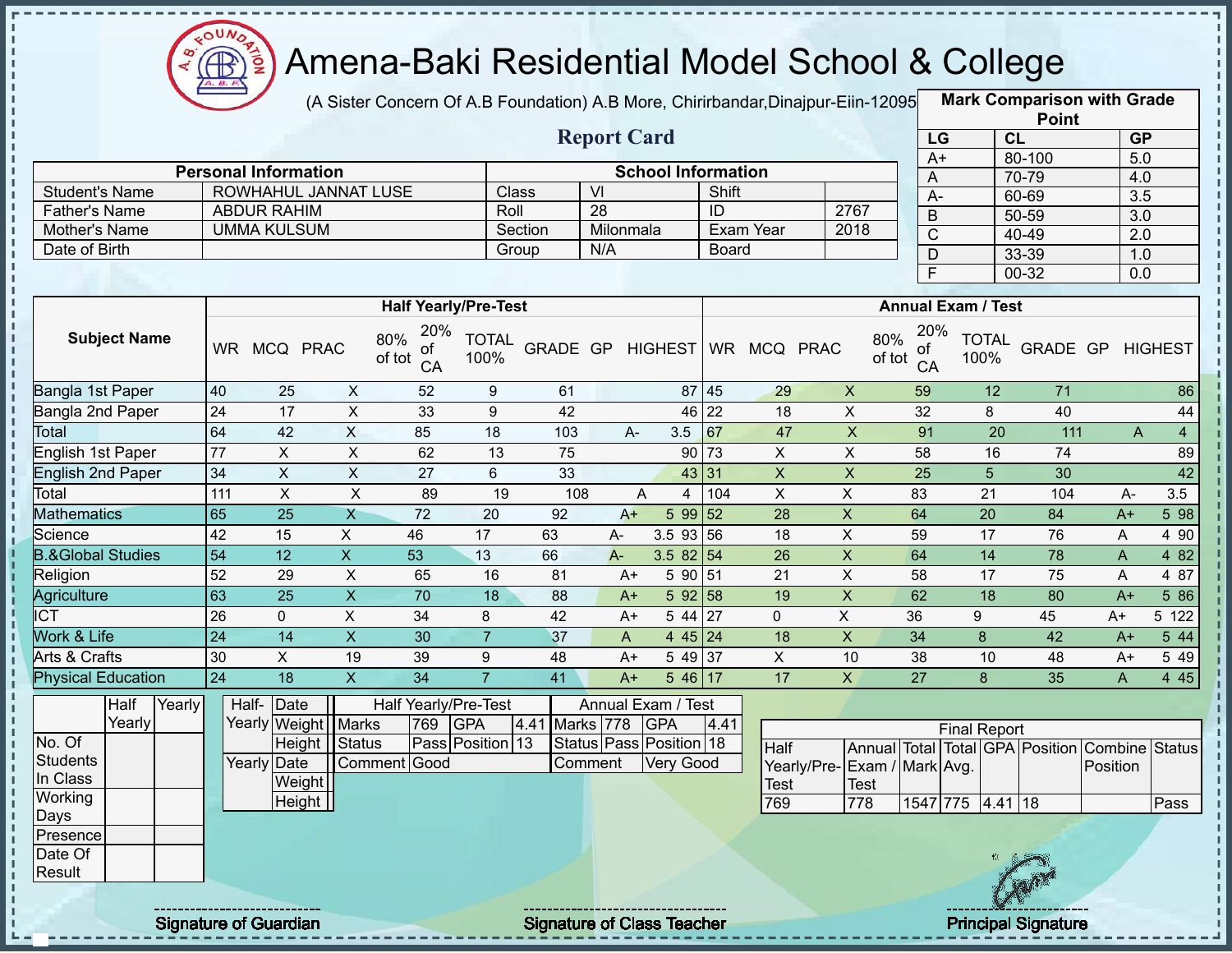

(A Sister Concern Of A.B Foundation) A.B More, Chirirbandar, Dinajpur-Eiin-12095

|                              |                 |                              |        |                         |                      |                             |                |                    |                                   |              |                |                           |                           |                     |                      | <b>Point</b>                    |                  |                |
|------------------------------|-----------------|------------------------------|--------|-------------------------|----------------------|-----------------------------|----------------|--------------------|-----------------------------------|--------------|----------------|---------------------------|---------------------------|---------------------|----------------------|---------------------------------|------------------|----------------|
|                              |                 |                              |        |                         |                      |                             |                | <b>Report Card</b> |                                   |              |                |                           | LG                        |                     | CL                   |                                 | <b>GP</b>        |                |
|                              |                 | <b>Personal Information</b>  |        |                         |                      |                             |                |                    | <b>School Information</b>         |              |                |                           | $A+$                      |                     |                      | 80-100                          | $\overline{5.0}$ |                |
| <b>Student's Name</b>        |                 |                              |        | <b>MALIHA MOKARRAMA</b> |                      | Class                       | V <sub>l</sub> |                    |                                   | Shift        |                |                           | A                         |                     |                      | 70-79                           | 4.0              |                |
| <b>Father's Name</b>         |                 | <b>MOKAROM HOSSAIN</b>       |        |                         |                      | Roll                        | 29             |                    |                                   | ID           |                | 2769                      | $A -$                     |                     |                      | 60-69                           | $\overline{3.5}$ |                |
| Mother's Name                |                 | <b>RUBINA YEASMIN</b>        |        |                         |                      | Section                     |                | Milonmala          |                                   | Exam Year    |                | 2018                      | $\sf B$                   |                     |                      | 50-59                           | $\overline{3.0}$ |                |
| Date of Birth                |                 |                              |        |                         |                      | Group                       |                | N/A                |                                   | <b>Board</b> |                |                           | $\overline{C}$            |                     |                      | 40-49                           | $\overline{2.0}$ |                |
|                              |                 |                              |        |                         |                      |                             |                |                    |                                   |              |                |                           | D<br>$\overline{F}$       |                     |                      | 33-39<br>$00 - 32$              | 1.0<br>0.0       |                |
|                              |                 |                              |        |                         |                      | <b>Half Yearly/Pre-Test</b> |                |                    |                                   |              |                |                           | <b>Annual Exam / Test</b> |                     |                      |                                 |                  |                |
| <b>Subject Name</b>          |                 | WR MCQ PRAC                  |        | 80%<br>of tot           | 20%<br>of<br>CA      | <b>TOTAL</b><br>100%        | GRADE GP       |                    | <b>HIGHEST</b>                    |              | WR MCQ PRAC    | 80%<br>of tot             | 20%<br>οf<br>CA           |                     | <b>TOTAL</b><br>100% | GRADE GP                        |                  | <b>HIGHEST</b> |
| Bangla 1st Paper             | 40              | 25                           |        | X                       | 52                   | 10                          | 62             |                    |                                   | 87 42        | 27             | $\boldsymbol{X}$          | 55                        |                     | 13                   | 68                              |                  | 86             |
| Bangla 2nd Paper             | 22              | 17                           |        | $\mathsf{x}$            | 31                   | 9                           | 40             |                    | 46                                | 22           | 18             | $\pmb{\times}$            | 32                        |                     | 8                    | 40                              |                  | 44             |
| <b>Total</b>                 | 62              | 42                           |        | $\overline{X}$          | 83                   | 19                          | 102            | A-                 | 3.5                               | 64           | 45             | $\overline{X}$            | 87                        |                     | 21                   | 108                             | A                | $\overline{4}$ |
| English 1st Paper            | 86              | X                            |        | X                       | 69                   | 16                          | 85             |                    |                                   | 90 80        | X              | X                         | 64                        |                     | 12                   | 76                              |                  | 89             |
| <b>English 2nd Paper</b>     | 36              | $\pmb{\times}$               |        | $\mathsf X$             | 29                   | 8                           | 37             |                    |                                   | 43 36        | $\mathsf X$    | $\boldsymbol{\mathsf{X}}$ | 29                        |                     | $\overline{7}$       | 36                              |                  | 42             |
| Total                        | 122             | $\mathsf{X}$                 |        | $\pmb{\times}$          | 98                   | 24                          | 122            |                    | 5<br>$A+$                         | 116          | $\pmb{\times}$ | $\pmb{\times}$            | 93                        |                     | 19                   | 112                             | A                | $\overline{4}$ |
| <b>Mathematics</b>           | 60              | 23                           |        | $\overline{X}$          | 66                   | 19                          | 85             | $A+$               | 599 49                            |              | 26             | $\mathsf X$               | 60                        |                     | 20                   | 80                              | $A+$             | 5 98           |
| Science                      | 43              | 17                           |        | X                       | 48                   | 15                          | 63             | $A-$               | $3.5$ 93 55                       |              | 17             | X                         | 58                        |                     | 16                   | 74                              | A                | 4 90           |
| <b>B.&amp;Global Studies</b> | 48              | 21                           |        | $\mathsf{X}$            | 55                   | 13                          | 68             | $A -$              | 3.5 82                            | 42           | 25             | X                         | 54                        | 14                  |                      | 68                              | $A -$            | 3.5 82         |
| Religion                     | 52              | 28                           |        | $\pmb{\times}$          | 64                   | 16                          | 80             | $A+$               | 5 90 49                           |              | 20             | X                         | 55                        |                     | 15                   | 70                              | A                | 4 87           |
| Agriculture                  | 59              | $\overline{23}$              |        | $\overline{X}$          | 66                   | 18                          | 84             | $A+$               | 592 57                            |              | 21             | $\mathsf X$               | 62                        |                     | 17                   | 79                              | $\overline{A}$   | 4 8 6          |
| <b>ICT</b>                   | 22              | $\mathbf{0}$                 |        | X                       | 30                   | 8                           | 38             | Α                  | 4 44 26                           |              | 0              | X                         | 31                        | 9                   |                      | 40                              | $A+$             | 5 122          |
| Work & Life                  | $\overline{21}$ | 14                           |        | $\mathsf{X}$            | 28                   | $\boldsymbol{8}$            | 36             | A                  | $445$ 23                          |              | 16             | $\pmb{\times}$            | 31                        |                     | 8                    | 39                              | A                | 4 4 4          |
| Arts & Crafts                | 29              | X                            |        | 19                      | 38                   | 9                           | 47             | $A+$               | 5 49 38                           |              | X              | 10                        | 38                        |                     | 9                    | 47                              | $A+$             | 5 4 9          |
| Physical Education           | 23              | 17                           |        | $\overline{X}$          | 32                   | 8                           | 40             | $A+$               | $546$ 20                          |              | 18             | $\mathsf{x}$              | 30                        |                     | $\overline{7}$       | $\overline{37}$                 | A                | 4 4 5          |
| Half<br>Yearly               |                 | Half-Date                    |        |                         | Half Yearly/Pre-Test |                             |                |                    | Annual Exam / Test                |              |                |                           |                           |                     |                      |                                 |                  |                |
| Yearly                       |                 | Yearly Weight                |        | Marks                   | 765                  | <b>GPA</b>                  | 4.41           | Marks 754          | GPA                               | 4.23         |                |                           |                           | <b>Final Report</b> |                      |                                 |                  |                |
| No. Of                       |                 |                              | Height | Status                  |                      | Pass Position 15            |                |                    | Status Pass Position 29           |              | <b>Half</b>    |                           |                           |                     |                      | Annual Total Total GPA Position | Combine Status   |                |
| <b>Students</b>              |                 | Yearly Date                  |        | Comment Good            |                      |                             |                | Comment            | <b>Very Good</b>                  |              | Yearly/Pre-    | Exam / Mark Avg.          |                           |                     |                      |                                 | Position         |                |
| In Class                     |                 |                              | Weight |                         |                      |                             |                |                    |                                   |              | <b>Test</b>    | <b>Test</b>               |                           |                     |                      |                                 |                  |                |
| Working                      |                 |                              | Height |                         |                      |                             |                |                    |                                   |              | 765            | 754                       | 1519 760 4.32 20          |                     |                      |                                 |                  | Pass           |
| Days                         |                 |                              |        |                         |                      |                             |                |                    |                                   |              |                |                           |                           |                     |                      |                                 |                  |                |
| Presence                     |                 |                              |        |                         |                      |                             |                |                    |                                   |              |                |                           |                           |                     |                      |                                 |                  |                |
| Date Of<br>Result            |                 |                              |        |                         |                      |                             |                |                    |                                   |              |                |                           |                           |                     |                      |                                 |                  |                |
|                              |                 |                              |        |                         |                      |                             |                |                    |                                   |              |                |                           |                           |                     |                      |                                 |                  |                |
|                              |                 | <b>Signature of Guardian</b> |        |                         |                      |                             |                |                    | <b>Signature of Class Teacher</b> |              |                |                           |                           |                     |                      | <b>Principal Signature</b>      |                  |                |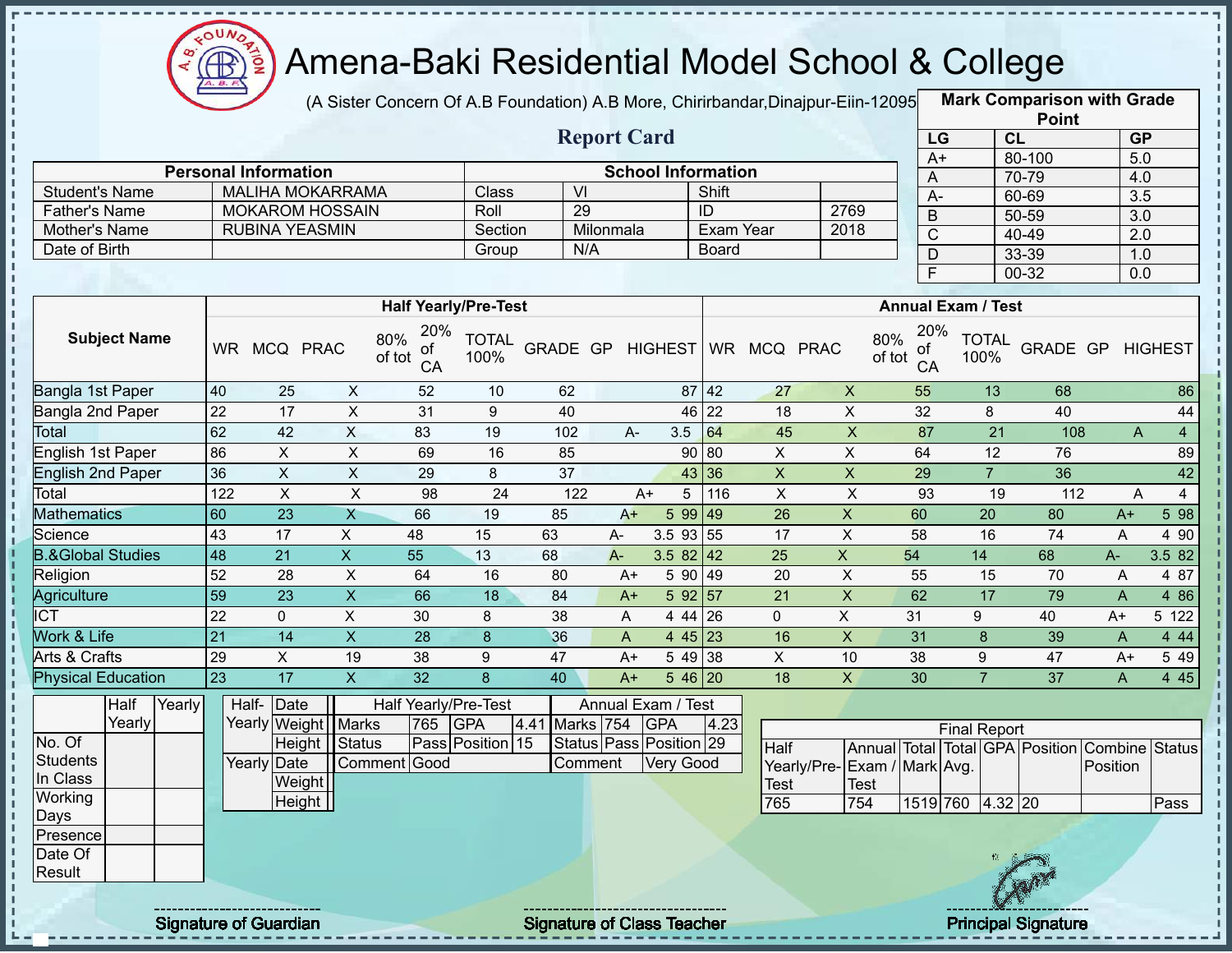

п

J. п

П

 $\begin{array}{c} 1 \\ 1 \\ 1 \\ 1 \\ 1 \end{array}$ 

 $\mathbf I$ J,

 $\frac{1}{1}$ 

 $\mathbf{I}$  $\mathbf I$ J.

 $\mathbf I$ 

# Amena-Baki Residential Model School & College

(A Sister Concern Of A.B Foundation) A.B More, Chirirbandar, Dinajpur-Eiin-12095

**Mark Comparison with Grade**

|                              |                 |                             |                         |                                  |                      |                 |                         |                           |                             |                 |                             |                                  |                     |                 | <b>Point</b>                                   |                  |                |
|------------------------------|-----------------|-----------------------------|-------------------------|----------------------------------|----------------------|-----------------|-------------------------|---------------------------|-----------------------------|-----------------|-----------------------------|----------------------------------|---------------------|-----------------|------------------------------------------------|------------------|----------------|
|                              |                 |                             |                         |                                  |                      |                 | <b>Report Card</b>      |                           |                             |                 |                             | LG                               |                     | CL              |                                                | <b>GP</b>        |                |
|                              |                 |                             |                         |                                  |                      |                 |                         |                           |                             |                 |                             | $A+$                             |                     |                 | 80-100                                         | 5.0              |                |
|                              |                 | <b>Personal Information</b> |                         |                                  |                      |                 |                         | <b>School Information</b> |                             |                 |                             | A                                |                     |                 | 70-79                                          | 4.0              |                |
| <b>Student's Name</b>        |                 | <b>AFSANA JAHAN BRISTI</b>  |                         |                                  | <b>Class</b>         |                 | $\overline{\mathsf{M}}$ |                           | Shift                       |                 |                             | $\overline{A}$                   |                     |                 | 60-69                                          | $\overline{3.5}$ |                |
| Father's Name                |                 | <b>MD.AKTER HOSSAIN</b>     |                         |                                  | Roll                 |                 | 32                      |                           | $\overline{1}$<br>Exam Year |                 | 2775<br>2018                | $\overline{B}$                   |                     |                 | $50 - 59$                                      | $\overline{3.0}$ |                |
| Mother's Name                |                 | <b>MST.REZIA KHATUN</b>     |                         |                                  | Section              |                 | Milonmala               |                           |                             |                 |                             | $\overline{C}$                   |                     |                 | $40 - 49$                                      | $\overline{2.0}$ |                |
| Date of Birth                |                 |                             |                         |                                  | Group                |                 | N/A                     |                           | <b>Board</b>                |                 |                             | $\overline{D}$                   |                     |                 | 33-39                                          | 1.0              |                |
|                              |                 |                             |                         |                                  |                      |                 |                         |                           |                             |                 |                             | F                                |                     |                 | $00 - 32$                                      | $\overline{0.0}$ |                |
|                              |                 |                             |                         | <b>Half Yearly/Pre-Test</b>      |                      |                 |                         |                           |                             |                 |                             | <b>Annual Exam / Test</b>        |                     |                 |                                                |                  |                |
| <b>Subject Name</b>          |                 | WR MCQ PRAC                 |                         | 20%<br>80%<br>0t<br>of tot<br>CA | <b>TOTAL</b><br>100% |                 | GRADE GP HIGHEST        |                           |                             | WR MCQ PRAC     |                             | 20%<br>80%<br>0t<br>of tot<br>CA | 100%                | <b>TOTAL</b>    | GRADE GP                                       |                  | <b>HIGHEST</b> |
| Bangla 1st Paper             | 40              | 25                          | $\mathsf X$             | 52                               | 9                    | 61              |                         |                           | 87 50                       | 28              | $\pmb{\times}$              | 62                               |                     | 14              | 76                                             |                  | 86             |
| Bangla 2nd Paper             | $\overline{24}$ | 14                          | $\overline{X}$          | 30                               | 9                    | 39              |                         |                           | 46 23                       | $\overline{17}$ | $\overline{X}$              | 32                               |                     | 8               | 40                                             |                  | 44             |
| Total                        | 64              | 39                          | $\mathsf{X}$            | 82                               | 18                   | 100             | A-                      | 3.5                       | 73                          | 45              | $\pmb{\times}$              | 94                               |                     | 22              | 116                                            | A                | $\overline{4}$ |
| <b>English 1st Paper</b>     | 71              | $\pmb{\times}$              | $\overline{X}$          | 57                               | 13                   | 70              |                         | 90                        | $\overline{08}$             | $\mathsf{X}$    | $\pmb{\times}$              | 64                               |                     | 17              | 81                                             |                  | 89             |
| <b>English 2nd Paper</b>     | 26              | $\pmb{\times}$              | $\mathsf X$             | 21                               | $6\phantom{1}$       | 27              |                         | 43                        | 29                          | $\mathsf X$     | $\mathsf X$                 | 23                               |                     | 5               | 28                                             |                  | 42             |
| Total                        | $\overline{97}$ | $\mathsf{X}$                | $\overline{X}$          | 78                               | 19                   | 97              | $A -$                   | 3.5                       | 109                         | $\pmb{\times}$  | $\overline{X}$              | 87                               |                     | 22              | 109                                            | A                | $\overline{4}$ |
| <b>Mathematics</b>           | 53              | 20                          | $\mathsf{X}$            | $\overline{58}$                  | 16                   | $\overline{74}$ | $\overline{A}$          | 4 9 9                     | 49                          | 22              | $\mathsf X$                 | 57                               |                     | 19              | 76                                             | A                | 4 98           |
| Science                      | $\overline{37}$ | 19                          | X                       | 45                               | 16                   | 61              | $A -$                   | 3.5 93                    | 56                          | 16              | X                           | 58                               |                     | 12              | 70                                             | A                | 4 90           |
| <b>B.&amp;Global Studies</b> | 41              | $\overline{24}$             | $\overline{X}$          | $\overline{52}$                  | 12                   | 64              | $A -$                   | $3.582$ 52                |                             | 24              | $\overline{\mathsf{x}}$     | 61                               |                     | $\overline{13}$ | $\overline{74}$                                | $\mathsf{A}$     | 482            |
| Religion                     | 41              | $\overline{28}$             | $\pmb{\times}$          | $\overline{55}$                  | 16                   | $\overline{71}$ | A                       | 4 90                      | 51                          | $\overline{23}$ | $\overline{X}$              | 59                               |                     | 16              | 75                                             | A                | 4 87           |
| Agriculture                  | 61              | $\overline{22}$             | $\overline{X}$          | 66                               | $\overline{18}$      | 84              | $A+$                    | 59262                     |                             | 19              | $\overline{X}$              | 65                               |                     | $\overline{17}$ | $\overline{82}$                                | $A+$             | 586            |
| <b>ICT</b>                   | $\overline{25}$ | $\mathbf{0}$                | $\overline{\mathsf{x}}$ | 32                               | 9                    | 41              | $A+$                    | $\overline{5}$ 44         | 15                          | $\overline{0}$  | $\overline{X}$              | $\overline{22}$                  | 8                   |                 | 30                                             | A-               | 3.5 122        |
| <b>Work &amp; Life</b>       | $\overline{23}$ | $\overline{12}$             | $\overline{X}$          | 28                               | 8                    | 36              | $\mathsf{A}$            | 4 45 24                   |                             | 18              | $\pmb{\times}$              | 34                               | 8                   |                 | 42                                             | $A+$             | 544            |
| <b>Arts &amp; Crafts</b>     | $\overline{27}$ | $\overline{X}$              | 14                      | 33                               | $\overline{7}$       | 40              | $A+$                    | 5 49 37                   |                             | $\mathsf{X}$    | $\boldsymbol{9}$            | $\overline{37}$                  | $\overline{7}$      |                 | 44                                             | $A+$             | 5 4 9          |
| <b>Physical Education</b>    | $\overline{22}$ | $\overline{14}$             | $\overline{\mathsf{x}}$ | $\overline{29}$                  | 8                    | $\overline{37}$ | $\overline{A}$          | 4 46 24                   |                             | 17              | $\overline{X}$              | $\overline{33}$                  | 8                   |                 | $\overline{41}$                                | $A+$             | 545            |
| Half<br>Yearly               |                 | Date<br>Half-               |                         | Half Yearly/Pre-Test             |                      |                 | Annual Exam / Test      |                           |                             |                 |                             |                                  |                     |                 |                                                |                  |                |
| Yearly                       |                 | Yearly Weight               | <b>Marks</b>            | 705                              | <b>GPA</b>           | 4.09 Marks 759  |                         | <b>GPA</b>                | 4.32                        |                 |                             |                                  | <b>Final Report</b> |                 |                                                |                  |                |
| No. Of                       |                 | Height                      | Status                  |                                  | Pass Position 29     |                 | Status Pass Position 24 |                           |                             | Half            |                             |                                  |                     |                 | Annual Total Total GPA Position Combine Status |                  |                |
| <b>Students</b>              |                 | <b>Yearly Date</b>          |                         | Comment Good                     |                      |                 | Comment                 | <b>Very Good</b>          |                             |                 | Yearly/Pre-Exam / Mark Avg. |                                  |                     |                 |                                                | Position         |                |
| In Class                     |                 | Weight                      |                         |                                  |                      |                 |                         |                           |                             | <b>Test</b>     | <b>Test</b>                 |                                  |                     |                 |                                                |                  |                |
| Working                      |                 | Height $\vert$              |                         |                                  |                      |                 |                         |                           |                             | 705             | 759                         |                                  | 1464 733 4.2        |                 | 25                                             |                  | Pass           |
| Days<br>Presence             |                 |                             |                         |                                  |                      |                 |                         |                           |                             |                 |                             |                                  |                     |                 |                                                |                  |                |
| Date Of<br>Result            |                 |                             |                         |                                  |                      |                 |                         |                           |                             |                 |                             |                                  |                     |                 |                                                |                  |                |
|                              |                 |                             |                         |                                  |                      |                 |                         |                           |                             |                 |                             |                                  |                     |                 |                                                |                  |                |

Signature of Guardian Signature of Class Teacher Principal Signature of Class Teacher Principal Signature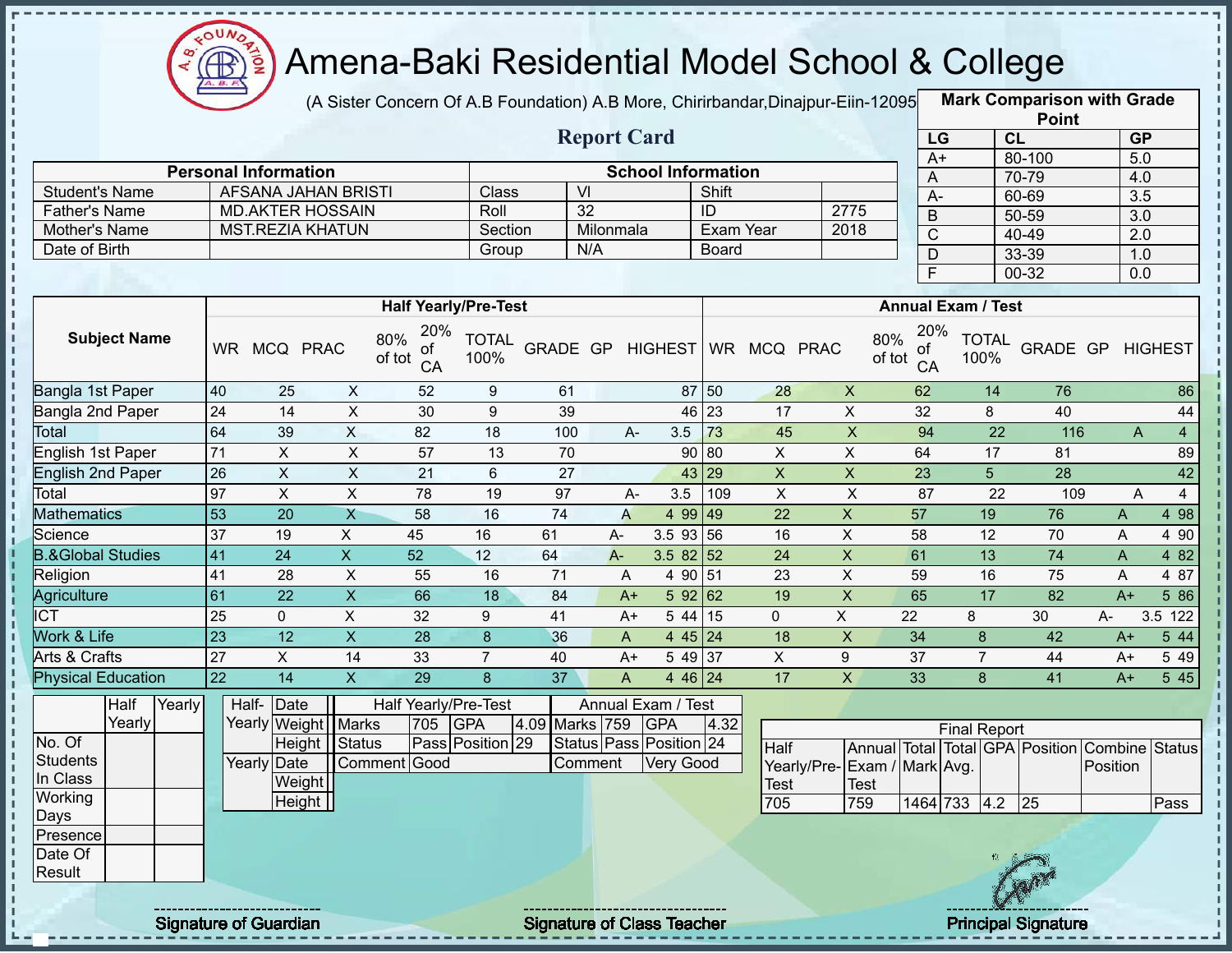

 $\mathbf{I}$ 

J.

П

i

л

 $\begin{array}{c} 1 \\ 1 \\ 1 \\ 1 \\ 1 \end{array}$ 

 $\mathbf I$  $\mathbf{I}$ 

 $\frac{1}{1}$ 

 $\mathbf{I}$  $\mathbf I$ 

 $\frac{1}{1}$ 

# Amena-Baki Residential Model School & College

(A Sister Concern Of A.B Foundation) A.B More, Chirirbandar, Dinajpur-Eiin-12095

**Mark Comparison with Grade**

|                                       |                 |                             |                           |                                  |                      |                 |                    |                           |              |                  |                             |                   |                           | <b>Point</b>                                   |                         |                   |
|---------------------------------------|-----------------|-----------------------------|---------------------------|----------------------------------|----------------------|-----------------|--------------------|---------------------------|--------------|------------------|-----------------------------|-------------------|---------------------------|------------------------------------------------|-------------------------|-------------------|
|                                       |                 |                             |                           |                                  |                      |                 | <b>Report Card</b> |                           |              |                  |                             | LG                |                           | CL                                             | <b>GP</b>               |                   |
|                                       |                 | <b>Personal Information</b> |                           |                                  |                      |                 |                    | <b>School Information</b> |              |                  |                             | $A+$              |                           | 80-100                                         | 5.0                     |                   |
| <b>Student's Name</b>                 |                 | <b>TABASHUM NAHAR DIYA</b>  |                           |                                  | Class                |                 | $\overline{V}$     |                           | Shift        |                  |                             | Α                 |                           | 70-79                                          | 4.0                     |                   |
| <b>Father's Name</b>                  |                 | <b>DULAL ISLAM</b>          |                           |                                  | Roll                 |                 | 35                 |                           | ID           |                  | 2792                        | $A -$             |                           | 60-69                                          | 3.5                     |                   |
| Mother's Name                         |                 | <b>AFROZA BEGUM</b>         |                           |                                  | Section              |                 | Milonmala          |                           |              | <b>Exam Year</b> | 2018                        | $\overline{B}$    |                           | $50 - 59$                                      | $\overline{3.0}$        |                   |
| Date of Birth                         |                 |                             |                           |                                  | Group                |                 | N/A                |                           | <b>Board</b> |                  |                             | $\mathsf C$       |                           | 40-49                                          | $\overline{2.0}$        |                   |
|                                       |                 |                             |                           |                                  |                      |                 |                    |                           |              |                  |                             | $\mathsf{D}$<br>F |                           | 33-39<br>$00 - 32$                             | 1.0<br>$\overline{0.0}$ |                   |
|                                       |                 |                             |                           |                                  |                      |                 |                    |                           |              |                  |                             |                   |                           |                                                |                         |                   |
|                                       |                 |                             |                           | <b>Half Yearly/Pre-Test</b>      |                      |                 |                    |                           |              |                  |                             |                   | <b>Annual Exam / Test</b> |                                                |                         |                   |
| <b>Subject Name</b>                   |                 | WR MCQ PRAC                 |                           | 20%<br>80%<br>οf<br>of tot<br>CA | <b>TOTAL</b><br>100% |                 |                    | GRADE GP HIGHEST          |              | WR MCQ PRAC      | 80%<br>of tot               | 20%<br>0f<br>CA   | <b>TOTAL</b><br>100%      | GRADE GP                                       |                         | <b>HIGHEST</b>    |
| Bangla 1st Paper                      | 31              | 24                          | $\mathsf{X}$              | 44                               | 8                    | 52              |                    |                           | 87 43        | 24               | $\boldsymbol{\mathsf{X}}$   | 54                | 12                        | 66                                             |                         | 86                |
| Bangla 2nd Paper                      | 23              | 18                          | $\overline{X}$            | 33                               | $\overline{7}$       | 40              |                    |                           | 46 20        | 18               | $\mathsf X$                 | 30                | 8                         | 38                                             |                         | 44                |
| Total                                 | 54              | 42                          | $\overline{X}$            | $\overline{77}$                  | 15                   | 92              | $A-$               | 3.5                       | 63           | 42               | $\overline{X}$              | 84                | $\overline{20}$           | 104                                            | $A -$                   | $\overline{3.5}$  |
| <b>English 1st Paper</b>              | 62              | $\overline{X}$              | $\overline{X}$            | 50                               | 11                   | 61              |                    |                           | 90 60        | $\pmb{\times}$   | $\mathsf X$                 | 48                | 13                        | 61                                             |                         | 89                |
| <b>English 2nd Paper</b>              | $\overline{26}$ | $\pmb{\times}$              | $\overline{X}$            | 21                               | $\overline{7}$       | 28              |                    |                           | 43 28        | $\mathsf{x}$     | $\boldsymbol{\mathsf{X}}$   | $\overline{22}$   | $\overline{7}$            | 29                                             |                         | 42                |
| Total                                 | 88              | $\boldsymbol{\mathsf{X}}$   | $\pmb{\times}$            | $\overline{71}$                  | 18                   | 89              |                    | B<br>$\mathbf{3}$         | 88           | $\pmb{\times}$   | $\mathsf X$                 | 70                | 20                        | 90                                             | A-                      | 3.5               |
| <b>Mathematics</b>                    | 65              | 19                          | $\mathsf{X}$              | 67                               | 20                   | 87              | $A+$               | 5 99 59                   |              | 24               | $\boldsymbol{\mathsf{X}}$   | 66                | $\overline{20}$           | 86                                             | $A+$                    | 5 98              |
| Science                               | 42              | 18                          | $\pmb{\times}$            | 48                               | 15                   | 63              | A-                 | $3.5$ 93 42               |              | 17               | $\mathsf{X}$                | 47                | 15                        | 62                                             | A-                      | 3.5 90            |
| <b>B.&amp;Global Studies</b>          | 51              | 13                          | $\boldsymbol{\mathsf{X}}$ | 51                               | 13                   | 64              | $A -$              | $3.582$ 39                |              | 16               | $\pmb{\mathsf{X}}$          | 44                | 13                        | 57                                             | B                       | 3 8 2             |
| Religion                              | 48              | 25                          | $\boldsymbol{\mathsf{X}}$ | 58                               | 17                   | 75              | A                  | 4 90 55                   |              | 19               | X                           | 59                | 17                        | 76                                             | A                       | 4 87              |
| Agriculture                           | 62              | 17                          | $\overline{X}$            | 63                               | $\overline{18}$      | 81              | $A+$               | 5 92 55                   |              | 16               | $\overline{X}$              | 57                | 16                        | 73                                             | $\overline{A}$          | 4 8 6             |
| <b>ICT</b>                            | 27              | $\mathbf 0$                 | $\overline{X}$            | 29                               | 8                    | 37              | A                  | 4 44 26                   |              | $\mathbf 0$      | $\overline{X}$              | 31                | 9                         | 40                                             | $A+$                    | 5 122             |
| Work & Life                           | $\overline{24}$ | 16                          | $\overline{\mathsf{X}}$   | $\overline{32}$                  | $\boldsymbol{8}$     | 40              | $A+$               | 545 24                    |              | 16               | $\overline{X}$              | $\overline{32}$   | $\overline{9}$            | 41                                             | $A+$                    | 5 44              |
| <b>Arts &amp; Crafts</b>              | $\overline{28}$ | $\overline{X}$              | 17                        | $\overline{36}$                  | 9                    | 45              | $A+$               | 5 49 38                   |              | $\overline{X}$   | 10                          | $\overline{38}$   | 10                        | 48                                             | $A+$                    | $\overline{5}$ 49 |
| <b>Physical Education</b>             | $\overline{24}$ | 16                          | $\overline{\mathsf{x}}$   | 32                               | $\overline{8}$       | $\overline{40}$ | $A+$               | $546$ 20                  |              | $\overline{14}$  | $\mathsf{X}$                | $\overline{27}$   | 8                         | 35                                             | $\overline{A}$          | 445               |
| Half<br>Yearly                        |                 | Half- Date                  |                           | Half Yearly/Pre-Test             |                      |                 |                    | Annual Exam / Test        |              |                  |                             |                   |                           |                                                |                         |                   |
| Yearly                                |                 | Yearly Weight   Marks       |                           | 713                              | <b>GPA</b>           | 4.23 Marks 712  |                    | <b>GPA</b>                | 4.14         |                  |                             |                   | <b>Final Report</b>       |                                                |                         |                   |
| No. Of                                |                 | <b>Height</b>               | Status                    |                                  | Pass Position 23     |                 |                    | Status Pass Position 31   |              | <b>Half</b>      |                             |                   |                           | Annual Total Total GPA Position Combine Status |                         |                   |
| <b>Students</b>                       |                 | Yearly Date                 |                           | Comment Good                     |                      |                 | Comment            | <b>Very Good</b>          |              |                  | Yearly/Pre-Exam / Mark Avg. |                   |                           |                                                | Position                |                   |
| In Class                              |                 | Weight                      |                           |                                  |                      |                 |                    |                           |              | Test             | <b>Test</b>                 |                   |                           |                                                |                         |                   |
| Working                               |                 | Height                      |                           |                                  |                      |                 |                    |                           |              | 713              | 712                         |                   | 1425 713 4.18 29          |                                                |                         | Pass              |
| Days<br>Presence<br>Date Of<br>Result |                 |                             |                           |                                  |                      |                 |                    |                           |              |                  |                             |                   |                           |                                                |                         |                   |

Signature of Guardian Signature of Class Teacher Principal Signature of Class Teacher Principal Signature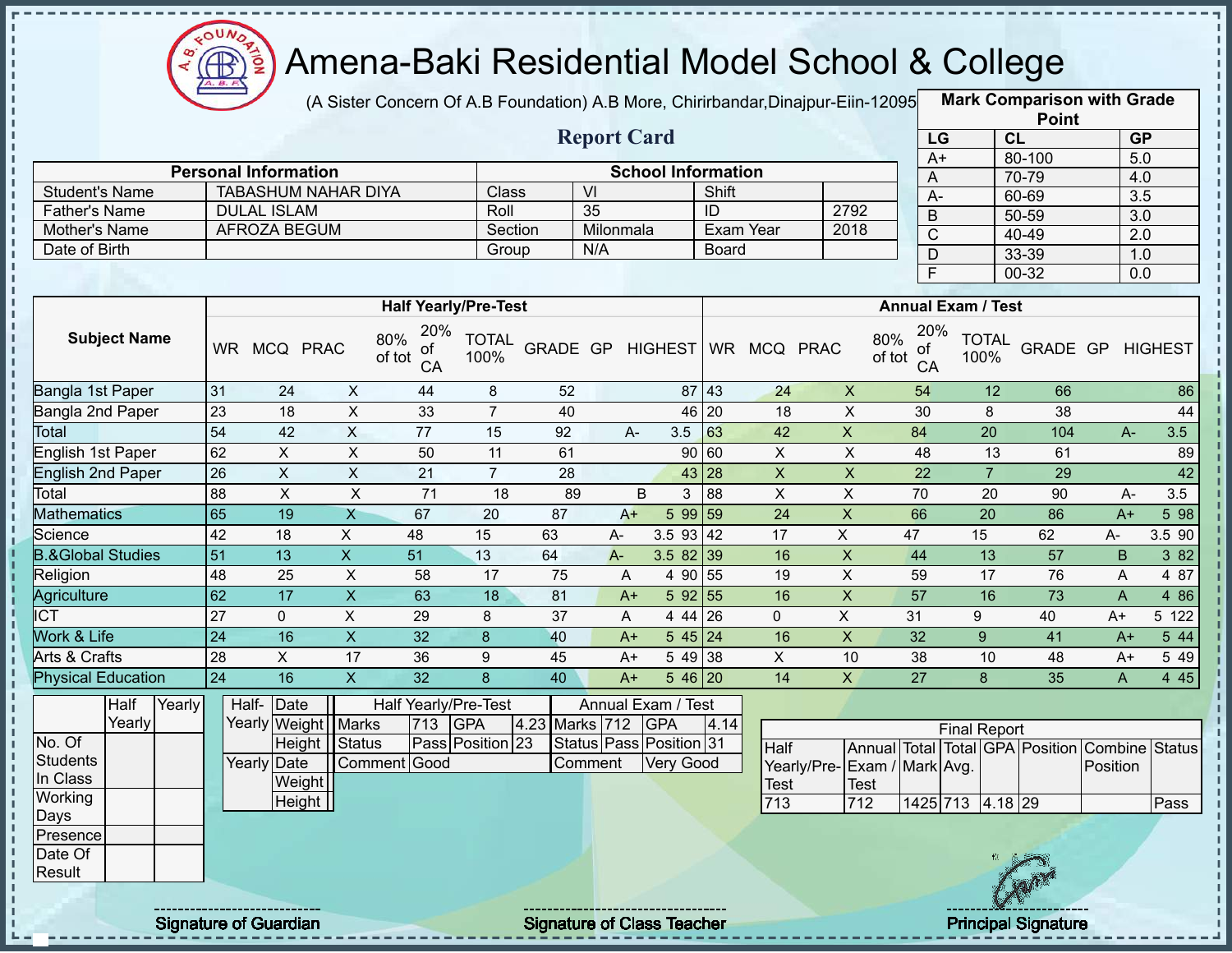

(A Sister Concern Of A.B Foundation) A.B More, Chirirbandar,Dinajpur-Eiin-12095 **Mark Comparison with Grade** 

|                      |                             |         | <b>Report Card</b> |                           |      |
|----------------------|-----------------------------|---------|--------------------|---------------------------|------|
|                      | <b>Personal Information</b> |         |                    | <b>School Information</b> |      |
| Student's Name       | THUHIDA ISLAM TAKWA         | Class   | VI                 | Shift                     |      |
| <b>Father's Name</b> | ABU TAHER MD TAJUL ISLAM    | Roll    | 36                 | ID                        | 2794 |
| Mother's Name        | <b>SIRAJUM MONIRA</b>       | Section | Milonmala          | Exam Year                 | 2018 |
| Date of Birth        |                             | Group   | N/A                | <b>Board</b>              |      |
|                      |                             |         |                    |                           |      |

|      | <b>Point</b> |                  |
|------|--------------|------------------|
| LG   | <b>CL</b>    | <b>GP</b>        |
| $A+$ | 80-100       | 5.0              |
| Α    | 70-79        | 4.0              |
| А-   | 60-69        | $\overline{3.5}$ |
| B    | 50-59        | $\overline{3.0}$ |
| C    | 40-49        | 2.0              |
| D    | 33-39        | 1.0              |
| E    | 00-32        | 0.0              |

|                              |                     |        |     |               |                         |                                  | <b>Half Yearly/Pre-Test</b> |                      |       |      |                               |           |                |                | <b>Annual Exam / Test</b>                      |                      |          |       |                |
|------------------------------|---------------------|--------|-----|---------------|-------------------------|----------------------------------|-----------------------------|----------------------|-------|------|-------------------------------|-----------|----------------|----------------|------------------------------------------------|----------------------|----------|-------|----------------|
|                              | <b>Subject Name</b> |        | WR  | <b>MCQ</b>    | <b>PRAC</b>             | 20%<br>80%<br>οf<br>of tot<br>CA | <b>TOTAL</b><br>100%        | GRADE GP             |       |      | <b>HIGHEST</b>                | <b>WR</b> | MCQ PRAC       |                | 20%<br>80%<br>of<br>of tot<br>CA               | <b>TOTAL</b><br>100% | GRADE GP |       | <b>HIGHEST</b> |
| Bangla 1st Paper             |                     |        | 45  | 26            | X                       | 57                               | 10                          | 67                   |       |      | 87 40                         |           | 28             | X              | 54                                             | 14                   | 68       |       | 86             |
| Bangla 2nd Paper             |                     |        | 21  | 17            | X                       | 30                               | 6                           | 36                   |       |      | 46 22                         |           | 16             | X              | 30                                             | 7                    | 37       |       | 44             |
| Total                        |                     |        | 66  | 43            | X                       | 87                               | 16                          | 103                  |       | $A-$ | 3.5                           | 62        | 44             | X              | 84                                             | 21                   | 105      |       | 4<br>A         |
| English 1st Paper            |                     |        | 72  | X             | X                       | 58                               | 14                          | 72                   |       |      | 90                            | 77        | X              | X              | 62                                             | 18                   | 80       |       | 89             |
| English 2nd Paper            |                     |        | 30  | $\mathsf{X}$  | X                       | 24                               | 6                           | 30                   |       |      | 43 26                         |           | X              | $\pmb{\times}$ | 21                                             | 6                    | 27       |       | 42             |
| Total                        |                     |        | 102 | X             | X                       | 82                               | 20                          | 102                  |       | A-   | 3.5                           | 103       | X              | X              | 83                                             | 24                   | 107      |       | A<br>4         |
| <b>Mathematics</b>           |                     |        | 49  | 23            | X                       | 58                               | 14                          | 72                   |       | A    | 4 9 9                         | 157       | 24             | X              | 65                                             | 18                   | 83       | $A+$  | 5 98           |
| Science                      |                     |        | 38  | 15            | X                       | 42                               | 15                          | 57                   |       | B    | 393   43                      |           | 18             | X              | 49                                             | 15                   | 64       | $A -$ | 3.5 90         |
| <b>B.&amp;Global Studies</b> |                     |        | 47  | 15            | X.                      | 50                               | 10                          | 60                   | $A -$ |      | $3.582$ 37                    |           | 24             | $\mathsf{X}$   | 49                                             | 16                   | 65       | $A -$ | 3.5 82         |
| Religion                     |                     |        | 44  | 27            | X                       | 57                               | 15                          | 72                   |       | A    | 4 90 48                       |           | 25             | Χ              | 58                                             | 14                   | 72       | A     | 4 87           |
| Agriculture                  |                     |        | 59  | 21            | X                       | 64                               | 17                          | 81                   |       | $A+$ | 5 9 2                         | 49        | 18             | X              | 54                                             | 18                   | 72       | A     | 4 86           |
| ∥CT                          |                     |        | 26  | 0             | X                       | 31                               | 8                           | 39                   |       | A    | 4 44 27                       |           | $\mathbf 0$    | X              | 34                                             | 8                    | 42       | $A+$  | 5 122          |
| Work & Life                  |                     |        | 24  | 15            | X                       | 31                               | $6\phantom{1}$              | 37                   |       | A    | 4 45 22                       |           | 18             | X              | 32                                             | 9                    | 41       | $A+$  | 5 44           |
| Arts & Crafts                |                     |        | 28  | X.            | 17                      | 36                               | 9                           | 45                   |       | $A+$ | 5 4 9                         | 36        | X              | 10             | 37                                             | 8                    | 45       | $A+$  | 5 49           |
| <b>Physical Education</b>    |                     |        | 24  | 16            | $\mathsf{X}$            | 32                               | 8                           | 40                   |       | $A+$ | 5 46 24                       |           | 17             | $\mathsf{X}$   | 33                                             | 8                    | 41       | $A+$  | 5 45           |
|                              | Half                | Yearly |     | Half-<br>Date |                         | Half Yearly/Pre-Test             |                             |                      |       |      | Annual Exam / Test            |           |                |                |                                                |                      |          |       |                |
|                              | Yearly              |        |     | Yearly        | Weight                  | 708<br>Marks                     | <b>GPA</b>                  | 4.05<br><b>Marks</b> | 737   |      | <b>GPA</b>                    | 4.36      |                |                |                                                | <b>Final Report</b>  |          |       |                |
| No. Of                       |                     |        |     |               | <b>Status</b><br>Height |                                  | Pass Position 30            |                      |       |      | Status   Pass   Position   22 |           | H <sub>2</sub> |                | Annual Total Total GPA Position Combine Status |                      |          |       |                |

|             |        |                 |                  |         |                               |                              |             |              | <b>Γ</b> ιπαι π <del>ο</del> νυπ |    |                   |                                                |      |  |
|-------------|--------|-----------------|------------------|---------|-------------------------------|------------------------------|-------------|--------------|----------------------------------|----|-------------------|------------------------------------------------|------|--|
|             |        | Height   Status | Pass Position 30 |         | Status   Pass   Position   22 | Half                         |             |              |                                  |    |                   | Annual Total Total GPA Position Combine Status |      |  |
| Yearly Date |        | Comment Good    |                  | Comment | Very Good                     | Yearly/Pre- Exam / Mark Avg. |             |              |                                  |    |                   | Position                                       |      |  |
|             | Weight |                 |                  |         |                               | <b>Test</b>                  | <b>Test</b> |              |                                  |    |                   |                                                |      |  |
|             | Height |                 |                  |         |                               | 708                          | 737         | 1445 724 4.2 |                                  |    | 26                |                                                | Pass |  |
|             |        |                 |                  |         |                               |                              |             |              |                                  |    |                   |                                                |      |  |
|             |        |                 |                  |         |                               |                              |             |              |                                  |    |                   |                                                |      |  |
|             |        |                 |                  |         |                               |                              |             |              |                                  | W. |                   |                                                |      |  |
|             |        |                 |                  |         |                               |                              |             |              |                                  |    | <b>STATISTICS</b> |                                                |      |  |

**Students** In Class **Working** Days Presence Date Of Result

л

J. п

Ì

J, J.

п

Signature of Guardian Signature of Class Teacher Principal Signature of Class Teacher Principal Signature



 $\frac{1}{2}$  =  $\frac{1}{2}$  =  $\frac{1}{2}$  =  $\frac{1}{2}$  =  $\frac{1}{2}$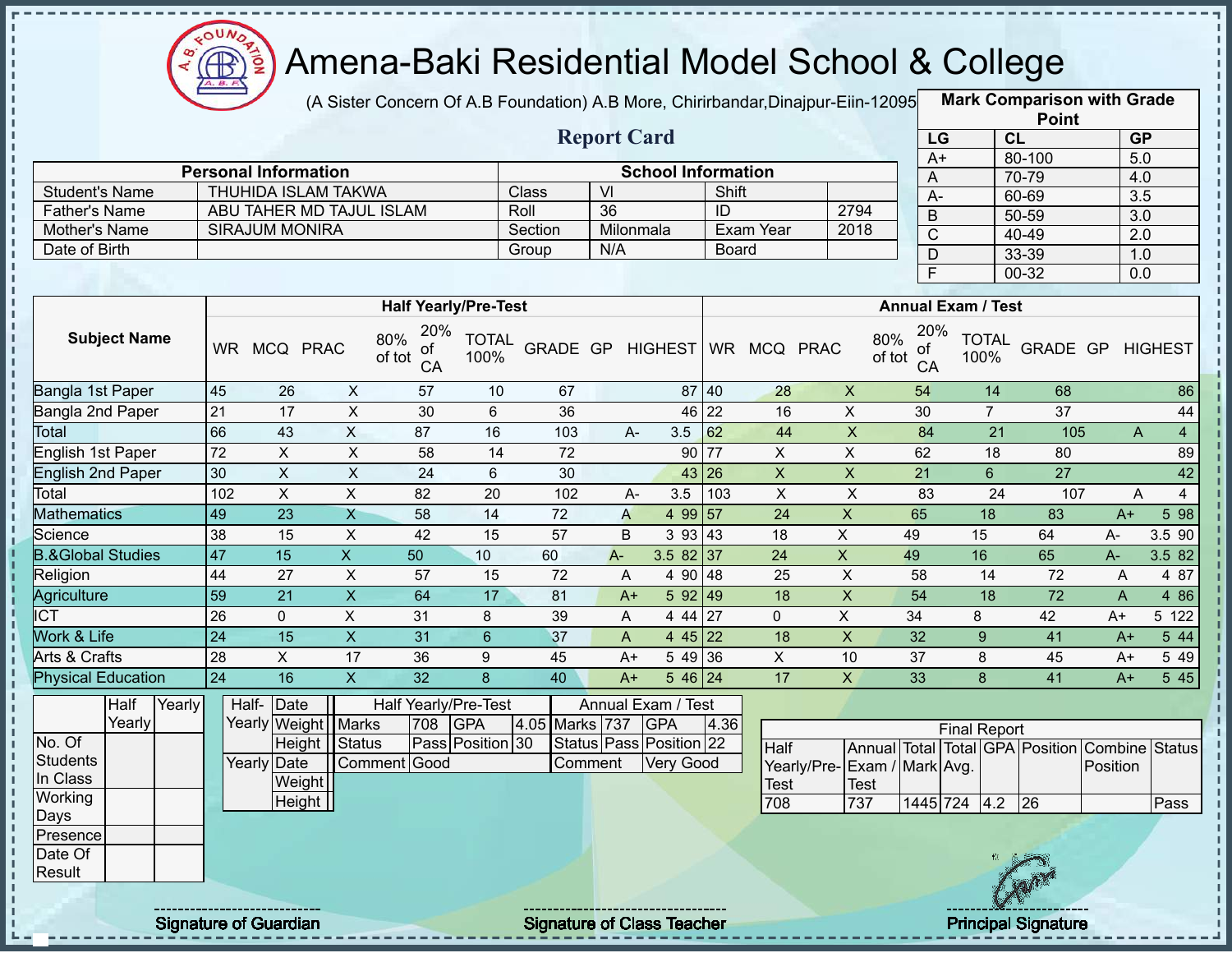

I.

 $1 + 1 + 1 + 1 + 1 + 1$ 

 $\mathbf I$  $\frac{1}{1}$ 

> Î  $\mathbf{I}$

> Î

# Amena-Baki Residential Model School & College

(A Sister Concern Of A.B Foundation) A.B More, Chirirbandar, Dinajpur-Eiin-12095

**Mark Comparison with Grade Point**

|                                |                 |                             |                           |                                  |                      |                  | <b>Report Card</b>      |            |                     |                           |                 |                           |               | LG                        |                     | CL              |                                                |              | GP               |                |
|--------------------------------|-----------------|-----------------------------|---------------------------|----------------------------------|----------------------|------------------|-------------------------|------------|---------------------|---------------------------|-----------------|---------------------------|---------------|---------------------------|---------------------|-----------------|------------------------------------------------|--------------|------------------|----------------|
|                                |                 | <b>Personal Information</b> |                           |                                  |                      |                  |                         |            |                     | <b>School Information</b> |                 |                           |               | $A+$                      |                     |                 | 80-100                                         |              | 5.0              |                |
| <b>Student's Name</b>          |                 | <b>NIPA RANI ROY</b>        |                           |                                  | Class                |                  | $\overline{V}$          |            |                     | Shift                     |                 |                           |               | A                         |                     |                 | 70-79                                          |              | 4.0              |                |
| <b>Father's Name</b>           |                 | DINESH CHANDRO ROY          |                           |                                  | Roll                 |                  | $\overline{37}$         |            |                     | ID                        |                 | 2795                      |               | $A -$                     |                     |                 | 60-69                                          |              | $\overline{3.5}$ |                |
|                                |                 | <b>GOURI BALA ROY</b>       |                           |                                  | Section              |                  |                         |            |                     | Exam Year                 |                 | 2018                      |               | $\sf B$                   |                     |                 | 50-59                                          |              | 3.0              |                |
| Mother's Name<br>Date of Birth |                 |                             |                           |                                  |                      |                  | Milonmala<br>N/A        |            |                     | <b>Board</b>              |                 |                           |               | $\overline{C}$            |                     |                 | 40-49                                          |              | $\overline{2.0}$ |                |
|                                |                 |                             |                           |                                  | Group                |                  |                         |            |                     |                           |                 |                           |               | $\overline{D}$            |                     |                 | 33-39                                          |              | 1.0              |                |
|                                |                 |                             |                           |                                  |                      |                  |                         |            |                     |                           |                 |                           |               | F                         |                     |                 | $00 - 32$                                      |              | 0.0              |                |
|                                |                 |                             |                           | <b>Half Yearly/Pre-Test</b>      |                      |                  |                         |            |                     |                           |                 |                           |               | <b>Annual Exam / Test</b> |                     |                 |                                                |              |                  |                |
| <b>Subject Name</b>            |                 | WR MCQ PRAC                 |                           | 20%<br>80%<br>οf<br>of tot<br>CA | <b>TOTAL</b><br>100% | GRADE GP HIGHEST |                         |            |                     |                           | WR MCQ PRAC     |                           | 80%<br>of tot | 20%<br>of<br>CA           | 100%                | <b>TOTAL</b>    | GRADE GP                                       |              |                  | <b>HIGHEST</b> |
| Bangla 1st Paper               | 38              | 21                          | X                         | 47                               | $\sqrt{5}$           | 52               |                         |            | 87 45               |                           | 24              | $\boldsymbol{\mathsf{X}}$ |               | 55                        |                     | 13              | 68                                             |              |                  | 86             |
| <b>Bangla 2nd Paper</b>        | $\overline{22}$ | 12                          | $\mathsf{X}$              | 27                               | $\overline{7}$       | 34               |                         |            | 46 21               |                           | 13              | $\boldsymbol{\mathsf{X}}$ |               | 27                        |                     | $\overline{7}$  | 34                                             |              |                  | 44             |
| Total                          | 60              | 33                          | $\overline{X}$            | 74                               | 12                   | 86               |                         | B          | 3                   | 66                        | 37              | $\mathsf{X}$              |               | 82                        |                     | 20              | 102                                            |              | $A-$             | 3.5            |
| <b>English 1st Paper</b>       | 78              | $\overline{X}$              | $\overline{\mathsf{x}}$   | 62                               | 14                   | 76               |                         |            | 90 70               |                           | $\overline{X}$  | $\overline{X}$            |               | 56                        |                     | 13              | 69                                             |              |                  | 89             |
| <b>English 2nd Paper</b>       | $\overline{23}$ | $\overline{X}$              | $\overline{\mathsf{x}}$   | 18                               | 8                    | 26               |                         |            | 43 30               |                           | $\overline{X}$  | $\overline{X}$            |               | $\overline{24}$           |                     | $\overline{7}$  | 31                                             |              |                  | 42             |
| Total                          | 101             | $\overline{X}$              | $\overline{X}$            | 80                               | $\overline{22}$      | 102              |                         | A-         | 3.5                 | 100                       | $\overline{X}$  | $\pmb{\times}$            |               | 80                        |                     | 20              | 100                                            |              | $A-$             | 3.5            |
| <b>Mathematics</b>             | $\overline{47}$ | $\overline{22}$             | $\overline{\mathsf{x}}$   | 55                               | $\overline{20}$      | 75               | $\overline{A}$          |            | 4 99 64             |                           | 26              | $\mathsf X$               |               | 72                        |                     | $\overline{20}$ | 92                                             | $A+$         |                  | 5 98           |
| Science                        | 42              | 17                          | $\boldsymbol{\mathsf{X}}$ | 47                               | 16                   | 63               | A-                      |            | $3.5$ 93 50         |                           | 15              | $\mathsf X$               |               | 52                        | 17                  |                 | 69                                             | A-           |                  | 3.5 90         |
| <b>B.&amp;Global Studies</b>   | 39              | $\overline{15}$             | $\overline{X}$            | 43                               | $\overline{12}$      | 55               | $\sf B$                 |            | 38250               |                           | $\overline{20}$ | $\overline{X}$            |               | 56                        |                     | $\overline{14}$ | 70                                             | $\mathsf{A}$ |                  | 482            |
| Religion                       | 52              | 26                          | $\overline{\mathsf{x}}$   | 62                               | 16                   | 78               | A                       |            | 4 90 55             |                           | 25              | $\overline{\mathsf{x}}$   |               | 64                        |                     | 14              | 78                                             | $\mathsf{A}$ |                  | 4 87           |
| Agriculture                    | $\overline{57}$ | $\overline{13}$             | $\overline{\mathsf{x}}$   | 56                               | 17                   | $\overline{73}$  | $\mathsf{A}$            |            | 4 92 62             |                           | 23              | $\overline{X}$            |               | 68                        |                     | 18              | 86                                             | $A+$         |                  | 5 86           |
| <b>ICT</b>                     | $\overline{25}$ | $\mathbf 0$                 | $\overline{X}$            | 30                               | $\overline{7}$       | $\overline{37}$  | A                       |            | $4\overline{44}$ 27 |                           | $\mathbf 0$     | $\overline{X}$            |               | $\overline{34}$           | $\overline{7}$      |                 | 41                                             | $A+$         |                  | 5 122          |
| Work & Life                    | $\overline{23}$ | 16                          | $\overline{X}$            | $\overline{31}$                  | $\overline{7}$       | 38               | A                       |            | 4 45 24             |                           | 19              | X                         |               | 34                        |                     | 9               | 43                                             | $A+$         |                  | 544            |
| Arts & Crafts                  | $\overline{28}$ | $\overline{X}$              | 16                        | 35                               | 9                    | 44               |                         | $A+$       | 54937               |                           | $\overline{X}$  | 9                         |               | 37                        |                     | 8               | 45                                             | $A+$         |                  | 5 4 9          |
| <b>Physical Education</b>      | $\overline{23}$ | $\overline{15}$             | $\overline{X}$            | $\overline{30}$                  | $\overline{7}$       | $\overline{37}$  | $\mathsf A$             |            | 4 46 28             |                           | 16              | $\overline{X}$            |               | 35                        |                     | 8               | 43                                             | $A+$         |                  | 5 45           |
| Half<br>Yearly                 |                 | Date<br>Half-               |                           | Half Yearly/Pre-Test             |                      |                  | Annual Exam / Test      |            |                     |                           |                 |                           |               |                           |                     |                 |                                                |              |                  |                |
| Yearly<br>No. Of               |                 | Yearly Weight   Marks       |                           | 688                              | <b>GPA</b>           | 3.82 Marks 769   |                         | <b>GPA</b> |                     | 4.41                      |                 |                           |               |                           | <b>Final Report</b> |                 |                                                |              |                  |                |
| <b>Students</b>                |                 | <b>Height</b>               | Status                    |                                  | Pass Position 33     |                  | Status Pass Position 19 |            |                     |                           | Half            |                           |               |                           |                     |                 | Annual Total Total GPA Position Combine Status |              |                  |                |
| In Class                       |                 | Yearly Date                 |                           | Comment Good                     |                      |                  | Comment                 |            | <b>Very Good</b>    |                           | Yearly/Pre-     |                           |               | Exam / Mark Avg.          |                     |                 |                                                | Position     |                  |                |
| Working                        |                 | Weight<br>Height            |                           |                                  |                      |                  |                         |            |                     |                           | Test            |                           | <b>Test</b>   |                           |                     |                 |                                                |              |                  |                |
|                                |                 |                             |                           |                                  |                      |                  |                         |            |                     |                           | 688             |                           | 769           | 1457 729 4.11 30          |                     |                 |                                                |              |                  | Pass           |
| Days<br>Presence               |                 |                             |                           |                                  |                      |                  |                         |            |                     |                           |                 |                           |               |                           |                     |                 |                                                |              |                  |                |
| Date Of<br>Result              |                 |                             |                           |                                  |                      |                  |                         |            |                     |                           |                 |                           |               |                           |                     |                 |                                                |              |                  |                |

Signature of Guardian Signature of Class Teacher Principal Signature of Class Teacher Principal Signature

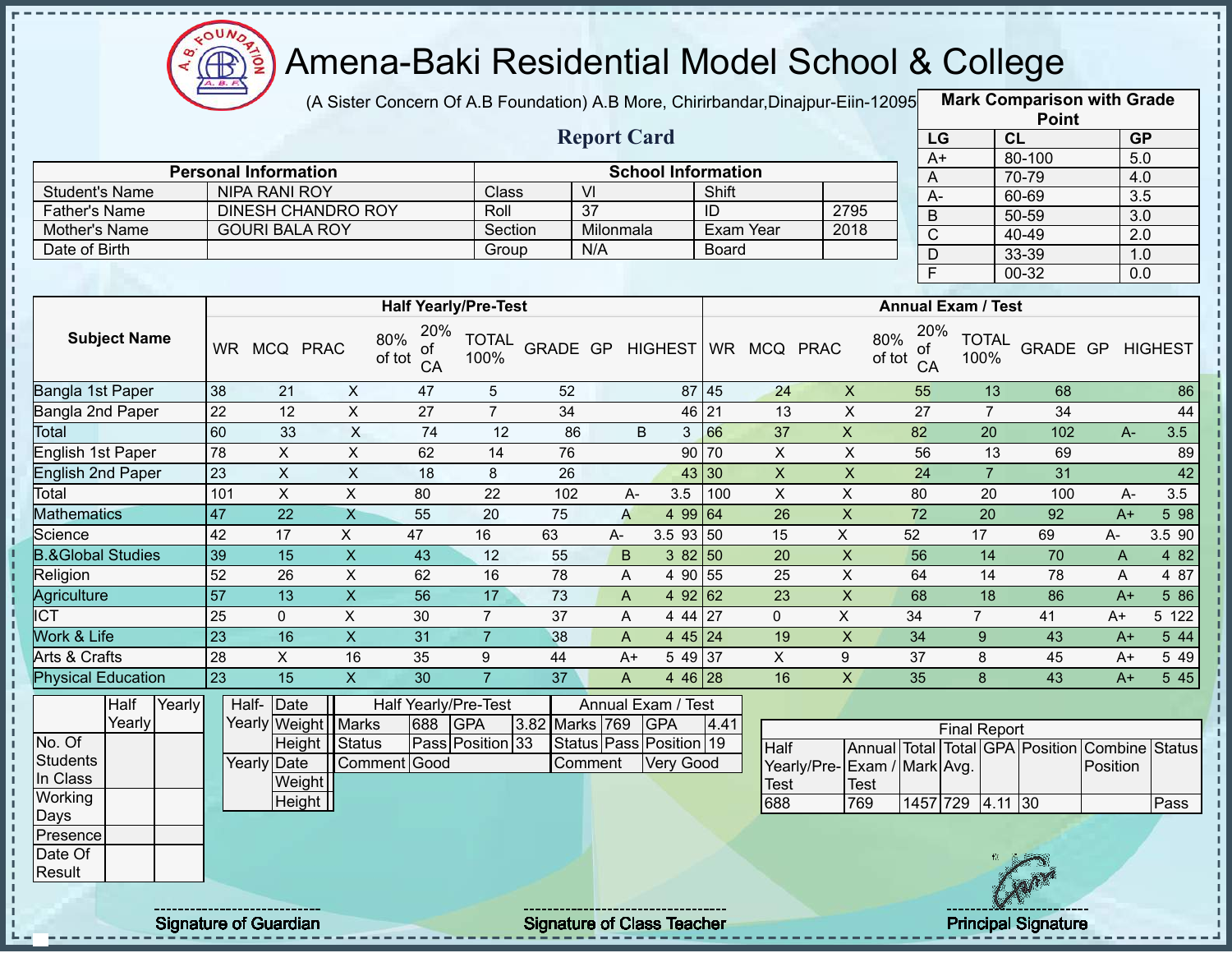

(A Sister Concern Of A.B Foundation) A.B More, Chirirbandar, Dinajpur-Eiin-12095

|                                       |                              |                           |                |                 |                             |                         |                                   |                |                           |                |                  |                 |                           |                      | <b>Point</b>                            |                  |                  |
|---------------------------------------|------------------------------|---------------------------|----------------|-----------------|-----------------------------|-------------------------|-----------------------------------|----------------|---------------------------|----------------|------------------|-----------------|---------------------------|----------------------|-----------------------------------------|------------------|------------------|
|                                       |                              |                           |                |                 |                             |                         | <b>Report Card</b>                |                |                           |                |                  |                 | LG                        | CL                   |                                         | <b>GP</b>        |                  |
|                                       |                              |                           |                |                 |                             |                         |                                   |                |                           |                |                  |                 | $A+$                      |                      | 80-100                                  | 5.0              |                  |
|                                       | <b>Personal Information</b>  |                           |                |                 |                             |                         |                                   |                | <b>School Information</b> |                |                  | A               |                           |                      | 70-79                                   | 4.0              |                  |
| <b>Student's Name</b>                 |                              | <b>TONUSHREE ROY</b>      |                |                 | Class                       | $\overline{\mathsf{M}}$ |                                   |                | Shift                     |                |                  | $A-$            |                           |                      | 60-69                                   | $\overline{3.5}$ |                  |
| <b>Father's Name</b><br>Mother's Name |                              | <b>KALLAN ROY</b>         |                |                 | Roll                        | 38                      | Milonmala                         |                | ID<br>Exam Year           |                | 2822             | $\sf B$         |                           |                      | 50-59                                   | 3.0              |                  |
|                                       |                              | <b>JUI RANI ROY</b>       |                |                 | Section                     | N/A                     |                                   |                |                           |                | 2018             | $\overline{C}$  |                           |                      | 40-49                                   | $\overline{2.0}$ |                  |
| Date of Birth                         |                              |                           |                |                 | Group                       |                         |                                   |                | <b>Board</b>              |                |                  | D               |                           |                      | 33-39                                   | 1.0              |                  |
|                                       |                              |                           |                |                 |                             |                         |                                   |                |                           |                |                  | $\overline{F}$  |                           |                      | 00-32                                   | $0.0\,$          |                  |
|                                       |                              |                           |                |                 | <b>Half Yearly/Pre-Test</b> |                         |                                   |                |                           |                |                  |                 | <b>Annual Exam / Test</b> |                      |                                         |                  |                  |
| <b>Subject Name</b>                   |                              | WR MCQ PRAC               | 80%<br>of tot  | 20%<br>οf<br>CA | <b>TOTAL</b><br>100%        | GRADE GP                |                                   | <b>HIGHEST</b> |                           | WR MCQ PRAC    | 80%<br>of tot    | 20%<br>of<br>CA |                           | <b>TOTAL</b><br>100% |                                         | GRADE GP HIGHEST |                  |
| Bangla 1st Paper                      | 46                           | 25                        | X              | 57              | 9                           | 66                      |                                   | 87             | 48                        | 27             | $\boldsymbol{X}$ | 60              |                           | 15                   | 75                                      |                  | 86               |
| Bangla 2nd Paper                      | 22                           | 16                        | $\pmb{\times}$ | 30              | $\overline{7}$              | 37                      |                                   |                | 21<br>46                  | 14             | $\pmb{\times}$   | 28              |                           | $\overline{7}$       | 35                                      |                  | 44               |
| <b>Total</b>                          | 68                           | 41                        | $\mathsf{X}$   | 87              | 16                          | 103                     | A-                                | 3.5            | 69                        | 41             | $\mathsf{X}$     | 88              |                           | 22                   | 110                                     | A                | $\overline{4}$   |
| English 1st Paper                     | 70                           | X                         | X              | 56              | 12                          | 68                      |                                   | 90             | 65                        | X              | X                | 52              |                           | 13                   | 65                                      |                  | 89               |
| <b>English 2nd Paper</b>              | 20                           | $\sf X$                   | $\pmb{\times}$ | 16              | 6                           | 22                      |                                   |                | 43<br> 30                 | X              | $\mathsf X$      | 24              |                           | $\overline{7}$       | 31                                      |                  | 42               |
| Total                                 | 90                           | $\boldsymbol{\mathsf{X}}$ | $\pmb{\times}$ | 72              | 18                          | 90                      | A-                                | 3.5            | 95                        | $\pmb{\times}$ | $\mathsf X$      | 76              |                           | 20                   | 96                                      | A-               | 3.5              |
| <b>Mathematics</b>                    | 43                           | 16                        | $\overline{X}$ | 47              | 19                          | 66                      | $A -$                             | 3.5 99         | 43                        | 21             | X                | 51              |                           | 20                   | $\overline{71}$                         | A                | 4 98             |
| Science                               | 50                           | 17                        | X              | 54              | 17                          | 71                      | A                                 | 4 9 3          | 60                        | 18             | $\pmb{\times}$   | 62              |                           | 17                   | 79                                      | A                | 4 90             |
| <b>B.&amp;Global Studies</b>          | 49                           | 16                        | X              | 52              | 13                          | 65                      | $A-$                              | 3.5 82         | 50                        | 21             | X                | 57              |                           | 15                   | 72                                      | A                | 4 8 2            |
| Religion                              | 55                           | 27                        | $\pmb{\times}$ | 66              | 18                          | 84                      | $A+$                              | 5 90           | 60                        | 27             | X                | 70              |                           | 16                   | 86                                      | $A+$             | 5 87             |
| Agriculture                           | 62                           | 20                        | $\overline{X}$ | 66              | 17                          | 83                      | $A+$                              | 5 9 2          | 60                        | 20             | $\overline{X}$   | 64              |                           | 18                   | 82                                      | $A+$             | 586              |
| <b>ICT</b>                            | 25                           | $\mathbf 0$               | X              | 30              | 9                           | 39                      | A                                 | 4 4 4          | 26                        | $\mathbf{0}$   | X                | 35              | $\overline{7}$            |                      | 42                                      | $A+$             | 5 122            |
| Work & Life                           | $\overline{24}$              | 16                        | $\mathsf{X}$   | 32              | $\boldsymbol{8}$            | 40                      | $A+$                              | 545            | 22                        | 18             | $\pmb{\times}$   | 32              |                           | 9                    | 41                                      | $A+$             | 5 4 4            |
| Arts & Crafts                         | 28                           | X                         | 17             | 36              | 8                           | 44                      | $A+$                              | 5 4 9          | 37                        | X              | 8                | 36              |                           | 8                    | 44                                      | A+               | 5 4 9            |
| <b>Physical Education</b>             | $\overline{15}$              | $\overline{13}$           | $\overline{X}$ | $\overline{22}$ | $6\overline{6}$             | 28                      | B                                 |                | $346$ 26                  | 16             | $\overline{X}$   | 34              |                           | $\overline{9}$       | 43                                      | $A+$             | $5\overline{45}$ |
| Half<br>Yearly                        |                              | Half- Date                |                |                 | Half Yearly/Pre-Test        |                         | Annual Exam / Test                |                |                           |                |                  |                 |                           |                      |                                         |                  |                  |
| Yearly                                |                              | Yearly Weight Marks       |                | 713             | <b>GPA</b><br>4.09          |                         | Marks 766                         | GPA            | 4.5                       |                |                  |                 | <b>Final Report</b>       |                      |                                         |                  |                  |
| No. Of                                |                              | Height   Status           |                |                 | Pass Position 28            |                         | Status Pass Position 15           |                |                           | Half           |                  |                 |                           |                      | Annual Total Total GPA Position Combine |                  | <b>Status</b>    |
| <b>Students</b>                       |                              | Yearly Date               | Comment Good   |                 |                             |                         | Comment                           | Very Good      |                           | Yearly/Pre-    | Exam / Mark Avg. |                 |                           |                      |                                         | Position         |                  |
| In Class                              |                              | Weight                    |                |                 |                             |                         |                                   |                |                           | <b>Test</b>    | <b>Test</b>      |                 |                           |                      |                                         |                  |                  |
| Working                               |                              | Height                    |                |                 |                             |                         |                                   |                |                           | 713            | 766              |                 | 1479 740 4.3              |                      | 21                                      |                  | Pass             |
| Days                                  |                              |                           |                |                 |                             |                         |                                   |                |                           |                |                  |                 |                           |                      |                                         |                  |                  |
| Presence<br>Date Of                   |                              |                           |                |                 |                             |                         |                                   |                |                           |                |                  |                 |                           |                      |                                         |                  |                  |
| Result                                |                              |                           |                |                 |                             |                         |                                   |                |                           |                |                  |                 |                           |                      |                                         |                  |                  |
|                                       |                              |                           |                |                 |                             |                         |                                   |                |                           |                |                  |                 |                           |                      |                                         |                  |                  |
|                                       | <b>Signature of Guardian</b> |                           |                |                 |                             |                         | <b>Signature of Class Teacher</b> |                |                           |                |                  |                 |                           |                      | <b>Principal Signature</b>              |                  |                  |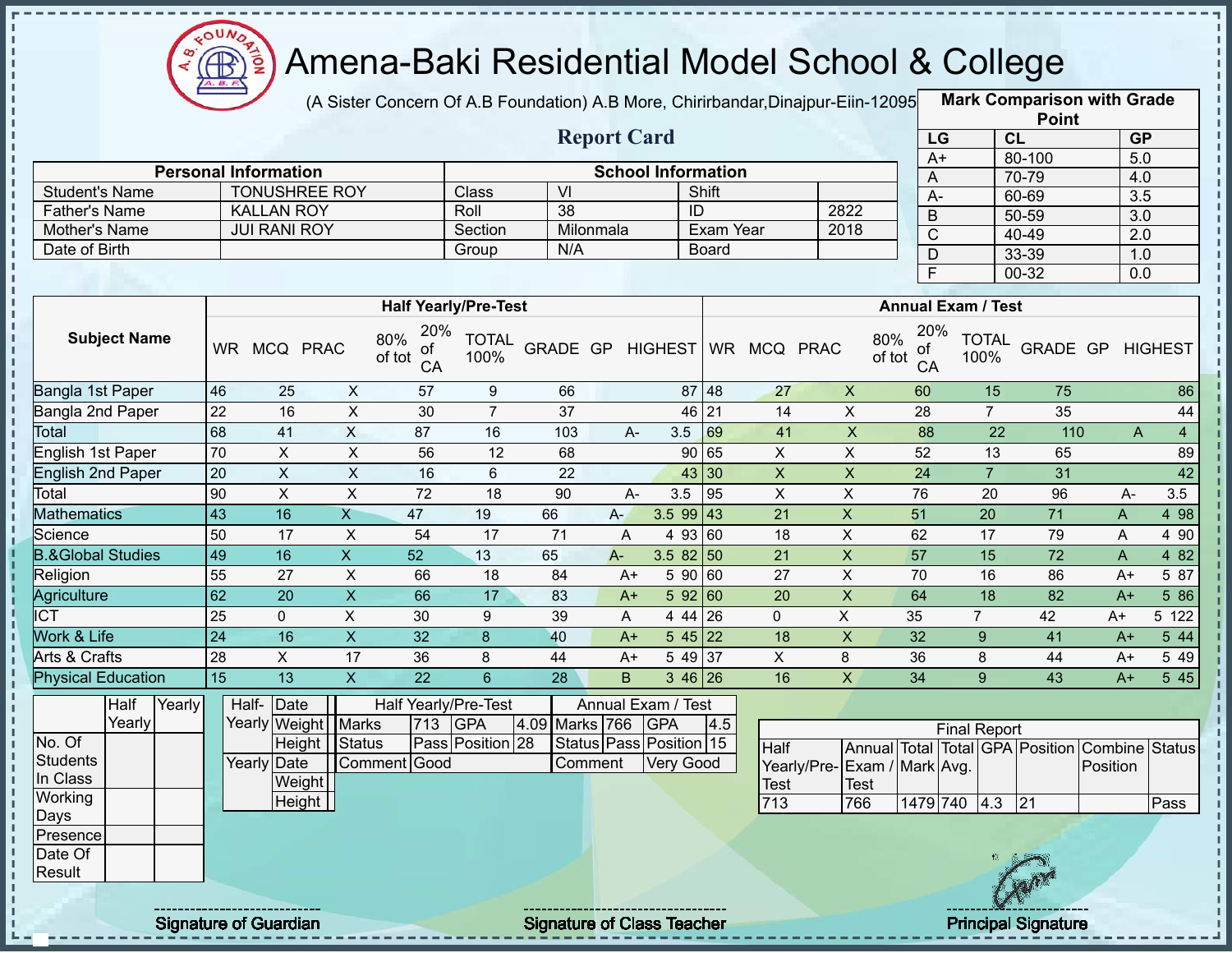

(A Sister Concern Of A.B Foundation) A.B More, Chirirbandar,Dinajpur-Eiin-120950

|                              |     |                             |                           |                                  |                      |                   |                           |                           |                 |                              |                         |                           |                |                      | <b>Point</b>                            |                  |                                  |
|------------------------------|-----|-----------------------------|---------------------------|----------------------------------|----------------------|-------------------|---------------------------|---------------------------|-----------------|------------------------------|-------------------------|---------------------------|----------------|----------------------|-----------------------------------------|------------------|----------------------------------|
|                              |     |                             |                           |                                  |                      |                   | <b>Report Card</b>        |                           |                 |                              |                         |                           | LG             |                      | CL                                      |                  | GP                               |
|                              |     |                             |                           |                                  |                      |                   |                           |                           |                 |                              |                         |                           | $A+$           |                      | 80-100                                  |                  | 5.0                              |
|                              |     | <b>Personal Information</b> |                           |                                  |                      |                   |                           | <b>School Information</b> |                 |                              |                         |                           | A              |                      | 70-79                                   |                  | 4.0                              |
| <b>Student's Name</b>        |     | <b>AFRIDA HOSSAIN</b>       |                           |                                  | Class                | $\overline{V}$    |                           |                           | Shift           |                              |                         |                           | $A -$          |                      | 60-69                                   |                  | 3.5                              |
| Father's Name                |     | <b>SOROWER HOSSAIN</b>      |                           |                                  | Roll                 | $6\phantom{1}$    |                           |                           | $\overline{ID}$ |                              | 2681                    |                           | $\overline{B}$ |                      | $50 - 59$                               |                  | 3.0                              |
| Mother's Name                |     | <b>LAILUN NEHAR</b>         |                           |                                  | Section              | N/A               | Milonmala                 |                           | Exam Year       |                              | 2018                    |                           | $\overline{C}$ |                      | $40 - 49$                               |                  | $\overline{2.0}$                 |
| Date of Birth                |     |                             |                           |                                  | Group                |                   |                           |                           | <b>Board</b>    |                              |                         |                           | $\overline{D}$ |                      | 33-39                                   |                  | 1.0                              |
|                              |     |                             |                           |                                  |                      |                   |                           |                           |                 |                              |                         |                           | F              |                      | $00 - 32$                               |                  | $\overline{0.0}$                 |
|                              |     |                             |                           | <b>Half Yearly/Pre-Test</b>      |                      |                   |                           |                           |                 |                              |                         | <b>Annual Exam / Test</b> |                |                      |                                         |                  |                                  |
| <b>Subject Name</b>          |     | WR MCQ PRAC                 |                           | 20%<br>80%<br>οf<br>of tot<br>CA | <b>TOTAL</b><br>100% |                   |                           |                           |                 | GRADE GP HIGHEST WR MCQ PRAC |                         | 80%<br>of<br>of tot<br>CA | 20%            | <b>TOTAL</b><br>100% |                                         | GRADE GP HIGHEST |                                  |
| Bangla 1st Paper             | 38  | 26                          | X                         | 51                               | 11                   | 62                |                           |                           | $87$ 22         | 27                           | $\pmb{\times}$          | 39                        |                | $\overline{0}$       | 39                                      |                  | 86                               |
| Bangla 2nd Paper             | 24  | 17                          | $\overline{\mathsf{x}}$   | 33                               | $\overline{9}$       | 42                |                           |                           | 46 21           | 12                           | $\overline{X}$          | 26                        |                | $\overline{7}$       | 33                                      |                  | 44                               |
| Total                        | 62  | 43                          | $\pmb{\times}$            | 84                               | $\overline{20}$      | 104               | $A -$                     | 3.5                       | 43              | 39                           | $\pmb{\mathsf{X}}$      | 65                        |                | $\overline{7}$       | $\overline{72}$                         |                  | $\overline{C}$<br>$\overline{2}$ |
| <b>English 1st Paper</b>     | 85  | $\overline{\mathsf{x}}$     | $\overline{X}$            | 68                               | 18                   | 86                |                           |                           | 90 81           | $\pmb{\times}$               | $\overline{\mathsf{x}}$ | 65                        |                | $\mathbf 0$          | 65                                      |                  | 89                               |
| <b>English 2nd Paper</b>     | 40  | $\overline{\mathsf{x}}$     | $\overline{X}$            | 32                               | 8                    | 40                |                           |                           | 43 26           | $\pmb{\times}$               | $\overline{X}$          | 21                        |                | $\overline{0}$       | 21                                      |                  | 42                               |
| Total                        | 125 | $\boldsymbol{\mathsf{X}}$   | $\pmb{\times}$            | 100                              | 26                   | 126               |                           | 5<br>$A+$                 | 107             | $\pmb{\times}$               | $\times$                | 86                        |                | $\overline{0}$       | 86                                      |                  | 3 <sup>1</sup><br>B              |
| <b>Mathematics</b>           | 63  | 24                          | $\mathsf{X}$              | 70                               | 20                   | 90                | $A+$                      | 5 9 9                     | 35              | 28                           | $\mathsf X$             | 50                        |                | 0                    | 50                                      | $\sf B$          | 398                              |
| Science                      | 44  | 23                          | $\boldsymbol{\mathsf{X}}$ | 54                               | $\overline{17}$      | $\overline{71}$   | $\mathsf{A}$              |                           | 4 93 30         | 14                           | $\pmb{\times}$          | 35                        |                | $\mathbf{0}$         | 35                                      | D                | 1 90                             |
| <b>B.&amp;Global Studies</b> | 44  | 17                          | $\overline{X}$            | 49                               | $\overline{12}$      | 61                | $A -$                     | $3.582$ 35                |                 | $\overline{17}$              | $\overline{\mathsf{x}}$ | 42                        |                | $\mathbf 0$          | 42                                      | $\mathsf{C}$     | 2 8 2                            |
| Religion                     | 50  | $\overline{24}$             | $\overline{X}$            | 59                               | 16                   | 75                | A                         | 4 9 0                     | 43              | 20                           | $\overline{X}$          | 50                        |                | $\mathbf 0$          | 50                                      | B                | 387                              |
| Agriculture                  | 54  | $\overline{19}$             | $\overline{\mathsf{x}}$   | $\overline{58}$                  | $\overline{18}$      | 76                | $\boldsymbol{\mathsf{A}}$ |                           | 492   45        | 19                           | $\overline{X}$          | 51                        |                | $\overline{0}$       | 51                                      | B                | 386                              |
| <b>ICT</b>                   | 25  | $\mathbf 0$                 | $\overline{X}$            | 32                               | $\boldsymbol{9}$     | 41                | $A+$                      |                           | $544$ 13        | $\overline{0}$               | $\overline{X}$          | 24                        |                | 0                    | 24                                      | $\mathsf{C}$     | 2 122                            |
| <b>Work &amp; Life</b>       | 23  | $\overline{13}$             | $\overline{\mathsf{x}}$   | 29                               | $\overline{7}$       | 36                | A                         |                           | $445$ 23        | $\overline{18}$              | $\overline{X}$          | 33                        |                | $\overline{0}$       | 33                                      | $A -$            | 3.5 44                           |
| <b>Arts &amp; Crafts</b>     | 29  | $\overline{X}$              | $\overline{15}$           | 35                               | 8                    | 43                | $A+$                      |                           | 5 49 33         | $\overline{X}$               | 5                       | 30                        |                | $\overline{0}$       | 30                                      | $A -$            | 3.549                            |
| <b>Physical Education</b>    | 23  | 17                          | $\overline{X}$            | 32                               | 8                    | 40                | $A+$                      |                           | $546$ 17        | 14                           | $\pmb{\times}$          | 25                        |                | $\Omega$             | 25                                      | <sub>B</sub>     | 3 45                             |
| Half<br>Yearly               |     | Half- Date                  |                           | <b>Half Yearly/Pre-Test</b>      |                      |                   |                           | Annual Exam / Test        |                 |                              |                         |                           |                |                      |                                         |                  |                                  |
| Yearly                       |     | Yearly Weight   Marks       |                           | 763                              | <b>GPA</b>           | 4.36<br>Marks 498 |                           | <b>GPA</b>                | 2.64            |                              |                         |                           |                | <b>Final Report</b>  |                                         |                  |                                  |
| No. Of                       |     |                             | Height   Status           |                                  | Pass Position 18     |                   |                           | Status Pass Position 43   |                 | Half                         |                         |                           |                |                      | Annual Total Total GPA Position Combine |                  | <b>Status</b>                    |
| <b>Students</b>              |     | <b>Yearly Date</b>          |                           | Comment Good                     |                      | Comment           |                           | Good                      |                 | Yearly/Pre-Exam / Mark Avg.  |                         |                           |                |                      |                                         | Position         |                                  |
| In Class                     |     | Weight                      |                           |                                  |                      |                   |                           |                           |                 | <b>Test</b>                  | Test                    |                           |                |                      |                                         |                  |                                  |
| Working                      |     | Height                      |                           |                                  |                      |                   |                           |                           |                 | 763                          | 498                     |                           |                | 1261 677 3.86 35     |                                         |                  | Pass                             |
| Days                         |     |                             |                           |                                  |                      |                   |                           |                           |                 |                              |                         |                           |                |                      |                                         |                  |                                  |
| Presence                     |     |                             |                           |                                  |                      |                   |                           |                           |                 |                              |                         |                           |                |                      |                                         |                  |                                  |
| Date Of<br>Result            |     |                             |                           |                                  |                      |                   |                           |                           |                 |                              |                         |                           |                |                      |                                         |                  |                                  |
|                              |     |                             |                           |                                  |                      |                   |                           |                           |                 |                              |                         |                           |                |                      |                                         |                  |                                  |
|                              |     |                             |                           |                                  |                      |                   |                           |                           |                 |                              |                         |                           |                |                      |                                         |                  |                                  |

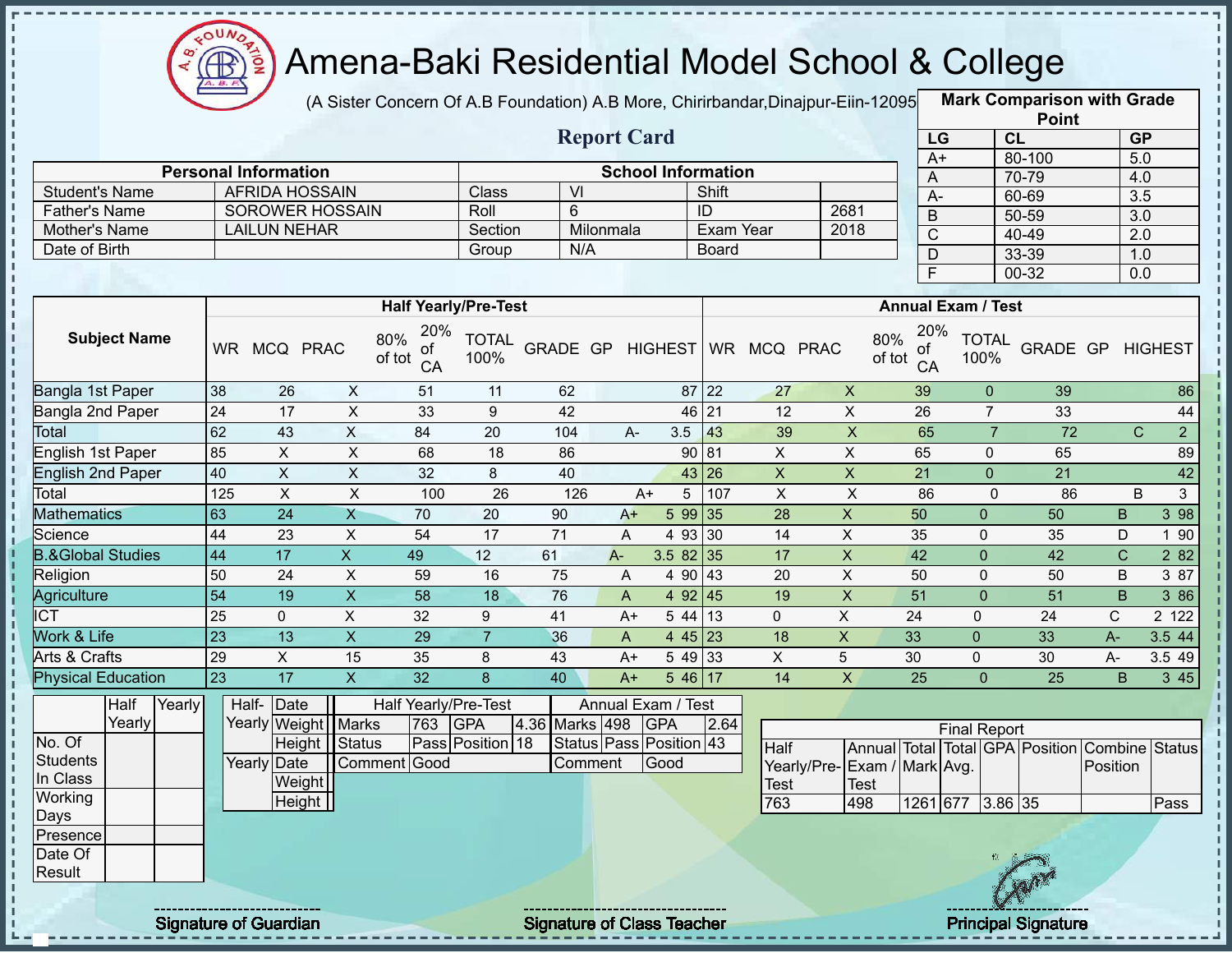

(A Sister Concern Of A.B Foundation) A.B More, Chirirbandar, Dinajpur-Eiin-12095

|                              |                 |                              |                           |                           |                             |                                   |                    |                           |              |                    |                           |                           |                     |                | <b>Point</b>                    |                  |                |
|------------------------------|-----------------|------------------------------|---------------------------|---------------------------|-----------------------------|-----------------------------------|--------------------|---------------------------|--------------|--------------------|---------------------------|---------------------------|---------------------|----------------|---------------------------------|------------------|----------------|
|                              |                 |                              |                           |                           |                             |                                   | <b>Report Card</b> |                           |              |                    |                           | LG                        |                     | CL             |                                 | <b>GP</b>        |                |
|                              |                 | <b>Personal Information</b>  |                           |                           |                             |                                   |                    | <b>School Information</b> |              |                    |                           | $A+$                      |                     |                | 80-100                          | $\overline{5.0}$ |                |
| <b>Student's Name</b>        |                 | <b>DHARITRI RAY TULI</b>     |                           |                           | Class                       | $\overline{\mathsf{M}}$           |                    |                           | Shift        |                    |                           | A                         |                     |                | 70-79                           | 4.0              |                |
| <b>Father's Name</b>         |                 | <b>RANJIT KUMAR ROY</b>      |                           |                           | Roll                        | 11                                |                    |                           | ID           |                    | 2705                      | $A-$                      |                     |                | 60-69                           | 3.5              |                |
| Mother's Name                |                 | PRIYONKA ROY TUKI            |                           |                           | Section                     |                                   | Milonmala          |                           | Exam Year    |                    | 2018                      | $\sf B$                   |                     |                | 50-59                           | $\overline{3.0}$ |                |
| Date of Birth                |                 |                              |                           |                           | Group                       | N/A                               |                    |                           | <b>Board</b> |                    |                           | $\overline{C}$            |                     |                | 40-49                           | $\overline{2.0}$ |                |
|                              |                 |                              |                           |                           |                             |                                   |                    |                           |              |                    |                           | D<br>E                    |                     |                | 33-39<br>$00 - 32$              | 1.0<br>0.0       |                |
|                              |                 |                              |                           |                           | <b>Half Yearly/Pre-Test</b> |                                   |                    |                           |              |                    |                           | <b>Annual Exam / Test</b> |                     |                |                                 |                  |                |
| <b>Subject Name</b>          |                 | WR MCQ PRAC                  | 80%                       | 20%<br>of<br>of tot<br>CA | <b>TOTAL</b><br>100%        | GRADE GP                          |                    | <b>HIGHEST</b>            |              | WR MCQ PRAC        | 80%<br>of tot             | 20%<br>of<br>CA           | 100%                | <b>TOTAL</b>   | GRADE GP                        |                  | <b>HIGHEST</b> |
| Bangla 1st Paper             | 44              | 25                           | X                         | 55                        | 10                          | 65                                |                    |                           | 87 45        | 24                 | $\boldsymbol{X}$          | 55                        |                     | 13             | 68                              |                  | 86             |
| Bangla 2nd Paper             | 24              | 14                           | X                         | 30                        | $\overline{7}$              | 37                                |                    |                           | 46 21        | 15                 | $\pmb{\times}$            | 29                        |                     | 8              | 37                              |                  | 44             |
| Total                        | 68              | 39                           | $\overline{X}$            | 85                        | 17                          | 102                               | A-                 | 3.5                       | 66           | 39                 | $\boldsymbol{\mathsf{X}}$ | 84                        |                     | 21             | 105                             | A                | $\overline{4}$ |
| <b>English 1st Paper</b>     | 71              | X                            | X                         | 57                        | 14                          | 71                                |                    |                           | 90 83        | X                  | X                         | 66                        |                     | 16             | 82                              |                  | 89             |
| <b>English 2nd Paper</b>     | 23              | $\boldsymbol{\mathsf{X}}$    | $\sf X$                   | 18                        | 6                           | 24                                |                    |                           | 43 29        | $\pmb{\mathsf{X}}$ | $\mathsf X$               | 23                        |                     | $6\phantom{a}$ | 29                              |                  | 42             |
| Total                        | 94              | $\boldsymbol{\mathsf{X}}$    | $\boldsymbol{\mathsf{X}}$ | 75                        | 20                          | 95                                | A-                 | 3.5                       | 112          | $\pmb{\times}$     | $\boldsymbol{\mathsf{X}}$ | 89                        |                     | 22             | 111                             | A                | $\overline{4}$ |
| <b>Mathematics</b>           | $\overline{42}$ | $\overline{25}$              | $\overline{X}$            | $\overline{54}$           | 20                          | $\overline{74}$                   | $\overline{A}$     | 4 99 49                   |              | 28                 | $\pmb{\mathsf{X}}$        | 62                        |                     | 14             | 76                              | $\mathsf{A}$     | 4 98           |
| Science                      | 52              | 15                           | X                         | 54                        | 13                          | 67                                | $A-$               | $3.5$ 93 $\overline{51}$  |              | 17                 | X                         | 54                        |                     | 16             | 70                              | A                | 4 90           |
| <b>B.&amp;Global Studies</b> | 53              | 21                           | $\boldsymbol{X}$          | 59                        | 13                          | 72                                | A                  | 4 82 48                   |              | 20                 | X                         | 54                        | 14                  |                | 68                              | $A -$            | 3.5 82         |
| Religion                     | 58              | 27                           | $\pmb{\times}$            | 68                        | 15                          | 83                                | $A+$               | 5 90 60                   |              | 26                 | $\mathsf X$               | 69                        |                     | 15             | 84                              | $A+$             | 5 87           |
| Agriculture                  | 62              | 24                           | $\overline{X}$            | 69                        | 18                          | 87                                | $A+$               | 592 61                    |              | 22                 | $\overline{X}$            | 66                        |                     | 17             | 83                              | $A+$             | 5 86           |
| $\overline{IC}$              | 27              | $\mathbf 0$                  | X                         | 31                        | 8                           | 39                                | A                  | 4 44 27                   |              | 0                  | X                         | 35                        | $\overline{7}$      |                | 42                              | $A+$             | 5 122          |
| Work & Life                  | $\overline{23}$ | 15                           | $\overline{X}$            | 30                        | 8                           | 38                                | A                  | 445 24                    |              | 19                 | $\pmb{\mathsf{X}}$        | 34                        |                     | 9              | 43                              | $A+$             | 5 44           |
| Arts & Crafts                | 29              | X                            | 17                        | 37                        | 8                           | 45                                | $A+$               | 5 49 35                   |              | X                  | 10                        | 36                        |                     | 5              | 41                              | $A+$             | 5 4 9          |
| <b>Physical Education</b>    | $\overline{23}$ | 16                           | $\overline{X}$            | 31                        | $\overline{7}$              | 38                                | $\mathsf{A}$       | 4 46 20                   |              | 16                 | $\mathsf X$               | 29                        |                     | 8              | $\overline{37}$                 | A                | 4 4 5          |
| Yearly<br>Half               |                 | Half- Date                   |                           | Half Yearly/Pre-Test      |                             |                                   |                    | Annual Exam / Test        |              |                    |                           |                           |                     |                |                                 |                  |                |
| Yearly                       |                 | Yearly Weight Marks          |                           | 740                       | <b>GPA</b>                  | 4.14                              | Marks 760          | <b>GPA</b>                | 4.41         |                    |                           |                           | <b>Final Report</b> |                |                                 |                  |                |
| No. Of                       |                 |                              | Height   Status           |                           | Pass Position 24            |                                   |                    | Status Pass Position 20   |              | Half               |                           |                           |                     |                | Annual Total Total GPA Position | Combine Status   |                |
| <b>Students</b>              |                 | Yearly Date                  |                           | Comment Good              |                             |                                   | Comment            | <b>Very Good</b>          |              | Yearly/Pre-        | Exam / Mark Avg.          |                           |                     |                |                                 | Position         |                |
| In Class                     |                 | Weight                       |                           |                           |                             |                                   |                    |                           |              | <b>Test</b>        | Test                      |                           |                     |                |                                 |                  |                |
| Working                      |                 | Height                       |                           |                           |                             |                                   |                    |                           |              | 740                | 760                       |                           | 1500 752 4.27 22    |                |                                 |                  | Pass           |
| Days                         |                 |                              |                           |                           |                             |                                   |                    |                           |              |                    |                           |                           |                     |                |                                 |                  |                |
| Presence                     |                 |                              |                           |                           |                             |                                   |                    |                           |              |                    |                           |                           |                     |                |                                 |                  |                |
| Date Of<br>Result            |                 |                              |                           |                           |                             |                                   |                    |                           |              |                    |                           |                           |                     |                |                                 |                  |                |
|                              |                 |                              |                           |                           |                             |                                   |                    |                           |              |                    |                           |                           |                     |                |                                 |                  |                |
|                              |                 | <b>Signature of Guardian</b> |                           |                           |                             | <b>Signature of Class Teacher</b> |                    |                           |              |                    |                           |                           |                     |                | <b>Principal Signature</b>      |                  |                |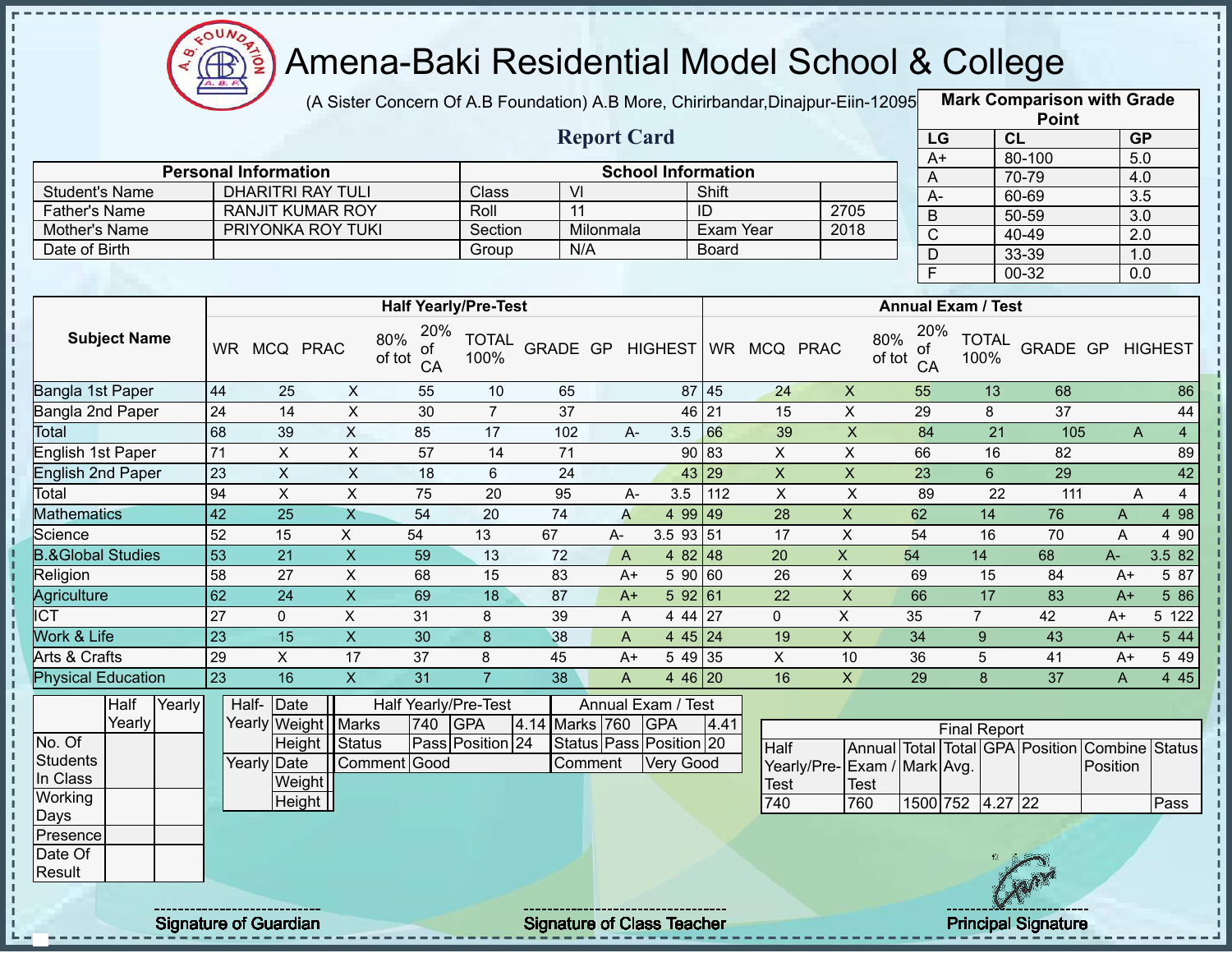

п

J. п

i

I.

,,,,,,,,,,,,,,,,,,

# Amena-Baki Residential Model School & College

(A Sister Concern Of A.B Foundation) A.B More, Chirirbandar,Dinajpur-Eiin-12095 **Mark Comparison with Grade** 

|                |                             |         | <b>Report Card</b>        |              |      |
|----------------|-----------------------------|---------|---------------------------|--------------|------|
|                | <b>Personal Information</b> |         | <b>School Information</b> |              |      |
| Student's Name | KHANDOKAR TASIEEN KIBRIA    | Class   | VI                        | Shift        |      |
| Father's Name  | MD. REZAUL KIBRIA           | Roll    | 13                        | ID           | 2714 |
| Mother's Name  | <b>MST. SALMA SULTANA</b>   | Section | Milonmala                 | Exam Year    | 2018 |
| Date of Birth  |                             | Group   | N/A                       | <b>Board</b> |      |

|      | <b>Point</b> |                  |
|------|--------------|------------------|
| LG   | CL           | <b>GP</b>        |
| $A+$ | 80-100       | 5.0              |
| A    | $70 - 79$    | 4.0              |
| А-   | 60-69        | 3.5              |
| B    | 50-59        | 3.0              |
| C    | 40-49        | $\overline{2.0}$ |
| D    | 33-39        | 1.0              |
| E    | 00-32        | 0.0              |

|                              |           |              |                         | <b>Half Yearly/Pre-Test</b>      |                      |          |      |                      |           |            |             | <b>Annual Exam / Test</b>        |                      |          |      |                |
|------------------------------|-----------|--------------|-------------------------|----------------------------------|----------------------|----------|------|----------------------|-----------|------------|-------------|----------------------------------|----------------------|----------|------|----------------|
| <b>Subject Name</b>          | <b>WR</b> | <b>MCQ</b>   | <b>PRAC</b>             | 20%<br>80%<br>οf<br>of tot<br>CA | <b>TOTAL</b><br>100% | GRADE GP |      | <b>HIGHEST</b>       | <b>WR</b> | <b>MCQ</b> | <b>PRAC</b> | 20%<br>80%<br>οf<br>of tot<br>CA | <b>TOTAL</b><br>100% | GRADE GP |      | <b>HIGHEST</b> |
| Bangla 1st Paper             | 43        | 26           | X                       | 55                               | 12                   | 67       |      | 87                   | 48        | 27         | X           | 60                               | 13                   | 73       |      | 86             |
| Bangla 2nd Paper             | 22        | 15           | X                       | 30                               | 8                    | 38       |      | 46 21                |           | 13         | X           | 27                               |                      | 34       |      | 44             |
| Total                        | 65        | 41           | X                       | 85                               | 20                   | 105      |      | A<br>4               | 69        | 40         | X           | 87                               | 20                   | 107      |      | A<br>4         |
| English 1st Paper            | 76        | X            | X                       | 61                               | 16                   | 77       |      |                      | 90 76     | X          | X           | 61                               | 17                   | 78       |      | 89             |
| <b>English 2nd Paper</b>     | 37        | X            | X                       | 30                               | $\overline{7}$       | 37       |      |                      | 43 29     | X          | X           | 23                               | 6                    | 29       |      | 42             |
| Total                        | 113       | X.           | X                       | 91                               | 23                   | 114      |      | A<br>4               | 105       | X          | X           | 84                               | 23                   | 107      |      | 4<br>A         |
| <b>Mathematics</b>           | 59        | 25           | Χ                       | 67                               | 18                   | 85       | $A+$ | 5 9 9                | 52        | 26         | X.          | 62                               | 20                   | 82       | $A+$ | 5 98           |
| Science                      | 63        | 24           | X.                      | 70                               | 17                   | 87       | $A+$ | 5 93                 | 150       | 19         | X           | 55                               | 16                   | 71       | A    | 4 90           |
| <b>B.&amp;Global Studies</b> | 55        | 26           | X                       | 65                               | 12                   | 77       | A    | 4 82 52              |           | 24         | X           | 61                               | 15                   | 76       | A    | 4 8 2          |
| Religion                     | 54        | 27           | Χ                       | 65                               | 14                   | 79       | Α    | 4 90 54              |           | 23         | X           | 62                               | 17                   | 79       | A    | 4 87           |
| Agriculture                  | 63        | 26           | $\overline{\mathsf{X}}$ | 71                               | 18                   | 89       | $A+$ | 592 56               |           | 21         | X           | 62                               | 18                   | 80       | $A+$ | 5 86           |
| $\overline{ICT}$             | 22        | $\mathbf{0}$ | Χ                       | 30                               | 9                    | 39       | A    | 4 44 24              |           | 0          | X           | 32                               | 9                    | 41       | $A+$ | 5 122          |
| <b>Nork &amp; Life</b>       | 23        | 16           | X                       | 31                               | 8                    | 39       | A    | $4 \overline{45}$ 24 |           | 19         | X.          | 34                               | 9                    | 43       | $A+$ | 5 44           |
| Arts & Crafts                | 30        | X            | 18                      | 38                               | 9                    | 47       | $A+$ | 5 49 38              |           | X          | 10          | 38                               | 10                   | 48       | $A+$ | 5 49           |
| <b>Physical Education</b>    | 21        | 16           | X                       | 30                               |                      | 37       | A    | 4 46 19              |           | 17         | X.          | 29                               | 8                    | 37       | A    | 4 4 5          |

|                 | Half   | Yearly |                               | Half- Date            |              |     | Half Yearly/Pre-Test |                | Annual Exam / Test      |      |                              |      |                  |                     |           |                                                |      |
|-----------------|--------|--------|-------------------------------|-----------------------|--------------|-----|----------------------|----------------|-------------------------|------|------------------------------|------|------------------|---------------------|-----------|------------------------------------------------|------|
|                 | Yearly |        |                               | Yearly Weight   Marks |              | 798 | <b>IGPA</b>          | 4.36 Marks 771 | <b>GPA</b>              | 4.45 |                              |      |                  | <b>Final Report</b> |           |                                                |      |
| No. Of          |        |        |                               | Height   Status       |              |     | Pass Position 16     |                | Status Pass Position 17 |      | Half                         |      |                  |                     |           | Annual Total Total GPA Position Combine Status |      |
| Students        |        |        |                               | Yearly Date           | Comment Good |     |                      | Comment        | Very Good               |      | Yearly/Pre- Exam / Mark Avg. |      |                  |                     |           | Position                                       |      |
| In Class        |        |        |                               | Weight                |              |     |                      |                |                         |      | <b>Test</b>                  | Test |                  |                     |           |                                                |      |
| Working         |        |        |                               | Height                |              |     |                      |                |                         |      | 798                          | 771  | 1569 786 4.41 16 |                     |           |                                                | Pass |
| Days            |        |        |                               |                       |              |     |                      |                |                         |      |                              |      |                  |                     |           |                                                |      |
| <b>Presence</b> |        |        |                               |                       |              |     |                      |                |                         |      |                              |      |                  |                     |           |                                                |      |
| Date Of         |        |        |                               |                       |              |     |                      |                |                         |      |                              |      |                  |                     |           |                                                |      |
| Result          |        |        |                               |                       |              |     |                      |                |                         |      |                              |      |                  |                     | <b>AR</b> |                                                |      |
|                 |        |        |                               |                       |              |     |                      |                |                         |      |                              |      |                  |                     |           |                                                |      |
|                 |        |        | ----------------------------- |                       |              |     |                      |                |                         |      |                              |      |                  |                     |           |                                                |      |

Signature of Guardian Signature of Class Teacher Principal Signature of Class Teacher Principal Signature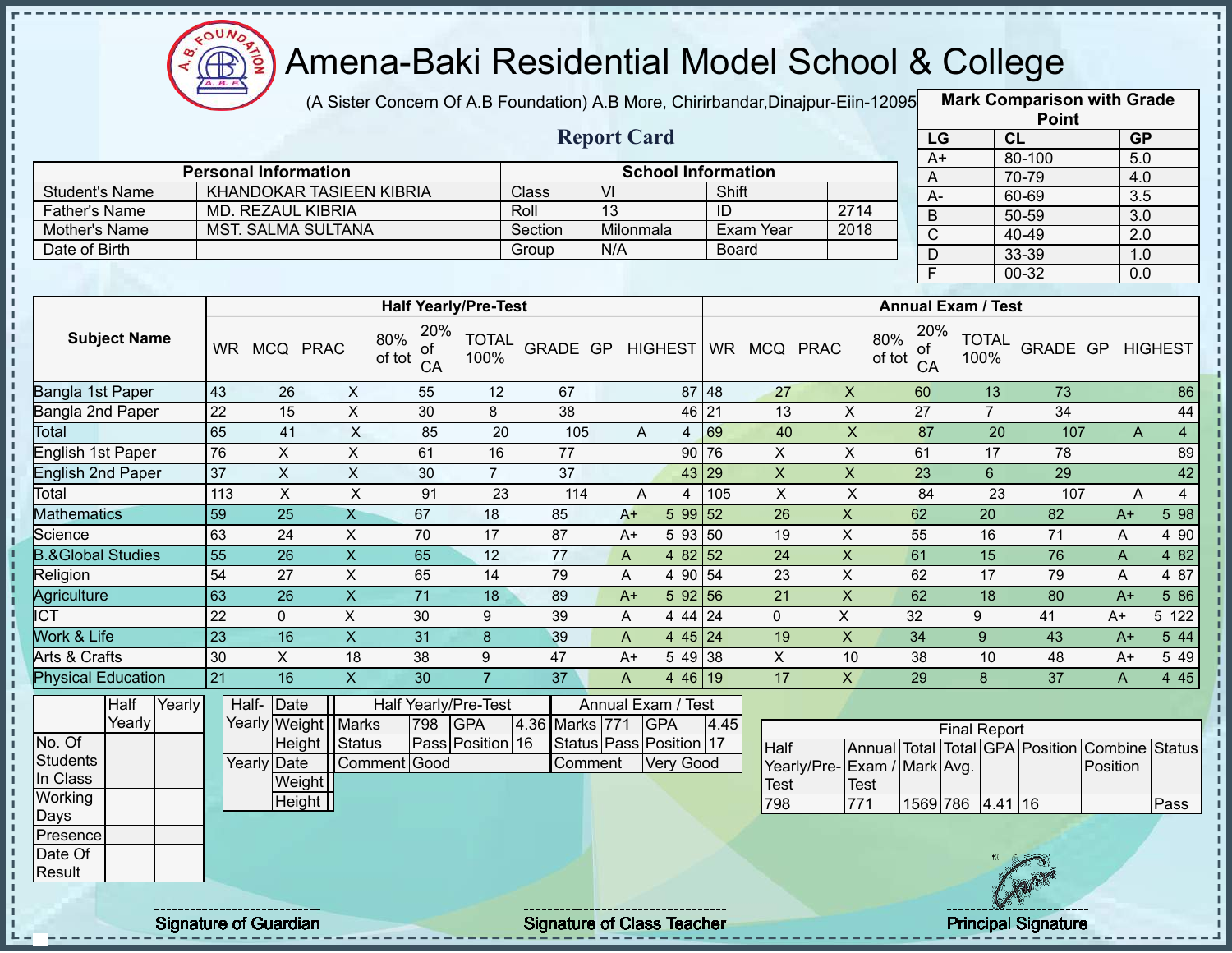

(A Sister Concern Of A.B Foundation) A.B More, Chirirbandar,Dinajpur-Eiin-120950

|                              |                                                                                                                                                                      |                              |                           |                                  |                             |                                   |           |                           |              |                           |                    |                     |                           |              | <b>Point</b>                    |                  |                |
|------------------------------|----------------------------------------------------------------------------------------------------------------------------------------------------------------------|------------------------------|---------------------------|----------------------------------|-----------------------------|-----------------------------------|-----------|---------------------------|--------------|---------------------------|--------------------|---------------------|---------------------------|--------------|---------------------------------|------------------|----------------|
|                              |                                                                                                                                                                      |                              |                           |                                  |                             | <b>Report Card</b>                |           |                           |              |                           |                    | LG                  |                           | CL           |                                 | <b>GP</b>        |                |
|                              |                                                                                                                                                                      | <b>Personal Information</b>  |                           |                                  |                             |                                   |           | <b>School Information</b> |              |                           |                    | $A+$                |                           |              | 80-100                          | $\overline{5.0}$ |                |
| <b>Student's Name</b>        |                                                                                                                                                                      | <b>AFSANA AFRIN</b>          |                           |                                  | Class                       | VI                                |           |                           | Shift        |                           |                    | A                   |                           |              | 70-79                           | 4.0              |                |
| <b>Father's Name</b>         |                                                                                                                                                                      | <b>MD. AMJAD HOSSAIN</b>     |                           |                                  | Roll                        | 14                                |           |                           | ID           |                           | 2715               | $A -$               |                           |              | 60-69                           | $\overline{3.5}$ |                |
| Mother's Name                |                                                                                                                                                                      | <b>GULSHAN ARA</b>           |                           |                                  | Section                     |                                   | Milonmala |                           | Exam Year    |                           | 2018               | $\mathsf B$         |                           |              | $50 - 59$                       | 3.0              |                |
| Date of Birth                |                                                                                                                                                                      |                              |                           |                                  | Group                       | N/A                               |           |                           | <b>Board</b> |                           |                    | $\overline{C}$<br>D |                           |              | $40 - 49$<br>33-39              | 2.0              |                |
|                              |                                                                                                                                                                      |                              |                           |                                  |                             |                                   |           |                           |              |                           |                    | $\mathsf{F}$        |                           |              | $00 - 32$                       | 1.0<br>0.0       |                |
|                              |                                                                                                                                                                      |                              |                           |                                  | <b>Half Yearly/Pre-Test</b> |                                   |           |                           |              |                           |                    |                     | <b>Annual Exam / Test</b> |              |                                 |                  |                |
| <b>Subject Name</b>          |                                                                                                                                                                      | WR MCQ PRAC                  |                           | 20%<br>80%<br>of<br>of tot<br>CA | <b>TOTAL</b><br>100%        | GRADE GP                          |           | <b>HIGHEST</b>            |              | WR MCQ PRAC               | 80%<br>of tot      | 20%<br>0t<br>CA     | 100%                      | <b>TOTAL</b> | GRADE GP                        |                  | <b>HIGHEST</b> |
| Bangla 1st Paper             | 47                                                                                                                                                                   | 25                           | X                         | 58                               | 8                           | 66                                |           |                           | 87 44        | 25                        | $\mathsf{X}$       | 55                  |                           | 14           | 69                              |                  | 86             |
| Bangla 2nd Paper             | $\pmb{\times}$<br>24<br>X<br>34<br>9<br>43<br>22<br>18<br>46<br>18<br>71<br>$\mathsf{X}$<br>$\mathsf{X}$<br>43<br>92<br>17<br>66<br>43<br>109<br>$\overline{4}$<br>A |                              |                           |                                  |                             |                                   |           |                           |              |                           |                    | 32                  |                           | 8            | 40                              |                  | 44             |
| Total                        |                                                                                                                                                                      |                              |                           |                                  |                             |                                   |           |                           |              |                           |                    | 87                  |                           | 22           | 109                             | A                | $\overline{4}$ |
| English 1st Paper            | 76                                                                                                                                                                   | X                            | X                         | 61                               | 17                          | 78                                |           | 90                        | 89           | X                         | X                  | 71                  |                           | 16           | 87                              |                  | 89             |
| <b>English 2nd Paper</b>     | 29                                                                                                                                                                   | $\sf X$                      | X                         | 23                               | 6                           | 29                                |           | 43                        | 29           | $\pmb{\mathsf{X}}$        | $\mathsf X$        | 23                  |                           | 5            | 28                              |                  | 42             |
| Total                        | 105                                                                                                                                                                  | $\pmb{\times}$               | $\boldsymbol{\mathsf{X}}$ | 84                               | 23                          | 107                               | A         | $\overline{4}$            | 118          | $\mathsf X$               | $\pmb{\times}$     | 94                  |                           | 21           | 115                             | A                | $\overline{4}$ |
| <b>Mathematics</b>           | 48                                                                                                                                                                   | $\overline{21}$              | $\overline{X}$            | $\overline{55}$                  | 15                          | 70                                | A         | 4 9 9                     | 41           | 24                        | $\pmb{\mathsf{X}}$ | 52                  |                           | 20           | 72                              | A                | 4 98           |
| Science                      | 55                                                                                                                                                                   | 24                           | X                         | 63                               | 18                          | 81                                | $A+$      | 5 9 3                     | 58           | 13                        | $\pmb{\times}$     | 57                  |                           | 19           | 76                              | A                | 4 90           |
| <b>B.&amp;Global Studies</b> | 56                                                                                                                                                                   | 29                           | $\mathsf{X}$              | 68                               | 14                          | 82                                | $A+$      | 5 82                      | 56           | 24                        | $\pmb{\mathsf{X}}$ | 64                  |                           | 16           | 80                              | $A+$             | 5 82           |
| Religion                     | 56                                                                                                                                                                   | 29                           | $\mathsf X$               | 68                               | 16                          | 84                                | $A+$      | 5 90                      | 56           | 26                        | $\mathsf X$        | 66                  |                           | 17           | 83                              | $A+$             | 5 87           |
| Agriculture                  | 62                                                                                                                                                                   | 24                           | $\overline{X}$            | 69                               | 17                          | 86                                | $A+$      | 592 60                    |              | 21                        | $\overline{X}$     | 65                  |                           | 18           | 83                              | $A+$             | 586            |
| <b>ICT</b>                   | 24                                                                                                                                                                   | $\mathbf 0$                  | X                         | 33                               | 9                           | 42                                | $A+$      | 5 44                      | 28           | 0                         | X                  | 36                  | 8                         |              | 44                              | $A+$             | 5 122          |
| Work & Life                  | $\overline{24}$                                                                                                                                                      | 16                           | $\mathsf{X}$              | 32                               | $\boldsymbol{8}$            | 40                                | $A+$      | $545$ 24                  |              | 18                        | $\pmb{\mathsf{X}}$ | 34                  | 9                         |              | 43                              | $A+$             | 544            |
| Arts & Crafts                | 28                                                                                                                                                                   | X                            | 15                        | 34                               | 9                           | 43                                | $A+$      | 5 4 9                     | 33           | $\boldsymbol{\mathsf{X}}$ | 9                  | 34                  | 8                         |              | 42                              | $A+$             | 5 4 9          |
| <b>Physical Education</b>    | 24                                                                                                                                                                   | 18                           | $\overline{X}$            | 34                               | 8                           | 42                                | $A+$      | 5 46 21                   |              | 19                        | $\pmb{\mathsf{X}}$ | 32                  | 9 <sup>°</sup>            |              | 41                              | $A+$             | 545            |
| Half<br>Yearly               |                                                                                                                                                                      | Half-Date                    |                           | Half Yearly/Pre-Test             |                             |                                   |           | Annual Exam / Test        |              |                           |                    |                     |                           |              |                                 |                  |                |
| Yearly                       |                                                                                                                                                                      | Yearly Weight                | Marks                     | 786                              | GPA                         | 4.73 Marks 788                    |           | <b>GPA</b>                | 4.64         |                           |                    |                     | <b>Final Report</b>       |              |                                 |                  |                |
| No. Of                       |                                                                                                                                                                      | Height Status                |                           |                                  | Pass Position 7             |                                   |           | Status Pass Position 11   |              | Half                      |                    |                     |                           |              | Annual Total Total GPA Position | Combine          | <b>Status</b>  |
| Students                     |                                                                                                                                                                      | Yearly Date                  |                           | Comment Very Good                |                             | Comment                           |           | <b>Very Good</b>          |              | Yearly/Pre-               | Exam / Mark Avg.   |                     |                           |              |                                 | Position         |                |
| In Class                     |                                                                                                                                                                      | Weight                       |                           |                                  |                             |                                   |           |                           |              | <b>Test</b>               | Test               |                     |                           |              |                                 |                  |                |
| Working                      |                                                                                                                                                                      | Height                       |                           |                                  |                             |                                   |           |                           |              | 786                       | 788                |                     | 1574 789 4.68 7           |              |                                 |                  | Pass           |
| Days                         |                                                                                                                                                                      |                              |                           |                                  |                             |                                   |           |                           |              |                           |                    |                     |                           |              |                                 |                  |                |
| Presence<br>Date Of          |                                                                                                                                                                      |                              |                           |                                  |                             |                                   |           |                           |              |                           |                    |                     |                           |              |                                 |                  |                |
| Result                       |                                                                                                                                                                      |                              |                           |                                  |                             |                                   |           |                           |              |                           |                    |                     |                           |              |                                 |                  |                |
|                              |                                                                                                                                                                      |                              |                           |                                  |                             |                                   |           |                           |              |                           |                    |                     |                           |              |                                 |                  |                |
|                              |                                                                                                                                                                      | <b>Signature of Guardian</b> |                           |                                  |                             | <b>Signature of Class Teacher</b> |           |                           |              |                           |                    |                     |                           |              | <b>Principal Signature</b>      |                  |                |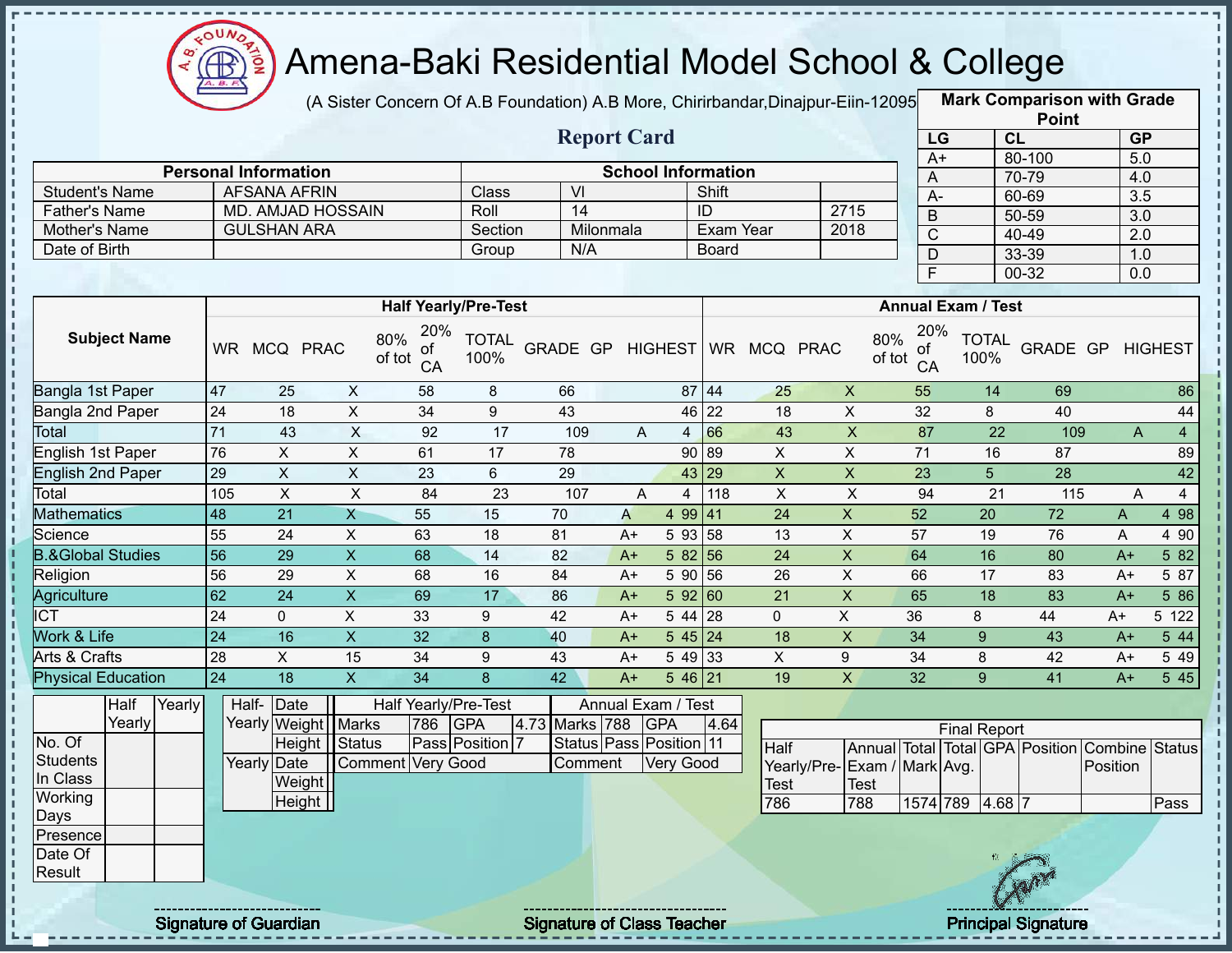

(A Sister Concern Of A.B Foundation) A.B More, Chirirbandar,Dinajpur-Eiin-120950

|                                       |                 |                                                                                   |                                                                                                                    |                 |                             |                         |                                   |                |                                    |             |                           |                 |                      | <b>Point</b>                    |                  |                |
|---------------------------------------|-----------------|-----------------------------------------------------------------------------------|--------------------------------------------------------------------------------------------------------------------|-----------------|-----------------------------|-------------------------|-----------------------------------|----------------|------------------------------------|-------------|---------------------------|-----------------|----------------------|---------------------------------|------------------|----------------|
|                                       |                 |                                                                                   |                                                                                                                    |                 |                             |                         | <b>Report Card</b>                |                |                                    |             |                           | LG              |                      | CL                              | <b>GP</b>        |                |
|                                       |                 |                                                                                   |                                                                                                                    |                 |                             |                         |                                   |                |                                    |             |                           | $A+$            |                      | 80-100                          | $\overline{5.0}$ |                |
|                                       |                 | <b>Personal Information</b><br><b>MUJAHIDA PARVIN</b>                             |                                                                                                                    |                 | Class                       | $\overline{\mathsf{M}}$ |                                   |                | <b>School Information</b><br>Shift |             |                           | A               |                      | 70-79                           | 4.0              |                |
| <b>Student's Name</b>                 |                 | ZAHEDUL ISLAM                                                                     |                                                                                                                    |                 | Roll                        | $\overline{19}$         |                                   |                | ID                                 |             | 2733                      | $A -$           |                      | 60-69                           | $\overline{3.5}$ |                |
| <b>Father's Name</b><br>Mother's Name |                 | <b>SHAJIDA PARVIN</b>                                                             |                                                                                                                    |                 | Section                     |                         | Milonmala                         |                | Exam Year                          |             | 2018                      | $\mathsf B$     |                      | 50-59                           | 3.0              |                |
| Date of Birth                         |                 |                                                                                   |                                                                                                                    |                 | Group                       | N/A                     |                                   |                | <b>Board</b>                       |             |                           | $\overline{C}$  |                      | 40-49                           | 2.0              |                |
|                                       |                 |                                                                                   |                                                                                                                    |                 |                             |                         |                                   |                |                                    |             |                           | D               |                      | 33-39                           | 1.0              |                |
|                                       |                 |                                                                                   |                                                                                                                    |                 |                             |                         |                                   |                |                                    |             |                           | $\mathsf{F}$    |                      | $00 - 32$                       | 0.0              |                |
|                                       |                 |                                                                                   |                                                                                                                    |                 | <b>Half Yearly/Pre-Test</b> |                         |                                   |                |                                    |             |                           |                 | Annual Exam / Test   |                                 |                  |                |
| <b>Subject Name</b>                   |                 | WR MCQ PRAC                                                                       | 80%<br>of tot                                                                                                      | 20%<br>οf<br>CA | <b>TOTAL</b><br>100%        | GRADE GP                |                                   | <b>HIGHEST</b> |                                    | WR MCQ PRAC | 80%<br>of tot             | 20%<br>οt<br>CA | <b>TOTAL</b><br>100% | GRADE GP                        |                  | <b>HIGHEST</b> |
| Bangla 1st Paper                      | 32              | 21                                                                                | $\mathsf{X}$                                                                                                       | 42              | 9                           | 51                      |                                   |                | 87 47                              | 26          | $\pmb{\times}$            | 58              | 11                   | 69                              |                  | 86             |
| Bangla 2nd Paper                      | 20              | 14                                                                                | $\mathsf{X}$                                                                                                       | 27              | $\overline{7}$              | 34                      |                                   | 46             | 19                                 | 15          | $\pmb{\times}$            | 27              | $\overline{7}$       | 34                              |                  | 44             |
| <b>Total</b>                          | 52              | $\overline{X}$<br>$\mathsf X$<br>35<br>69<br>66<br>41<br>16<br>85<br>B<br>3<br>90 |                                                                                                                    |                 |                             |                         |                                   |                |                                    |             |                           |                 | 18                   | 103                             | A-               | 3.5            |
| English 1st Paper                     | 40              | X                                                                                 | X                                                                                                                  | 32              | 9                           | 41                      |                                   |                | 64                                 | X           | X                         | 51              | 12                   | 63                              |                  | 89             |
| <b>English 2nd Paper</b>              | 20              | $\boldsymbol{\mathsf{X}}$                                                         | $\mathsf{X}$                                                                                                       | 16              | 6                           | 22                      |                                   |                |                                    | $\mathsf X$ | $\boldsymbol{\mathsf{X}}$ | 24              | $5\phantom{.}$       | 29                              |                  | 42             |
| Total                                 | 60              | $\boldsymbol{\mathsf{X}}$                                                         | 43 30<br>$\pmb{\times}$<br>$\mathsf{C}$<br>$\overline{2}$<br>94<br>$\pmb{\times}$<br>$\mathsf X$<br>48<br>15<br>63 |                 |                             |                         |                                   |                |                                    |             |                           |                 |                      | 17<br>92                        | $A -$            | 3.5            |
| <b>Mathematics</b>                    | 31              | 15                                                                                | $\mathsf{X}$                                                                                                       | $\overline{37}$ | 12                          | 49                      | $\mathbf C$                       |                | 2 99 38                            | 23          | $\overline{X}$            | 49              | 16                   | 65                              | A-               | 3.5 98         |
| Science                               | 37              | 13                                                                                | X                                                                                                                  | 40              | 15                          | 55                      | B                                 | 3 9 3          | 52                                 | 15          | $\mathsf{X}$              | 54              | 14                   | 68                              | A-               | 3.5 90         |
| <b>B.&amp;Global Studies</b>          | 49              | 23                                                                                | $\mathsf{X}$                                                                                                       | 58              | 13                          | 71                      | A                                 | 4 8 2          | 51                                 | 24          | $\pmb{\times}$            | 60              | 16                   | 76                              | A                | 4 8 2          |
| Religion                              | 46              | 23                                                                                | $\mathsf X$                                                                                                        | 55              | 15                          | 70                      | A                                 | 4 90           | 56                                 | 22          | X                         | 62              | 17                   | 79                              | A                | 4 87           |
| Agriculture                           | 58              | 21                                                                                | $\overline{X}$                                                                                                     | 63              | 18                          | 81                      | $A+$                              |                | 592 62                             | 22          | $\overline{X}$            | 67              | 17                   | 84                              | $A+$             | 586            |
| <b>ICT</b>                            | 24              | $\mathbf 0$                                                                       | X                                                                                                                  | 28              | 8                           | 36                      | A                                 | 4 4 4          | 26                                 | $\mathbf 0$ | X                         | 34              | $\overline{7}$       | 41                              | $A+$             | 5 122          |
| Work & Life                           | 24              | 16                                                                                | $\mathsf{x}$                                                                                                       | 32              | $\overline{7}$              | 39                      | A                                 | 445 24         |                                    | 16          | $\mathsf X$               | 32              | 8                    | 40                              | $A+$             | 544            |
| Arts & Crafts                         | 28              | X                                                                                 | 15                                                                                                                 | 34              | 8                           | 42                      | A+                                | 5 4 9          | 38                                 | X           | 9                         | 38              | 9                    | 47                              | $A+$             | 5 4 9          |
| <b>Physical Education</b>             | $\overline{22}$ | 19                                                                                | $\overline{X}$                                                                                                     | 33              | $\overline{7}$              | 40                      | $A+$                              |                | $546$ 25                           | 19          | $\mathsf X$               | 35              | 9                    | 44                              | $A+$             | 545            |
| Half<br>Yearly                        |                 | Half- Date                                                                        |                                                                                                                    |                 | Half Yearly/Pre-Test        |                         | Annual Exam / Test                |                |                                    |             |                           |                 |                      |                                 |                  |                |
| Yearly                                |                 | Yearly Weight   Marks                                                             |                                                                                                                    | 631             | <b>GPA</b><br>3.73          |                         | Marks 739                         | <b>GPA</b>     | 4.27                               |             |                           |                 | <b>Final Report</b>  |                                 |                  |                |
| No. Of                                |                 | Height                                                                            | <b>Status</b>                                                                                                      |                 | Pass Position 36            |                         | Status Pass Position 27           |                |                                    | Half        |                           |                 |                      | Annual Total Total GPA Position | Combine          | <b>Status</b>  |
| <b>Students</b>                       |                 | Yearly Date                                                                       | Comment Good                                                                                                       |                 |                             |                         | Comment                           | Very Good      |                                    | Yearly/Pre- | Exam / Mark Avg.          |                 |                      |                                 | Position         |                |
| In Class                              |                 | Weight                                                                            |                                                                                                                    |                 |                             |                         |                                   |                |                                    | <b>Test</b> | Test                      |                 |                      |                                 |                  |                |
| Working                               |                 | Height                                                                            |                                                                                                                    |                 |                             |                         |                                   |                |                                    | 631         | 739                       |                 | 1370 687 4           | 31                              |                  | Pass           |
| Days                                  |                 |                                                                                   |                                                                                                                    |                 |                             |                         |                                   |                |                                    |             |                           |                 |                      |                                 |                  |                |
| Presence                              |                 |                                                                                   |                                                                                                                    |                 |                             |                         |                                   |                |                                    |             |                           |                 |                      |                                 |                  |                |
| Date Of                               |                 |                                                                                   |                                                                                                                    |                 |                             |                         |                                   |                |                                    |             |                           |                 |                      |                                 |                  |                |
| Result                                |                 |                                                                                   |                                                                                                                    |                 |                             |                         |                                   |                |                                    |             |                           |                 |                      |                                 |                  |                |
|                                       |                 | <b>Signature of Guardian</b>                                                      |                                                                                                                    |                 |                             |                         | <b>Signature of Class Teacher</b> |                |                                    |             |                           |                 |                      | <b>Principal Signature</b>      |                  |                |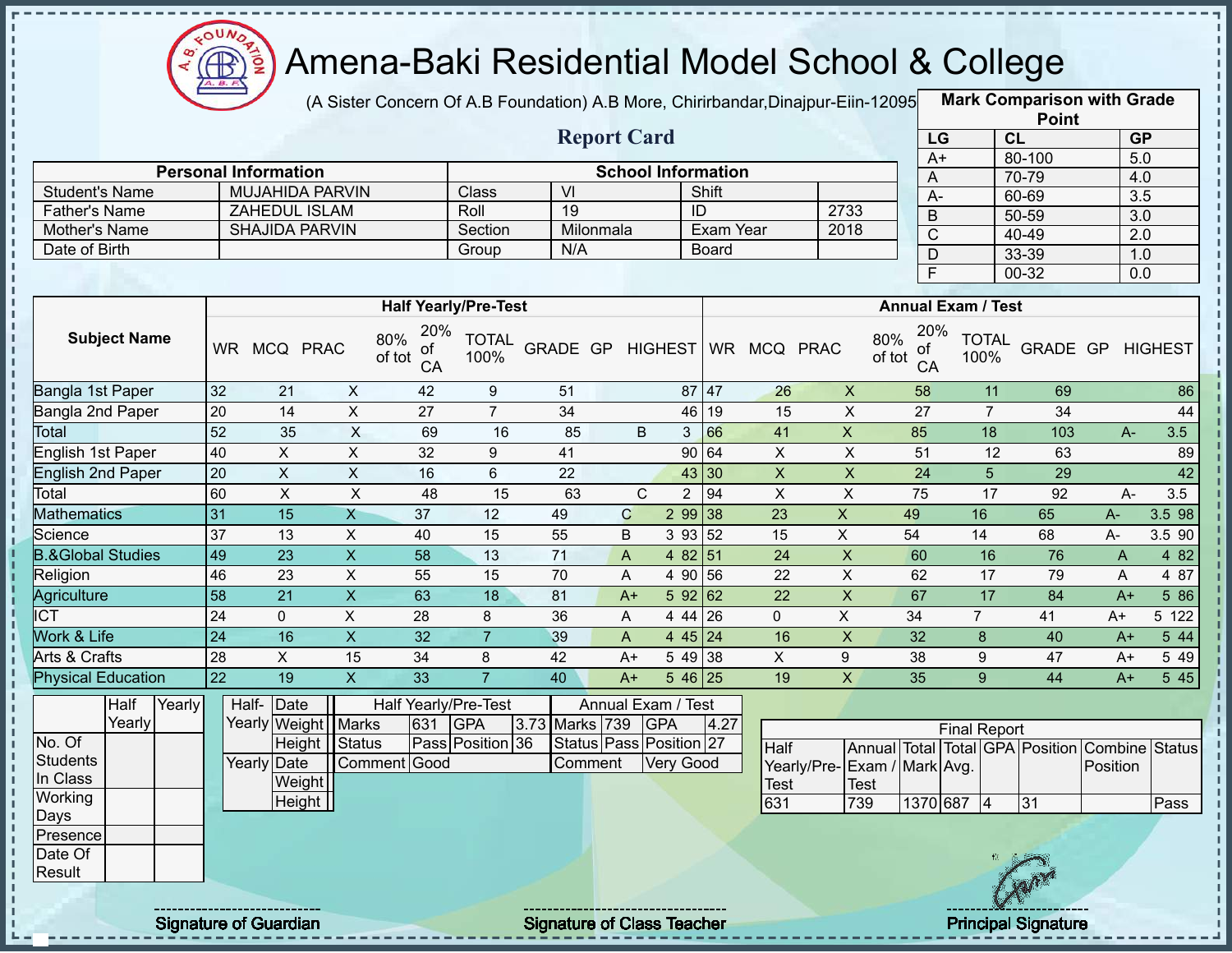

(A Sister Concern Of A.B Foundation) A.B More, Chirirbandar,Dinajpur-Eiin-120950

|                              |                 |                              |                           |                 |                             |                                   |              |                           |                    |                |                  |                                         |                           |                | <b>Point</b>                    |                  |                |
|------------------------------|-----------------|------------------------------|---------------------------|-----------------|-----------------------------|-----------------------------------|--------------|---------------------------|--------------------|----------------|------------------|-----------------------------------------|---------------------------|----------------|---------------------------------|------------------|----------------|
|                              |                 |                              |                           |                 |                             | <b>Report Card</b>                |              |                           |                    |                |                  | LG                                      |                           | CL             |                                 | <b>GP</b>        |                |
|                              |                 | <b>Personal Information</b>  |                           |                 |                             |                                   |              | <b>School Information</b> |                    |                |                  | $A+$                                    |                           |                | 80-100                          | $\overline{5.0}$ |                |
| <b>Student's Name</b>        |                 | <b>RIFA TAMANNA</b>          |                           |                 | Class                       | VI                                |              |                           | Shift              |                |                  | A                                       |                           |                | 70-79                           | 4.0              |                |
| <b>Father's Name</b>         |                 | <b>MD. RAFIQUL ISLAM</b>     |                           |                 | Roll                        | 20                                |              |                           | ID                 |                | 2736             | $\overline{A}$                          |                           |                | 60-69                           | 3.5              |                |
| Mother's Name                |                 | <b>LUTFUN NAHAR</b>          |                           |                 | Section                     | Milonmala                         |              |                           | Exam Year          |                | 2018             | $\mathsf B$                             |                           |                | 50-59                           | $\overline{3.0}$ |                |
| Date of Birth                |                 |                              |                           |                 | Group                       | N/A                               |              |                           | <b>Board</b>       |                |                  | $\overline{C}$                          |                           |                | 40-49                           | $\overline{2.0}$ |                |
|                              |                 |                              |                           |                 |                             |                                   |              |                           |                    |                |                  | $\mathsf{D}$<br>$\overline{\mathsf{F}}$ |                           |                | 33-39<br>$00 - 32$              | 1.0<br>0.0       |                |
|                              |                 |                              |                           |                 |                             |                                   |              |                           |                    |                |                  |                                         |                           |                |                                 |                  |                |
|                              |                 |                              |                           |                 | <b>Half Yearly/Pre-Test</b> |                                   |              |                           |                    |                |                  |                                         | <b>Annual Exam / Test</b> |                |                                 |                  |                |
| <b>Subject Name</b>          |                 | WR MCQ PRAC                  | 80%<br>of tot             | 20%<br>οf<br>CA | <b>TOTAL</b><br>100%        | GRADE GP                          |              | <b>HIGHEST</b>            |                    | WR MCQ PRAC    | 80%<br>of tot    | 20%<br>οf<br>CA                         | <b>TOTAL</b><br>100%      |                | GRADE GP                        |                  | <b>HIGHEST</b> |
| Bangla 1st Paper             | 44              | 29                           | X                         | 58              | 9                           | 67                                |              |                           | 87 55              | 27             | $\boldsymbol{X}$ | 66                                      |                           | 13             | 79                              |                  | 86             |
| Bangla 2nd Paper             | 22              | 18                           | $\pmb{\times}$            | 32              | $\overline{7}$              | 39                                |              |                           | 46 21              | 17             | $\mathsf X$      | 30                                      |                           | 8              | 38                              |                  | 44             |
| <b>Total</b>                 | 66              | 47                           | $\boldsymbol{\mathsf{X}}$ | 90              | 16                          | 106                               |              | A<br>$\overline{4}$       | 76                 | 44             | $\overline{X}$   | 96                                      |                           | 21             | 117                             | A                | $\overline{4}$ |
| English 1st Paper            | 75              | X                            | X                         | 60              | 14                          | 74                                |              | 90                        | 86                 | X              | X                | 69                                      |                           | 17             | 86                              |                  | 89             |
| <b>English 2nd Paper</b>     | 21              | $\pmb{\times}$               | $\boldsymbol{\mathsf{X}}$ | 17              | 5                           | 22                                |              | 43                        | 34                 | $\pmb{\times}$ | $\mathsf X$      | 27                                      |                           | $6\phantom{1}$ | 33                              |                  | 42             |
| Total                        | 96              | $\pmb{\times}$               | $\pmb{\times}$            | 77              | 19                          | 96                                | A-           | 3.5                       | 120                | $\pmb{\times}$ | $\mathsf X$      | 96                                      |                           | 23             | 119                             | A                | $\overline{4}$ |
| <b>Mathematics</b>           | 55              | 22                           | $\overline{X}$            | 62              | 15                          | $\overline{77}$                   | A            | 4 9 9                     | 52                 | 25             | X                | 62                                      |                           | 20             | 82                              | $A+$             | 5 98           |
| Science                      | 54              | 22                           | X                         | 61              | 9                           | 70                                | A            | 4 9 3                     | 60                 | 17             | X                | 62                                      |                           | 17             | 79                              | A                | 4 90           |
| <b>B.&amp;Global Studies</b> | 54              | 22                           | $\mathsf{X}$              | 61              | 14                          | 75                                | $\mathsf{A}$ | 4 8 2                     | 56                 | 24             | $\pmb{\times}$   | 64                                      |                           | 15             | 79                              | A                | 4 8 2          |
| Religion                     | 50              | 27                           | X                         | 62              | 16                          | 78                                | A            | 4 90                      | 56                 | 25             | $\pmb{\times}$   | 65                                      |                           | 17             | 82                              | $A+$             | 5 87           |
| Agriculture                  | 61              | $\overline{23}$              | $\overline{X}$            | 67              | 18                          | 85                                | $A+$         | 592 61                    |                    | 19             | X                | 64                                      |                           | 17             | 81                              | $A+$             | 5 86           |
| <b>ICT</b>                   | 25              | 0                            | $\sf X$                   | 31              | 8                           | 39                                | A            | 4 4 4                     | 27                 | $\mathbf{0}$   | X                | 35                                      | 9                         |                | 44                              | $A+$             | 5 122          |
| Work & Life                  | $\overline{24}$ | 15                           | $\mathsf{X}$              | 31              | $\overline{4}$              | 35                                | A            |                           | 4 45 24            | 17             | $\mathsf X$      | 33                                      | 9                         |                | 42                              | $A+$             | 5 44           |
| Arts & Crafts                | 28              | X                            | 18                        | 37              | 10                          | 47                                | $A+$         | 5 4 9                     | 39                 | $\mathsf{X}$   | 10               | 39                                      |                           | 10             | 49                              | $A+$             | 5 4 9          |
| <b>Physical Education</b>    | 25              | 20                           | $\overline{X}$            | 36              | 10                          | 46                                | $A+$         |                           | $546\overline{27}$ | 18             | X                | 36                                      | 9 <sup>°</sup>            |                | 45                              | $A+$             | 5 45           |
| Yearly<br>Half               |                 | Half- Date                   |                           |                 | Half Yearly/Pre-Test        |                                   |              | Annual Exam / Test        |                    |                |                  |                                         |                           |                |                                 |                  |                |
| Yearly                       |                 | Yearly Weight Marks          |                           | 754             | <b>GPA</b>                  | 4.23 Marks 819                    |              | <b>GPA</b>                | 4.64               |                |                  |                                         | <b>Final Report</b>       |                |                                 |                  |                |
| No. Of                       |                 |                              | Height   Status           |                 | Pass Position 22            | Status Pass Position 9            |              |                           |                    | Half           |                  |                                         |                           |                | Annual Total Total GPA Position | Combine Status   |                |
| <b>Students</b>              |                 | Yearly Date                  | Comment Good              |                 |                             | Comment                           |              | <b>Very Good</b>          |                    | Yearly/Pre-    | Exam / Mark Avg. |                                         |                           |                |                                 | Position         |                |
| In Class                     |                 | Weight                       |                           |                 |                             |                                   |              |                           |                    | <b>Test</b>    | Test             |                                         |                           |                |                                 |                  |                |
| Working                      |                 | $\overline{Height}$          |                           |                 |                             |                                   |              |                           |                    | 754            | 819              |                                         | 1573 788 4.43 15          |                |                                 |                  | Pass           |
| Days                         |                 |                              |                           |                 |                             |                                   |              |                           |                    |                |                  |                                         |                           |                |                                 |                  |                |
| Presence<br>Date Of          |                 |                              |                           |                 |                             |                                   |              |                           |                    |                |                  |                                         |                           |                |                                 |                  |                |
| Result                       |                 |                              |                           |                 |                             |                                   |              |                           |                    |                |                  |                                         |                           |                |                                 |                  |                |
|                              |                 |                              |                           |                 |                             |                                   |              |                           |                    |                |                  |                                         |                           |                |                                 |                  |                |
|                              |                 | <b>Signature of Guardian</b> |                           |                 |                             | <b>Signature of Class Teacher</b> |              |                           |                    |                |                  |                                         |                           |                | <b>Principal Signature</b>      |                  |                |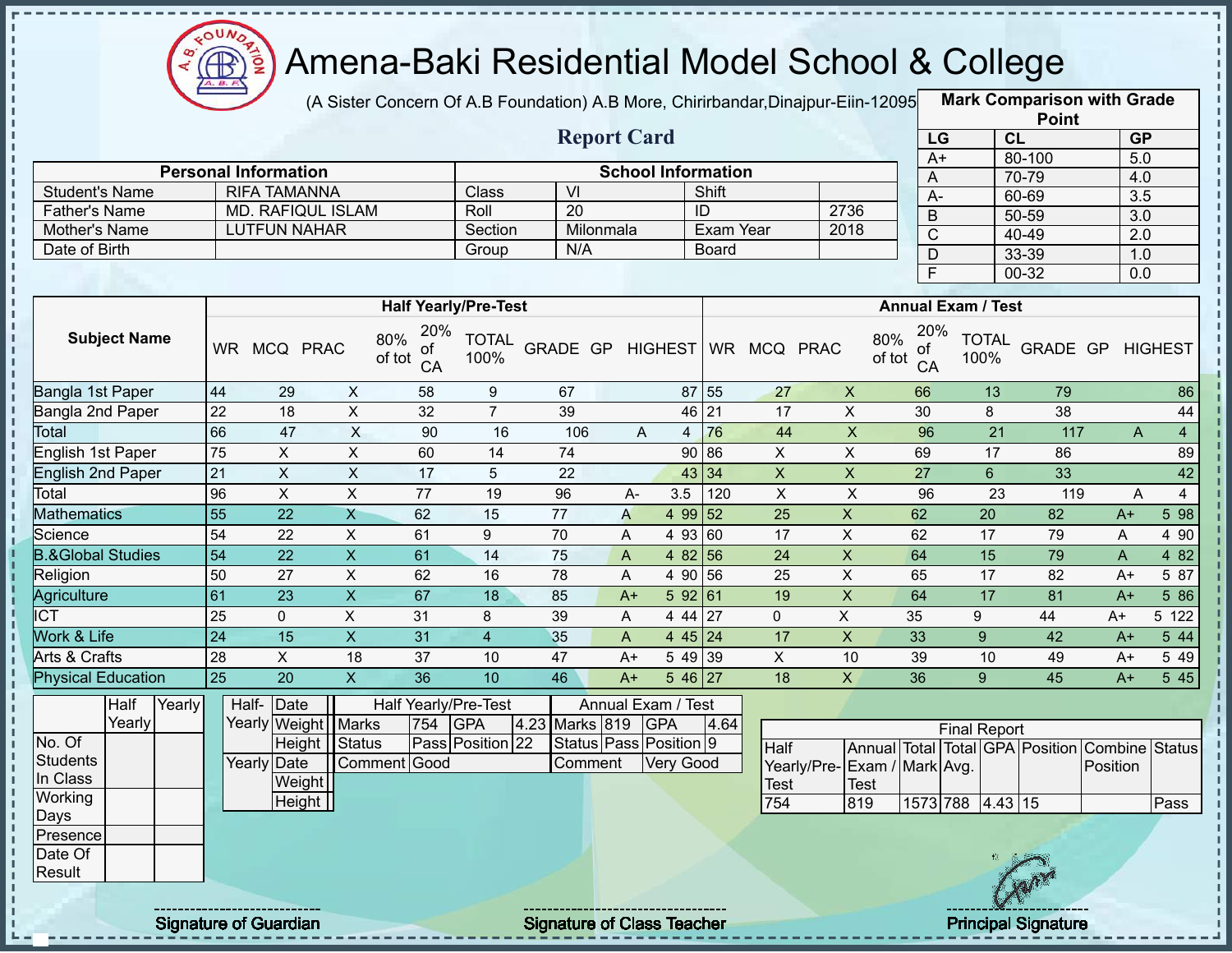

(A Sister Concern Of A.B Foundation) A.B More, Chirirbandar,Dinajpur-Eiin-120950

|                                    |                 |                                 |                           |                                  |                             |                                   |                |                                             |              |                                    |                           |                                         |                           | <b>Point</b>                    |                            |                |
|------------------------------------|-----------------|---------------------------------|---------------------------|----------------------------------|-----------------------------|-----------------------------------|----------------|---------------------------------------------|--------------|------------------------------------|---------------------------|-----------------------------------------|---------------------------|---------------------------------|----------------------------|----------------|
|                                    |                 |                                 |                           |                                  |                             | <b>Report Card</b>                |                |                                             | LG           |                                    | CL                        | <b>GP</b>                               |                           |                                 |                            |                |
|                                    |                 | <b>Personal Information</b>     |                           |                                  |                             |                                   |                | <b>School Information</b>                   |              |                                    |                           | $A+$                                    |                           | 80-100                          | 5.0                        |                |
| <b>Student's Name</b>              |                 | <b>ADITA NAJNIN ASHA</b>        |                           |                                  | Class                       | $\overline{\mathsf{M}}$           |                |                                             | Shift        |                                    |                           | A                                       |                           | 70-79                           | 4.0                        |                |
| <b>Father's Name</b>               |                 | <b>MD. ALTAF HOSSAIN</b>        |                           |                                  | Roll                        | 22                                |                |                                             | ID           |                                    | 2738                      | $A -$                                   |                           | 60-69                           | $\overline{3.5}$           |                |
| Mother's Name                      |                 | <b>UMME SALMA</b>               |                           |                                  | Section                     |                                   | Milonmala      |                                             | Exam Year    |                                    | 2018                      | $\mathsf B$                             |                           | 50-59                           | 3.0                        |                |
| Date of Birth                      |                 |                                 |                           |                                  | Group                       | N/A                               |                |                                             | <b>Board</b> |                                    |                           | $\overline{C}$                          |                           | 40-49                           | 2.0                        |                |
|                                    |                 |                                 |                           |                                  |                             |                                   |                |                                             |              |                                    |                           | $\mathsf{D}$<br>$\overline{\mathsf{F}}$ |                           | 33-39                           | 1.0                        |                |
|                                    |                 |                                 |                           |                                  |                             |                                   |                |                                             |              |                                    |                           |                                         |                           | $00 - 32$                       | 0.0                        |                |
|                                    |                 |                                 |                           |                                  | <b>Half Yearly/Pre-Test</b> |                                   |                |                                             |              |                                    |                           |                                         | <b>Annual Exam / Test</b> |                                 |                            |                |
| <b>Subject Name</b>                |                 | WR MCQ PRAC                     |                           | 20%<br>80%<br>of<br>of tot<br>CA | <b>TOTAL</b><br>100%        | GRADE GP                          |                | HIGHEST                                     |              | WR MCQ PRAC                        | 80%<br>of tot             | 20%<br>of<br>CA                         | <b>TOTAL</b><br>100%      | GRADE GP                        |                            | <b>HIGHEST</b> |
| Bangla 1st Paper                   | 31              | 24                              | X                         | 44                               | 9                           | 53                                |                | 87                                          | 33           | 25                                 | $\mathsf{X}$              | 46                                      | 11                        | 57                              |                            | 86             |
| Bangla 2nd Paper                   | $\overline{23}$ | 17                              | X                         | 32                               | 8                           | 40                                |                | 46                                          | 19           | 17                                 | $\pmb{\times}$            | 29                                      | 8                         | 37                              |                            | 44             |
| Total                              | 54              | 41                              | $\mathsf{X}$              | 76                               | 17                          | 93                                | A-             | 3.5                                         | 52           | 42                                 | $\overline{X}$            | 75                                      | 19                        | 94                              | $A -$                      | 3.5            |
| English 1st Paper                  | 64              | X                               | X                         | 51                               | 11                          | 62                                |                | 90                                          | 77           | $\mathsf X$                        | X                         | 62                                      | 17                        | 79                              |                            | 89             |
| <b>English 2nd Paper</b>           | 20              | $\pmb{\times}$                  | $\boldsymbol{\mathsf{X}}$ | 16                               | 6                           | 22                                |                | 43                                          | 29           | $\mathsf{x}$                       | X                         | 23                                      | $6\phantom{1}$            | 29                              |                            | 42             |
| Total                              | 84              | $\pmb{\times}$                  | X                         | 67                               | 17                          | 84                                | B              | 3                                           | 106          | $\pmb{\times}$                     | $\pmb{\times}$            | 85                                      | 23                        | 108                             | A                          | 4              |
| <b>Mathematics</b>                 | 66              | 26                              | $\overline{X}$            | $\overline{74}$                  | 18                          | 92                                | $A+$           | 5 9 9                                       | 59           | 29                                 | $\boldsymbol{\mathsf{X}}$ | 70                                      | $\overline{20}$           | 90                              | $A+$                       | 5 98           |
| Science                            | 47              | 18                              | X                         | 52                               | 13                          | 65                                | A-             | 3.5 93                                      | 45           | 16                                 | $\mathsf{X}$              | 49                                      | 15                        | 64                              | A-                         | 3.5 90         |
| <b>B.&amp;Global Studies</b>       | 51              | 27                              | $\mathsf{X}$              | 62                               | 13                          | 75                                | $\overline{A}$ | 4 82                                        | 49           | 27                                 | $\pmb{\times}$            | 61                                      | 16                        | 77                              | A                          | 4 8 2          |
| Religion                           | 46              | 21                              | $\pmb{\times}$            | 54                               | 15                          | 69                                | A-             | 3.5 90                                      | 50           | 22                                 | X                         | 58                                      | 16                        | 74                              | A                          | 4 87           |
| <b>Agriculture</b>                 | 63              | 20                              | $\overline{\mathsf{x}}$   | 66                               | 17                          | 83                                | $A+$           | 5 9 2                                       | 59           | 18                                 | $\pmb{\mathsf{X}}$        | 62                                      | 15                        | $\overline{77}$                 | $\overline{A}$             | 4 8 6          |
| <b>ICT</b>                         | 24              | $\mathbf 0$                     | X                         | 26                               | $\overline{7}$              | 33                                | A-             | 3.5 44                                      | 27           | $\mathbf{0}$                       | $\mathsf{X}$              | 34                                      | 6                         | 40                              | $A+$                       | 5 122          |
| Work & Life                        | 23              | 14                              | $\overline{X}$            | 30                               | 6                           | 36                                | A              | 4 4 5                                       | 23           | 12                                 | $\pmb{\times}$            | 28                                      | 8                         | 36                              | A                          | 4 4 4          |
| Arts & Crafts                      | 29              | $\pmb{\times}$                  | 17                        | 37                               | 8                           | 45                                | A+             | 5 4 9                                       | 39           | X                                  | 9                         | 38                                      | 8                         | 46                              | $A+$                       | 5 4 9          |
| <b>Physical Education</b>          | $\overline{23}$ | $\overline{18}$                 | $\overline{X}$            | $\overline{33}$                  | $\overline{7}$              | 40                                | $A+$           | $\overline{5}$ 46 24                        |              | 18                                 | $\overline{X}$            | 34                                      | $\overline{7}$            | 41                              | $A+$                       | 545            |
| Half<br>Yearly<br>Yearly<br>No. Of |                 | Half- Date<br>Yearly Weight     | <b>Marks</b>              | Half Yearly/Pre-Test<br>715      | <b>GPA</b>                  | 4.09 Marks 747                    |                | Annual Exam / Test<br><b>GPA</b>            | 4.27         |                                    |                           |                                         | <b>Final Report</b>       |                                 |                            |                |
| <b>Students</b><br>In Class        |                 | Height<br>Yearly Date<br>Weight | Status                    | Comment Good                     | Pass Position 27            | Comment                           |                | Status Pass Position 26<br><b>Very Good</b> |              | Half<br>Yearly/Pre-<br><b>Test</b> | Test                      | Exam / Mark Avg.                        |                           | Annual Total Total GPA Position | Combine Status<br>Position |                |
| Working                            |                 | Height                          |                           |                                  |                             |                                   |                |                                             |              | 715                                | 747                       |                                         | 1462 732 4.18 28          |                                 |                            | Pass           |
| Days<br>Presence                   |                 |                                 |                           |                                  |                             |                                   |                |                                             |              |                                    |                           |                                         |                           |                                 |                            |                |
| Date Of                            |                 |                                 |                           |                                  |                             |                                   |                |                                             |              |                                    |                           |                                         |                           |                                 |                            |                |
| Result                             |                 |                                 |                           |                                  |                             |                                   |                |                                             |              |                                    |                           |                                         |                           |                                 |                            |                |
|                                    |                 | <b>Signature of Guardian</b>    |                           |                                  |                             | <b>Signature of Class Teacher</b> |                |                                             |              |                                    |                           |                                         |                           | <b>Principal Signature</b>      |                            |                |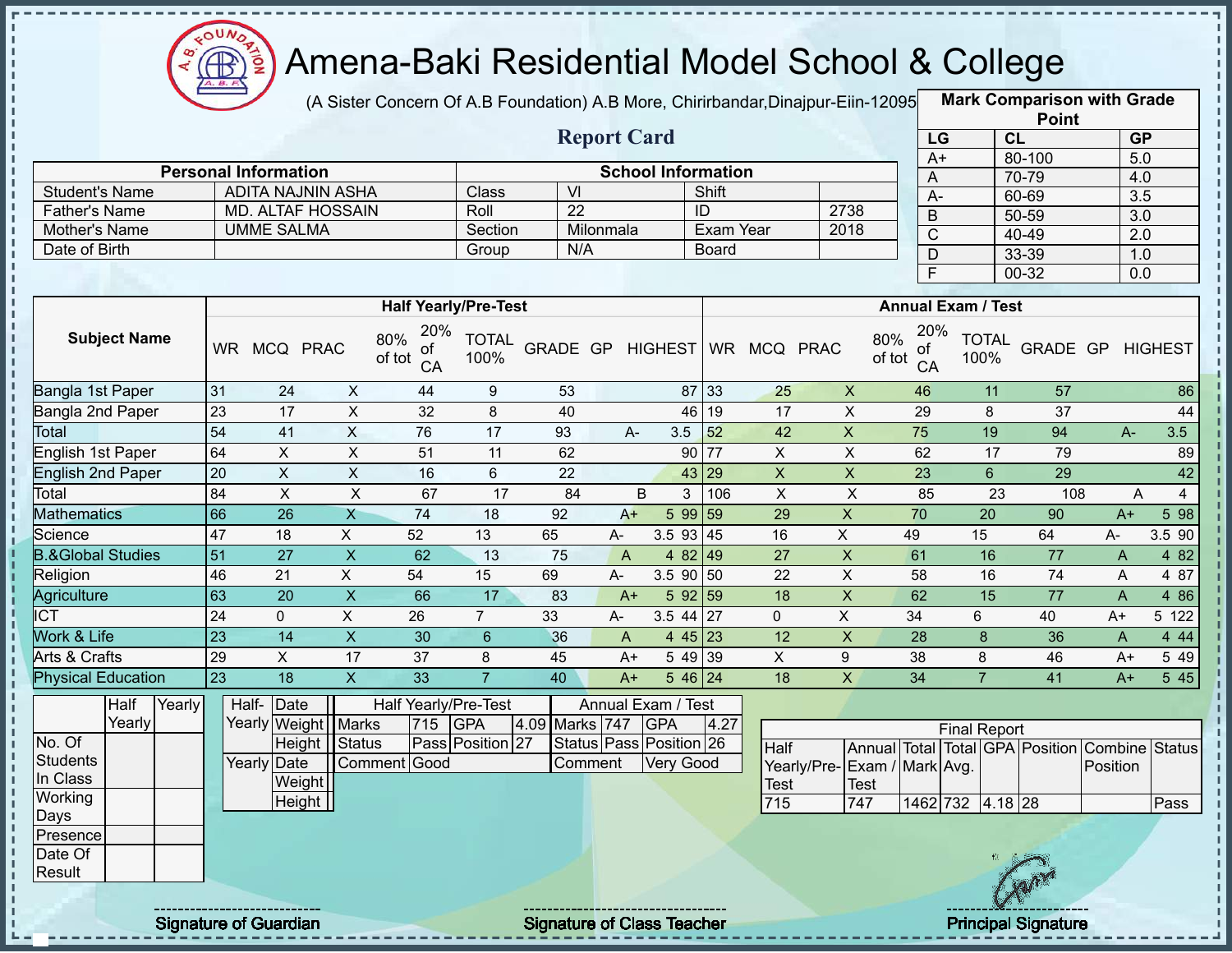

(A Sister Concern Of A.B Foundation) A.B More, Chirirbandar, Dinajpur-Eiin-12095

**Mark Comparison with Grade**

|                              |                 |                             |                           |                                  |                      |                 |                           |                           |                  |                |                             |                           |                     |                      | <b>Point</b>                    |                       |                |
|------------------------------|-----------------|-----------------------------|---------------------------|----------------------------------|----------------------|-----------------|---------------------------|---------------------------|------------------|----------------|-----------------------------|---------------------------|---------------------|----------------------|---------------------------------|-----------------------|----------------|
|                              |                 |                             |                           |                                  |                      |                 | <b>Report Card</b>        |                           |                  |                |                             | LG                        |                     | CL                   |                                 | <b>GP</b>             |                |
|                              |                 |                             |                           |                                  |                      |                 |                           |                           |                  |                |                             | $A+$                      |                     |                      | 80-100                          | 5.0                   |                |
|                              |                 | <b>Personal Information</b> |                           |                                  |                      |                 |                           | <b>School Information</b> |                  |                |                             | A                         |                     |                      | 70-79                           | 4.0                   |                |
| <b>Student's Name</b>        |                 | <b>JANNATUL FARDUS JUI</b>  |                           |                                  | Class                |                 | V <sub>l</sub>            |                           | Shift            |                |                             | $A -$                     |                     |                      | 60-69                           | 3.5                   |                |
| <b>Father's Name</b>         |                 | MD. JEWEL RANA              |                           |                                  | Roll                 |                 | 23                        |                           | ID               |                | 2739                        | $\mathsf B$               |                     |                      | $50 - 59$                       | 3.0                   |                |
| Mother's Name                |                 | <b>MST. RAHANA PARVIN</b>   |                           |                                  | Section              |                 | Milonmala                 |                           | <b>Exam Year</b> |                | 2018                        | $\mathsf C$               |                     |                      | 40-49                           | 2.0                   |                |
| Date of Birth                |                 |                             |                           |                                  | Group                |                 | N/A                       |                           | <b>Board</b>     |                |                             | $\mathsf{D}$              |                     |                      | 33-39                           | 1.0                   |                |
|                              |                 |                             |                           |                                  |                      |                 |                           |                           |                  |                |                             | F                         |                     |                      | $00 - 32$                       | 0.0                   |                |
|                              |                 |                             |                           | <b>Half Yearly/Pre-Test</b>      |                      |                 |                           |                           |                  |                |                             | <b>Annual Exam / Test</b> |                     |                      |                                 |                       |                |
|                              |                 |                             |                           |                                  |                      |                 |                           |                           |                  |                |                             |                           |                     |                      |                                 |                       |                |
| <b>Subject Name</b>          |                 | WR MCQ PRAC                 |                           | 20%<br>80%<br>оf<br>of tot<br>CA | <b>TOTAL</b><br>100% |                 |                           | GRADE GP HIGHEST          |                  | WR MCQ PRAC    | 80%<br>of tot               | 20%<br>οf<br>CA           |                     | <b>TOTAL</b><br>100% | GRADE GP                        |                       | <b>HIGHEST</b> |
| Bangla 1st Paper             | 42              | 23                          | $\pmb{\times}$            | 52                               | $\boldsymbol{9}$     | 61              |                           |                           | $87$ 42          | 27             | $\pmb{\times}$              | 55                        |                     | 12                   | 67                              |                       | 86             |
| Bangla 2nd Paper             | $\overline{21}$ | 17                          | $\pmb{\times}$            | 30                               | 8                    | 38              |                           |                           | 46 23            | 19             | $\mathsf X$                 | 34                        |                     | 8                    | 42                              |                       | 44             |
| Total                        | 63              | 40                          | $\overline{X}$            | 82                               | 17                   | 99              | $A -$                     | 3.5                       | 65               | 46             | $\overline{\mathsf{x}}$     | 89                        |                     | $\overline{20}$      | 109                             | $\mathsf{A}$          | $\overline{4}$ |
| <b>English 1st Paper</b>     | 82              | $\mathsf X$                 | $\pmb{\times}$            | 66                               | 13                   | 79              |                           |                           | 90 85            | X              | $\mathsf X$                 | 68                        |                     | 17                   | 85                              |                       | 89             |
| <b>English 2nd Paper</b>     | 41              | $\overline{X}$              | $\overline{\mathsf{x}}$   | 33                               | 8                    | 41              |                           |                           | 43 35            | $\mathsf{X}$   | $\mathsf X$                 | 28                        |                     | $6\overline{6}$      | $\overline{34}$                 |                       | 42             |
| Total                        | 123             | $\overline{X}$              | $\overline{X}$            | 99                               | 21                   | 120             |                           | 5<br>$A+$                 | 120              | $\overline{X}$ | $\boldsymbol{\mathsf{X}}$   | 96                        |                     | 23                   | 119                             | A                     | $\overline{4}$ |
| <b>Mathematics</b>           | 64              | 23                          | $\overline{X}$            | 70                               | 16                   | 86              | $A+$                      | $599$ 53                  |                  | 26             | $\boldsymbol{\mathsf{X}}$   | 63                        |                     | 20                   | 83                              | $A+$                  | 5 98           |
| Science                      | 39              | 25                          | $\mathsf{X}$              | 51                               | 15                   | 66              | A-                        | 3.5 93 52                 |                  | 19             | $\pmb{\times}$              | 57                        |                     | 15                   | 72                              | A                     | 4 90           |
| <b>B.&amp;Global Studies</b> | $\overline{42}$ | $\overline{23}$             | $\overline{\mathsf{x}}$   | 52                               | 11                   | 63              | $A -$                     | $3.582$ 43                |                  | 21             | $\mathsf X$                 | 51                        | 14                  |                      | 65                              | A-                    | 3.5 82         |
| Religion                     | 41              | 25                          | $\mathsf X$               | 53                               | 14                   | 67              | $A-$                      | 3.5 90 $\boxed{47}$       |                  | 24             | $\mathsf{X}$                | 57                        |                     | 14                   | 71                              | A                     | 4 87           |
| Agriculture                  | $\overline{53}$ | $\overline{20}$             | $\overline{\mathsf{x}}$   | $\overline{58}$                  | 15                   | $\overline{73}$ | $\mathsf{A}$              | 4 92 61                   |                  | 20             | $\overline{\mathsf{x}}$     | 65                        |                     | 18                   | 83                              | $A+$                  | 5 86           |
| <b>ICT</b>                   | 19              | $\overline{0}$              | $\overline{X}$            | $\overline{26}$                  | 8                    | 34              | A-                        | 3.5 44 $\sqrt{24}$        |                  | $\overline{0}$ | $\overline{X}$              | 31                        | $\overline{7}$      |                      | $\overline{38}$                 | A                     | 4 122          |
| Work & Life                  | $\overline{21}$ | $\overline{14}$             | $\overline{X}$            | $\overline{28}$                  | $\boldsymbol{8}$     | 36              | $\boldsymbol{\mathsf{A}}$ | 4 45 22                   |                  | 18             | $\boldsymbol{\mathsf{X}}$   | 32                        |                     | $\overline{7}$       | 39                              | $\mathsf{A}$          | 4 4 4          |
| Arts & Crafts                | $\overline{25}$ | $\overline{X}$              | 16                        | 33                               | 8                    | 41              | $A+$                      | 54935                     |                  | $\overline{X}$ | $\overline{9}$              | 35                        |                     | 8                    | 43                              | $A+$                  | 5 4 9          |
| <b>Physical Education</b>    | 23              | 18                          | $\boldsymbol{\mathsf{X}}$ | 33                               | $\overline{9}$       | 42              | $A+$                      | 5 46 20                   |                  | 16             | $\overline{X}$              | 29                        |                     | $\mathbf{8}$         | 37                              | A                     | 4 4 5          |
| Yearly<br>Half               |                 | Half-<br>Date               |                           | Half Yearly/Pre-Test             |                      |                 |                           | Annual Exam / Test        |                  |                |                             |                           |                     |                      |                                 |                       |                |
| Yearly                       |                 | Yearly Weight   Marks       |                           | 727                              | <b>GPA</b>           | 4.14 Marks 759  |                           | <b>GPA</b>                | 4.23             |                |                             |                           | <b>Final Report</b> |                      |                                 |                       |                |
| No. Of                       |                 |                             | Height Status             |                                  | Pass Position 25     |                 |                           | Status Pass Position 28   |                  | Half           |                             |                           |                     |                      | Annual Total Total GPA Position | <b>Combine Status</b> |                |
| <b>Students</b>              |                 | Yearly Date                 |                           | Comment Good                     |                      |                 | Comment                   | <b>Very Good</b>          |                  |                | Yearly/Pre-Exam / Mark Avg. |                           |                     |                      |                                 | Position              |                |
| In Class                     |                 | Weight                      |                           |                                  |                      |                 |                           |                           |                  | <b>Test</b>    | Test                        |                           |                     |                      |                                 |                       |                |
| Working                      |                 | Height                      |                           |                                  |                      |                 |                           |                           |                  | 727            | 759                         |                           | 1486 745 4.18 27    |                      |                                 |                       | Pass           |
| <b>Days</b>                  |                 |                             |                           |                                  |                      |                 |                           |                           |                  |                |                             |                           |                     |                      |                                 |                       |                |
| Presence                     |                 |                             |                           |                                  |                      |                 |                           |                           |                  |                |                             |                           |                     |                      |                                 |                       |                |
| Date Of                      |                 |                             |                           |                                  |                      |                 |                           |                           |                  |                |                             |                           |                     |                      |                                 |                       |                |
| Result                       |                 |                             |                           |                                  |                      |                 |                           |                           |                  |                |                             |                           |                     |                      |                                 |                       |                |
|                              |                 |                             |                           |                                  |                      |                 |                           |                           |                  |                |                             |                           |                     |                      |                                 |                       |                |

ŋ ł Í

 $\mathbf{I}$ 

п

Signature of Guardian Signature of Class Teacher Principal Signature 22/444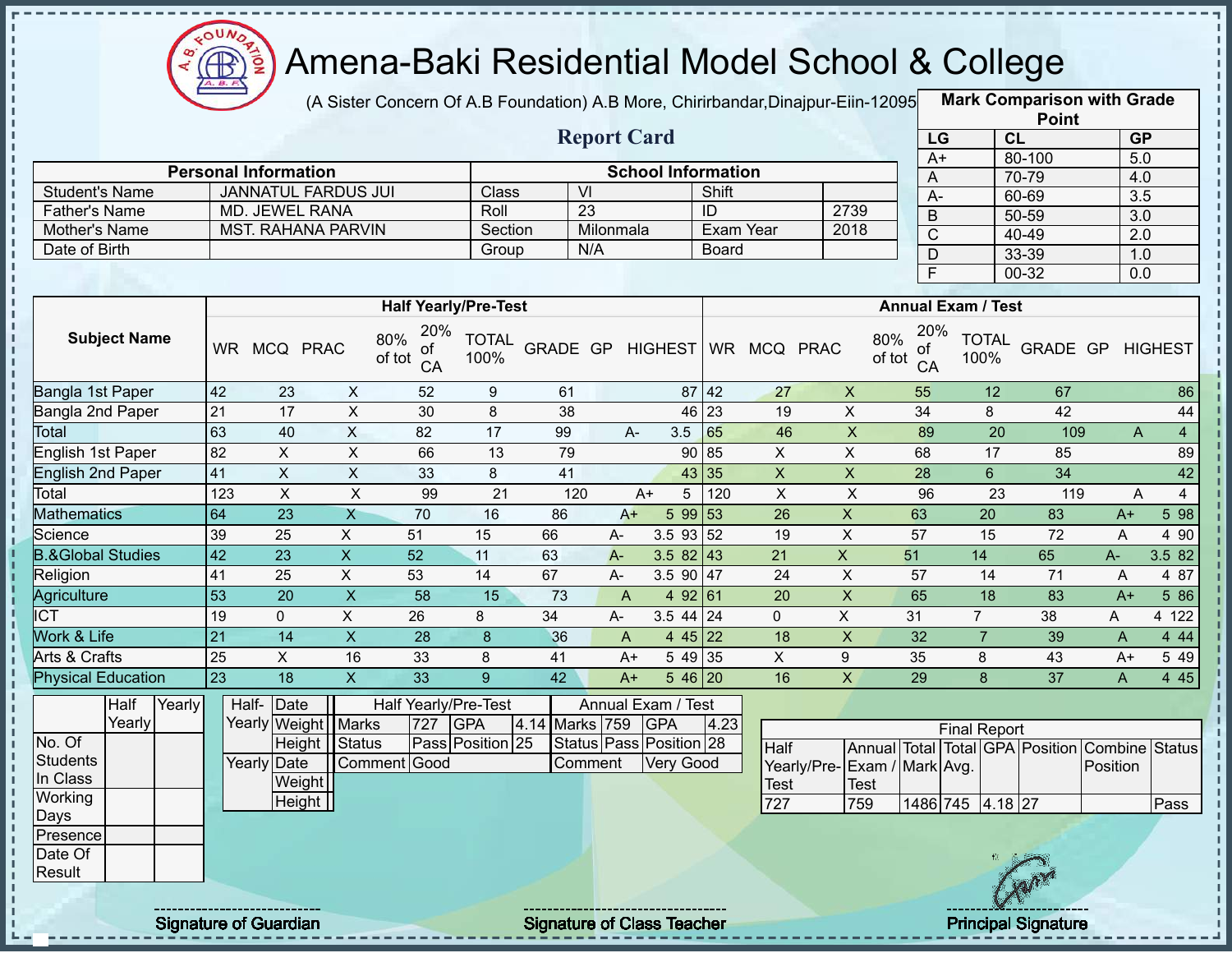

(A Sister Concern Of A.B Foundation) A.B More, Chirirbandar,Dinajpur-Eiin-120950

**Mark Comparison with Grade**

|                                |                  |                             |                         |                                  |                      |                 |                        |                |                     |                                  |                             |                           |                                  |                     |                      | <b>Point</b>                                   |                  |                         |
|--------------------------------|------------------|-----------------------------|-------------------------|----------------------------------|----------------------|-----------------|------------------------|----------------|---------------------|----------------------------------|-----------------------------|---------------------------|----------------------------------|---------------------|----------------------|------------------------------------------------|------------------|-------------------------|
|                                |                  |                             |                         |                                  |                      |                 | <b>Report Card</b>     |                |                     |                                  |                             |                           |                                  | LG                  | CL                   |                                                | GP               |                         |
|                                |                  |                             |                         |                                  |                      |                 |                        |                |                     |                                  |                             |                           |                                  | $A+$                |                      | 80-100                                         |                  | 5.0                     |
|                                |                  | <b>Personal Information</b> |                         |                                  |                      |                 |                        |                |                     | <b>School Information</b>        |                             |                           | A                                |                     |                      | 70-79                                          |                  | 4.0                     |
| <b>Student's Name</b>          |                  | <b>TASNIA RASHID LISHA</b>  |                         |                                  | Class                |                 | VI                     |                |                     | Shift                            |                             |                           | $A -$                            |                     |                      | 60-69                                          | $\overline{3.5}$ |                         |
| <b>Father's Name</b>           |                  | <b>MAMNUR RASHID</b>        |                         |                                  | Roll                 |                 | $\overline{25}$        |                |                     | ID                               |                             | 2746                      | $\mathsf B$                      |                     |                      | $50 - 59$                                      |                  | 3.0                     |
| Mother's Name<br>Date of Birth |                  | <b>NARGIS BEGOM</b>         |                         |                                  | Section              |                 | Milonmala<br>N/A       |                |                     | <b>Exam Year</b><br><b>Board</b> |                             | 2018                      | $\overline{C}$                   |                     |                      | $40 - 49$                                      | $\overline{2.0}$ |                         |
|                                |                  |                             |                         |                                  | Group                |                 |                        |                |                     |                                  |                             |                           | $\overline{D}$                   |                     |                      | 33-39                                          | 1.0              |                         |
|                                |                  |                             |                         |                                  |                      |                 |                        |                |                     |                                  |                             |                           | $\overline{\mathsf{F}}$          |                     |                      | $00 - 32$                                      |                  | 0.0                     |
|                                |                  |                             |                         | <b>Half Yearly/Pre-Test</b>      |                      |                 |                        |                |                     |                                  |                             |                           | <b>Annual Exam / Test</b>        |                     |                      |                                                |                  |                         |
| <b>Subject Name</b>            |                  | WR MCQ PRAC                 |                         | 20%<br>80%<br>0f<br>of tot<br>CA | <b>TOTAL</b><br>100% | GRADE GP        |                        |                | <b>HIGHEST</b>      |                                  | WR MCQ PRAC                 |                           | 20%<br>80%<br>of<br>of tot<br>CA |                     | <b>TOTAL</b><br>100% | GRADE GP HIGHEST                               |                  |                         |
| Bangla 1st Paper               | 48               | 29                          | $\mathsf{X}$            | 62                               | 14                   | 76              |                        |                |                     | 87 56                            | 30                          | $\pmb{\times}$            | 69                               |                     | 15                   | 84                                             |                  | 86                      |
| Bangla 2nd Paper               | 24               | 17                          | $\mathsf{X}$            | 33                               | 9                    | 42              |                        |                |                     | $46 \overline{23}$               | 19                          | $\pmb{\times}$            | 34                               |                     | 8                    | 42                                             |                  | 44                      |
| Total                          | 72               | 46                          | $\times$                | 95                               | 23                   | 118             |                        | $\overline{A}$ | $\overline{4}$      | 79                               | 49                          | $\boldsymbol{\mathsf{X}}$ | 103                              |                     | $\overline{23}$      | 126                                            |                  | 5 <sup>5</sup><br>$A+$  |
| English 1st Paper              | 87               | $\pmb{\times}$              | $\mathsf X$             | 70                               | 18                   | 88              |                        |                |                     | 90 84                            | $\pmb{\times}$              | $\pmb{\times}$            | 67                               |                     | 18                   | 85                                             |                  | 89                      |
| <b>English 2nd Paper</b>       | 34               | $\pmb{\times}$              | $\mathsf{X}$            | 27                               | $\overline{7}$       | 34              |                        |                |                     | 43 37                            | $\overline{X}$              | $\boldsymbol{\mathsf{X}}$ | 30                               |                     | $\overline{7}$       | $\overline{37}$                                |                  | 42                      |
| Total                          | $\overline{121}$ | $\overline{X}$              | $\overline{X}$          | 97                               | 25                   | 122             |                        | $A+$           | 5                   | 121                              | $\boldsymbol{\mathsf{X}}$   | $\boldsymbol{\mathsf{X}}$ | $\overline{97}$                  |                     | 25                   | 122                                            |                  | $5\overline{)}$<br>$A+$ |
| <b>Mathematics</b>             | 70               | 29                          | X                       | 79                               | 20                   | 99              |                        | $A+$           | 5 99                | 59                               | 29                          | $\mathsf X$               | 70                               |                     | 20                   | 90                                             | $A+$             | 598                     |
| Science                        | 62               | $\overline{27}$             | $\overline{X}$          | $\overline{71}$                  | $\overline{17}$      | 88              |                        | $A+$           | 5 93                | 53                               | 20                          | $\overline{\mathsf{x}}$   | 58                               |                     | $\overline{17}$      | $\overline{75}$                                | A                | 4 90                    |
| <b>B.&amp;Global Studies</b>   | 56               | $\overline{19}$             | $\overline{X}$          | 60                               | $\overline{14}$      | $\overline{74}$ |                        | $\mathsf A$    | 48250               |                                  | 25                          | $\overline{\mathsf{x}}$   | 60                               |                     | 15                   | $\overline{75}$                                | $\mathsf{A}$     | 482                     |
| Religion                       | 56               | $\overline{28}$             | $\pmb{\times}$          | 67                               | 16                   | 83              |                        | $A+$           | 5 90 56             |                                  | $\overline{26}$             | $\overline{\mathsf{x}}$   | 66                               |                     | $\overline{17}$      | 83                                             | $A+$             | 5 87                    |
| Agriculture                    | 63               | $\overline{26}$             | $\overline{X}$          | $\overline{71}$                  | 18                   | 89              |                        | $A+$           | 592 61              |                                  | 19                          | $\overline{X}$            | 64                               |                     | $\overline{18}$      | $\overline{82}$                                | $A+$             | 586                     |
| $\overline{ICT}$               | 28               | $\mathbf 0$                 | $\overline{X}$          | 35                               | 9                    | 44              |                        | $A+$           | $5\overline{44}$ 27 |                                  | $\mathbf 0$                 | $\boldsymbol{\mathsf{X}}$ | 35                               |                     | 9                    | 44                                             | A+               | 5 122                   |
| Work & Life                    | 24               | 16                          | $\overline{\mathsf{x}}$ | 32                               | $\boldsymbol{8}$     | 40              |                        | $A+$           | $545$ 24            |                                  | $\overline{18}$             | $\overline{X}$            | $\overline{34}$                  |                     | 9                    | $\overline{43}$                                | $A+$             | 544                     |
| <b>Arts &amp; Crafts</b>       | 27               | $\mathsf X$                 | 18                      | 36                               | 9                    | 45              |                        | $A+$           | 5 49 37             |                                  | $\mathsf X$                 | 10                        | 38                               |                     | 9                    | 47                                             | $A+$             | 5 4 9                   |
| <b>Physical Education</b>      | 25               | 20                          | $\mathsf{X}$            | 36                               | 8                    | 44              |                        | $A+$           | $546$ 26            |                                  | 18                          | $\boldsymbol{\mathsf{X}}$ | 35                               |                     | 9                    | 44                                             | $A+$             | 5 4 5                   |
| <b>Half</b><br>Yearly          |                  | Half-Date                   |                         | Half Yearly/Pre-Test             |                      |                 | Annual Exam / Test     |                |                     |                                  |                             |                           |                                  |                     |                      |                                                |                  |                         |
| Yearly                         |                  | Yearly Weight   Marks       |                         | 846                              | <b>GPA</b>           | 4.82 Marks 831  |                        | <b>GPA</b>     |                     | 4.82                             |                             |                           |                                  | <b>Final Report</b> |                      |                                                |                  |                         |
| No. Of                         |                  |                             | Height Status           |                                  | Pass Position 6      |                 | Status Pass Position 6 |                |                     |                                  | Half                        |                           |                                  |                     |                      | Annual Total Total GPA Position Combine Status |                  |                         |
| <b>Students</b>                |                  | <b>Yearly Date</b>          |                         | Comment Very Good                |                      |                 | Comment                |                | <b>Very Good</b>    |                                  | Yearly/Pre-Exam / Mark Avg. |                           |                                  |                     |                      |                                                | Position         |                         |
| In Class                       |                  | Weight                      |                         |                                  |                      |                 |                        |                |                     |                                  | <b>Test</b>                 | <b>Test</b>               |                                  |                     |                      |                                                |                  |                         |
| Working                        |                  | Height                      |                         |                                  |                      |                 |                        |                |                     |                                  | 846                         | 831                       |                                  | 1677 839 4.82 6     |                      |                                                |                  | Pass                    |
| Days                           |                  |                             |                         |                                  |                      |                 |                        |                |                     |                                  |                             |                           |                                  |                     |                      |                                                |                  |                         |
| Presence<br>Date Of            |                  |                             |                         |                                  |                      |                 |                        |                |                     |                                  |                             |                           |                                  |                     |                      |                                                |                  |                         |
| Result                         |                  |                             |                         |                                  |                      |                 |                        |                |                     |                                  |                             |                           |                                  |                     |                      |                                                |                  |                         |
|                                |                  |                             |                         |                                  |                      |                 |                        |                |                     |                                  |                             |                           |                                  |                     |                      |                                                |                  |                         |
|                                |                  |                             |                         |                                  |                      |                 |                        |                |                     |                                  |                             |                           |                                  |                     |                      |                                                |                  |                         |

Signature of Guardian Signature Signature of Class Teacher Principal Signature 23/444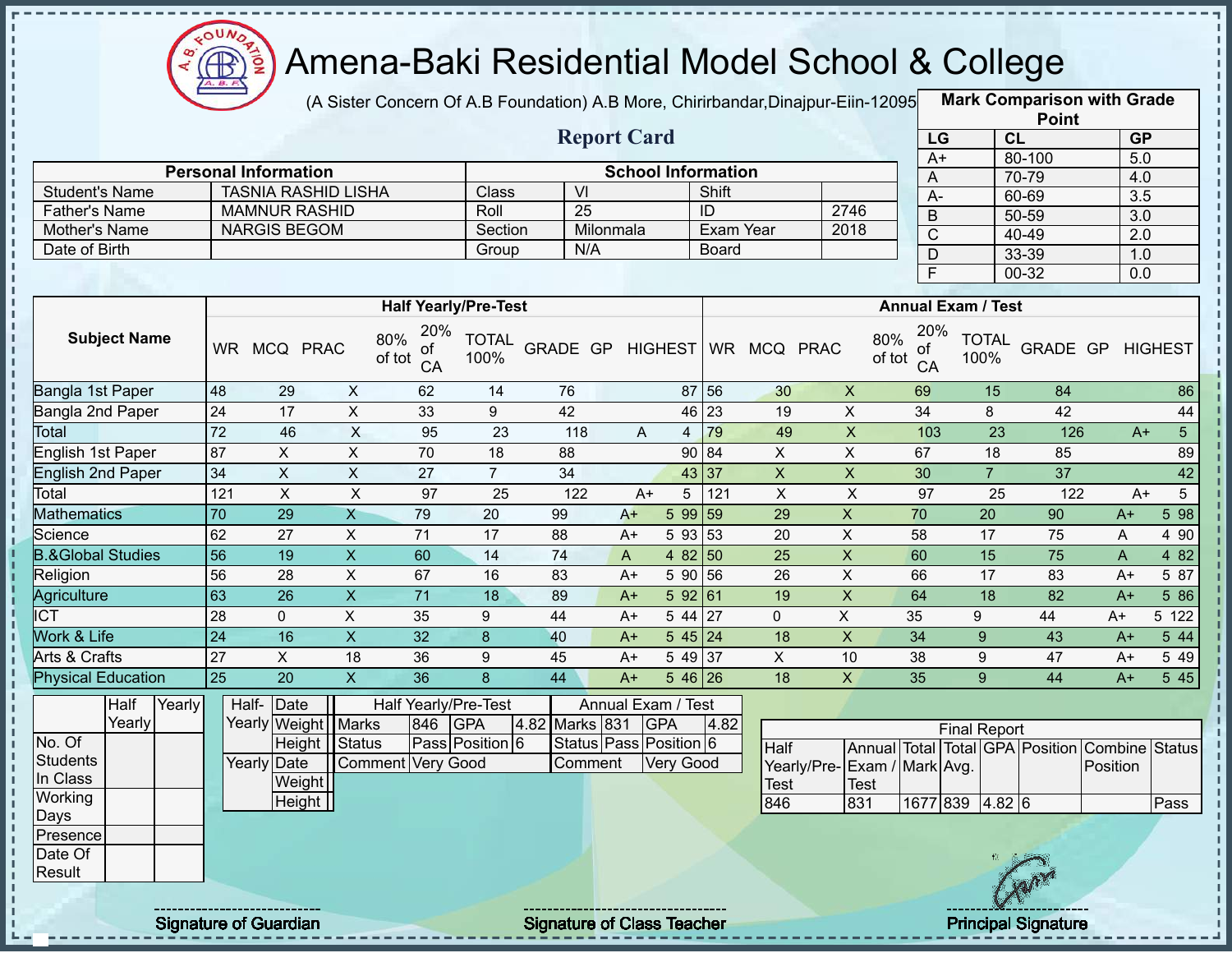

(A Sister Concern Of A.B Foundation) A.B More, Chirirbandar,Dinajpur-Eiin-120950

|                                       |                 |                                                                                                                                                                                    |                   |                 |                             |                                   |                           |                  |              |                |                             |                 |                           | <b>Point</b>                    |                  |                |
|---------------------------------------|-----------------|------------------------------------------------------------------------------------------------------------------------------------------------------------------------------------|-------------------|-----------------|-----------------------------|-----------------------------------|---------------------------|------------------|--------------|----------------|-----------------------------|-----------------|---------------------------|---------------------------------|------------------|----------------|
|                                       |                 |                                                                                                                                                                                    |                   |                 |                             |                                   | <b>Report Card</b>        |                  |              |                |                             | LG              |                           | CL                              | <b>GP</b>        |                |
|                                       |                 |                                                                                                                                                                                    |                   |                 |                             |                                   |                           |                  |              |                |                             | $A+$            |                           | 80-100                          | $\overline{5.0}$ |                |
|                                       |                 | <b>Personal Information</b><br><b>DRISTY ROY</b>                                                                                                                                   |                   |                 |                             | $\overline{\mathsf{V}}$           | <b>School Information</b> |                  | Shift        |                |                             | A               |                           | 70-79                           | 4.0              |                |
| <b>Student's Name</b>                 |                 |                                                                                                                                                                                    |                   |                 | Class<br>Roll               | 26                                |                           | ID               |              |                | 2754                        | $A -$           |                           | 60-69                           | 3.5              |                |
| <b>Father's Name</b><br>Mother's Name |                 | PROFOLLA ROY<br><b>DIPALI RANI ROY</b>                                                                                                                                             |                   |                 | Section                     | Milonmala                         |                           |                  | Exam Year    |                | 2018                        | $\sf B$         |                           | 50-59                           | $\overline{3.0}$ |                |
| Date of Birth                         |                 |                                                                                                                                                                                    |                   |                 | Group                       | N/A                               |                           |                  | <b>Board</b> |                |                             | $\overline{C}$  |                           | 40-49                           | $\overline{2.0}$ |                |
|                                       |                 |                                                                                                                                                                                    |                   |                 |                             |                                   |                           |                  |              |                |                             | $\mathsf{D}$    |                           | 33-39                           | 1.0              |                |
|                                       |                 |                                                                                                                                                                                    |                   |                 |                             |                                   |                           |                  |              |                |                             | $\overline{F}$  |                           | $00 - 32$                       | 0.0              |                |
|                                       |                 |                                                                                                                                                                                    |                   |                 | <b>Half Yearly/Pre-Test</b> |                                   |                           |                  |              |                |                             |                 | <b>Annual Exam / Test</b> |                                 |                  |                |
| <b>Subject Name</b>                   |                 | WR MCQ PRAC                                                                                                                                                                        | 80%<br>of tot     | 20%<br>οf<br>CA | <b>TOTAL</b><br>100%        | GRADE GP                          |                           | <b>HIGHEST</b>   |              | WR MCQ PRAC    | 80%<br>of tot               | 20%<br>of<br>CA | <b>TOTAL</b><br>100%      | GRADE GP                        |                  | <b>HIGHEST</b> |
| Bangla 1st Paper                      | 48              | 26                                                                                                                                                                                 | X                 | 59              | 11                          | 70                                |                           | 87               | 46           | 28             | $\boldsymbol{X}$            | 59              | 15                        | 74                              |                  | 86             |
| Bangla 2nd Paper                      | 25              | $\pmb{\times}$<br>$\boldsymbol{\mathsf{X}}$<br>34<br>43<br>22<br>17<br>9<br>46<br>18<br>$\overline{X}$<br>$\boldsymbol{\mathsf{X}}$<br>68<br>43<br>20<br>93<br>113<br>46<br>4<br>A |                   |                 |                             |                                   |                           |                  |              |                |                             |                 | 8                         | 40                              |                  | 44             |
| <b>Total</b>                          | 73              |                                                                                                                                                                                    |                   |                 |                             |                                   |                           |                  |              |                |                             | 91              | 23                        | 114                             | A                | $\overline{4}$ |
| English 1st Paper                     | 74              | X                                                                                                                                                                                  | X                 | 59              | 13                          | 72                                |                           | 90               | 72           | X              | X                           | 58              | 13                        | 71                              |                  | 89             |
| <b>English 2nd Paper</b>              | 26              | $\sf X$                                                                                                                                                                            | $\pmb{\times}$    | 21              | 6                           | 27                                |                           |                  | 43 38        | X              | $\mathsf X$                 | 30              | 5                         | 35                              |                  | 42             |
| Total                                 | 100             | $\boldsymbol{\mathsf{X}}$                                                                                                                                                          | $\pmb{\times}$    | 80              | 19                          | 99                                | A-                        | 3.5              | 110          | $\pmb{\times}$ | $\pmb{\times}$              | 88              | 18                        | 106                             | A                | $\overline{4}$ |
| <b>Mathematics</b>                    | 58              | 19                                                                                                                                                                                 | $\mathsf{X}$      | 62              | 12                          | 74                                | A                         | 4 9 9            | 35           | 22             | $\mathsf{X}$                | 46              | 18                        | 64                              | $A-$             | 3.5 98         |
| Science                               | 56              | 27                                                                                                                                                                                 | X                 | 66              | 17                          | 83                                | $A+$                      | 5 93             | 62           | 14             | X                           | 61              | 19                        | 80                              | $A+$             | 5 90           |
| <b>B.&amp;Global Studies</b>          | 55              | 19                                                                                                                                                                                 | $\mathsf{X}$      | 59              | 15                          | 74                                | A                         | 4 8 2            | 50           | 24             | $\mathsf X$                 | 59              | 15                        | 74                              | A                | 4 82           |
| Religion                              | 63              | 29                                                                                                                                                                                 | X                 | 74              | 16                          | 90                                | $A+$                      | 5 90             | 60           | 28             | X                           | 70              | 17                        | 87                              | $A+$             | 5 87           |
| Agriculture                           | 63              | $\overline{28}$                                                                                                                                                                    | $\overline{X}$    | 73              | 18                          | 91                                | $A+$                      | 592 56           |              | 22             | $\overline{X}$              | 62              | 18                        | 80                              | $A+$             | 5 86           |
| <b>ICT</b>                            | 25              | $\mathbf 0$                                                                                                                                                                        | X                 | 33              | 8                           | 41                                | $A+$                      | 5 44             | 25           | $\mathbf{0}$   | X                           | 33              | 8                         | 41                              | $A+$             | 5 122          |
| Work & Life                           | $\overline{24}$ | 16                                                                                                                                                                                 | $\mathsf{X}$      | 32              | 8                           | 40                                | $A+$                      | 545              | 22           | 18             | $\pmb{\times}$              | 32              | 9                         | 41                              | $A+$             | 5 44           |
| Arts & Crafts                         | 25              | X                                                                                                                                                                                  | 14                | 31              | 8                           | 39                                | Α                         | 4 4 9            | 36           | X              | 9                           | 36              | $\overline{7}$            | 43                              | $A+$             | 5 4 9          |
| <b>Physical Education</b>             | 24              | 19                                                                                                                                                                                 | $\overline{X}$    | $\overline{34}$ | 9                           | $\overline{43}$                   | $A+$                      | 5 46 27          |              | 17             | X                           | 35              | 9                         | 44                              | $A+$             | 5 45           |
| Half<br>Yearly                        |                 | Half- Date                                                                                                                                                                         |                   |                 | Half Yearly/Pre-Test        |                                   | Annual Exam / Test        |                  |              |                |                             |                 |                           |                                 |                  |                |
| Yearly                                |                 | Yearly Weight Marks                                                                                                                                                                |                   | 787             | <b>GPA</b>                  | 4.5 Marks 774                     | <b>GPA</b>                |                  | 4.59         |                |                             |                 | <b>Final Report</b>       |                                 |                  |                |
| No. Of                                |                 |                                                                                                                                                                                    | Height   Status   |                 | Pass Position 11            |                                   | Status Pass Position 13   |                  |              | Half           |                             |                 |                           | Annual Total Total GPA Position | Combine          | <b>Status</b>  |
| <b>Students</b>                       |                 | Yearly Date                                                                                                                                                                        | Comment Very Good |                 |                             | Comment                           |                           | <b>Very Good</b> |              |                | Yearly/Pre-Exam / Mark Avg. |                 |                           |                                 | Position         |                |
| In Class                              |                 | Weight                                                                                                                                                                             |                   |                 |                             |                                   |                           |                  |              | <b>Test</b>    | Test                        |                 |                           |                                 |                  |                |
| Working                               |                 | Height                                                                                                                                                                             |                   |                 |                             |                                   |                           |                  |              | 787            | 774                         |                 | 1561 782 4.55 11          |                                 |                  | Pass           |
| Days                                  |                 |                                                                                                                                                                                    |                   |                 |                             |                                   |                           |                  |              |                |                             |                 |                           |                                 |                  |                |
| Presence<br>Date Of                   |                 |                                                                                                                                                                                    |                   |                 |                             |                                   |                           |                  |              |                |                             |                 |                           |                                 |                  |                |
| Result                                |                 |                                                                                                                                                                                    |                   |                 |                             |                                   |                           |                  |              |                |                             |                 |                           |                                 |                  |                |
|                                       |                 |                                                                                                                                                                                    |                   |                 |                             |                                   |                           |                  |              |                |                             |                 |                           |                                 |                  |                |
|                                       |                 | <b>Signature of Guardian</b>                                                                                                                                                       |                   |                 |                             | <b>Signature of Class Teacher</b> |                           |                  |              |                |                             |                 |                           | <b>Principal Signature</b>      |                  |                |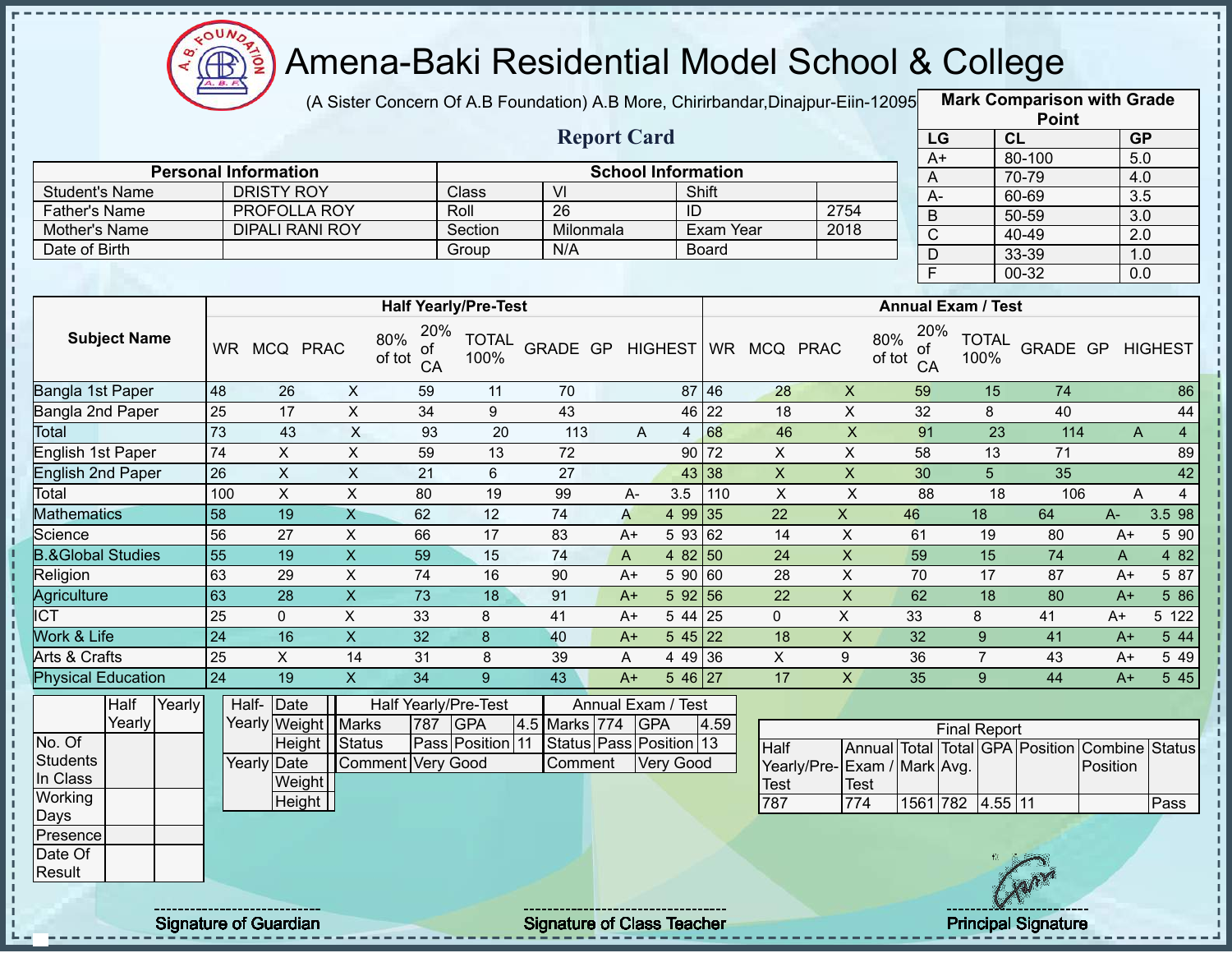

(A Sister Concern Of A.B Foundation) A.B More, Chirirbandar, Dinajpur-Eiin-12095

**Mark Comparison with Grade**

|                              |                 |                             |                              |                                  |                         |                |           |                                  |              |                              |                                             |                                  |                                                        | <b>Point</b>    |                            |                               |
|------------------------------|-----------------|-----------------------------|------------------------------|----------------------------------|-------------------------|----------------|-----------|----------------------------------|--------------|------------------------------|---------------------------------------------|----------------------------------|--------------------------------------------------------|-----------------|----------------------------|-------------------------------|
|                              |                 |                             |                              |                                  |                         |                |           | <b>Report Card</b>               |              |                              |                                             |                                  | LG                                                     | CL              |                            | GP                            |
|                              |                 |                             |                              |                                  |                         |                |           |                                  |              |                              |                                             |                                  | $A+$                                                   | 80-100          |                            | 5.0                           |
|                              |                 | <b>Personal Information</b> |                              |                                  |                         |                |           | <b>School Information</b>        |              |                              |                                             | A                                |                                                        | 70-79           |                            | 4.0                           |
| <b>Student's Name</b>        |                 |                             | <b>KHARUM ADILA SHAH</b>     |                                  | Class                   |                | VI        |                                  | Shift        |                              |                                             | $A-$                             |                                                        | 60-69           |                            | 3.5                           |
| <b>Father's Name</b>         |                 |                             | <b>MD. KHAYRUL ALAM SHAH</b> |                                  | Roll                    |                | 30        |                                  | ID           |                              | 2772                                        | $\mathsf B$                      |                                                        | 50-59           |                            | 3.0                           |
| Mother's Name                |                 | ARIFA SULTANA               |                              |                                  |                         | Section        | Milonmala |                                  |              | Exam Year                    | 2018                                        | $\mathsf{C}$                     |                                                        | 40-49           |                            | $\overline{2.0}$              |
| Date of Birth                |                 |                             |                              |                                  | Group                   |                | N/A       |                                  | <b>Board</b> |                              |                                             | D                                |                                                        | 33-39           |                            | 1.0                           |
|                              |                 |                             |                              |                                  |                         |                |           |                                  |              |                              |                                             | $\overline{F}$                   |                                                        | 00-32           |                            | 0.0                           |
|                              |                 |                             |                              | <b>Half Yearly/Pre-Test</b>      |                         |                |           |                                  |              |                              |                                             |                                  | <b>Annual Exam / Test</b>                              |                 |                            |                               |
| <b>Subject Name</b>          |                 | WR MCQ PRAC                 |                              | 20%<br>80%<br>οf<br>of tot<br>CA | <b>TOTAL</b><br>100%    |                |           |                                  |              | GRADE GP HIGHEST WR MCQ PRAC |                                             | 20%<br>80%<br>οf<br>of tot<br>CA | <b>TOTAL</b><br>100%                                   | GRADE GP        |                            | <b>HIGHEST</b>                |
| Bangla 1st Paper             | 25              | 24                          | X                            | 39                               | $\sqrt{5}$              | 44             |           |                                  | $87$   21    | 21                           | $\pmb{\times}$                              | 34                               | 10                                                     | 44              |                            | 86                            |
| Bangla 2nd Paper             | 19              | 10                          | $\pmb{\times}$               | 23                               | $6\phantom{1}$          | 29             |           | 46                               | 19           | 18                           | $\sf X$                                     | 30                               | $\overline{7}$                                         | 37              |                            | 44                            |
| <b>Total</b>                 | 44              | $\overline{34}$             | $\boldsymbol{\mathsf{X}}$    | 62                               | 11                      | 73             |           | $\mathsf{C}$<br>$\overline{2}$   | 40           | 39                           | $\mathsf X$                                 | 64                               | 17                                                     | 81              |                            | B<br>$\overline{3}$           |
| English 1st Paper            | 42              | X.                          | X                            | 34                               | 6                       | 40             |           |                                  | 90 55        | $\mathsf{X}$                 | X                                           | 44                               | 9                                                      | 53              |                            | 89                            |
| <b>English 2nd Paper</b>     | 10              | $\overline{X}$              | $\mathsf X$                  | $\bf 8$                          | $\overline{\mathbf{4}}$ | 12             |           |                                  | 43 20        | $\boldsymbol{\mathsf{X}}$    | $\pmb{\mathsf{X}}$                          | 16                               | $\overline{5}$                                         | 21              |                            | 42                            |
| Total                        | 52              | $\overline{X}$              | $\overline{X}$               | 42                               | 10                      | 52             |           | D                                | 75           | $\overline{X}$               | $\overline{\mathsf{x}}$                     | 60                               | 14                                                     | 74              |                            | $\mathbf C$<br>$\overline{2}$ |
| <b>Mathematics</b>           | 49              | $\overline{18}$             | $\mathsf{X}$                 | 54                               | 10                      | 64             | $A-$      | $3.599$ 27                       |              | 27                           | $\overline{X}$                              | 43                               | 15                                                     | 58              | B                          | 3 98                          |
| Science                      | 28              | 21                          | X                            | 39                               | 11                      | 50             | $\sf B$   | 3 93 30                          |              | 13                           | $\mathsf X$                                 | 34                               | 18                                                     | 52              | B                          | 3 9 0                         |
| <b>B.&amp;Global Studies</b> | $\overline{27}$ | $\overline{9}$              | $\overline{\mathsf{x}}$      | 29                               | 10                      | 39             | F         | $0.082$ 37                       |              | 21                           | $\overline{\mathsf{x}}$                     | 46                               | 11                                                     | $\overline{57}$ | $\sf B$                    | 3 8 2                         |
| Religion                     | 32              | 24                          | $\pmb{\times}$               | 45                               | $\overline{7}$          | 52             | B         | 3 90 37                          |              | 12                           | $\mathsf{X}$                                | 39                               | 11                                                     | 50              | B                          | 3 87                          |
| Agriculture                  | $\overline{48}$ | $\overline{19}$             | $\overline{X}$               | 54                               | $\overline{12}$         | 66             | $A -$     | $3.5$ 92 50                      |              | 21                           | $\mathsf{X}$                                | $\overline{57}$                  | 15                                                     | 72              | $\overline{A}$             | 4 8 6                         |
| $\overline{ICT}$             | 25              | $\mathbf 0$                 | X                            | 29                               | 6                       | 35             | A         | $444$ 21                         |              | $\Omega$                     | $\pmb{\times}$                              | 115                              | $\overline{7}$                                         | 122             | A+                         | 5 122                         |
| Work & Life                  | $\overline{20}$ | 13                          | $\overline{X}$               | 26                               | $6\phantom{a}$          | 32             | $A -$     | $3.545$ 21                       |              | 14                           | $\mathsf{X}$                                | 28                               | $\overline{7}$                                         | 35              | A                          | 4 4 4                         |
| Arts & Crafts                | 20              | $\pmb{\times}$              | 14                           | 27                               | 8                       | 35             | A         | 4 49 32                          |              | $\pmb{\times}$               | 9                                           | 33                               | 8                                                      | 41              | $A+$                       | 5 4 9                         |
| <b>Physical Education</b>    | 24              | 17                          | $\overline{X}$               | 33                               | $6\overline{6}$         | 39             | A         | 4 46 21                          |              | 15                           | $\mathsf{X}$                                | 29                               | 8                                                      | 37              | $\mathsf{A}$               | 4 4 5                         |
| Half<br>Yearly<br>Yearly     |                 | Half-<br>Date               | Yearly Weight Marks          | Half Yearly/Pre-Test<br>537 GPA  |                         | 0.00 Marks 679 |           | Annual Exam / Test<br><b>GPA</b> | 3.55         |                              |                                             |                                  |                                                        |                 |                            |                               |
| $\overline{No}$ . Of         |                 |                             | Height Status                | <b>Fail Position</b>             |                         |                |           | Status Pass Position 41          |              |                              |                                             |                                  | <b>Final Report</b><br>Annual Total Total GPA Position |                 |                            |                               |
| <b>Students</b><br>In Class  |                 | Yearly Date<br>Weight       |                              | <b>Comment Not Satisfactory</b>  |                         | Comment        |           | <b>Very Good</b>                 |              | Half<br>Test                 | Yearly/Pre- Exam / Mark Avg.<br><b>Test</b> |                                  |                                                        |                 | Combine Status<br>Position |                               |
| Working                      |                 | Height                      |                              |                                  |                         |                |           |                                  |              | 537                          | 679                                         |                                  | 1216 583 3.07 44                                       |                 |                            | Pass                          |
| Days                         |                 |                             |                              |                                  |                         |                |           |                                  |              |                              |                                             |                                  |                                                        |                 |                            |                               |
| Presence                     |                 |                             |                              |                                  |                         |                |           |                                  |              |                              |                                             |                                  |                                                        |                 |                            |                               |
| Date Of<br>Result            |                 |                             |                              |                                  |                         |                |           |                                  |              |                              |                                             |                                  |                                                        |                 |                            |                               |
|                              |                 |                             |                              |                                  |                         |                |           |                                  |              |                              |                                             |                                  |                                                        |                 |                            |                               |
|                              |                 |                             |                              |                                  |                         |                |           |                                  |              |                              |                                             |                                  |                                                        |                 |                            |                               |

Signature of Guardian Signature of Class Teacher Principal Signature 25-444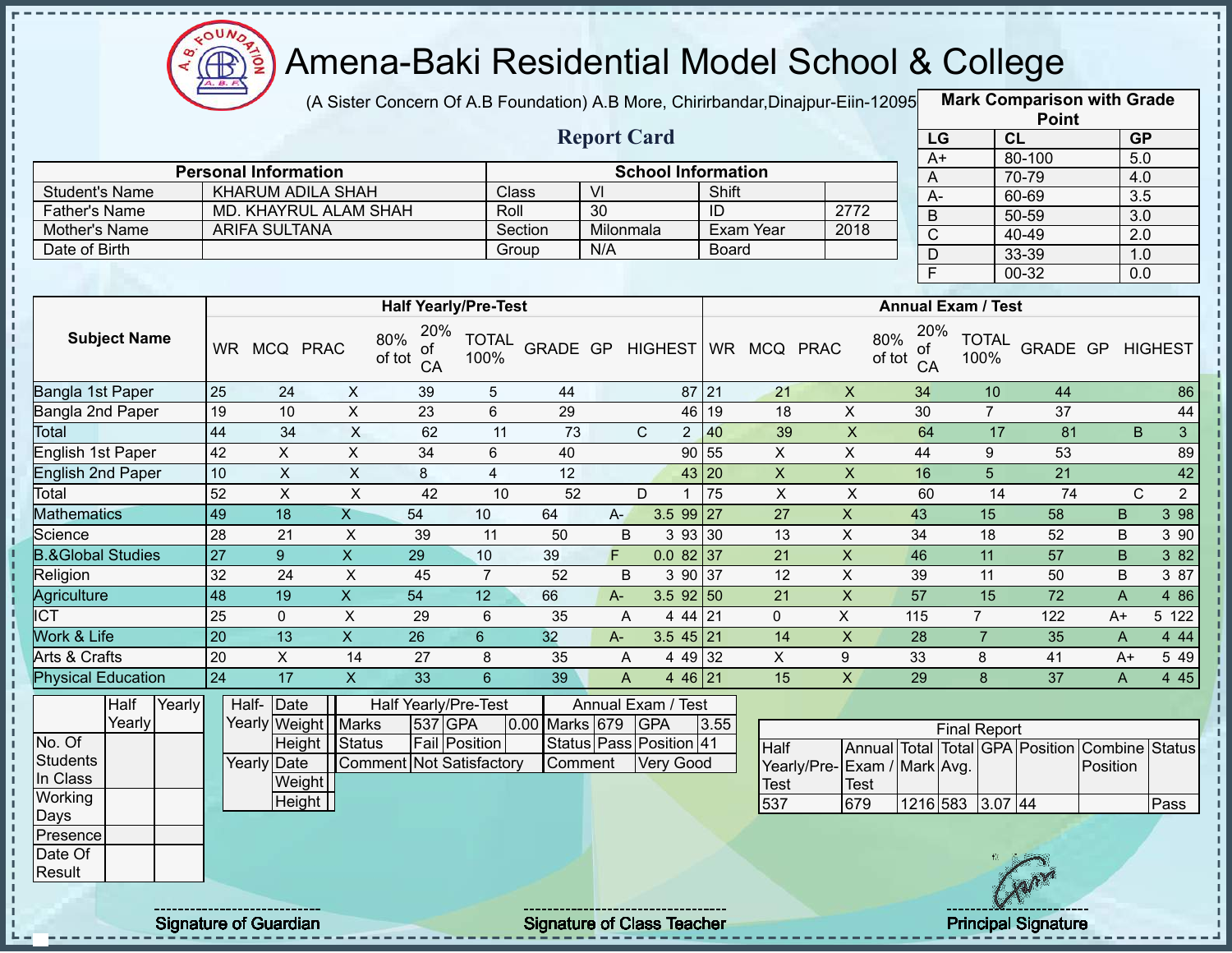

(A Sister Concern Of A.B Foundation) A.B More, Chirirbandar, Dinajpur-Eiin-12095

|                                       |                 |                                     |                           |                           |                                |                                   |                           |                  |                 |                     |                         |                 |                           | <b>Point</b>                    |          |                  |
|---------------------------------------|-----------------|-------------------------------------|---------------------------|---------------------------|--------------------------------|-----------------------------------|---------------------------|------------------|-----------------|---------------------|-------------------------|-----------------|---------------------------|---------------------------------|----------|------------------|
|                                       |                 |                                     |                           |                           |                                |                                   | <b>Report Card</b>        |                  |                 |                     |                         | LG              |                           | CL                              |          | <b>GP</b>        |
|                                       |                 |                                     |                           |                           |                                |                                   |                           |                  |                 |                     |                         | $A+$            |                           | 80-100                          |          | 5.0              |
|                                       |                 | <b>Personal Information</b>         |                           |                           |                                |                                   | <b>School Information</b> |                  |                 |                     |                         | Α               |                           | 70-79                           |          | 4.0              |
| <b>Student's Name</b>                 |                 | <b>SUSMITA ROY</b><br>NONIGOPAL ROY |                           |                           | Class                          | VI                                |                           |                  | Shift           |                     |                         | $A -$           |                           | 60-69                           |          | $\overline{3.5}$ |
| <b>Father's Name</b><br>Mother's Name |                 | <b>USHA RANI ROY</b>                |                           |                           | Roll<br>Section                | 33<br>Milonmala                   |                           |                  | ID<br>Exam Year |                     | 2779<br>2018            | B               |                           | 50-59                           |          | 3.0              |
| Date of Birth                         |                 |                                     |                           |                           | Group                          | N/A                               |                           |                  | <b>Board</b>    |                     |                         | $\overline{C}$  |                           | 40-49                           |          | $\overline{2.0}$ |
|                                       |                 |                                     |                           |                           |                                |                                   |                           |                  |                 |                     |                         | D               |                           | 33-39                           |          | 1.0              |
|                                       |                 |                                     |                           |                           |                                |                                   |                           |                  |                 |                     |                         | $\overline{F}$  |                           | 00-32                           |          | 0.0              |
|                                       |                 |                                     |                           |                           | <b>Half Yearly/Pre-Test</b>    |                                   |                           |                  |                 |                     |                         |                 | <b>Annual Exam / Test</b> |                                 |          |                  |
| <b>Subject Name</b>                   |                 | WR MCQ PRAC                         | 80%                       | 20%<br>0f<br>of tot<br>CA | <b>TOTAL</b><br>100%           | GRADE GP                          |                           |                  |                 | HIGHEST WR MCQ PRAC | 80%<br>of tot           | 20%<br>οf<br>CA | <b>TOTAL</b><br>100%      | GRADE GP                        |          | <b>HIGHEST</b>   |
| Bangla 1st Paper                      | 38              | 23                                  | $\mathsf{X}$              | 49                        | 9                              | 58                                |                           | 87               | 43              | 26                  | $\mathsf{X}$            | 55              | 11                        | 66                              |          | 86               |
| Bangla 2nd Paper                      | 22              | 16                                  | $\mathsf{X}$              | 30                        | 6                              | $\sf X$                           | 30                        | $\overline{7}$   | 37              |                     | 44                      |                 |                           |                                 |          |                  |
| Total                                 | 60              | 39                                  | $\mathsf{X}$              | 79                        | 15                             | 94                                | $A -$                     | 3.5              | 64              | 42                  | $\overline{\mathsf{x}}$ | 85              | 18                        | 103                             | $A-$     | 3.5              |
| English 1st Paper                     | 56              | X                                   | X                         | 45                        | $\overline{7}$                 | 52                                |                           | 90               | 53              | X                   | X                       | 42              | 13                        | 55                              |          | 89               |
| English 2nd Paper                     | 11              | $\boldsymbol{\mathsf{X}}$           | $\pmb{\times}$            | 9                         | 5                              | 14                                |                           | 43               | 30              | $\mathsf X$         | $\pmb{\mathsf{X}}$      | 24              | 5                         | 29                              |          | 42               |
| Total                                 | 67              | $\boldsymbol{\mathsf{X}}$           | $\mathsf X$               | 54                        | 12                             | 66                                | $\mathsf{C}$              | $\overline{2}$   | 83              | $\pmb{\times}$      | $\pmb{\times}$          | 66              |                           | 18<br>84                        |          | B<br>3           |
| <b>Mathematics</b>                    | 38              | 14                                  | $\overline{X}$            | $\overline{42}$           | 10                             | 52                                | $\sf B$                   | 3 9 9            | 38              | 20                  | $\pmb{\times}$          | 46              | 10                        | 56                              | B        | 398              |
| Science                               | 49              | 17                                  | X                         | 53                        | 13                             | 66                                | A-                        | 3.5 93           | 47              | 19                  | $\mathsf{X}$            | 53              | 14                        | 67                              | A-       | 3.5 90           |
| <b>B.&amp;Global Studies</b>          | 46              | 19                                  | $\mathsf X$               | 52                        | 12                             | 64                                | $A -$                     | 3.5 82           | 43              | 22                  | $\mathsf X$             | 52              | 15                        | 67                              | $A -$    | 3.5 82           |
| Religion                              | 56              | 27                                  | $\pmb{\times}$            | 66                        | 15                             | 81                                | $A+$                      | 5 90             | 58              | 26                  | $\pmb{\times}$          | 67              | 15                        | 82                              | $A+$     | 5 87             |
| Agriculture                           | 56              | 20                                  | $\overline{X}$            | 61                        | 16                             | $\overline{77}$                   | $\mathsf{A}$              |                  | 4 92 51         | 14                  | $\overline{X}$          | 52              | 17                        | 69                              | $A-$     | 3.5 86           |
| <b>ICT</b>                            | 24              | $\mathbf 0$                         | X                         | 30                        | 6                              | 36                                | A                         | 4 4 4            | 21              | $\mathbf{0}$        | X                       | 28              | 6                         | 34                              | A-       | 3.5 122          |
| Work & Life                           | $\overline{22}$ | 15                                  | $\boldsymbol{\mathsf{X}}$ | 30                        | $\overline{7}$                 | 37                                | $\mathsf{A}$              | 4 4 5            | 22              | 19                  | $\pmb{\times}$          | 33              | 8                         | 41                              | $A+$     | 5 4 4            |
| Arts & Crafts                         | 29              | X                                   | 14                        | 34                        | 8                              | 42                                | $A+$                      | 5 4 9            | 35              | $\pmb{\times}$      | $\boldsymbol{9}$        | 35              | 8                         | 43                              | $A+$     | 5 4 9            |
| <b>Physical Education</b>             | $\overline{25}$ | $\overline{15}$                     | $\mathsf{x}$              | $\overline{32}$           | $6\overline{6}$                | 38                                | A                         |                  | 4 46 26         | 18                  | $\overline{\mathsf{x}}$ | 35              | 8                         | $\overline{43}$                 | $A+$     | 545              |
| Half<br>Yearly<br>Yearly              |                 | Half- Date                          |                           | 653                       | Half Yearly/Pre-Test           |                                   | Annual Exam / Test        |                  |                 |                     |                         |                 |                           |                                 |          |                  |
| No. Of                                |                 | Yearly Weight   Marks<br>Height     | Status                    |                           | <b>GPA</b><br>Pass Position 35 | 3.77<br>Marks 689                 | Status Pass Position 35   | <b>GPA</b>       | 3.95            |                     |                         |                 | <b>Final Report</b>       |                                 |          |                  |
| <b>Students</b>                       |                 | Yearly Date                         | Comment Good              |                           |                                | Comment                           |                           | <b>Very Good</b> |                 | Half                |                         |                 |                           | Annual Total Total GPA Position | Combine  | <b>Status</b>    |
| In Class                              |                 | Weight                              |                           |                           |                                |                                   |                           |                  |                 | Yearly/Pre-         | Exam / Mark Avg.        |                 |                           |                                 | Position |                  |
| Working                               |                 | Height                              |                           |                           |                                |                                   |                           |                  |                 | <b>Test</b><br>653  | <b>Test</b><br>689      |                 | 1342 672 3.86 36          |                                 |          | Pass             |
| Days                                  |                 |                                     |                           |                           |                                |                                   |                           |                  |                 |                     |                         |                 |                           |                                 |          |                  |
| Presence                              |                 |                                     |                           |                           |                                |                                   |                           |                  |                 |                     |                         |                 |                           |                                 |          |                  |
| Date Of                               |                 |                                     |                           |                           |                                |                                   |                           |                  |                 |                     |                         |                 |                           |                                 |          |                  |
| Result                                |                 |                                     |                           |                           |                                |                                   |                           |                  |                 |                     |                         |                 |                           |                                 |          |                  |
|                                       |                 | <b>Signature of Guardian</b>        |                           |                           |                                | <b>Signature of Class Teacher</b> |                           |                  |                 |                     |                         |                 |                           | <b>Principal Signature</b>      |          |                  |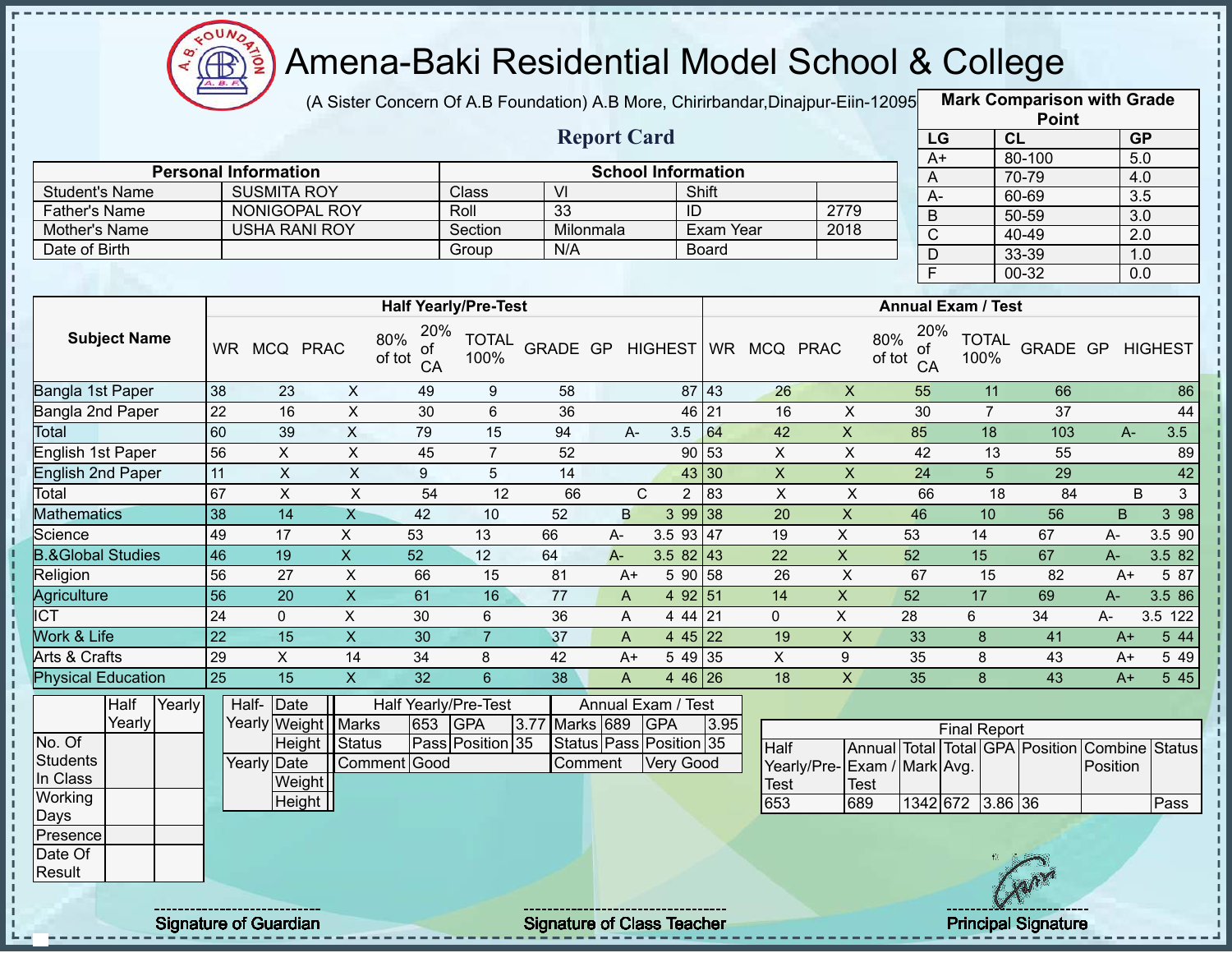

(A Sister Concern Of A.B Foundation) A.B More, Chirirbandar, Dinajpur-Eiin-12095

**Mark Comparison with Grade Point**

|                              |                 |                             |                           |                                  |                      |                  |                    |                           |              |                |                             |                           |                           | <b>FUILL</b>                    |                       |                |
|------------------------------|-----------------|-----------------------------|---------------------------|----------------------------------|----------------------|------------------|--------------------|---------------------------|--------------|----------------|-----------------------------|---------------------------|---------------------------|---------------------------------|-----------------------|----------------|
|                              |                 |                             |                           |                                  |                      |                  | <b>Report Card</b> |                           |              |                |                             |                           | LG                        | <b>CL</b>                       | <b>GP</b>             |                |
|                              |                 | <b>Personal Information</b> |                           |                                  |                      |                  |                    | <b>School Information</b> |              |                |                             | $A+$                      |                           | 80-100                          | 5.0                   |                |
| <b>Student's Name</b>        |                 | AFSARA JANNAT               |                           |                                  | Class                | $\overline{V}$   |                    |                           | Shift        |                |                             | Α                         |                           | 70-79                           | 4.0                   |                |
| <b>Father's Name</b>         |                 |                             | <b>MD. DELWAR HOSSAIN</b> |                                  | Roll                 | $\overline{41}$  |                    |                           | ID           |                | 3336                        | $A -$                     |                           | 60-69                           | $\overline{3.5}$      |                |
| Mother's Name                |                 | <b>MST. ARIFA KHATUN</b>    |                           |                                  | Section              |                  | Milonmala          |                           | Exam Year    |                | 2018                        | $\sf B$                   |                           | $50 - 59$                       | 3.0                   |                |
| Date of Birth                |                 |                             |                           |                                  | Group                | N/A              |                    |                           | <b>Board</b> |                |                             | $\overline{C}$            |                           | 40-49                           | $\overline{2.0}$      |                |
|                              |                 |                             |                           |                                  |                      |                  |                    |                           |              |                |                             | D                         |                           | 33-39                           | 1.0                   |                |
|                              |                 |                             |                           |                                  |                      |                  |                    |                           |              |                |                             | Ē                         |                           | $00 - 32$                       | $\overline{0.0}$      |                |
|                              |                 |                             |                           | <b>Half Yearly/Pre-Test</b>      |                      |                  |                    |                           |              |                |                             |                           | <b>Annual Exam / Test</b> |                                 |                       |                |
| <b>Subject Name</b>          | <b>WR</b>       | MCQ PRAC                    |                           | 20%<br>80%<br>οt<br>of tot<br>CA | <b>TOTAL</b><br>100% | GRADE GP HIGHEST |                    |                           |              | WR MCQ PRAC    | 80%                         | 20%<br>οf<br>of tot<br>CA | <b>TOTAL</b><br>100%      | GRADE GP                        |                       | <b>HIGHEST</b> |
| Bangla 1st Paper             | 27              | 24                          | $\pmb{\times}$            | 41                               | 8                    | 49               |                    |                           | 87 40        | 28             | $\boldsymbol{\mathsf{X}}$   | 54                        | 12                        | 66                              |                       | 86             |
| Bangla 2nd Paper             | 19              | 10                          | $\pmb{\times}$            | 23                               | $\overline{7}$       | 30               |                    |                           | 46 18        | 13             | $\boldsymbol{\mathsf{X}}$   | 25                        | $\overline{7}$            | 32                              |                       | 44             |
| Total                        | 46              | $\overline{34}$             | $\mathsf X$               | 64                               | 15                   | 79               |                    | B<br>3                    | 58           | 41             | $\overline{X}$              | 79                        | 19                        | 98                              | $A -$                 | 3.5            |
| English 1st Paper            | 69              | $\mathsf X$                 | $\mathsf X$               | 55                               | 9                    | 64               |                    |                           | 90 74        | $\pmb{\times}$ | $\overline{X}$              | 59                        | 12                        | 71                              |                       | 89             |
| <b>English 2nd Paper</b>     | 20              | $\overline{X}$              | $\overline{\mathsf{x}}$   | 16                               | 5                    | $\overline{21}$  |                    |                           | 43 26        | $\overline{X}$ | $\overline{X}$              | $\overline{21}$           | $\overline{5}$            | $\overline{26}$                 |                       | 42             |
| Total                        | 89              | $\mathsf{X}$                | $\mathsf X$               | 71                               | 14                   | 85               |                    | B<br>3                    | 100          | $\mathsf{X}$   | $\mathsf{X}$                | 80                        | $\overline{17}$           | 97                              | $A -$                 | 3.5            |
| <b>Mathematics</b>           | 19              | $\overline{15}$             | $\mathsf{X}$              | 27                               | 15                   | 42               | $\mathbf C$        | 2 99 59                   |              | 27             | $\overline{\mathsf{x}}$     | 69                        | 20                        | 89                              | $A+$                  | 5 98           |
| Science                      | 30              | 19                          | $\mathsf X$               | 39                               | $\overline{12}$      | $\overline{51}$  | B                  | 3 9 3                     | 45           | 20             | $\overline{X}$              | 52                        | 12                        | 64                              | A-                    | 3.5 90         |
| <b>B.&amp;Global Studies</b> | 45              | 16                          | $\mathsf{X}$              | 49                               | 11                   | 60               | $A -$              | $3.582$ 46                |              | 24             | $\pmb{\times}$              | 56                        | 11                        | 67                              | A-                    | 3.5 82         |
| Religion                     | $\overline{24}$ | 24                          | X                         | 38                               | 13                   | $\overline{51}$  | B                  | 390   48                  |              | 23             | X                           | 57                        | 13                        | 70                              | A                     | 4 87           |
| <b>Agriculture</b>           | $\overline{56}$ | 17                          | $\pmb{\mathsf{X}}$        | 58                               | 13                   | 71               | $\overline{A}$     | 4 92 51                   |              | 22             | $\mathsf{X}$                | 58                        | 16                        | 74                              | $\overline{A}$        | 4 8 6          |
| <b>ICT</b>                   | 22              | $\mathbf{0}$                | $\pmb{\times}$            | 30                               | 6                    | 36               | A                  | 44121                     |              | $\mathbf 0$    | X                           | 30                        | $\overline{7}$            | 37                              | A                     | 4 122          |
| Work & Life                  | 19              | 13                          | $\mathsf{X}$              | 26                               | $\overline{7}$       | 33               | A-                 | $3.545$ 21                |              | 12             | $\boldsymbol{\mathsf{X}}$   | 26                        | $\bf 8$                   | 34                              | A-                    | 3.5 44         |
| Arts & Crafts                | 15              | $\sf X$                     | 8                         | 18                               | $\overline{7}$       | 25               | B                  | $349$ 34                  |              | $\pmb{\times}$ | $\boldsymbol{9}$            | 34                        | 6                         | 40                              | $A+$                  | 5 4 9          |
| <b>Physical Education</b>    | 17              | 17                          | $\boldsymbol{\mathsf{X}}$ | 27                               | $\overline{7}$       | 34               | $A -$              | $3.546$ 20                |              | 17             | $\mathsf X$                 | 30                        | 9                         | 39                              | $\mathsf{A}$          | 445            |
| Half<br>Yearly               | Half-           | Date                        |                           | Half Yearly/Pre-Test             |                      |                  |                    | Annual Exam / Test        |              |                |                             |                           |                           |                                 |                       |                |
| Yearly                       |                 |                             | Yearly Weight Marks       | 567                              | GPA                  | 3.23 Marks 709   |                    | <b>GPA</b>                | 3.95         |                |                             |                           | <b>Final Report</b>       |                                 |                       |                |
| $\overline{\text{No. Of}}$   |                 |                             | Height   Status           |                                  | Pass Position 42     |                  |                    | Status Pass Position 33   |              | Half           |                             |                           |                           | Annual Total Total GPA Position | <b>Combine</b> Status |                |
| <b>Students</b>              |                 | Yearly Date                 |                           | Comment Imprv. Needed            |                      | Comment          |                    | <b>Very Good</b>          |              |                | Yearly/Pre-Exam / Mark Avg. |                           |                           |                                 | Position              |                |
| In Class                     |                 | Weight                      |                           |                                  |                      |                  |                    |                           |              | <b>Test</b>    | <b>Test</b>                 |                           |                           |                                 |                       |                |
| Working                      |                 | Height                      |                           |                                  |                      |                  |                    |                           |              | 567            | 709                         |                           | 1276 640 3.59 39          |                                 |                       | Pass           |
| Days                         |                 |                             |                           |                                  |                      |                  |                    |                           |              |                |                             |                           |                           |                                 |                       |                |
| Presence                     |                 |                             |                           |                                  |                      |                  |                    |                           |              |                |                             |                           |                           |                                 |                       |                |
| Date Of                      |                 |                             |                           |                                  |                      |                  |                    |                           |              |                |                             |                           |                           |                                 |                       |                |
| Result                       |                 |                             |                           |                                  |                      |                  |                    |                           |              |                |                             |                           |                           |                                 |                       |                |
|                              |                 |                             |                           |                                  |                      |                  |                    |                           |              |                |                             |                           |                           |                                 |                       |                |

Signature of Guardian Signature of Class Teacher Principal Signature 27-444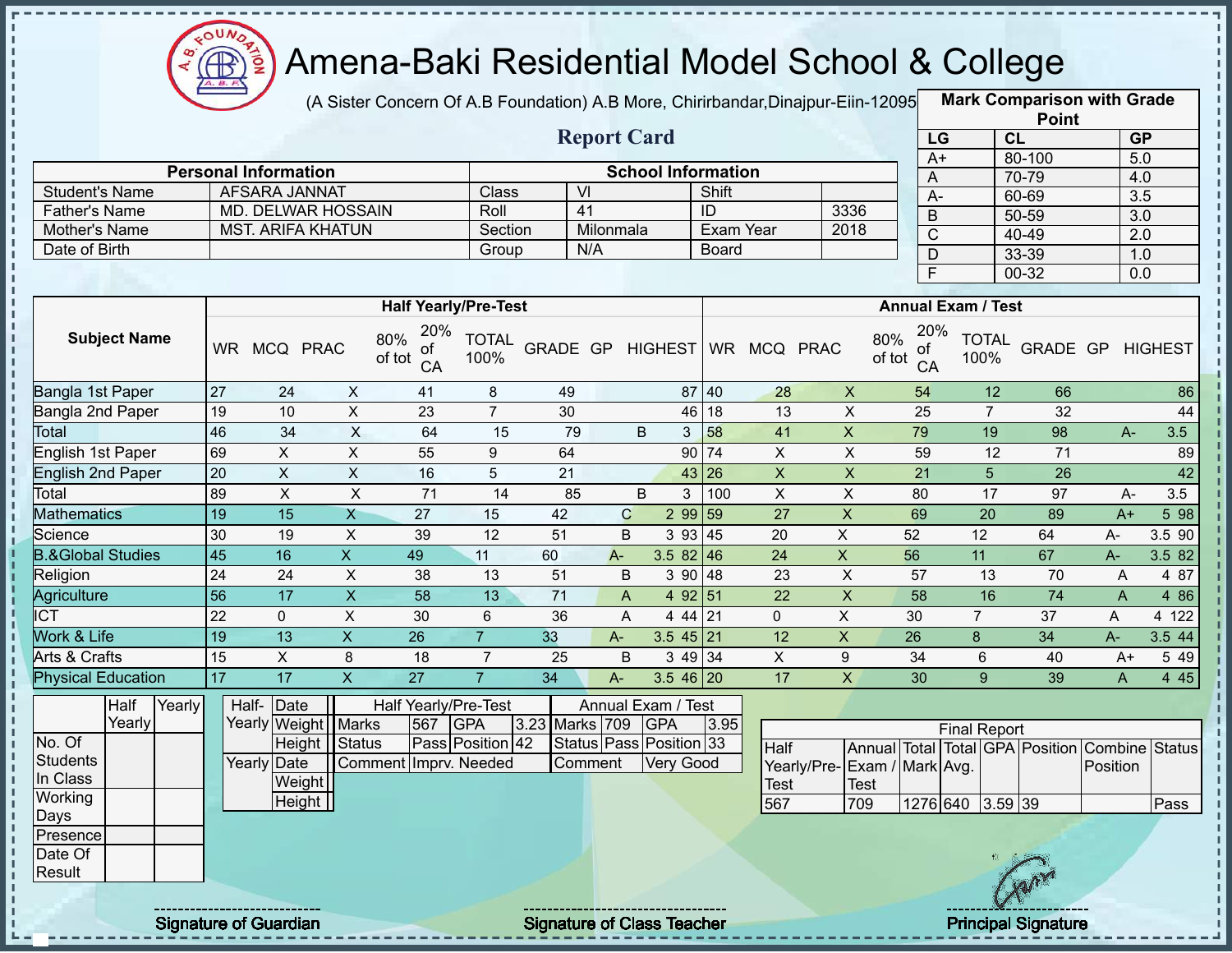

(A Sister Concern Of A.B Foundation) A.B More, Chirirbandar,Dinajpur-Eiin-120950

|                                                  |                 |                                 |                           |                                  |                             |                                   |                    |                                      |              |                     |                                      |                     |                           | <b>Point</b>                    |                                   |                |
|--------------------------------------------------|-----------------|---------------------------------|---------------------------|----------------------------------|-----------------------------|-----------------------------------|--------------------|--------------------------------------|--------------|---------------------|--------------------------------------|---------------------|---------------------------|---------------------------------|-----------------------------------|----------------|
|                                                  |                 |                                 |                           |                                  |                             |                                   | <b>Report Card</b> |                                      |              |                     |                                      | LG                  |                           | CL                              | <b>GP</b>                         |                |
|                                                  |                 | <b>Personal Information</b>     |                           |                                  |                             |                                   |                    | <b>School Information</b>            |              |                     |                                      | $A+$                |                           | 80-100                          | $\overline{5.0}$                  |                |
| <b>Student's Name</b>                            |                 | <b>SREYA ROY</b>                |                           |                                  | Class                       | $\overline{\mathsf{M}}$           |                    |                                      | Shift        |                     |                                      | A                   |                           | 70-79                           | 4.0                               |                |
| <b>Father's Name</b>                             |                 | <b>HRIDOY KUMAR ROY</b>         |                           |                                  | Roll                        | 1                                 |                    |                                      | ID           |                     | 2006                                 | $A -$               |                           | 60-69                           | $\overline{3.5}$                  |                |
| Mother's Name                                    |                 | <b>TRIPTY ROY</b>               |                           |                                  | Section                     |                                   | Milonmala          |                                      | Exam Year    |                     | 2018                                 | $\sf B$             |                           | 50-59                           | 3.0                               |                |
| Date of Birth                                    |                 |                                 |                           |                                  | Group                       | $\overline{N}/A$                  |                    |                                      | <b>Board</b> |                     |                                      | $\overline{C}$      |                           | 40-49                           | 2.0                               |                |
|                                                  |                 |                                 |                           |                                  |                             |                                   |                    |                                      |              |                     |                                      | D<br>$\overline{F}$ |                           | 33-39<br>00-32                  | 1.0<br>0.0                        |                |
|                                                  |                 |                                 |                           |                                  |                             |                                   |                    |                                      |              |                     |                                      |                     |                           |                                 |                                   |                |
|                                                  |                 |                                 |                           |                                  | <b>Half Yearly/Pre-Test</b> |                                   |                    |                                      |              |                     |                                      |                     | <b>Annual Exam / Test</b> |                                 |                                   |                |
| <b>Subject Name</b>                              |                 | WR MCQ PRAC                     |                           | 20%<br>80%<br>of<br>of tot<br>CA | <b>TOTAL</b><br>100%        | GRADE GP                          |                    |                                      |              | HIGHEST WR MCQ PRAC | 80%<br>of tot                        | 20%<br>0f<br>CA     | <b>TOTAL</b><br>100%      | GRADE GP                        |                                   | <b>HIGHEST</b> |
| Bangla 1st Paper                                 | 21              | 20                              | X                         | 33                               | 6                           | 39                                |                    |                                      | 87 31        | 24                  | $\boldsymbol{X}$                     | 44                  | 9                         | 53                              |                                   | 86             |
| Bangla 2nd Paper                                 | 19              | 11                              | X                         | 24                               | $\overline{7}$              | 31                                |                    | 46                                   | 18           | 16                  | $\pmb{\times}$                       | 27                  | $\overline{7}$            | 34                              |                                   | 44             |
| Total                                            | 40              | 31                              | $\boldsymbol{\mathsf{X}}$ | 57                               | 13                          | 70                                |                    | $\mathsf{C}$<br>$2 \overline{ }$     | 49           | 40                  | $\pmb{\mathsf{X}}$                   | $\overline{71}$     | 16                        | 87                              | B                                 | 3 <sup>1</sup> |
| English 1st Paper                                | 44              | X                               | X                         | 35                               | 8                           | 43                                |                    | 90                                   | 58           | X                   | X                                    | 46                  | 8                         | 54                              |                                   | 89             |
| <b>English 2nd Paper</b>                         | 16              | $\pmb{\times}$                  | $\mathsf{X}$              | 13                               | $\overline{4}$              | 17                                |                    |                                      | 43 21        | $\pmb{\times}$      | $\mathsf X$                          | 17                  | 5                         | 22                              |                                   | 42             |
| Total                                            | 60              | $\pmb{\times}$                  | X                         | 48                               | 12                          | 60                                |                    | $\mathsf{C}$<br>$\overline{2}$       | 79           | $\pmb{\times}$      | $\pmb{\times}$                       | 63                  | 13                        | 76                              | B                                 | 3              |
| <b>Mathematics</b>                               | $\overline{27}$ | 19                              | $\mathsf{X}$              | $\overline{37}$                  | 18                          | 55                                | B                  | 399   45                             |              | 25                  | $\pmb{\times}$                       | 56                  | 16                        | 72                              | A                                 | 498            |
| Science                                          | 35              | 19                              | $\boldsymbol{X}$          | 43                               | 10                          | 53                                | B                  | 3 9 3                                | 29           | 20                  | $\pmb{\times}$                       | 39                  | 12                        | 51                              | B                                 | 3 9 0          |
| <b>B.&amp;Global Studies</b>                     | $\overline{27}$ | 19                              | $\boldsymbol{\mathsf{X}}$ | 37                               | 9                           | 46                                | $\mathsf{C}$       | 2 8 2                                | 40           | 20                  | $\mathsf{X}$                         | 48                  | 14                        | 62                              | A-                                | 3.5 82         |
| Religion                                         | 38              | 21                              | X                         | 47                               | 12                          | 59                                | B                  | 3 90 55                              |              | 23                  | $\mathsf X$                          | 62                  | 12                        | 74                              | $\overline{A}$                    | 4 87           |
| Agriculture                                      | 56              | 19                              | $\pmb{\times}$            | 60                               | 16                          | 76                                | $\mathsf{A}$       | 4 92 51                              |              | 15                  | $\mathsf X$                          | 53                  | 16                        | 69                              | A-                                | 3.5 86         |
| $\overline{ICT}$                                 | 18              | $\mathbf 0$                     | X                         | 25                               | 8                           | 33                                | A-                 | 3.5 44                               | 21           | $\mathbf{0}$        | X                                    | 30                  | $\overline{7}$            | 37                              | A                                 | 4 122          |
| Work & Life                                      | 19              | 29                              | $\boldsymbol{\mathsf{X}}$ | 38                               | $\overline{7}$              | 45                                | $A+$               | $545$   22                           |              | 16                  | $\mathsf X$                          | 30                  | $\bf 8$                   | 38                              | A                                 | 4 4 4          |
| Arts & Crafts                                    | 28              | $\pmb{\times}$                  | 14                        | 34                               | $\overline{7}$              | 41                                | $A+$               | 5 49 31                              |              | X                   | 8                                    | 31                  | $\overline{7}$            | 38                              | A                                 | 4 4 9          |
| <b>Physical Education</b>                        | 18              | 17                              | $\boldsymbol{\mathsf{X}}$ | 28                               | $\overline{4}$              | 32                                | A-                 | $3.546$ 13                           |              | 15                  | $\mathsf{x}$                         | 22                  | $\overline{7}$            | 29                              | B.                                | 3 45           |
| Yearly<br>Half<br>Yearly                         |                 | Half-Date<br>Yearly Weight      | <b>Marks</b>              | Half Yearly/Pre-Test<br>570      | <b>GPA</b>                  | 3.27<br>Marks 633                 |                    | Annual Exam / Test<br><b>GPA</b>     | 3.55         |                     |                                      |                     | <b>Final Report</b>       |                                 |                                   |                |
| No. Of<br><b>Students</b><br>In Class            |                 | Height<br>Yearly Date<br>Weight | Status                    | Comment Imprv. Needed            | Pass Position 40            | Comment                           |                    | Status Pass Position 42<br>Very Good |              | Half<br><b>Test</b> | Yearly/Pre- Exam / Mark Avg.<br>Test |                     |                           | Annual Total Total GPA Position | <b>Combine Status</b><br>Position |                |
| Working<br>Days<br>Presence<br>Date Of<br>Result |                 | Height                          |                           |                                  |                             |                                   |                    |                                      |              | 570                 | 633                                  |                     | 1203 602 3.41 42          |                                 |                                   | Pass           |
|                                                  |                 | <b>Signature of Guardian</b>    |                           |                                  |                             | <b>Signature of Class Teacher</b> |                    |                                      |              |                     |                                      |                     |                           | <b>Principal Signature</b>      |                                   |                |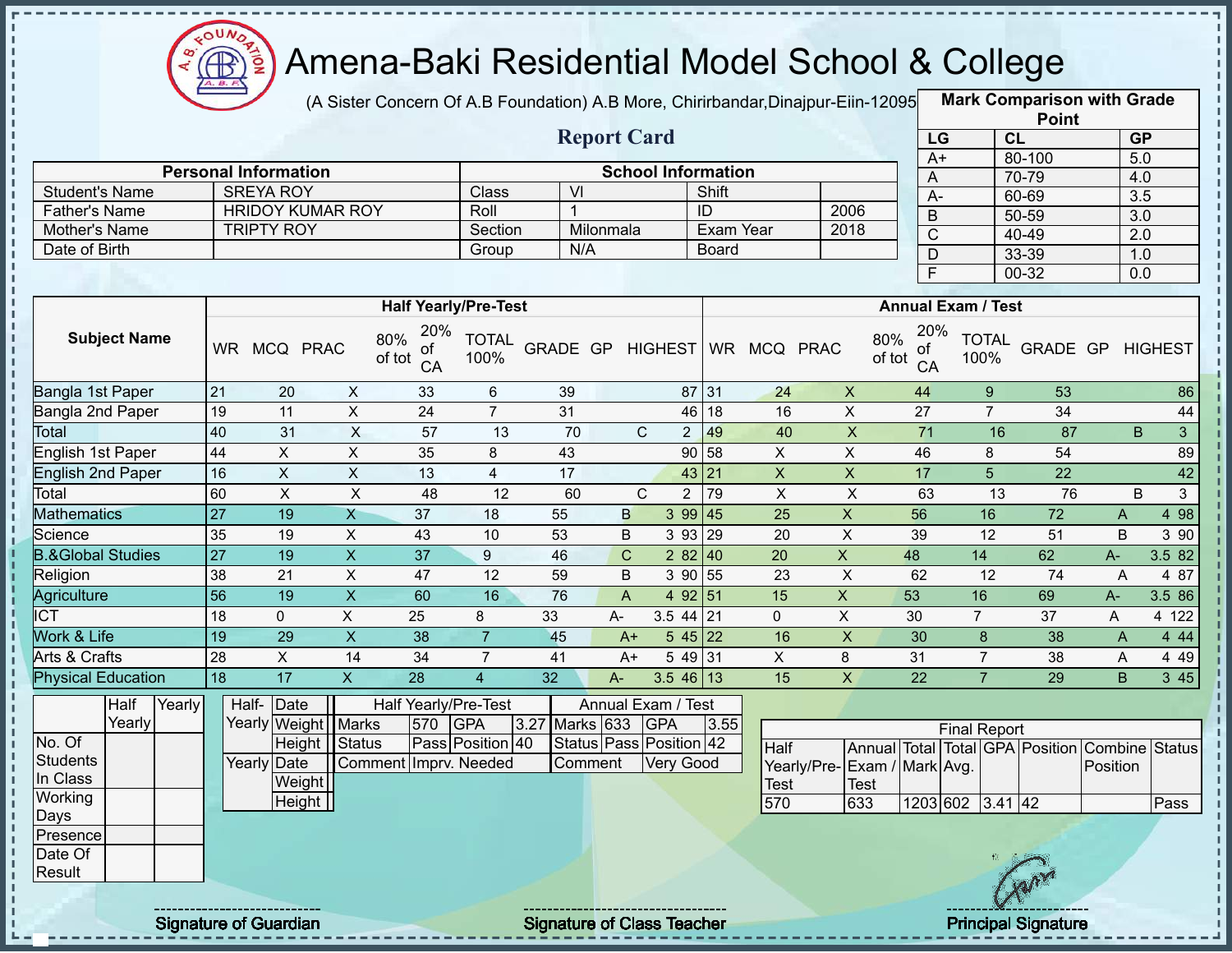

п

J.

п

 $\frac{1}{2}$ 

J. J.

 $\frac{1}{1}$ 

 $\mathbf{I}$  $\mathbf I$ 

Ţ

# Amena-Baki Residential Model School & College

(A Sister Concern Of A.B Foundation) A.B More, Chirirbandar, Dinajpur-Eiin-12095

**Mark Comparison with Grade**

|                              |                 |                             |                         |                                  |                      |                  |                           |                  |                    |                 |                             |                                  |                      |                  | <b>Point</b>                                   |                  |                 |
|------------------------------|-----------------|-----------------------------|-------------------------|----------------------------------|----------------------|------------------|---------------------------|------------------|--------------------|-----------------|-----------------------------|----------------------------------|----------------------|------------------|------------------------------------------------|------------------|-----------------|
|                              |                 |                             |                         |                                  |                      |                  | <b>Report Card</b>        |                  |                    |                 |                             | LG                               |                      | CL               |                                                | <b>GP</b>        |                 |
|                              |                 |                             |                         |                                  |                      |                  |                           |                  |                    |                 |                             | $A+$                             |                      |                  | 80-100                                         | 5.0              |                 |
|                              |                 | <b>Personal Information</b> |                         |                                  |                      |                  | <b>School Information</b> |                  |                    |                 |                             | A                                |                      |                  | 70-79                                          | 4.0              |                 |
| <b>Student's Name</b>        |                 | <b>FATIMA KHATUN</b>        |                         |                                  | Class                | VI               |                           |                  | Shift              |                 |                             | $A -$                            |                      |                  | 60-69                                          | 3.5              |                 |
| <b>Father's Name</b>         |                 | <b>OMAUR FARUK</b>          |                         |                                  | Roll                 | $\overline{24}$  |                           | ID               |                    |                 | 2745                        | B                                |                      |                  | $50 - 59$                                      | $\overline{3.0}$ |                 |
| Mother's Name                |                 | <b>ARUFA AKHTUR</b>         |                         |                                  | Section              | Milonmala        |                           |                  | Exam Year          |                 | 2018                        | $\overline{C}$                   |                      |                  | $40 - 49$                                      | $\overline{2.0}$ |                 |
| Date of Birth                |                 |                             |                         |                                  | Group                | N/A              |                           |                  | <b>Board</b>       |                 |                             | D                                |                      |                  | 33-39                                          | 1.0              |                 |
|                              |                 |                             |                         |                                  |                      |                  |                           |                  |                    |                 |                             | F                                |                      |                  | $00 - 32$                                      | $\overline{0.0}$ |                 |
|                              |                 |                             |                         | <b>Half Yearly/Pre-Test</b>      |                      |                  |                           |                  |                    |                 |                             | <b>Annual Exam / Test</b>        |                      |                  |                                                |                  |                 |
| <b>Subject Name</b>          |                 | WR MCQ PRAC                 |                         | 20%<br>80%<br>ot<br>of tot<br>CA | <b>TOTAL</b><br>100% | GRADE GP HIGHEST |                           |                  |                    | WR MCQ PRAC     |                             | 20%<br>80%<br>οf<br>of tot<br>CA | <b>TOTAL</b><br>100% |                  | GRADE GP HIGHEST                               |                  |                 |
| Bangla 1st Paper             | 56              | 28                          | $\mathsf{X}$            | 67                               | 14                   | 81               |                           |                  | $87$ 52            | 27              | $\overline{X}$              | 63                               |                      | 16               | 79                                             |                  | 86              |
| Bangla 2nd Paper             | 24              | 16                          | $\overline{X}$          | 32                               | 8                    | 40               |                           |                  | $46 \overline{24}$ | $\overline{20}$ | $\overline{\mathsf{x}}$     | 35                               |                      | 8                | 43                                             |                  | 44              |
| Total                        | 80              | 44                          | X                       | 99                               | 22                   | 121              | $A+$                      | 5 <sup>5</sup>   | 76                 | 47              | $\pmb{\mathsf{X}}$          | 98                               |                      | 24               | 122                                            | $A+$             | $5\overline{)}$ |
| English 1st Paper            | 86              | $\pmb{\times}$              | $\overline{X}$          | 69                               | $\overline{13}$      | 82               |                           |                  | 90 89              | $\pmb{\times}$  | $\pmb{\times}$              | $\overline{71}$                  |                      | 18               | 89                                             |                  | 89              |
| <b>English 2nd Paper</b>     | 41              | $\mathsf X$                 | $\mathsf{X}$            | 33                               | 9                    | 42               |                           |                  | 43 38              | $\overline{X}$  | $\pmb{\times}$              | 30                               |                      | $\boldsymbol{8}$ | 38                                             |                  | 42              |
| Total                        | 127             | $\pmb{\times}$              | X                       | 102                              | 22                   | 124              | $A+$                      | 5                | $\overline{127}$   | $\pmb{\times}$  | $\mathsf{X}$                | 101                              |                      | 26               | $\overline{127}$                               | $A+$             | $5\phantom{.0}$ |
| <b>Mathematics</b>           | 66              | 29                          | $\overline{X}$          | 76                               | 20                   | 96               | $A+$                      | 5 99 57          |                    | 26              | X                           | 66                               |                      | 19               | 85                                             | $A+$             | 598             |
| Science                      | 58              | 26                          | $\pmb{\times}$          | 67                               | 18                   | 85               | $A+$                      | 5 93 54          |                    | 16              | X                           | 56                               |                      | 16               | 72                                             | A                | 4 90            |
| <b>B.&amp;Global Studies</b> | $\overline{53}$ | $\overline{24}$             | $\overline{\mathsf{x}}$ | 62                               | 14                   | 76               | A                         | 4 82 53          |                    | $\overline{21}$ | $\overline{X}$              | 59                               |                      | 16               | $\overline{75}$                                | $\mathsf{A}$     | 482             |
| Religion                     | 52              | 29                          | $\pmb{\times}$          | 65                               | 15                   | 80               | $A+$                      | 5 90 54          |                    | $\overline{25}$ | $\overline{X}$              | 63                               |                      | $\overline{17}$  | 80                                             | $A+$             | 5 87            |
| Agriculture                  | 61              | $\overline{22}$             | $\overline{\mathsf{x}}$ | 66                               | $\overline{18}$      | 84               | $A+$                      | 592 61           |                    | 19              | $\overline{X}$              | 64                               |                      | $\overline{18}$  | $\overline{82}$                                | $A+$             | 586             |
| <b>ICT</b>                   | $\overline{27}$ | $\mathbf 0$                 | $\overline{X}$          | 34                               | 8                    | 42               | $A+$                      | 5 44 29          |                    | $\mathbf 0$     | $\overline{\mathsf{X}}$     | 37                               | 9                    |                  | 46                                             | $A+$             | 5 122           |
| Work & Life                  | 24              | 16                          | $\overline{\mathsf{x}}$ | $\overline{32}$                  | 8                    | 40               | $A+$                      | $5 \; 45 \; 25$  |                    | 19              | $\pmb{\times}$              | 35                               | 9                    |                  | 44                                             | $A+$             | 5 44            |
| Arts & Crafts                | $\overline{27}$ | $\pmb{\times}$              | 19                      | 37                               | 8                    | 45               | $A+$                      | 5 49 37          |                    | $\overline{X}$  | 9                           | 37                               | 9                    |                  | 46                                             | $A+$             | 5 4 9           |
| <b>Physical Education</b>    | 26              | $\overline{20}$             | $\overline{\mathsf{x}}$ | $\overline{37}$                  | $\overline{9}$       | $\overline{46}$  | $A+$                      | $546$ 23         |                    | 17              | $\overline{X}$              | $\overline{32}$                  | 9                    |                  | $\overline{41}$                                | $A+$             | 545             |
| Half<br>Yearly               | Half-           | Date                        |                         | Half Yearly/Pre-Test             |                      |                  | Annual Exam / Test        |                  |                    |                 |                             |                                  |                      |                  |                                                |                  |                 |
| Yearly                       |                 | Yearly Weight               | <b>Marks</b>            | 839                              | <b>GPA</b>           | 4.91 Marks 820   |                           | <b>GPA</b>       | 4.82               |                 |                             |                                  | <b>Final Report</b>  |                  |                                                |                  |                 |
| No. Of                       |                 | Height                      | Status                  |                                  | Pass Position 5      |                  | Status Pass Position 7    |                  |                    | Half            |                             |                                  |                      |                  | Annual Total Total GPA Position Combine Status |                  |                 |
| <b>Students</b>              |                 | Yearly Date                 |                         | Comment Very Good                |                      | Comment          |                           | <b>Very Good</b> |                    |                 | Yearly/Pre-Exam / Mark Avg. |                                  |                      |                  |                                                | Position         |                 |
| In Class                     |                 | Weight                      |                         |                                  |                      |                  |                           |                  |                    | <b>Test</b>     | <b>Test</b>                 |                                  |                      |                  |                                                |                  |                 |
| Working                      |                 | Height                      |                         |                                  |                      |                  |                           |                  |                    | 839             | 820                         | 1659 831                         |                      | 4.86 5           |                                                |                  | Pass            |
| Days                         |                 |                             |                         |                                  |                      |                  |                           |                  |                    |                 |                             |                                  |                      |                  |                                                |                  |                 |
| Presence<br>Date Of          |                 |                             |                         |                                  |                      |                  |                           |                  |                    |                 |                             |                                  |                      |                  |                                                |                  |                 |
| Result                       |                 |                             |                         |                                  |                      |                  |                           |                  |                    |                 |                             |                                  |                      |                  |                                                |                  |                 |
|                              |                 |                             |                         |                                  |                      |                  |                           |                  |                    |                 |                             |                                  |                      |                  |                                                |                  |                 |
|                              |                 |                             |                         |                                  |                      |                  |                           |                  |                    |                 |                             |                                  |                      |                  |                                                |                  |                 |

Signature of Guardian Signature of Class Teacher Principal Signature 2014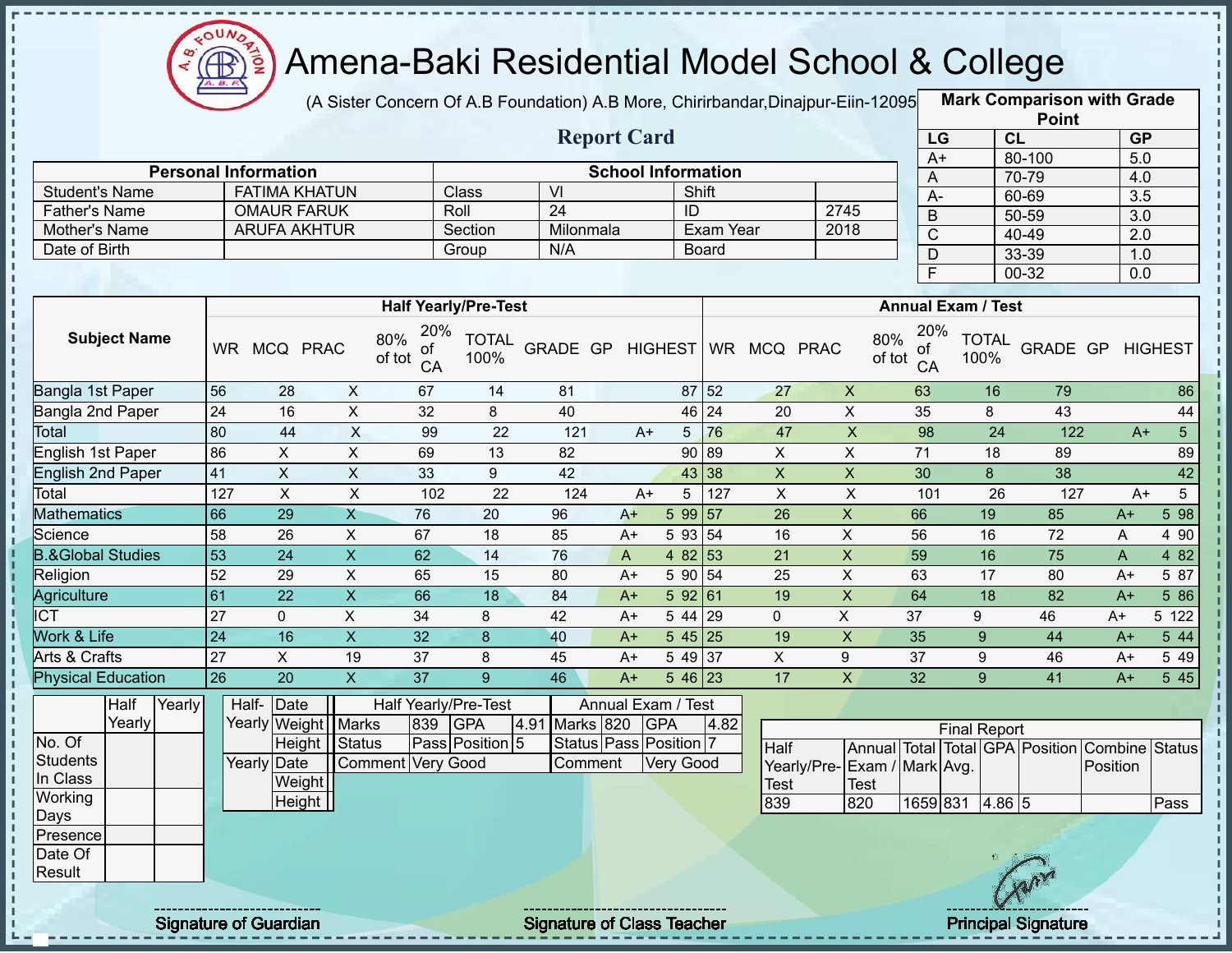

(A Sister Concern Of A.B Foundation) A.B More, Chirirbandar,Dinajpur-Eiin-120950

**Mark Comparison with Grade**

|                                       |                 |                                                   |                           |                                  |                      |                  |                |                           |                     |                           |                             |                                  |                           | <b>Point</b>                                   |                  |                  |
|---------------------------------------|-----------------|---------------------------------------------------|---------------------------|----------------------------------|----------------------|------------------|----------------|---------------------------|---------------------|---------------------------|-----------------------------|----------------------------------|---------------------------|------------------------------------------------|------------------|------------------|
|                                       |                 |                                                   |                           |                                  |                      |                  |                | <b>Report Card</b>        |                     |                           |                             | LG                               |                           | CL                                             |                  | GP               |
|                                       |                 |                                                   |                           |                                  |                      |                  |                |                           |                     |                           |                             | $A+$                             |                           | 80-100                                         |                  | 5.0              |
|                                       |                 | <b>Personal Information</b><br><b>RODSI FARIA</b> |                           |                                  | Class                | $\overline{V}$   |                | <b>School Information</b> | Shift               |                           |                             | A                                |                           | 70-79                                          |                  | 4.0              |
| <b>Student's Name</b>                 |                 | <b>ROSHIDUL SARKAR</b>                            |                           |                                  | Roll                 | 3                |                |                           | ID                  |                           |                             | $A -$                            |                           | 60-69                                          |                  | $\overline{3.5}$ |
| <b>Father's Name</b><br>Mother's Name |                 | <b>SHULY BEGUM</b>                                |                           |                                  | Section              |                  | Milonmala      |                           | <b>Exam Year</b>    |                           | 2675<br>2018                | $\sf B$                          |                           | $50 - 59$                                      |                  | $\overline{3.0}$ |
| Date of Birth                         |                 |                                                   |                           |                                  | Group                | N/A              |                |                           | <b>Board</b>        |                           |                             | $\overline{C}$                   |                           | $40 - 49$                                      |                  | $\overline{2.0}$ |
|                                       |                 |                                                   |                           |                                  |                      |                  |                |                           |                     |                           |                             | $\overline{D}$                   |                           | 33-39                                          |                  | 1.0              |
|                                       |                 |                                                   |                           |                                  |                      |                  |                |                           |                     |                           |                             | F                                |                           | $00 - 32$                                      |                  | $\overline{0.0}$ |
|                                       |                 |                                                   |                           | <b>Half Yearly/Pre-Test</b>      |                      |                  |                |                           |                     |                           |                             |                                  | <b>Annual Exam / Test</b> |                                                |                  |                  |
| <b>Subject Name</b>                   |                 | WR MCQ PRAC                                       |                           | 20%<br>80%<br>ot<br>of tot<br>CA | <b>TOTAL</b><br>100% | GRADE GP HIGHEST |                |                           |                     | WR MCQ PRAC               |                             | 20%<br>80%<br>ot<br>of tot<br>CA | <b>TOTAL</b><br>100%      |                                                | GRADE GP HIGHEST |                  |
| Bangla 1st Paper                      | 33              | 24                                                | $\mathsf{X}$              | 46                               | 8                    | 54               |                |                           | 87 36               | 27                        | $\pmb{\times}$              | 50                               | 12                        | 62                                             |                  | 86               |
| Bangla 2nd Paper                      | $\overline{22}$ | 19                                                | $\overline{X}$            | 33                               | $\overline{7}$       | 40               |                |                           | 46 20               | 16                        | $\boldsymbol{\mathsf{X}}$   | 29                               | 8                         | $\overline{37}$                                |                  | 44               |
| Total                                 | 55              | 43                                                | $\mathsf{X}$              | 79                               | 15                   | 94               | A-             | 3.5                       | 56                  | 43                        | $\pmb{\mathsf{X}}$          | 79                               | $\overline{20}$           | 99                                             | $A -$            | 3.5              |
| English 1st Paper                     | 67              | $\pmb{\times}$                                    | $\overline{X}$            | 54                               | 13                   | 67               |                |                           | 90 65               | $\boldsymbol{\mathsf{X}}$ | $\sf X$                     | 52                               | 13                        | 65                                             |                  | 89               |
| <b>English 2nd Paper</b>              | 11              | $\pmb{\times}$                                    | $\boldsymbol{\mathsf{X}}$ | 9                                | $\overline{7}$       | 16               |                | 43                        | 14                  | $\boldsymbol{\mathsf{X}}$ | $\pmb{\mathsf{X}}$          | 11                               | 5                         | 16                                             |                  | 42               |
| Total                                 | 78              | $\pmb{\times}$                                    | $\overline{X}$            | 63                               | $\overline{20}$      | 83               |                | B<br>3                    | 79                  | $\overline{X}$            | $\times$                    | 63                               | 18                        | 81                                             |                  | 3<br>$\sf B$     |
| <b>Mathematics</b>                    | 44              | 18                                                | X                         | 50                               | 12                   | 62               | $A-$           | 3.599135                  |                     | 19                        | $\boldsymbol{\mathsf{X}}$   | 43                               | 15                        | 58                                             | B                | $3\overline{98}$ |
| Science                               | 41              | 16                                                | $\overline{X}$            | 46                               | 16                   | 62               | A-             | 3.5 93                    | 44                  | $\overline{17}$           | $\overline{X}$              | 49                               | 16                        | 65                                             | A-               | 3.5 90           |
| <b>B.&amp;Global Studies</b>          | 54              | $\overline{27}$                                   | $\overline{X}$            | 65                               | 13                   | 78               | $\overline{A}$ |                           | 4 82 48             | 23                        | $\overline{X}$              | 57                               | 16                        | 73                                             | $\overline{A}$   | 4 8 2            |
| Religion                              | 50              | $\overline{23}$                                   | $\overline{X}$            | 58                               | 15                   | $\overline{73}$  | A              |                           | 4 90 51             | $\overline{20}$           | $\overline{X}$              | $\overline{57}$                  | 15                        | 72                                             | A                | 4 87             |
| Agriculture                           | 60              | $\overline{20}$                                   | $\overline{X}$            | 64                               | 17                   | 81               | $A+$           |                           | 5 92 56             | 19                        | $\overline{X}$              | 60                               | $\overline{17}$           | $\overline{77}$                                | $\overline{A}$   | 4 8 6            |
| $\overline{ICT}$                      | 20              | $\pmb{0}$                                         | $\overline{X}$            | 26                               | $9\,$                | 35               | $\mathsf{A}$   |                           | $4\overline{44}$ 23 | $\mathbf 0$               | $\overline{\mathsf{x}}$     | 32                               | $\overline{7}$            | 39                                             | A                | 4 122            |
| Work & Life                           | $\overline{21}$ | $\overline{13}$                                   | $\overline{\mathsf{x}}$   | $\overline{27}$                  | $\overline{7}$       | 34               | $A-$           | $3.5$ 45 21               |                     | $\overline{18}$           | $\overline{X}$              | 31                               | 9 <sup>°</sup>            | 40                                             | $A+$             | 544              |
| <b>Arts &amp; Crafts</b>              | 28              | $\overline{X}$                                    | $\overline{17}$           | 36                               | 9                    | 45               | $A+$           |                           | 54936               | $\overline{X}$            | $9\,$                       | 36                               | 8                         | 44                                             | $A+$             | 5 4 9            |
| <b>Physical Education</b>             | 17              | 16                                                | $\mathsf{X}$              | 26                               | $6\phantom{a}$       | 32               | A-             | $3.546$ 22                |                     | 16                        | $\mathsf{x}$                | 30                               | 8                         | 38                                             | $\mathsf{A}$     | 4 4 5            |
| Half<br>Yearly                        |                 | Half-Date                                         |                           | Half Yearly/Pre-Test             |                      |                  |                | Annual Exam / Test        |                     |                           |                             |                                  |                           |                                                |                  |                  |
| Yearly                                |                 | Yearly Weight   Marks                             |                           | 679                              | <b>GPA</b>           | 3.86 Marks 686   |                | <b>GPA</b>                | 3.91                |                           |                             |                                  | <b>Final Report</b>       |                                                |                  |                  |
| No. Of                                |                 | Height Status                                     |                           |                                  | Pass Position 32     |                  |                | Status Pass Position 37   |                     | Half                      |                             |                                  |                           | Annual Total Total GPA Position Combine Status |                  |                  |
| <b>Students</b>                       |                 | <b>Yearly Date</b>                                |                           | Comment Good                     |                      | Comment          |                | Very Good                 |                     |                           | Yearly/Pre-Exam / Mark Avg. |                                  |                           |                                                | Position         |                  |
| In Class                              |                 | Weight                                            |                           |                                  |                      |                  |                |                           |                     | <b>Test</b>               | <b>Test</b>                 |                                  |                           |                                                |                  |                  |
| Working                               |                 | Height                                            |                           |                                  |                      |                  |                |                           |                     | 679                       | 686                         |                                  | 1365 684 3.89 34          |                                                |                  | Pass             |
| Days                                  |                 |                                                   |                           |                                  |                      |                  |                |                           |                     |                           |                             |                                  |                           |                                                |                  |                  |
| Presence                              |                 |                                                   |                           |                                  |                      |                  |                |                           |                     |                           |                             |                                  |                           |                                                |                  |                  |
| Date Of<br>Result                     |                 |                                                   |                           |                                  |                      |                  |                |                           |                     |                           |                             |                                  |                           |                                                |                  |                  |
|                                       |                 |                                                   |                           |                                  |                      |                  |                |                           |                     |                           |                             |                                  |                           |                                                |                  |                  |
|                                       |                 |                                                   |                           |                                  |                      |                  |                |                           |                     |                           |                             |                                  |                           |                                                |                  |                  |

Signature of Guardian Signature Signature of Class Teacher Principal Signature 30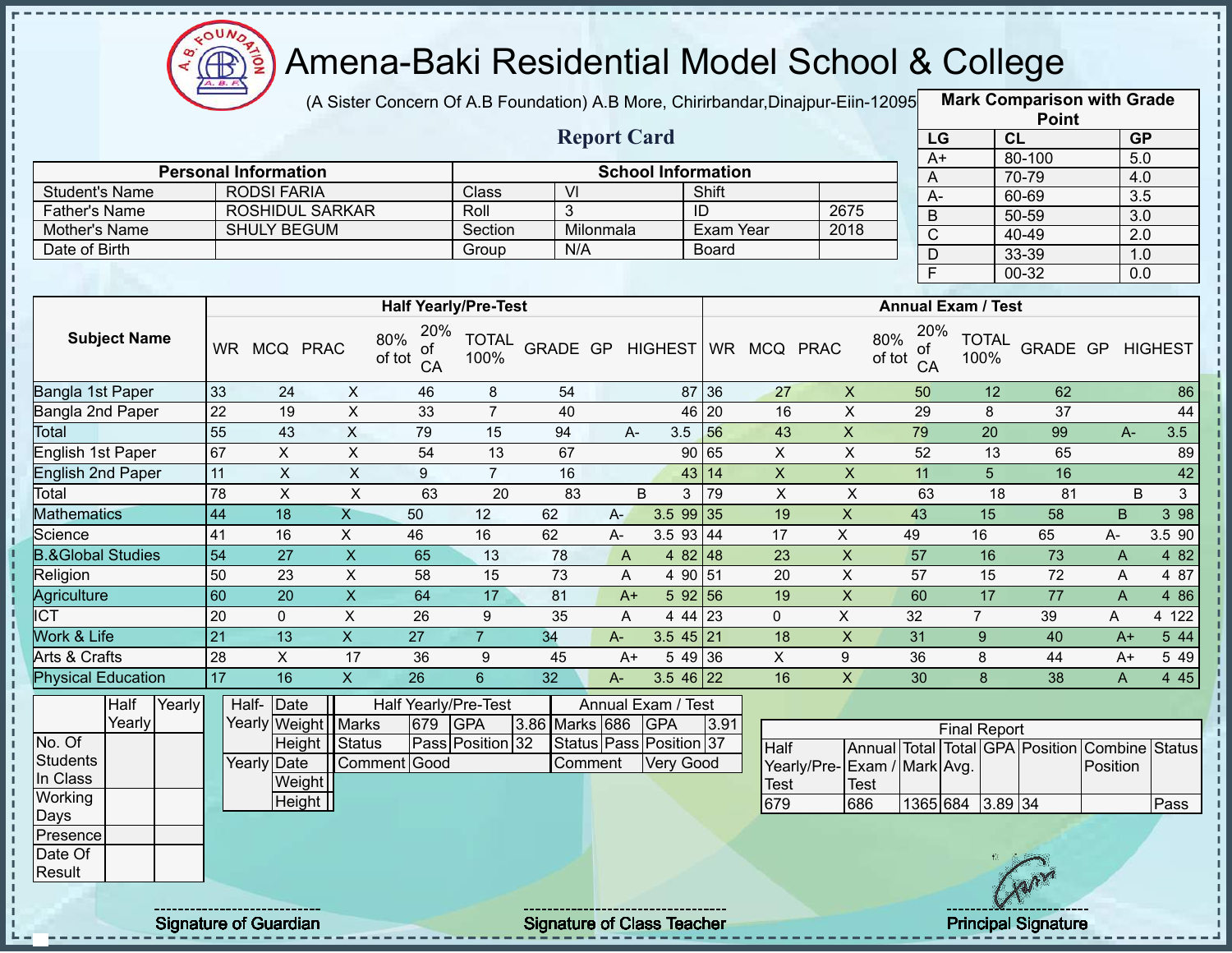

(A Sister Concern Of A.B Foundation) A.B More, Chirirbandar, Dinajpur-Eiin-12095

**Mark Comparison with Grade Point**

|                              |                 |                                   |                           |                                    |                             |                |                    |                                  |                  |                         |                             |               |                 |                           | <b>LOILI</b>                    |                  |                        |
|------------------------------|-----------------|-----------------------------------|---------------------------|------------------------------------|-----------------------------|----------------|--------------------|----------------------------------|------------------|-------------------------|-----------------------------|---------------|-----------------|---------------------------|---------------------------------|------------------|------------------------|
|                              |                 |                                   |                           |                                    |                             |                | <b>Report Card</b> |                                  |                  |                         |                             |               | LG              | CL                        |                                 | <b>GP</b>        |                        |
|                              |                 | <b>Personal Information</b>       |                           |                                    |                             |                |                    | <b>School Information</b>        |                  |                         |                             |               | $A+$            |                           | 80-100                          | $\overline{5.0}$ |                        |
| <b>Student's Name</b>        |                 | <b>SHAH MAHARIN</b>               |                           |                                    | Class                       |                | VI                 |                                  | Shift            |                         |                             |               | Α               |                           | 70-79                           | 4.0              |                        |
| <b>Father's Name</b>         |                 | <b>MOSHARROF HOSSAIN</b>          |                           |                                    | Roll                        |                | $\overline{4}$     |                                  | $\overline{ID}$  |                         | 2678                        |               | A-              |                           | 60-69                           | 3.5              |                        |
| Mother's Name                |                 | <b>SHAMIMA AKHTER</b>             |                           |                                    | Section                     |                | Milonmala          |                                  | <b>Exam Year</b> |                         | 2018                        |               | $\overline{B}$  |                           | $50 - 59$                       | $\overline{3.0}$ |                        |
| Date of Birth                |                 |                                   |                           |                                    | Group                       |                | N/A                |                                  | <b>Board</b>     |                         |                             |               | $\overline{C}$  |                           | 40-49                           | $\overline{2.0}$ |                        |
|                              |                 |                                   |                           |                                    |                             |                |                    |                                  |                  |                         |                             |               | D<br>F          |                           | 33-39<br>$00 - 32$              | 1.0              |                        |
|                              |                 |                                   |                           |                                    |                             |                |                    |                                  |                  |                         |                             |               |                 |                           |                                 | 0.0              |                        |
|                              |                 |                                   |                           |                                    | <b>Half Yearly/Pre-Test</b> |                |                    |                                  |                  |                         |                             |               |                 | <b>Annual Exam / Test</b> |                                 |                  |                        |
| <b>Subject Name</b>          |                 | WR MCQ PRAC                       |                           | 20%<br>80%<br>оt<br>of tot<br>CA   | <b>TOTAL</b><br>100%        |                |                    | GRADE GP HIGHEST                 |                  | WR MCQ PRAC             |                             | 80%<br>of tot | 20%<br>ΟĪ<br>CA | <b>TOTAL</b><br>100%      | <b>GRADE GP HIGHEST</b>         |                  |                        |
| Bangla 1st Paper             | 38              | 25                                | X                         | 50                                 | 13                          | 63             |                    |                                  | 87 50            | 27                      | $\mathsf{X}$                |               | 62              | 14                        | 76                              |                  | 86                     |
| Bangla 2nd Paper             | $\overline{25}$ | 16                                | $\pmb{\times}$            | 33                                 | $\overline{7}$              | 40             |                    |                                  | 46 23            | 15                      | $\pmb{\times}$              |               | 30              | 8                         | 38                              |                  | 44                     |
| Total                        | 63              | 41                                | $\mathsf X$               | 83                                 | 20                          | 103            | A-                 | 3.5                              | 73               | 42                      | $\pmb{\mathsf{X}}$          |               | 92              | 22                        | 114                             | A                | $\overline{4}$         |
| English 1st Paper            | 80              | $\mathsf{X}$                      | $\mathsf X$               | 64                                 | 18                          | 82             |                    |                                  | 90 87            | $\mathsf{X}$            | $\pmb{\times}$              |               | 70              | 15                        | 85                              |                  | 89                     |
| English 2nd Paper            | 39              | $\pmb{\times}$                    | $\pmb{\times}$            | 31                                 | 9                           | 40             |                    |                                  | 43 42            | $\overline{\mathsf{x}}$ | $\pmb{\times}$              |               | 34              | 8                         | 42                              |                  | 42                     |
| Total                        | 119             | X                                 | $\pmb{\times}$            | 95                                 | 27                          | 122            |                    | $A+$<br>$\sqrt{5}$               | 129              | $\pmb{\times}$          | $\pmb{\times}$              |               | 104             | 23                        | 127                             |                  | $A+$<br>5 <sup>5</sup> |
| <b>Mathematics</b>           | 60              | 24                                | $\mathsf{X}$              | 67                                 | 20                          | 87             | $A+$               | 599 64                           |                  | 26                      | $\pmb{\times}$              | 72            |                 | 20                        | 92                              | $A+$             | 5 98                   |
| Science                      | 50              | 18                                | X                         | 54                                 | 16                          | 70             | A                  | 4 93 50                          |                  | 17                      | $\pmb{\times}$              | 54            |                 | 18                        | 72                              | A                | 4 90                   |
| <b>B.&amp;Global Studies</b> | 48              | 18                                | $\mathsf{X}$              | 53                                 | 11                          | 64             | A-                 | 3.5 82 44                        |                  | 20                      | $\boldsymbol{\mathsf{X}}$   | 51            |                 | 14                        | 65                              | A-               | 3.5 82                 |
| Religion                     | 54              | 23                                | X                         | 62                                 | 15                          | 77             | A                  | 4 90 53                          |                  | 26                      | $\pmb{\times}$              | 63            |                 | 15                        | 78                              | A                | 4 87                   |
| Agriculture                  | 59              | 21                                | $\boldsymbol{\mathsf{X}}$ | 64                                 | 18                          | 82             | $A+$               | 592 60                           |                  | 20                      | $\boldsymbol{\mathsf{X}}$   | 64            |                 | 18                        | 82                              | $A+$             | 5 86                   |
| <b>ICT</b>                   | 27              | $\mathbf{0}$                      | X                         | 31                                 | 8                           | 39             | A                  | 4 4 4                            | 29               | $\Omega$                | $\mathsf{X}$                | 36            |                 | 8                         | 44                              | A+               | 5 122                  |
| Work & Life                  | 23              | 16                                | $\overline{X}$            | 31                                 | $\boldsymbol{8}$            | 39             | A                  | 4 45 24                          |                  | 17                      | $\mathsf{X}$                | 33            |                 | 9                         | 42                              | $A+$             | 5 44                   |
| Arts & Crafts                | $\overline{29}$ | $\overline{X}$                    | 18                        | 38                                 | 9                           | 47             | $A+$               | 5 49 38                          |                  | $\overline{X}$          | 10                          | 38            |                 | 9                         | 47                              | A+               | 5 4 9                  |
| <b>Physical Education</b>    | $\overline{24}$ | 17                                | $\mathsf{X}$              | 33                                 | 8                           | 41             | $A+$               | $546$ 24                         |                  | 16                      | $\overline{X}$              | 32            |                 | 8                         | 40                              | $A+$             | 5 4 5                  |
| Half<br>Yearly<br>Yearly     |                 | Half- Date<br>Yearly Weight Marks |                           | <b>Half Yearly/Pre-Test</b><br>771 | <b>GPA</b>                  | 4.36 Marks 803 |                    | Annual Exam / Test<br><b>GPA</b> | 4.59             |                         |                             |               |                 |                           |                                 |                  |                        |
| No. Of                       |                 |                                   | Height   Status           |                                    | Pass Position 17            |                |                    | Status Pass Position 12          |                  | Half                    |                             |               |                 | <b>Final Report</b>       | Annual Total Total GPA Position | Combine Status   |                        |
| <b>Students</b>              |                 | Yearly Date                       |                           | Comment Good                       |                             |                | Comment            | <b>Very Good</b>                 |                  |                         | Yearly/Pre-Exam / Mark Avg. |               |                 |                           |                                 | Position         |                        |
| In Class                     |                 | Weight                            |                           |                                    |                             |                |                    |                                  |                  | Test                    | <b>Test</b>                 |               |                 |                           |                                 |                  |                        |
| Working                      |                 | Height                            |                           |                                    |                             |                |                    |                                  |                  | 771                     | 803                         |               |                 | 1574 788 4.48 13          |                                 |                  | Pass                   |
| Days                         |                 |                                   |                           |                                    |                             |                |                    |                                  |                  |                         |                             |               |                 |                           |                                 |                  |                        |
| Presence                     |                 |                                   |                           |                                    |                             |                |                    |                                  |                  |                         |                             |               |                 |                           |                                 |                  |                        |
| Date Of                      |                 |                                   |                           |                                    |                             |                |                    |                                  |                  |                         |                             |               |                 |                           |                                 |                  |                        |
| Result                       |                 |                                   |                           |                                    |                             |                |                    |                                  |                  |                         |                             |               |                 |                           |                                 |                  |                        |
|                              |                 |                                   |                           |                                    |                             |                |                    |                                  |                  |                         |                             |               |                 |                           |                                 |                  |                        |

Signature of Guardian Signature of Class Teacher Principal Signature 31/444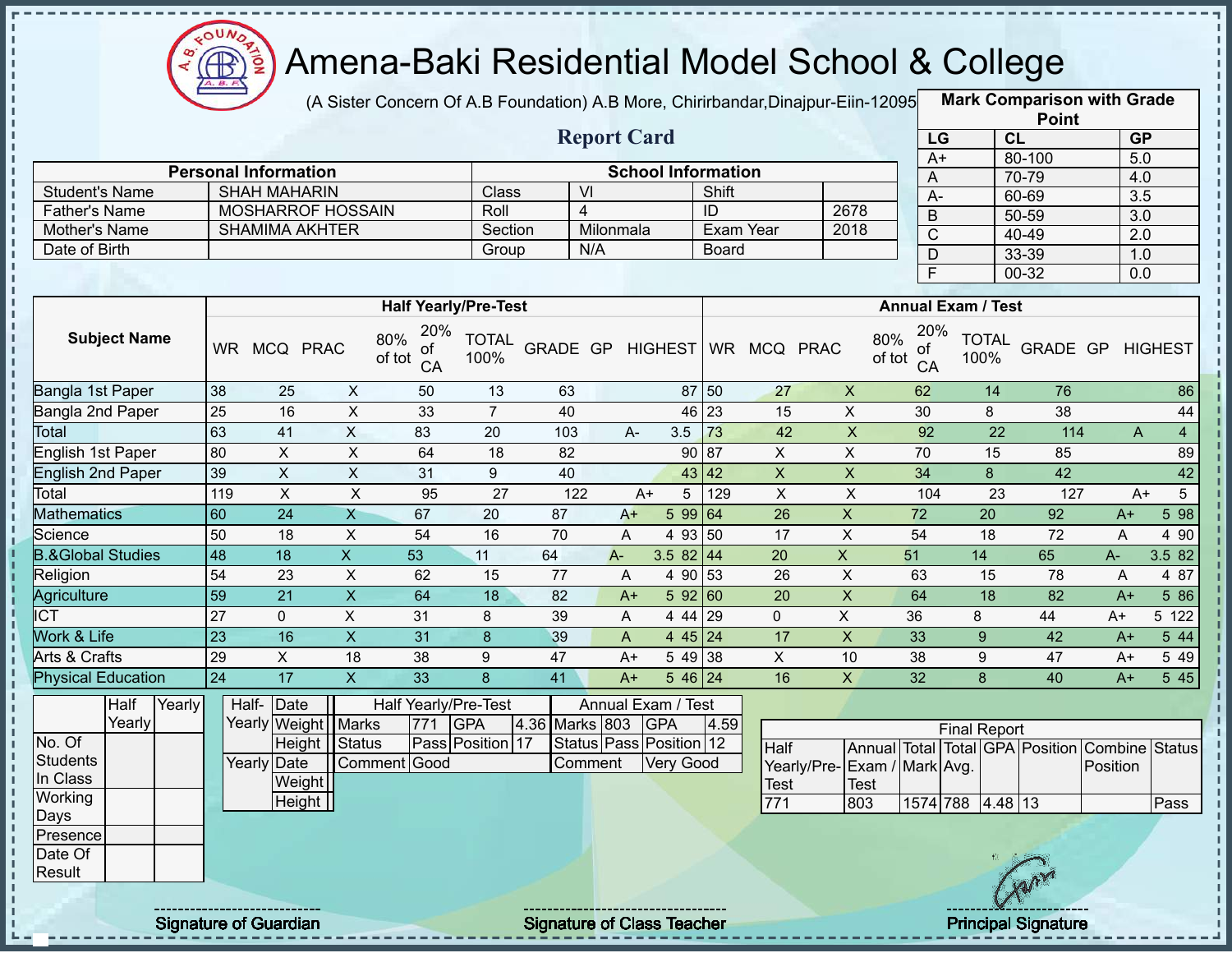

(A Sister Concern Of A.B Foundation) A.B More, Chirirbandar,Dinajpur-Eiin-120950

|                                       |                 |                                 |                           |                             |                             |                                                   |      |                           |                    |                                    |                           |                         |                           | <b>Point</b>                    |                     |                |
|---------------------------------------|-----------------|---------------------------------|---------------------------|-----------------------------|-----------------------------|---------------------------------------------------|------|---------------------------|--------------------|------------------------------------|---------------------------|-------------------------|---------------------------|---------------------------------|---------------------|----------------|
|                                       |                 |                                 |                           |                             |                             | <b>Report Card</b>                                |      |                           |                    |                                    |                           | LG                      |                           | CL                              | <b>GP</b>           |                |
|                                       |                 | <b>Personal Information</b>     |                           |                             |                             |                                                   |      | <b>School Information</b> |                    |                                    |                           | $A+$                    |                           | 80-100                          | $\overline{5.0}$    |                |
| <b>Student's Name</b>                 |                 | <b>KALPITA ROY</b>              |                           |                             | Class                       | VI                                                |      |                           | Shift              |                                    |                           | A                       |                           | 70-79                           | 4.0                 |                |
| <b>Father's Name</b>                  |                 | <b>BIRENDRANATH ROY</b>         |                           |                             | Roll                        | 8                                                 |      |                           | ID                 |                                    | 2692                      | $A -$                   |                           | 60-69                           | 3.5                 |                |
| Mother's Name                         |                 | <b>BIVABATI ROY</b>             |                           |                             | Section                     | Milonmala                                         |      |                           | Exam Year          |                                    | 2018                      | $\sf B$                 |                           | 50-59                           | $\overline{3.0}$    |                |
| Date of Birth                         |                 |                                 |                           |                             | Group                       | N/A                                               |      |                           | <b>Board</b>       |                                    |                           | $\overline{\mathsf{C}}$ |                           | 40-49                           | $\overline{2.0}$    |                |
|                                       |                 |                                 |                           |                             |                             |                                                   |      |                           |                    |                                    |                           | D<br>$\overline{F}$     |                           | 33-39<br>$00 - 32$              | 1.0<br>0.0          |                |
|                                       |                 |                                 |                           |                             | <b>Half Yearly/Pre-Test</b> |                                                   |      |                           |                    |                                    |                           |                         | <b>Annual Exam / Test</b> |                                 |                     |                |
| <b>Subject Name</b>                   |                 | WR MCQ PRAC                     | 80%<br>of tot             | 20%<br>of<br>CA             | <b>TOTAL</b><br>100%        | GRADE GP                                          |      | <b>HIGHEST</b>            |                    | WR MCQ PRAC                        | 80%<br>of tot             | 20%<br>οf<br>CA         | <b>TOTAL</b><br>100%      | GRADE GP                        |                     | <b>HIGHEST</b> |
| Bangla 1st Paper                      | 57              | 28                              | X                         | 68                          | 18                          | 86                                                |      |                           | $87 \overline{54}$ | 28                                 | $\boldsymbol{X}$          | 66                      | 16                        | 82                              |                     | 86             |
| Bangla 2nd Paper                      | 25              | 19                              | $\boldsymbol{\mathsf{X}}$ | 35                          | 9                           | 44                                                |      |                           | 46 23              | 19                                 | $\overline{X}$            | 34                      | 8                         | 42                              |                     | 44             |
| <b>Total</b>                          | 82              | 47                              | $\sf X$                   | 103                         | 27                          | 130                                               | $A+$ | 5 <sub>5</sub>            | 77                 | 47                                 | $\pmb{\mathsf{X}}$        | 100                     |                           | 24<br>124                       | $A+$                | 5 <sup>5</sup> |
| English 1st Paper                     | 89              | X                               | X                         | 71                          | 18                          | 89                                                |      |                           | 90 88              | X                                  | X                         | 70                      | 18                        | 88                              |                     | 89             |
| <b>English 2nd Paper</b>              | 43              | $\pmb{\times}$                  | $\mathsf X$               | 34                          | 9                           | 43                                                |      |                           | 43 38              | $\mathsf X$                        | $\boldsymbol{\mathsf{X}}$ | 30                      | 8                         | 38                              |                     | 42             |
| Total                                 | 132             | $\mathsf{X}$                    | $\mathsf X$               | 105                         | 27                          | 132                                               | $A+$ | 5                         | 126                | $\pmb{\times}$                     | $\pmb{\times}$            | 100                     |                           | 26<br>126                       | $A+$                | $5-$           |
| <b>Mathematics</b>                    | 70              | 28                              | $\overline{X}$            | 78                          | 20                          | 98                                                | $A+$ | 5 99 68                   |                    | 30                                 | $\mathsf X$               | 78                      | 20                        | 98                              | $A+$                | 5 98           |
| Science                               | 62              | 25                              | X                         | 70                          | 18                          | 88                                                | A+   | 5 93 61                   |                    | 20                                 | X                         | 65                      | 17                        | 82                              | A+                  | 5 90           |
| <b>B.&amp;Global Studies</b>          | 56              | 28                              | $\mathsf{X}$              | 67                          | 14                          | 81                                                | $A+$ | 582 45                    |                    | 26                                 | $\pmb{\times}$            | 57                      | 15                        | 72                              | A                   | 4 8 2          |
| Religion                              | 63              | 29                              | $\pmb{\times}$            | 74                          | 16                          | 90                                                | $A+$ | 5 90 60                   |                    | 28                                 | X                         | 70                      | 17                        | 87                              | $A+$                | 5 87           |
| Agriculture                           | 63              | $\overline{25}$                 | $\overline{X}$            | 70                          | 18                          | 88                                                | $A+$ | 592 59                    |                    | 19                                 | $\overline{X}$            | 62                      | 18                        | 80                              | $A+$                | 5 86           |
| <b>ICT</b>                            | 27              | $\mathbf{0}$                    | X                         | 34                          | 9                           | 43                                                | $A+$ | 5 44 28                   |                    | 0                                  | X                         | 37                      | 9                         | 46                              | $A+$                | 5 122          |
| Work & Life                           | $\overline{24}$ | 16                              | $\mathsf{X}$              | 32                          | 8                           | 40                                                | $A+$ | $545\overline{25}$        |                    | 18                                 | $\mathsf X$               | 34                      | 9                         | 43                              | $A+$                | 5 44           |
| Arts & Crafts                         | 29              | X                               | 19                        | 38                          | 8                           | 46                                                | $A+$ | 5 49 37                   |                    | X                                  | 9                         | 37                      | 9                         | 46                              | $A+$                | 5 4 9          |
| <b>Physical Education</b>             | 26              | 17                              | $\overline{\mathsf{X}}$   | 34                          | 9                           | 43                                                | $A+$ | $546$ 23                  |                    | 17                                 | $\mathsf X$               | 32                      | 9                         | 41                              | $A+$                | 5 45           |
| Half<br>Yearly<br>Yearly              |                 | Half-Date<br>Yearly Weight      | <b>Marks</b>              | Half Yearly/Pre-Test<br>879 | <b>GPA</b>                  | 5 Marks 845                                       | GPA  | Annual Exam / Test        | 4.91               |                                    |                           |                         | <b>Final Report</b>       |                                 |                     |                |
| No. Of<br><b>Students</b><br>In Class |                 | Height<br>Yearly Date<br>Weight | <b>Status</b>             | Comment Excellent           |                             | Pass Position 2 Status Pass Position 4<br>Comment |      | <b>Very Good</b>          |                    | Half<br>Yearly/Pre-<br><b>Test</b> | Exam / Mark Avg.<br>Test  |                         |                           | Annual Total Total GPA Position | Combine<br>Position | <b>Status</b>  |
| Working<br>Days                       |                 | Height                          |                           |                             |                             |                                                   |      |                           |                    | 879                                | 845                       |                         | 1724 862 4.95 3           |                                 |                     | Pass           |
| Presence                              |                 |                                 |                           |                             |                             |                                                   |      |                           |                    |                                    |                           |                         |                           |                                 |                     |                |
| Date Of                               |                 |                                 |                           |                             |                             |                                                   |      |                           |                    |                                    |                           |                         |                           |                                 |                     |                |
| Result                                |                 |                                 |                           |                             |                             |                                                   |      |                           |                    |                                    |                           |                         |                           |                                 |                     |                |
|                                       |                 | <b>Signature of Guardian</b>    |                           |                             |                             | <b>Signature of Class Teacher</b>                 |      |                           |                    |                                    |                           |                         |                           | <b>Principal Signature</b>      |                     |                |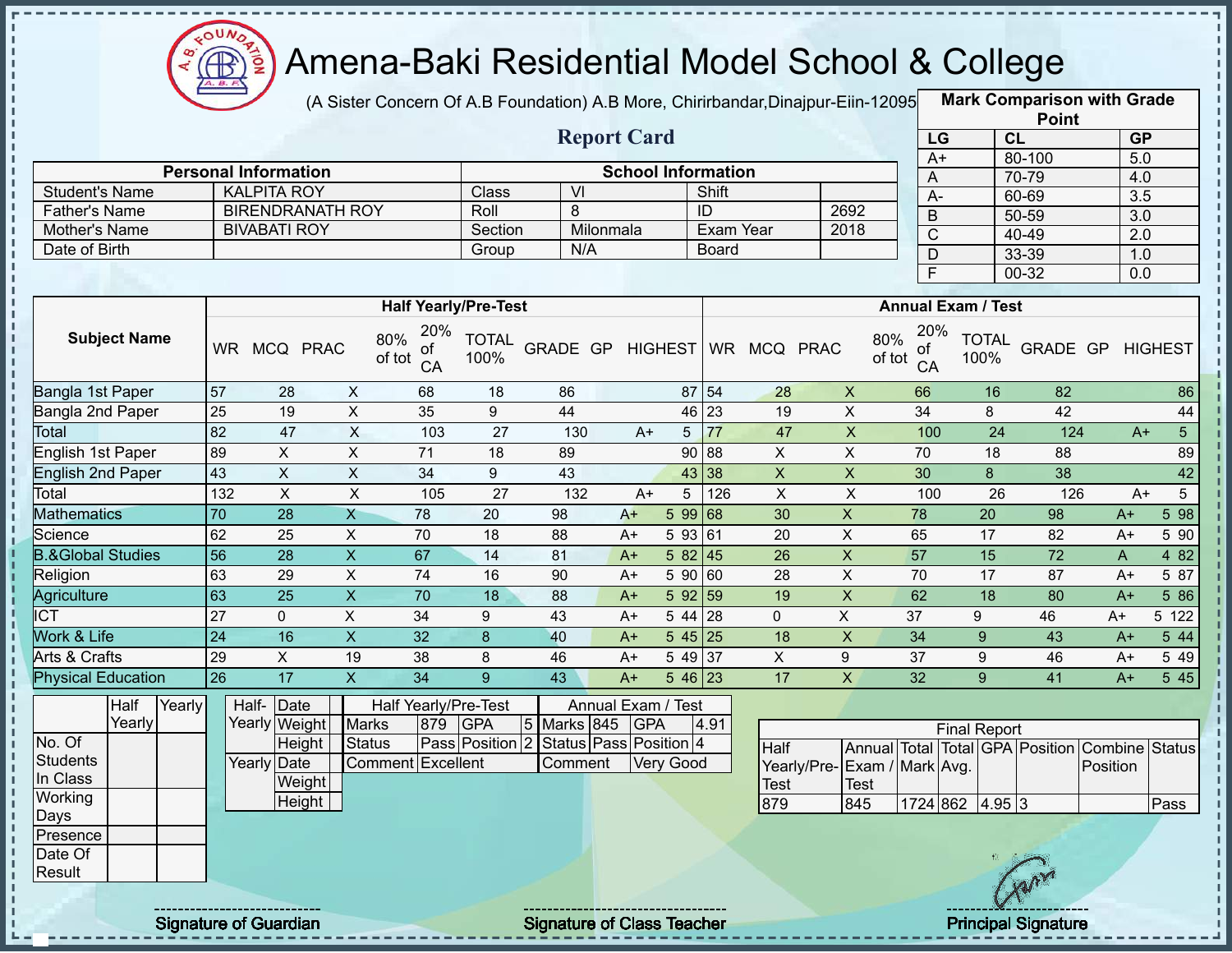

(A Sister Concern Of A.B Foundation) A.B More, Chirirbandar,Dinajpur-Eiin-120950

|                              |                 |                              |                             |                           |                           |                             |                         |                    |                                   |              |                 |                           |                               |                           |                | <b>Point</b>                    |                  |                |
|------------------------------|-----------------|------------------------------|-----------------------------|---------------------------|---------------------------|-----------------------------|-------------------------|--------------------|-----------------------------------|--------------|-----------------|---------------------------|-------------------------------|---------------------------|----------------|---------------------------------|------------------|----------------|
|                              |                 |                              |                             |                           |                           |                             |                         | <b>Report Card</b> |                                   |              |                 |                           | LG                            |                           | CL             |                                 | <b>GP</b>        |                |
|                              |                 |                              | <b>Personal Information</b> |                           |                           |                             |                         |                    | <b>School Information</b>         |              |                 |                           | $A+$                          |                           |                | 80-100                          | 5.0              |                |
| <b>Student's Name</b>        |                 |                              | <b>SHNJIDA AKHTER ETI</b>   |                           |                           | Class                       | $\overline{\mathsf{V}}$ |                    |                                   | Shift        |                 |                           | $\overline{A}$                |                           |                | 70-79                           | 4.0              |                |
| <b>Father's Name</b>         |                 |                              | <b>HOBIBAR RAHMAN</b>       |                           |                           | Roll                        | 9                       |                    |                                   | ID           |                 | 2701                      | $A -$                         |                           |                | 60-69                           | $\overline{3.5}$ |                |
| Mother's Name                |                 |                              | <b>ABJALUN NESA</b>         |                           |                           | Section                     |                         | Milonmala          |                                   | Exam Year    |                 | 2018                      | $\mathsf B$                   |                           |                | 50-59                           | 3.0              |                |
| Date of Birth                |                 |                              |                             |                           |                           | Group                       |                         | N/A                |                                   | <b>Board</b> |                 |                           | $\overline{C}$                |                           |                | 40-49                           | 2.0              |                |
|                              |                 |                              |                             |                           |                           |                             |                         |                    |                                   |              |                 |                           | $\mathsf D$<br>$\overline{F}$ |                           |                | 33-39<br>$00 - 32$              | 1.0<br>0.0       |                |
|                              |                 |                              |                             |                           |                           |                             |                         |                    |                                   |              |                 |                           |                               |                           |                |                                 |                  |                |
|                              |                 |                              |                             |                           |                           | <b>Half Yearly/Pre-Test</b> |                         |                    |                                   |              |                 |                           |                               | <b>Annual Exam / Test</b> |                |                                 |                  |                |
| <b>Subject Name</b>          |                 |                              | WR MCQ PRAC                 | 80%                       | 20%<br>of<br>of tot<br>CA | <b>TOTAL</b><br>100%        | GRADE GP                |                    | <b>HIGHEST</b>                    |              | WR MCQ PRAC     | 80%<br>of tot             | 20%<br>of<br>CA               | <b>TOTAL</b><br>100%      |                | GRADE GP                        |                  | <b>HIGHEST</b> |
| Bangla 1st Paper             | 41              |                              | 25                          | X                         | 53                        | 10                          | 63                      |                    | 87                                | 44           | 26              | $\boldsymbol{X}$          | 56                            |                           | 16             | 72                              |                  | 86             |
| Bangla 2nd Paper             | 21              |                              | 19                          | X                         | 32                        | $\overline{7}$              | 39                      |                    | 46                                | 22           | 18              | $\mathsf X$               | 32                            |                           | 8              | 40                              |                  | 44             |
| Total                        | 62              |                              | 44                          | $\overline{X}$            | 85                        | 17                          | 102                     | A-                 | 3.5                               | 66           | 44              | $\boldsymbol{\mathsf{X}}$ | 88                            |                           | 24             | 112                             | A                | $\overline{4}$ |
| English 1st Paper            | 80              |                              | X                           | X                         | 64                        | 14                          | 78                      |                    | 90                                | 72           | X               | X                         | 58                            |                           | 16             | 74                              |                  | 89             |
| <b>English 2nd Paper</b>     | $\overline{34}$ |                              | $\pmb{\times}$              | X                         | 27                        | 8                           | 35                      |                    | 43                                | 31           | $\pmb{\times}$  | $\mathsf X$               | 25                            |                           | $\overline{7}$ | 32                              |                  | 42             |
| Total                        |                 | 114                          | $\pmb{\times}$              | $\boldsymbol{\mathsf{X}}$ | 91                        | 22                          | 113                     |                    | A<br>4                            | 103          | $\pmb{\times}$  | $\mathsf X$               | 83                            |                           | 23             | 106                             | A                | $\overline{4}$ |
| <b>Mathematics</b>           | $\overline{53}$ |                              | $\overline{22}$             | $\overline{X}$            | 60                        | 18                          | 78                      | $\overline{A}$     | 4 9 9                             | 59           | $\overline{27}$ | $\pmb{\times}$            | 69                            | $\overline{20}$           |                | 89                              | $A+$             | 5 98           |
| Science                      | 54              |                              | 20                          | X                         | 59                        | 15                          | 74                      | Α                  | 4 9 3                             | 50           | 21              | X                         | 57                            | 12                        |                | 69                              | A-               | 3.5 90         |
| <b>B.&amp;Global Studies</b> | 51              |                              | 23                          | $\mathsf{X}$              | 59                        | 13                          | 72                      | $\mathsf{A}$       | 4 8 2                             | 42           | 26              | $\mathsf{X}$              | 54                            | 15                        |                | 69                              | $A -$            | 3.5 82         |
| Religion                     | 44              |                              | 25                          | $\pmb{\times}$            | 55                        | 14                          | 69                      | A-                 | 3.5 90                            | 53           | 25              | $\pmb{\times}$            | 62                            | 15                        |                | 77                              | $\overline{A}$   | 4 87           |
| Agriculture                  | 60              |                              | $\overline{22}$             | $\overline{X}$            | 66                        | 18                          | 84                      | $A+$               | 5 9 2                             | 60           | 19              | X                         | 63                            | 16                        |                | 79                              | $\overline{A}$   | 4 8 6          |
| <b>ICT</b>                   | 27              |                              | $\mathbf 0$                 | X                         | 32                        | 9                           | 41                      | $A+$               | 5 4 4                             | 26           | $\mathbf{0}$    | X                         | 43                            | 9                         |                | 52                              | $A+$             | 5 122          |
| Work & Life                  | 21              |                              | 14                          | $\mathsf{X}$              | 28                        | 8                           | 36                      | A                  | 4 4 5                             | 23           | 16              | $\mathsf X$               | 31                            | 9                         |                | 40                              | $A+$             | 544            |
| Arts & Crafts                | 28              |                              | X                           | 20                        | 38                        | 8                           | 46                      | $A+$               | 5 4 9                             | 36           | X               | 8                         | 35                            | 8                         |                | 43                              | $A+$             | 5 4 9          |
| <b>Physical Education</b>    | 24              |                              | 16                          | $\boldsymbol{\mathsf{X}}$ | 32                        | 8                           | 40                      | $A+$               | $546$ 25                          |              | 18              | X                         | 34                            | 8                         |                | 42                              | $A+$             | 5 4 5          |
| Half<br>Yearly               |                 | Half-Date                    |                             |                           | Half Yearly/Pre-Test      |                             |                         |                    | Annual Exam / Test                |              |                 |                           |                               |                           |                |                                 |                  |                |
| Yearly                       |                 |                              | Yearly Weight               | <b>Marks</b>              | 755                       | GPA                         | 4.27                    | Marks 778          | GPA                               | 4.36         |                 |                           |                               | <b>Final Report</b>       |                |                                 |                  |                |
| No. Of                       |                 |                              | Height                      | Status                    |                           | Pass Position 21            |                         |                    | Status Pass Position 21           |              | <b>Half</b>     |                           |                               |                           |                | Annual Total Total GPA Position | Combine          | <b>Status</b>  |
| <b>Students</b>              |                 | Yearly Date                  |                             | Comment Good              |                           |                             |                         | Comment            | <b>Very Good</b>                  |              | Yearly/Pre-     | Exam / Mark Avg.          |                               |                           |                |                                 | Position         |                |
| In Class                     |                 |                              | Weight                      |                           |                           |                             |                         |                    |                                   |              | <b>Test</b>     | Test                      |                               |                           |                |                                 |                  |                |
| Working                      |                 |                              | Height                      |                           |                           |                             |                         |                    |                                   |              | 755             | 778                       |                               | 1533 767 4.32 19          |                |                                 |                  | Pass           |
| Days                         |                 |                              |                             |                           |                           |                             |                         |                    |                                   |              |                 |                           |                               |                           |                |                                 |                  |                |
| Presence<br>Date Of          |                 |                              |                             |                           |                           |                             |                         |                    |                                   |              |                 |                           |                               |                           |                |                                 |                  |                |
| Result                       |                 |                              |                             |                           |                           |                             |                         |                    |                                   |              |                 |                           |                               |                           |                |                                 |                  |                |
|                              |                 |                              |                             |                           |                           |                             |                         |                    |                                   |              |                 |                           |                               |                           |                |                                 |                  |                |
|                              |                 | <b>Signature of Guardian</b> |                             |                           |                           |                             |                         |                    | <b>Signature of Class Teacher</b> |              |                 |                           |                               |                           |                | <b>Principal Signature</b>      |                  |                |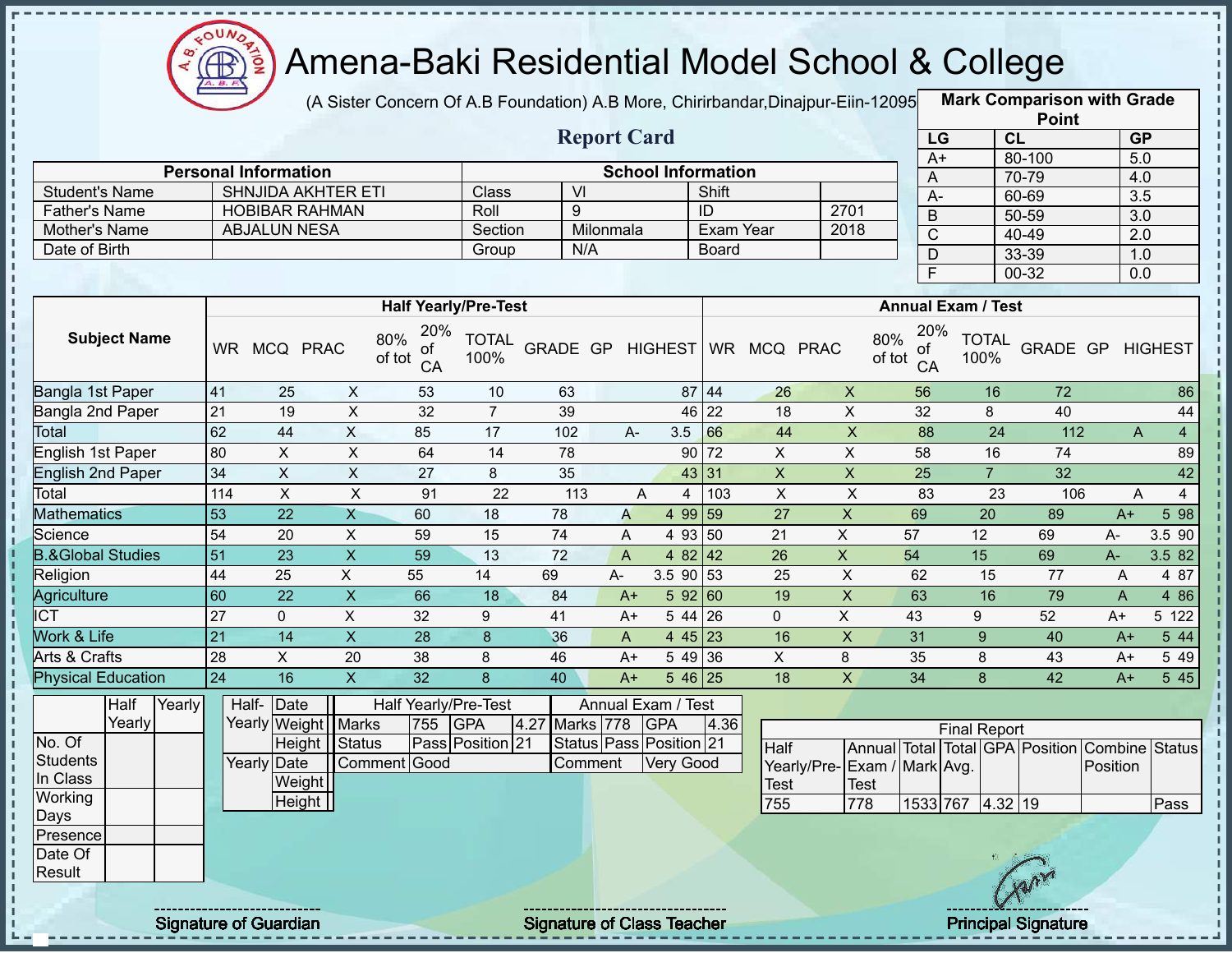

(A Sister Concern Of A.B Foundation) A.B More, Chirirbandar,Dinajpur-Eiin-12095 **Mark Comparison with Grade** 

|                                |                           |        |                 |                             |                           |                                  |                      |                                          |                      |                           |                      |                           |                             |                 |                       |                           | <b>Point</b>                            |                  |                      |
|--------------------------------|---------------------------|--------|-----------------|-----------------------------|---------------------------|----------------------------------|----------------------|------------------------------------------|----------------------|---------------------------|----------------------|---------------------------|-----------------------------|-----------------|-----------------------|---------------------------|-----------------------------------------|------------------|----------------------|
|                                |                           |        |                 |                             |                           |                                  |                      |                                          |                      | <b>Report Card</b>        |                      |                           |                             |                 | LG                    |                           | CL                                      |                  | GP                   |
|                                |                           |        |                 |                             |                           |                                  |                      |                                          |                      |                           |                      |                           |                             |                 | $A+$                  |                           | 80-100                                  |                  | 5.0                  |
|                                |                           |        |                 | <b>Personal Information</b> |                           |                                  |                      |                                          |                      | <b>School Information</b> |                      |                           |                             |                 | A                     |                           | 70-79                                   |                  | 4.0                  |
| <b>Student's Name</b>          |                           |        |                 |                             | <b>MISBATUN NAHAR MIM</b> |                                  | Class                |                                          | $\overline{V}$<br>10 |                           | Shift                |                           |                             |                 | $A -$                 |                           | 60-69                                   |                  | $\overline{3.5}$     |
| <b>Father's Name</b>           |                           |        |                 |                             | <b>MD.MIJANUR RAHMAN</b>  |                                  | Roll                 |                                          |                      |                           | ID                   |                           | 2703                        |                 | $\overline{B}$        |                           | $50 - 59$                               |                  | $\overline{3.0}$     |
| Mother's Name<br>Date of Birth |                           |        |                 | <b>MST.LOTIFA SHARMIN</b>   |                           |                                  | Section              |                                          | Milonmala<br>N/A     |                           |                      | Exam Year                 | 2018                        |                 | $\overline{\text{C}}$ |                           | 40-49                                   |                  | 2.0                  |
|                                |                           |        |                 |                             |                           |                                  | Group                |                                          |                      |                           | <b>Board</b>         |                           |                             |                 | $\overline{D}$        |                           | 33-39                                   |                  | 1.0                  |
|                                |                           |        |                 |                             |                           |                                  |                      |                                          |                      |                           |                      |                           |                             |                 | F                     |                           | $00 - 32$                               |                  | $\overline{0.0}$     |
|                                |                           |        |                 |                             |                           | <b>Half Yearly/Pre-Test</b>      |                      |                                          |                      |                           |                      |                           |                             |                 |                       | <b>Annual Exam / Test</b> |                                         |                  |                      |
|                                |                           |        |                 |                             |                           |                                  |                      |                                          |                      |                           |                      |                           |                             |                 | 20%                   |                           |                                         |                  |                      |
|                                | <b>Subject Name</b>       |        |                 | WR MCQ PRAC                 |                           | 20%<br>80%<br>οf<br>of tot<br>CA | <b>TOTAL</b><br>100% | GRADE GP HIGHEST                         |                      |                           |                      | WR MCQ PRAC               |                             | 80%<br>of tot   | 0f<br>CA              | <b>TOTAL</b><br>100%      |                                         | GRADE GP HIGHEST |                      |
| Bangla 1st Paper               |                           |        | 25              | 23                          | $\mathsf{X}$              | 38                               | 6                    | 44                                       |                      |                           | 87 30                | 24                        | $\mathsf{X}$                | 43              |                       | $\overline{7}$            | $\overline{50}$                         |                  | 86                   |
| Bangla 2nd Paper               |                           |        | 21              | 11                          | $\mathsf{X}$              | 26                               | 5                    | 31                                       |                      |                           | 46 17                | 12                        | $\overline{\mathsf{x}}$     | 23              |                       | $\overline{7}$            | 30                                      |                  | 44                   |
| Total                          |                           |        | 46              | 34                          | X                         | 64                               | 11                   | 75                                       |                      | B                         | 47<br>3 <sup>1</sup> | 36                        | $\overline{\mathsf{x}}$     |                 | 66                    | 14                        | 80                                      |                  | B.<br>3 <sup>1</sup> |
| <b>English 1st Paper</b>       |                           |        | 56              | $\overline{X}$              | $\overline{X}$            | 45                               | 11                   | 56                                       |                      |                           | 90 68                | $\mathsf{X}$              | $\overline{\mathsf{x}}$     | 54              |                       | 12                        | 66                                      |                  | 89                   |
| <b>English 2nd Paper</b>       |                           |        | 10              | $\mathsf{X}$                | $\overline{\mathsf{x}}$   | 8                                | 5                    | 13                                       |                      |                           | 43 21                | $\boldsymbol{\mathsf{X}}$ | $\overline{\mathsf{x}}$     | 17              |                       | $\overline{4}$            | 21                                      |                  | 42                   |
| Total                          |                           |        | 66              | $\mathsf{X}$                | $\mathsf{X}$              | 53                               | 16                   | 69                                       |                      | $\mathsf{C}$              | $\overline{2}$<br>89 | $\overline{X}$            | $\pmb{\times}$              |                 | 71                    | 16                        | 87                                      |                  | B<br>3 <sup>1</sup>  |
| <b>Mathematics</b>             |                           |        | 16              | 19                          | $\mathsf{X}$              | 28                               | 12                   | 40                                       |                      | $\mathsf C$               | $299$ 18             | 17                        | $\pmb{\times}$              | 28              |                       | 12                        | 40                                      | $\mathbf C$      | 298                  |
| Science                        |                           |        | 32              | 14                          | X                         | $\overline{37}$                  | 10                   | 47                                       |                      | $\mathbf C$               | 293   28             | 14                        | $\pmb{\times}$              | 34              |                       | 11                        | 45                                      | $\mathsf{C}$     | 2 90                 |
| <b>B.&amp;Global Studies</b>   |                           |        | 30              | $\overline{14}$             | $\overline{X}$            | 35                               | $\boldsymbol{9}$     | 44                                       |                      | $\mathbf C$               | 2 82 36              | 18                        | $\overline{X}$              | 43              |                       | $\overline{11}$           | 54                                      | B                | $382$                |
| Religion                       |                           |        | 24              | 17                          | $\overline{\mathsf{x}}$   | 33                               | 14                   | 47                                       |                      | $\mathbf C$               | $2\overline{90}$ 44  | 18                        | $\overline{X}$              | 50              |                       | 13                        | 63                                      | A-               | 3.5 87               |
| Agriculture                    |                           |        | 56              | $\overline{18}$             | $\overline{\mathsf{x}}$   | 59                               | $\overline{13}$      | $\overline{72}$                          |                      | $\overline{A}$            | 4 92 58              | $\overline{20}$           | $\overline{X}$              | 62              |                       | 16                        | 78                                      | $\overline{A}$   | 4 8 6                |
| $\overline{ICT}$               |                           |        | 23              | $\mathbf 0$                 | $\mathsf{X}$              | 27                               | 9                    | 36                                       |                      | A                         | 44124                | 0                         | $\overline{X}$              | 31              |                       | $\overline{7}$            | 38                                      | A                | 4 122                |
| Work & Life                    |                           |        | $\overline{21}$ | $\overline{13}$             | $\overline{X}$            | $\overline{27}$                  | $6\overline{6}$      | 33                                       | $A-$                 |                           | $3.5$ 45 19          | $\overline{9}$            | $\overline{X}$              | $\overline{22}$ |                       | $\overline{7}$            | $\overline{29}$                         | B                | $344$                |
| <b>Arts &amp; Crafts</b>       |                           |        | 28              | $\overline{X}$              | 17                        | 36                               | 8                    | 44                                       |                      | $A+$                      | 5 49 35              | $\overline{X}$            | 9                           | 35              |                       | 9                         | 44                                      | $A+$             | 5 4 9                |
|                                | <b>Physical Education</b> |        | 21              | 14                          | $\mathsf{X}$              | 28                               | 5 <sup>5</sup>       | 33                                       | $A -$                |                           | 3.5 46 25            | 13                        | $\mathsf X$                 | 30              |                       | $6\phantom{1}$            | 36                                      | $\mathsf{A}$     | 445                  |
|                                | Half                      | Yearly |                 | Half-Date                   |                           | Half Yearly/Pre-Test             |                      |                                          |                      | Annual Exam / Test        |                      |                           |                             |                 |                       |                           |                                         |                  |                      |
|                                | Yearly                    |        |                 | Yearly Weight               | <b>Marks</b>              | 540                              | <b>GPA</b>           | $\overline{3}$                           | Marks 594            | <b>GPA</b>                | 3.32                 |                           |                             |                 |                       | <b>Final Report</b>       |                                         |                  |                      |
| No. Of                         |                           |        |                 | Height                      | <b>Status</b>             |                                  |                      | Pass Position 43 Status Pass Position 44 |                      |                           |                      | Half                      |                             |                 |                       |                           | Annual Total Total GPA Position Combine |                  | <b>Status</b>        |
| <b>Students</b>                |                           |        |                 | <b>Yearly Date</b>          |                           | Comment Imprv. Needed            |                      |                                          | Comment              | <b>Very Good</b>          |                      |                           | Yearly/Pre-Exam / Mark Avg. |                 |                       |                           |                                         | Position         |                      |
| In Class                       |                           |        |                 | Weight                      |                           |                                  |                      |                                          |                      |                           |                      | <b>Test</b>               | <b>Test</b>                 |                 |                       |                           |                                         |                  |                      |
| Working                        |                           |        |                 | Height                      |                           |                                  |                      |                                          |                      |                           |                      | 540                       | 594                         |                 |                       | 1134 569 3.16 43          |                                         |                  | Pass                 |
| Days                           |                           |        |                 |                             |                           |                                  |                      |                                          |                      |                           |                      |                           |                             |                 |                       |                           |                                         |                  |                      |
| Presence                       |                           |        |                 |                             |                           |                                  |                      |                                          |                      |                           |                      |                           |                             |                 |                       |                           |                                         |                  |                      |
| Date Of<br>Result              |                           |        |                 |                             |                           |                                  |                      |                                          |                      |                           |                      |                           |                             |                 |                       |                           |                                         |                  |                      |
|                                |                           |        |                 |                             |                           |                                  |                      |                                          |                      |                           |                      |                           |                             |                 |                       |                           |                                         |                  |                      |
|                                |                           |        |                 |                             |                           |                                  |                      |                                          |                      |                           |                      |                           |                             |                 |                       |                           |                                         |                  |                      |

Signature of Guardian Signature of Class Teacher **Signature of Class Teacher** Principal Signature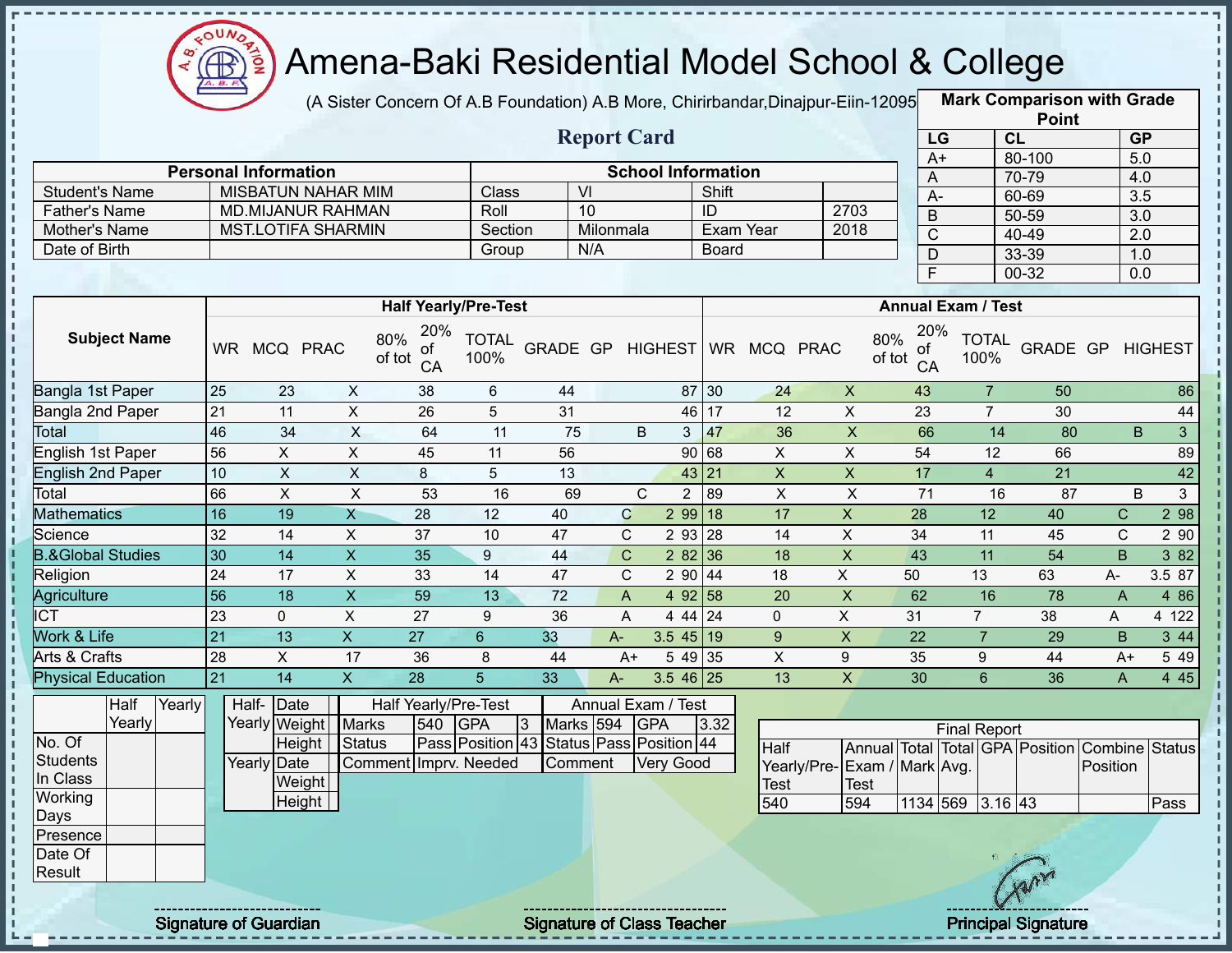

(A Sister Concern Of A.B Foundation) A.B More, Chirirbandar,Dinajpur-Eiin-12095 **Mark Comparison with Grade** 

|                                |                 |                                                 |                           |                                  |                      |                |                       |                                   |              |                              |                           |                 |                           | <b>Point</b>                    |          |                        |
|--------------------------------|-----------------|-------------------------------------------------|---------------------------|----------------------------------|----------------------|----------------|-----------------------|-----------------------------------|--------------|------------------------------|---------------------------|-----------------|---------------------------|---------------------------------|----------|------------------------|
|                                |                 |                                                 |                           |                                  |                      |                | <b>Report Card</b>    |                                   |              |                              |                           | LG              |                           | CL                              |          | GP                     |
|                                |                 |                                                 |                           |                                  |                      |                |                       |                                   |              |                              |                           | $A+$            |                           | 80-100                          |          | 5.0                    |
|                                |                 | <b>Personal Information</b>                     |                           |                                  |                      |                |                       | <b>School Information</b>         |              |                              |                           | A               |                           | 70-79                           |          | 4.0                    |
| <b>Student's Name</b>          |                 | MST. ISHRAT ZAHAN JUTHI<br><b>MD.AZAHAR ALI</b> |                           |                                  | Class<br>Roll        |                | VI<br>$\overline{15}$ |                                   | Shift<br>ID  |                              | 2716                      | $A -$           |                           | 60-69                           |          | 3.5                    |
| <b>Father's Name</b>           |                 | <b>MST. NUR JAHAN</b>                           |                           |                                  |                      | Section        | Milonmala             |                                   |              | Exam Year                    | 2018                      | $\sf B$         |                           | 50-59                           |          | 3.0                    |
| Mother's Name<br>Date of Birth |                 |                                                 |                           |                                  | Group                |                | N/A                   |                                   | <b>Board</b> |                              |                           | $\overline{C}$  |                           | 40-49                           |          | 2.0                    |
|                                |                 |                                                 |                           |                                  |                      |                |                       |                                   |              |                              |                           | D               |                           | 33-39                           |          | 1.0                    |
|                                |                 |                                                 |                           |                                  |                      |                |                       |                                   |              |                              |                           | $\overline{F}$  |                           | 00-32                           |          | 0.0                    |
|                                |                 |                                                 |                           | <b>Half Yearly/Pre-Test</b>      |                      |                |                       |                                   |              |                              |                           |                 | <b>Annual Exam / Test</b> |                                 |          |                        |
| <b>Subject Name</b>            |                 | WR MCQ PRAC                                     |                           | 20%<br>80%<br>οf<br>of tot<br>CA | <b>TOTAL</b><br>100% |                |                       |                                   |              | GRADE GP HIGHEST WR MCQ PRAC | 80%<br>of tot             | 20%<br>ot<br>CA | <b>TOTAL</b><br>100%      | GRADE GP                        |          | <b>HIGHEST</b>         |
| Bangla 1st Paper               | 46              | 28                                              | X                         | 59                               | 10                   | 69             |                       |                                   | 87 45        | 24                           | $\pmb{\times}$            | 55              | 14                        | 69                              |          | 86                     |
| Bangla 2nd Paper               | 25              | 15                                              | $\overline{X}$            | 32                               | $7\overline{ }$      | 39             |                       | 46                                | 21           | 19                           | $\overline{X}$            | 32              | 8                         | 40                              |          | 44                     |
| <b>Total</b>                   | 71              | 43                                              | X                         | 91                               | 17                   | 108            |                       | A<br>$4 \overline{ }$             | 66           | 43                           | $\boldsymbol{\mathsf{X}}$ | 87              |                           | 22                              | 109      | A<br>$\overline{4}$    |
| English 1st Paper              | 80              | $\pmb{\times}$                                  | $\pmb{\times}$            | 64                               | 16                   | 80             |                       | 90                                | 88           | X                            | $\pmb{\times}$            | 70              | 18                        | 88                              |          | 89                     |
| <b>English 2nd Paper</b>       | 34              | $\mathsf X$                                     | $\pmb{\times}$            | 27                               | $\overline{7}$       | 34             |                       | 43                                | 33           | $\mathsf X$                  | $\pmb{\times}$            | 26              | $6\phantom{1}$            | 32                              |          | 42                     |
| Total                          | 114             | $\overline{\mathsf{x}}$                         | $\overline{X}$            | 91                               | 23                   | 114            |                       | A<br>$\overline{4}$               | 121          | $\overline{X}$               | $\boldsymbol{\mathsf{X}}$ | 96              |                           | 24                              | 120      | $\overline{5}$<br>$A+$ |
| <b>Mathematics</b>             | 67              | 22                                              | $\mathsf{X}$              | 71                               | 19                   | 90             | $A+$                  | 5 99 39                           |              | 24                           | $\pmb{\mathsf{X}}$        | 50              | 20                        | 70                              | A        | 4 98                   |
| Science                        | 54              | 19                                              | X                         | 58                               | 19                   | 77             | A                     | 4 93 54                           |              | 15                           | $\boldsymbol{\mathsf{X}}$ | 55              | 17                        | 72                              | A        | 4 90                   |
| <b>B.&amp;Global Studies</b>   | 55              | 18                                              | $\pmb{\times}$            | 58                               | 13                   | 71             | A                     | 4 $82$ 52                         |              | 25                           | $\mathsf X$               | 62              | 15                        | 77                              | A        | 4 8 2                  |
| Religion                       | 55              | 29                                              | $\mathsf{X}$              | 67                               | 15                   | 82             | $A+$                  | 59055                             |              | 22                           | $\sf X$                   | 62              | 17                        | 79                              | A        | 4 87                   |
| Agriculture                    | 62              | 22                                              | $\boldsymbol{\mathsf{X}}$ | 67                               | 18                   | 85             | $A+$                  | 59262                             |              | 18                           | $\pmb{\times}$            | 64              | 18                        | 82                              | $A+$     | 5 86                   |
| $\overline{ICT}$               | 27              | $\mathbf 0$                                     | $\pmb{\times}$            | 29                               | 8                    | 37             | Α                     | 4 4 4                             | 27           | $\mathbf 0$                  | $\mathsf{X}$              | 36              | 8                         | 44                              | A+       | 5 122                  |
| Work & Life                    | 24              | 16                                              | $\boldsymbol{\mathsf{X}}$ | 32                               | 8                    | 40             | $A+$                  | $545$   24                        |              | 18                           | $\boldsymbol{\mathsf{X}}$ | 34              | 9                         | 43                              | $A+$     | 5 44                   |
| Arts & Crafts                  | $\overline{28}$ | $\pmb{\times}$                                  | 14                        | 34                               | 8                    | 42             | $A+$                  | 54935                             |              | $\mathsf{X}$                 | 10                        | 36              | 9                         | 45                              | $A+$     | 5 4 9                  |
| <b>Physical Education</b>      | 24              | 17                                              | $\mathsf{X}$              | 33                               | 8                    | 41             | $A+$                  | $546$ 25                          |              | 17                           | $\mathsf{x}$              | 34              | 9 <sup>°</sup>            | 43                              | $A+$     | 5 45                   |
| Half<br>Yearly                 |                 | Half-<br>Date                                   |                           | Half Yearly/Pre-Test             |                      |                |                       | Annual Exam / Test                |              |                              |                           |                 |                           |                                 |          |                        |
| Yearly                         |                 | Yearly Weight Marks                             |                           | 787                              | <b>GPA</b>           | 4.55 Marks 784 |                       | <b>GPA</b>                        | 4.55         |                              |                           |                 | <b>Final Report</b>       |                                 |          |                        |
| No. Of                         |                 | Height                                          | Status                    |                                  | Pass Position 10     |                |                       | Status Pass Position 14           |              | Half                         |                           |                 |                           | Annual Total Total GPA Position |          | Combine Status         |
| <b>Students</b>                |                 | Yearly Date                                     |                           | <b>Comment Very Good</b>         |                      |                | Comment               | <b>Very Good</b>                  |              | Yearly/Pre-                  | Exam / Mark Avg.          |                 |                           |                                 | Position |                        |
| In Class                       |                 | Weight                                          |                           |                                  |                      |                |                       |                                   |              | <b>Test</b>                  | Test                      |                 |                           |                                 |          |                        |
| Working                        |                 | Height                                          |                           |                                  |                      |                |                       |                                   |              | 787                          | 784                       |                 | 1571 786 4.55 10          |                                 |          | Pass                   |
| Days<br>Presence               |                 |                                                 |                           |                                  |                      |                |                       |                                   |              |                              |                           |                 |                           |                                 |          |                        |
| Date Of                        |                 |                                                 |                           |                                  |                      |                |                       |                                   |              |                              |                           |                 |                           |                                 |          |                        |
| Result                         |                 |                                                 |                           |                                  |                      |                |                       |                                   |              |                              |                           |                 |                           |                                 |          |                        |
|                                |                 |                                                 |                           |                                  |                      |                |                       |                                   |              |                              |                           |                 |                           |                                 |          |                        |
|                                |                 |                                                 |                           |                                  |                      |                |                       |                                   |              |                              |                           |                 |                           |                                 |          |                        |
|                                |                 | <b>Signature of Guardian</b>                    |                           |                                  |                      |                |                       | <b>Signature of Class Teacher</b> |              |                              |                           |                 |                           | <b>Principal Signature</b>      |          |                        |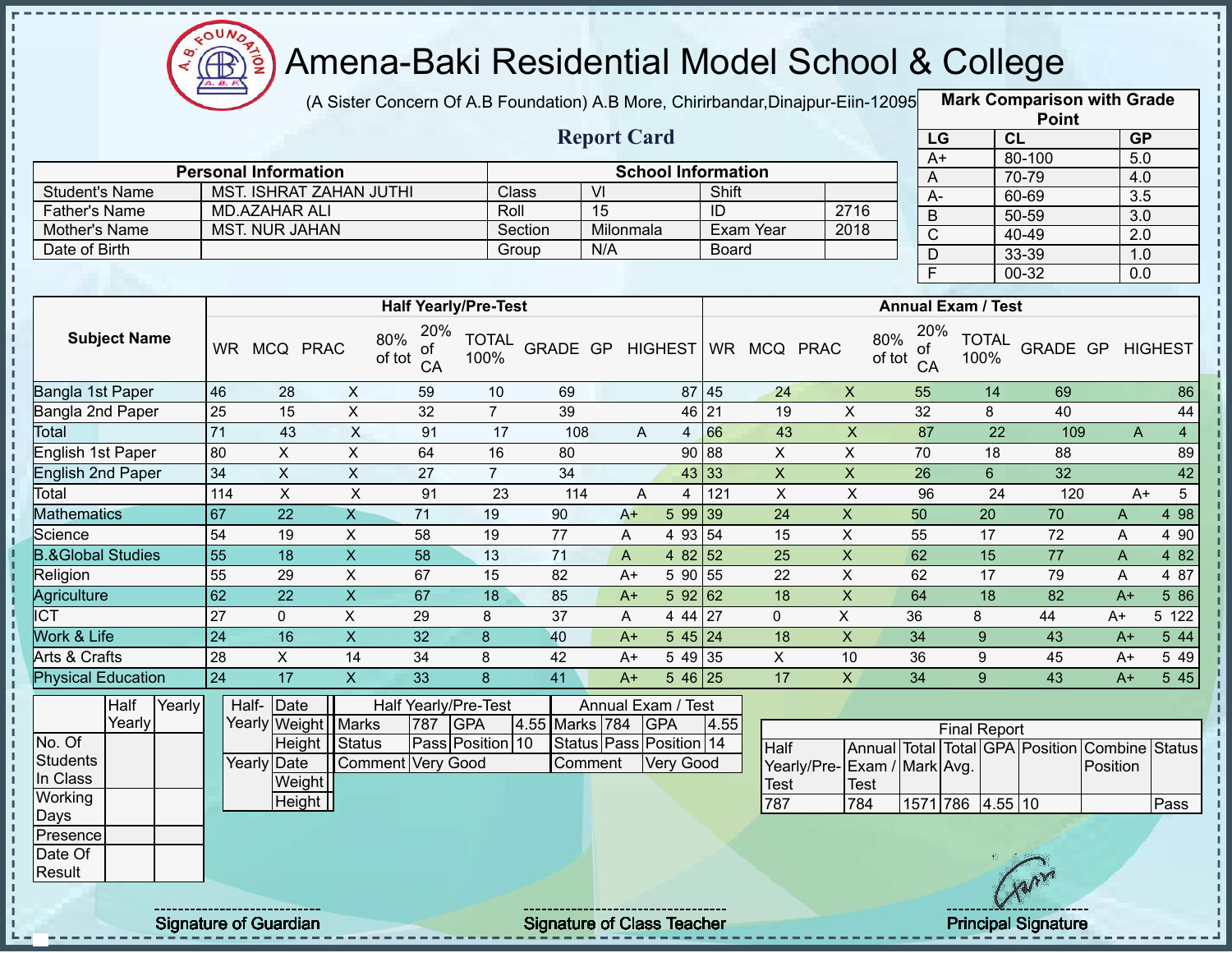

(A Sister Concern Of A.B Foundation) A.B More, Chirirbandar,Dinajpur-Eiin-12095 **Mark Comparison with Grade** 

|                      |                             |         | <b>Report Card</b> |                           |      |  |
|----------------------|-----------------------------|---------|--------------------|---------------------------|------|--|
|                      | <b>Personal Information</b> |         |                    | <b>School Information</b> |      |  |
| Student's Name       | <b>MAISHA MAHAJABIN</b>     | Class   | VI                 | Shift                     |      |  |
| <b>Father's Name</b> | MD. MOSTAFIZUR RAHAMAN      | Roll    | -21                | ID                        | 2737 |  |
| Mother's Name        | <b>MOST. MONIRA BEGUM</b>   | Section | Milonmala          | Exam Year                 | 2018 |  |
| Date of Birth        |                             | Group   | N/A                | <b>Board</b>              |      |  |
|                      |                             |         |                    |                           |      |  |

|                 | <b>Point</b> |                  |
|-----------------|--------------|------------------|
| LG              | CL           | <b>GP</b>        |
| $\overline{A+}$ | 80-100       | 5.0              |
| A               | 70-79        | 4.0              |
| А-              | 60-69        | $\overline{3.5}$ |
| B               | 50-59        | 3.0              |
| C               | 40-49        | 2.0              |
| D               | 33-39        | 1.0              |
| Ē               | 00-32        | 0.0              |

|                              |           |            |             |                                  | <b>Half Yearly/Pre-Test</b> |                 |      |   |            |     |            |             | <b>Annual Exam / Test</b>        |                      |                 |              |                     |
|------------------------------|-----------|------------|-------------|----------------------------------|-----------------------------|-----------------|------|---|------------|-----|------------|-------------|----------------------------------|----------------------|-----------------|--------------|---------------------|
| <b>Subject Name</b>          | <b>WR</b> | <b>MCQ</b> | <b>PRAC</b> | 20%<br>80%<br>οf<br>of tot<br>CA | <b>TOTAL</b><br>100%        | <b>GRADE GP</b> |      |   | HIGHEST WR |     | <b>MCQ</b> | <b>PRAC</b> | 20%<br>80%<br>0f<br>of tot<br>CA | <b>TOTAL</b><br>100% | <b>GRADE GP</b> |              | <b>HIGHEST</b>      |
| Bangla 1st Paper             | 44        | 26         | X           | 56                               | 14                          | 70              |      |   | 87 53      |     | 28         | X           | 65                               | 14                   | 79              |              | 86                  |
| Bangla 2nd Paper             | 26        | 19         | Χ           | 36                               | 9                           | 45              |      |   | 46 20      |     | 16         | X           | 29                               | $\overline{7}$       | 36              |              | 44                  |
| Total                        | 70        | 45         | X           | 92                               | 23                          | 115             |      | A |            | 73  | 44         | X           | 94                               | 21                   | 115             |              | $\overline{4}$<br>A |
| English 1st Paper            | 78        | X          | X           | 62                               | 17                          | 79              |      |   | 90 80      |     | X          | X           | 64                               | 14                   | 78              |              | 89                  |
| English 2nd Paper            | 27        | X.         | X           | 22                               | 9                           | 31              |      |   | 43 28      |     | X          | X           | 22                               | 8                    | 30              |              | 42                  |
| Total                        | 105       | X.         | X           | 84                               | 26                          | 110             |      | A |            | 108 | X          | X           | 86                               | 22                   | 108             |              | $\overline{4}$<br>A |
| <b>Mathematics</b>           | 70        | 26         | Χ           | 77                               | 20                          | 97              | $A+$ |   | 599   48   |     | 23         | X           | 57                               | 19                   | 76              | A            | 4 98                |
| Science                      | 56        | 24         | X           | 64                               | 18                          | 82              | $A+$ |   | 5 93 54    |     | 17         | X           | 57                               | 17                   | 74              | A            | 4 9 0               |
| <b>B.&amp;Global Studies</b> | 48        | 26         | X           | 59                               | 14                          | 73              | A    |   | 4 82 53    |     | 23         | X           | 61                               | 15                   | 76              | A            | 4 8 2               |
| Religion                     | 55        | 25         | X           | 64                               | 16                          | 80              | $A+$ |   | 5 90       | 55  | 16         | X           | 57                               | 17                   | 74              | A            | 4 87                |
| Agriculture                  | 63        | 23         | X.          | 69                               | 18                          | 87              | $A+$ |   | 592 59     |     | 17         | X           | 61                               | 17                   | 78              | $\mathsf{A}$ | 4 8 6               |
| <b>ICT</b>                   | 27        | $\Omega$   | X           | 33                               | 9                           | 42              | $A+$ |   | $544$ 26   |     | 0          | X           | 32                               | 6                    | 38              | A            | 4 122               |
| Work & Life                  | 24        | 12         | X           | 29                               | 8                           | 37              | A    |   | 4 45 23    |     | 17         | X           | 32                               | 9                    | 41              | $A+$         | 5 44                |
| Arts & Crafts                | 29        | X.         | 15          | 35                               | 9                           | 44              | $A+$ |   | 5 49 36    |     | X          | 8           | 35                               |                      | 42              | $A+$         | 5 4 9               |
| <b>Physical Education</b>    | 26        | 18         | X.          | 35                               | 9                           | 44              | $A+$ |   | $546$ 26   |     | 19         | X           | 36                               |                      | 43              | $A+$         | 5 4 5               |

|          | Half   | Yearly | Half-Date             |                      |     | Half Yearly/Pre-Test   |                    | Annual Exam / Test            |      |                              |             |          |                     |         |   |                                                |      |
|----------|--------|--------|-----------------------|----------------------|-----|------------------------|--------------------|-------------------------------|------|------------------------------|-------------|----------|---------------------|---------|---|------------------------------------------------|------|
|          | Yearly |        | Yearly Weight   Marks |                      | 811 | <b>IGPA</b>            | 4.64 Marks 765 GPA |                               | 4.27 |                              |             |          | <b>Final Report</b> |         |   |                                                |      |
| No. Of   |        |        |                       | Height <i>Status</i> |     | <b>Pass Position 9</b> |                    | Status   Pass   Position   25 |      | Half                         |             |          |                     |         |   | Annual Total Total GPA Position Combine Status |      |
| Students |        |        | Yearly Date           | Comment Very Good    |     |                        | Comment            | Very Good                     |      | Yearly/Pre- Exam / Mark Avg. |             |          |                     |         |   | Position                                       |      |
| In Class |        |        | Weight                |                      |     |                        |                    |                               |      | <b>Test</b>                  | <b>Test</b> |          |                     |         |   |                                                |      |
| Working  |        |        | Height                |                      |     |                        |                    |                               |      | 811                          | 765         | 1576 789 |                     | 4.45 14 |   |                                                | Pass |
| Days     |        |        |                       |                      |     |                        |                    |                               |      |                              |             |          |                     |         |   |                                                |      |
| Presence |        |        |                       |                      |     |                        |                    |                               |      |                              |             |          |                     |         |   |                                                |      |
| Date Of  |        |        |                       |                      |     |                        |                    |                               |      |                              |             |          |                     |         |   |                                                |      |
| Result   |        |        |                       |                      |     |                        |                    |                               |      |                              |             |          |                     |         | m |                                                |      |
|          |        |        |                       |                      |     |                        |                    |                               |      |                              |             |          |                     |         |   |                                                |      |

 $\mathbf{I}$ 

i,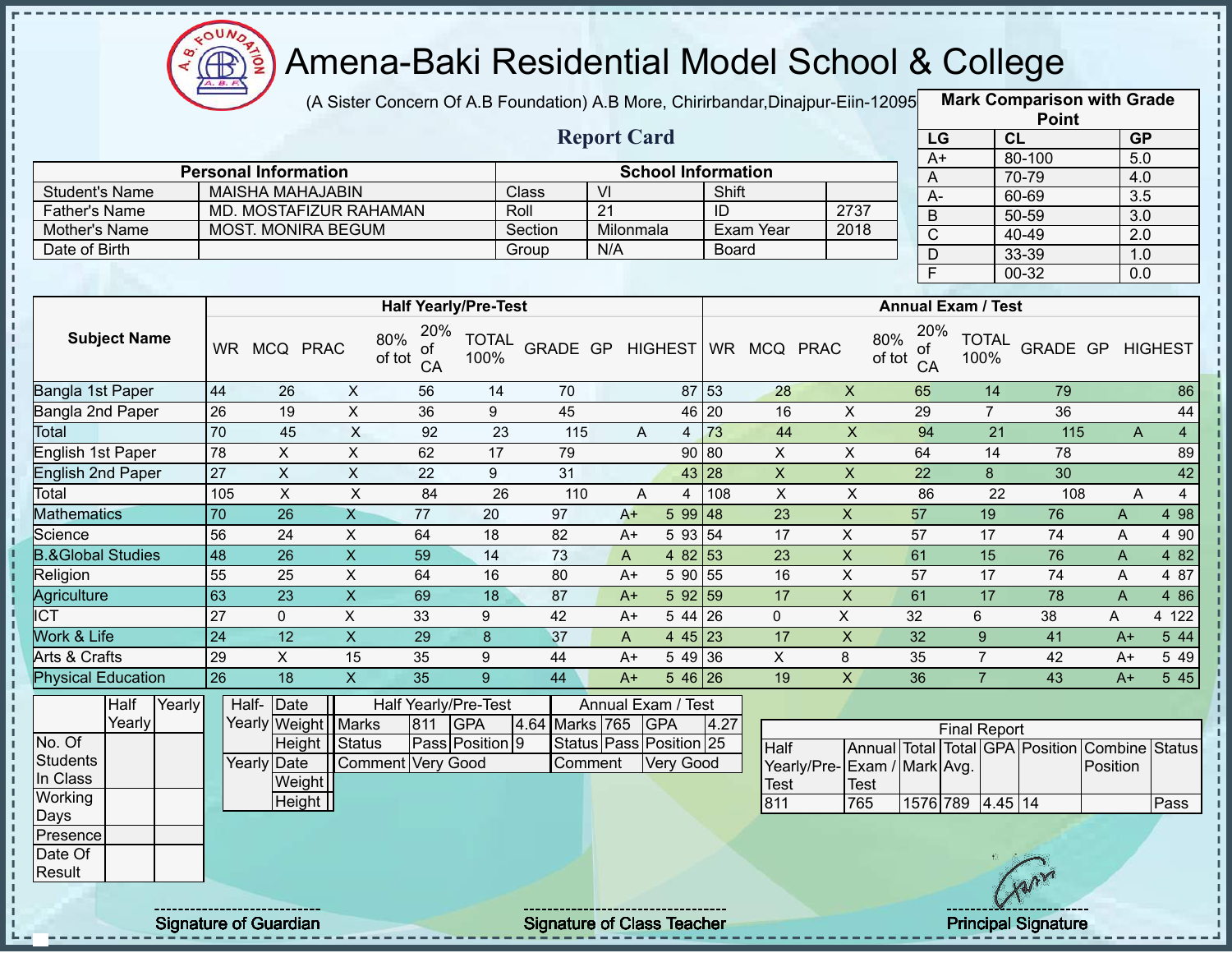

(A Sister Concern Of A.B Foundation) A.B More, Chirirbandar, Dinajpur-Eiin-12095

**Mark Comparison with Grade Point**

|                                    |                 |                                          |                         |                             |                               |                 | <b>Report Card</b>                           |                           |           |                 |                |                                            |               | LG                        |                     | CL                   |                                                |          | GP                  |
|------------------------------------|-----------------|------------------------------------------|-------------------------|-----------------------------|-------------------------------|-----------------|----------------------------------------------|---------------------------|-----------|-----------------|----------------|--------------------------------------------|---------------|---------------------------|---------------------|----------------------|------------------------------------------------|----------|---------------------|
|                                    |                 | <b>Personal Information</b>              |                         |                             |                               |                 |                                              | <b>School Information</b> |           |                 |                |                                            |               | $A+$                      |                     |                      | 80-100                                         |          | 5.0                 |
| <b>Student's Name</b>              |                 | <b>RAHATUL AINE RINAT</b>                |                         |                             | Class                         |                 | $\overline{\mathsf{V}}$                      |                           |           | Shift           |                |                                            |               | A                         |                     |                      | 70-79                                          |          | 4.0                 |
| <b>Father's Name</b>               |                 | <b>MD.RAMIJ UI ISLAM</b>                 |                         |                             | Roll                          |                 | $\overline{27}$                              |                           |           | $\overline{ID}$ |                | 2757                                       |               | $A-$                      |                     |                      | 60-69                                          |          | $\overline{3.5}$    |
| Mother's Name                      |                 | <b>MST.ROKSHANA PARVIN</b>               |                         |                             | Section                       |                 | Milonmala                                    |                           |           | Exam Year       |                | 2018                                       |               | $\overline{B}$            |                     |                      | 50-59                                          |          | $\overline{3.0}$    |
| Date of Birth                      |                 |                                          |                         |                             | Group                         |                 | N/A                                          |                           |           | <b>Board</b>    |                |                                            |               | $\overline{\text{C}}$     |                     |                      | 40-49                                          |          | $\overline{2.0}$    |
|                                    |                 |                                          |                         |                             |                               |                 |                                              |                           |           |                 |                |                                            |               | $\mathsf D$<br>F          |                     |                      | 33-39<br>00-32                                 |          | 1.0                 |
|                                    |                 |                                          |                         |                             |                               |                 |                                              |                           |           |                 |                |                                            |               |                           |                     |                      |                                                |          | 0.0                 |
|                                    |                 |                                          |                         |                             | <b>Half Yearly/Pre-Test</b>   |                 |                                              |                           |           |                 |                |                                            |               | <b>Annual Exam / Test</b> |                     |                      |                                                |          |                     |
| <b>Subject Name</b>                | <b>WR</b>       | MCQ PRAC                                 | 80%                     | 20%<br>0t<br>of tot<br>CA   | <b>TOTAL</b><br>100%          | <b>GRADE GP</b> |                                              | <b>HIGHEST</b>            |           |                 | WR MCQ PRAC    |                                            | 80%<br>of tot | 20%<br>οf<br>CA           |                     | <b>TOTAL</b><br>100% | GRADE GP                                       |          | <b>HIGHEST</b>      |
| Bangla 1st Paper                   | 51              | 25                                       | X                       | 61                          | 11                            | 72              |                                              |                           | 87 50     |                 | 29             | $\boldsymbol{X}$                           |               | 63                        |                     | 16                   | 79                                             |          | 86                  |
| Bangla 2nd Paper                   | 26              | 19                                       | $\sf X$                 | 36                          | 9                             | 45              |                                              |                           | 46 23     |                 | 15             | $\pmb{\times}$                             |               | 30                        |                     | $\overline{7}$       | 37                                             |          | 44                  |
| Total                              | 77              | 44                                       | $\times$                | 97                          | 20                            | 117             |                                              | A                         | 4         | 73              | 44             | $\pmb{\mathsf{X}}$                         |               | 93                        |                     | $\overline{23}$      | 116                                            |          | $\overline{4}$<br>A |
| English 1st Paper                  | $\overline{74}$ | $\overline{\mathsf{x}}$                  | $\overline{X}$          | 59                          | $\overline{17}$               | 76              |                                              |                           | 90 82     |                 | $\overline{X}$ | $\overline{X}$                             |               | 66                        |                     | 18                   | 84                                             |          | 89                  |
| <b>English 2nd Paper</b>           | 44              | $\mathsf X$                              | $\sf X$                 | 35                          | 8                             | 43              |                                              |                           | 43 33     |                 | $\mathsf{X}$   | $\pmb{\times}$                             |               | 26                        |                     | $\overline{7}$       | 33                                             |          | 42                  |
| Total                              | 118             | $\overline{X}$                           | $\overline{X}$          | 94                          | 25                            | 119             |                                              | A                         | 4         | 115             | X              | $\overline{X}$                             |               | 92                        |                     | 25                   | 117                                            |          | $\overline{4}$<br>A |
| <b>Mathematics</b>                 | 69              | $\overline{27}$                          | X                       | 77                          | 20                            | 97              |                                              | $A+$                      | 59958     |                 | 28             | X                                          |               | 69                        |                     | 20                   | 89                                             | $A+$     | 598                 |
| Science                            | 61              | $\overline{26}$                          | $\pmb{\times}$          | 70                          | 18                            | 88              |                                              | $A+$                      | 5 93 58   |                 | 16             | $\overline{X}$                             |               | 59                        |                     | 19                   | 78                                             | A        | 4 9 0               |
| <b>B.&amp;Global Studies</b>       | 56              | 21                                       | $\overline{\mathsf{x}}$ | 62                          | 13                            | 75              | A                                            |                           | 4 82 54   |                 | 23             | $\mathsf X$                                |               | 62                        |                     | 16                   | 78                                             | A        | 4 8 2               |
| Religion                           | $\overline{56}$ | 29                                       | $\mathsf{X}$            | 68                          | 17                            | 85              |                                              | $A+$                      | 5 90      | 56              | 26             | $\mathsf{x}$                               |               | 66                        |                     | 17                   | 83                                             | $A+$     | 5 87                |
| Agriculture                        | 63              | 22                                       | $\overline{X}$          | 68                          | 18                            | 86              | $A+$                                         |                           | 592 61    |                 | 24             | X                                          |               | 68                        |                     | 18                   | 86                                             | $A+$     | 5 86                |
| $\overline{\text{ICT}}$            | $\overline{27}$ | $\mathbf 0$                              | $\overline{X}$          | 34                          | 8                             | 42              |                                              | $A+$                      | 5 44 29   |                 | $\mathbf 0$    | $\overline{X}$                             |               | $\overline{37}$           | 9                   |                      | 46                                             | $A+$     | 5 122               |
| Work & Life                        | 24              | 15                                       | $\overline{X}$          | 31                          | 8                             | 39              | A                                            |                           | 4 45 24   |                 | 16             | $\overline{X}$                             |               | 32                        |                     | $\overline{9}$       | 41                                             | $A+$     | 544                 |
| Arts & Crafts                      | 28              | X.                                       | 20                      | 38                          | 9                             | 47              |                                              | $A+$                      | 5 4 9     | 39              | $\mathsf{X}$   | 10                                         |               | 39                        |                     | 9                    | 48                                             | $A+$     | 5 4 9               |
| <b>Physical Education</b>          | $\overline{25}$ | 19                                       | $\overline{\mathsf{x}}$ | 35                          | $\overline{9}$                | 44              |                                              | $A+$                      | $546$ 22  |                 | 18             | $\overline{\mathsf{x}}$                    |               | 32                        |                     | 9                    | 41                                             | $A+$     | 545                 |
| Half<br>Yearly<br>Yearly<br>No. Of | Half-           | Date<br>Yearly Weight<br>Height   Status | <b>Marks</b>            | Half Yearly/Pre-Test<br>839 | <b>GPA</b><br>Pass Position 8 | 4.64 Marks 823  | Annual Exam / Test<br>Status Pass Position 8 | <b>GPA</b>                |           | 4.64            | Half           |                                            |               |                           | <b>Final Report</b> |                      | Annual Total Total GPA Position Combine Status |          |                     |
| <b>Students</b><br>In Class        |                 | Yearly Date<br>Weight                    |                         | Comment Very Good           |                               |                 | Comment                                      |                           | Very Good |                 | <b>Test</b>    | Yearly/Pre-Exam / Mark Avg.<br><b>Test</b> |               |                           |                     |                      |                                                | Position |                     |
| Working<br>Days                    |                 | Height                                   |                         |                             |                               |                 |                                              |                           |           |                 | 839            | 823                                        |               | 1662 833                  |                     | 4.64 8               |                                                |          | Pass                |
| Presence                           |                 |                                          |                         |                             |                               |                 |                                              |                           |           |                 |                |                                            |               |                           |                     |                      |                                                |          |                     |
|                                    |                 |                                          |                         |                             |                               |                 |                                              |                           |           |                 |                |                                            |               |                           |                     |                      |                                                |          |                     |

Date Of **Result** 

Î

 $\begin{array}{c} 1 & 1 & 1 & 1 \\ 1 & 1 & 1 & 1 \\ 1 & 1 & 1 & 1 \end{array}$ 

п

 $\mathbf I$ 

Î

Signature of Guardian Signature of Class Teacher **Signature 37/444** Principal Signature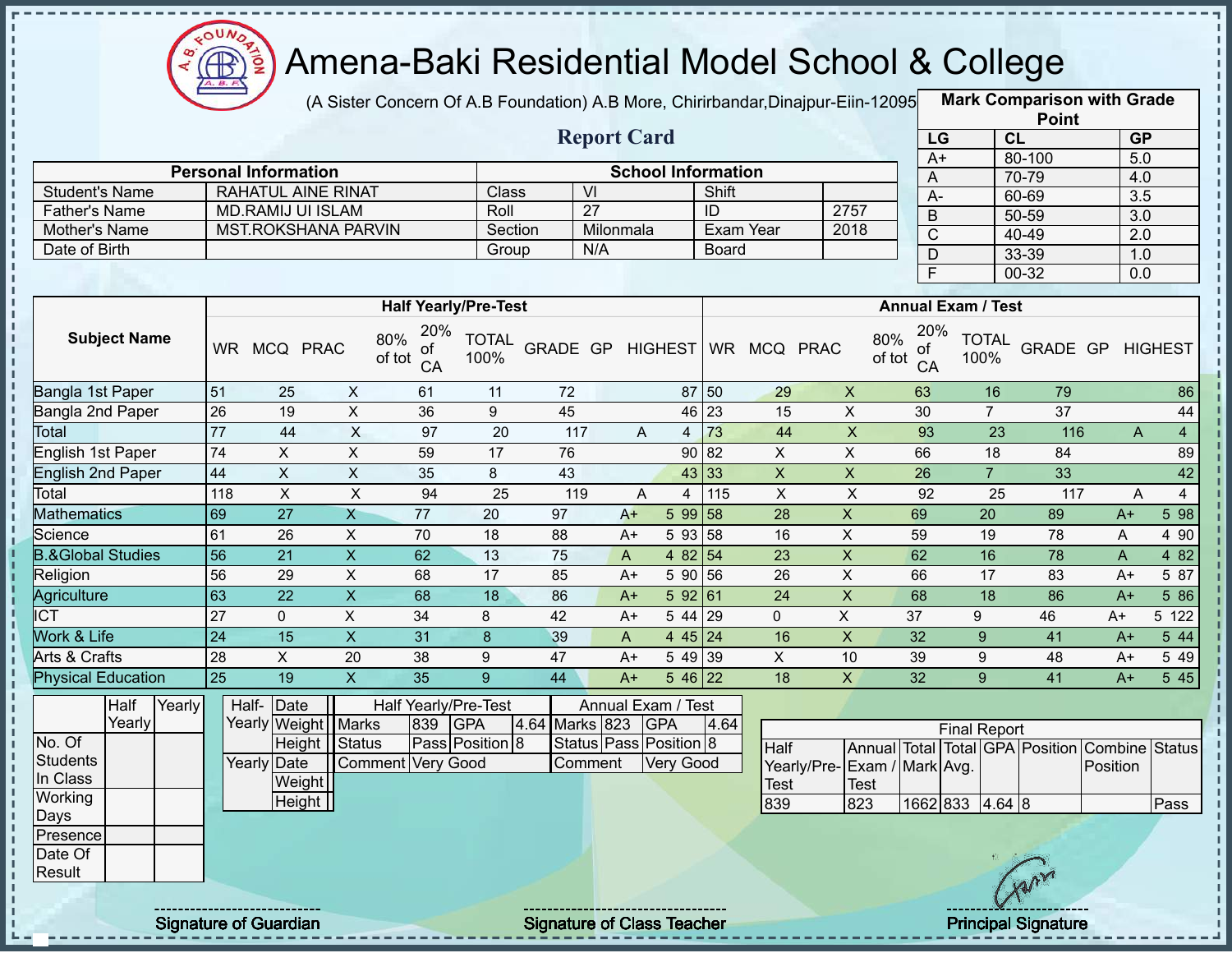

п

J.

Ţ

п

J,

# Amena-Baki Residential Model School & College

(A Sister Concern Of A.B Foundation) A.B More, Chirirbandar,Dinajpur-Eiin-120950

**Mark Comparison with Grade Point**

|                              |                 |                             |                           |                                  |                      |                | <b>Report Card</b>      |                           |       |                              |                              | LG              |                           | CL                                             | GP               |                |
|------------------------------|-----------------|-----------------------------|---------------------------|----------------------------------|----------------------|----------------|-------------------------|---------------------------|-------|------------------------------|------------------------------|-----------------|---------------------------|------------------------------------------------|------------------|----------------|
|                              |                 | <b>Personal Information</b> |                           |                                  |                      |                |                         | <b>School Information</b> |       |                              |                              | $A+$            |                           | 80-100                                         | 5.0              |                |
| <b>Student's Name</b>        |                 | MAUSSTURA (MANTASHA)        |                           |                                  |                      | Class          | $\overline{V}$          |                           | Shift |                              |                              | $\bigwedge$     |                           | 70-79                                          | 4.0              |                |
| Father's Name                |                 | M.A. MUNJAR SARKAR          |                           |                                  | Roll                 |                | $\overline{31}$         |                           | ID    |                              | 2774                         | $A-$            |                           | 60-69                                          | 3.5              |                |
| Mother's Name                |                 | <b>LAYLA PARVIN</b>         |                           |                                  |                      | Section        | Milonmala               |                           |       | Exam Year                    | 2018                         | B               |                           | 50-59                                          | $\overline{3.0}$ |                |
| Date of Birth                |                 |                             |                           |                                  |                      | Group          | N/A                     |                           | Board |                              |                              | $\mathsf C$     |                           | 40-49                                          | 2.0              |                |
|                              |                 |                             |                           |                                  |                      |                |                         |                           |       |                              |                              | D               |                           | 33-39                                          | 1.0              |                |
|                              |                 |                             |                           |                                  |                      |                |                         |                           |       |                              |                              | $\overline{F}$  |                           | 00-32                                          | 0.0              |                |
|                              |                 |                             |                           | <b>Half Yearly/Pre-Test</b>      |                      |                |                         |                           |       |                              |                              |                 | <b>Annual Exam / Test</b> |                                                |                  |                |
| <b>Subject Name</b>          |                 | WR MCQ PRAC                 |                           | 20%<br>80%<br>ot<br>of tot<br>CA | <b>TOTAL</b><br>100% |                |                         |                           |       | GRADE GP HIGHEST WR MCQ PRAC | 80%<br>of tot                | 20%<br>οt<br>CA | <b>TOTAL</b><br>100%      | GRADE GP                                       |                  | <b>HIGHEST</b> |
| Bangla 1st Paper             | 29              | 26                          | $\pmb{\times}$            | 44                               | 9                    | 53             |                         | 87 28                     |       | 24                           | $\boldsymbol{\mathsf{X}}$    | 42              | 10                        | 52                                             |                  | 86             |
| Bangla 2nd Paper             | 22              | 15                          | $\pmb{\times}$            | 30                               | 6                    | 36             |                         | 46 21                     |       | 14                           | $\pmb{\times}$               | 28              | $\overline{7}$            | 35                                             |                  | 44             |
| Total                        | 51              | 41                          | X                         | 74                               | 15                   | 89             | B                       | $\mathbf{3}$              | 49    | 38                           | $\mathsf X$                  | 70              | 17                        | 87                                             | B                | 3 <sup>1</sup> |
| English 1st Paper            | 71              | $\pmb{\times}$              | $\pmb{\times}$            | 57                               | 13                   | 70             |                         | 90 78                     |       | $\overline{X}$               | $\pmb{\times}$               | 62              | 14                        | 76                                             |                  | 89             |
| <b>English 2nd Paper</b>     | 28              | $\boldsymbol{\mathsf{X}}$   | $\boldsymbol{\mathsf{X}}$ | 22                               | $\overline{7}$       | 29             |                         | 43 27                     |       | $\boldsymbol{\mathsf{X}}$    | $\pmb{\times}$               | 22              | $\overline{7}$            | 29                                             |                  | 42             |
| Total                        | 99              | $\pmb{\times}$              | $\pmb{\times}$            | 79                               | 20                   | 99             | A-                      | 3.5                       | 105   | $\mathsf{X}$                 | $\mathsf X$                  | 84              | 21                        | 105                                            | A                | $\overline{4}$ |
| <b>Mathematics</b>           | 58              | $\overline{21}$             | $\overline{X}$            | 63                               | 15                   | 78             | $\mathsf{A}$            | 4 99 41                   |       | 30                           | $\mathsf{X}$                 | 57              | 20                        | $\overline{77}$                                | $\mathsf{A}$     | 4 98           |
| Science                      | $\overline{48}$ | 18                          | $\overline{X}$            | 53                               | 13                   | 66             | $A-$                    | $3.5$ 93 43               |       | 19                           | $\overline{X}$               | 50              | 10                        | 60                                             | A-               | 3.5 90         |
| <b>B.&amp;Global Studies</b> | 50              | 24                          | $\mathsf{X}$              | 59                               | 13                   | 72             | A                       | 4 82 42                   |       | 22                           | $\boldsymbol{\mathsf{X}}$    | 51              | 14                        | 65                                             | $A-$             | 3.5 82         |
| Religion                     | 45              | 27                          | $\sf X$                   | 58                               | 14                   | 72             | A                       | 4 90 45                   |       | 20                           | $\pmb{\times}$               | 52              | 17                        | 69                                             | A-               | $3.5\;87$      |
| <b>Agriculture</b>           | 61              | 22                          | $\mathsf{x}$              | 66                               | 17                   | 83             | $A+$                    | 592 54                    |       | 18                           | $\pmb{\times}$               | 58              | 18                        | 76                                             | $\mathsf{A}$     | 4 8 6          |
| $\overline{\text{ICT}}$      | 27              | $\mathbf{0}$                | X                         | 32                               | 9                    | 41             | $A+$                    | 5 44 23                   |       | 0                            | $\boldsymbol{\mathsf{X}}$    | 30              | 9                         | 39                                             | A                | 4 122          |
| Work & Life                  | 22              | $\overline{9}$              | $\overline{X}$            | 25                               | $\overline{7}$       | 32             | A-                      | $3.545$ 24                |       | 19                           | $\pmb{\times}$               | 34              | 9                         | 43                                             | $A+$             | 544            |
| Arts & Crafts                | $\overline{25}$ | $\mathsf{X}$                | 14                        | 31                               | 8                    | 39             | A                       | 4 49 33                   |       | $\mathsf X$                  | 9                            | 34              | 6                         | 40                                             | $A+$             | 5 4 9          |
| <b>Physical Education</b>    | $\overline{22}$ | 18                          | $\mathsf{X}$              | 32                               | $\overline{5}$       | 37             | A                       | 4 46 19                   |       | 14                           | $\overline{\mathsf{x}}$      | 26              | 8                         | 34                                             | A-               | 3.545          |
| Half<br>Yearly               |                 | Half- Date                  |                           | Half Yearly/Pre-Test             |                      |                | Annual Exam / Test      |                           |       |                              |                              |                 |                           |                                                |                  |                |
| Yearly                       |                 | Yearly Weight               | Marks                     | 708                              | <b>GPA</b>           | 3.95 Marks 695 |                         | <b>GPA</b>                | 3.91  |                              |                              |                 | <b>Final Report</b>       |                                                |                  |                |
| No. Of                       |                 | Height                      | <b>Status</b>             |                                  | Pass Position 31     |                | Status Pass Position 36 |                           |       | Half                         |                              |                 |                           | Annual Total Total GPA Position Combine Status |                  |                |
| <b>Students</b>              |                 | Yearly Date                 |                           | Comment Good                     |                      |                | Comment                 | <b>Very Good</b>          |       |                              | Yearly/Pre- Exam / Mark Avg. |                 |                           |                                                | Position         |                |
| In Class                     |                 | Weight                      |                           |                                  |                      |                |                         |                           |       | <b>Test</b>                  | <b>Test</b>                  |                 |                           |                                                |                  |                |
| Working                      |                 | Height                      |                           |                                  |                      |                |                         |                           |       | 708                          | 695                          | 1403 704        |                           | 3.93 33                                        |                  | Pass           |
| Days                         |                 |                             |                           |                                  |                      |                |                         |                           |       |                              |                              |                 |                           |                                                |                  |                |
| Presence                     |                 |                             |                           |                                  |                      |                |                         |                           |       |                              |                              |                 |                           |                                                |                  |                |
| Date Of                      |                 |                             |                           |                                  |                      |                |                         |                           |       |                              |                              |                 |                           |                                                |                  |                |
| Result                       |                 |                             |                           |                                  |                      |                |                         |                           |       |                              |                              |                 |                           | mon                                            |                  |                |

Signature of Guardian Signature of Class Teacher **Signature 38/444** Principal Signature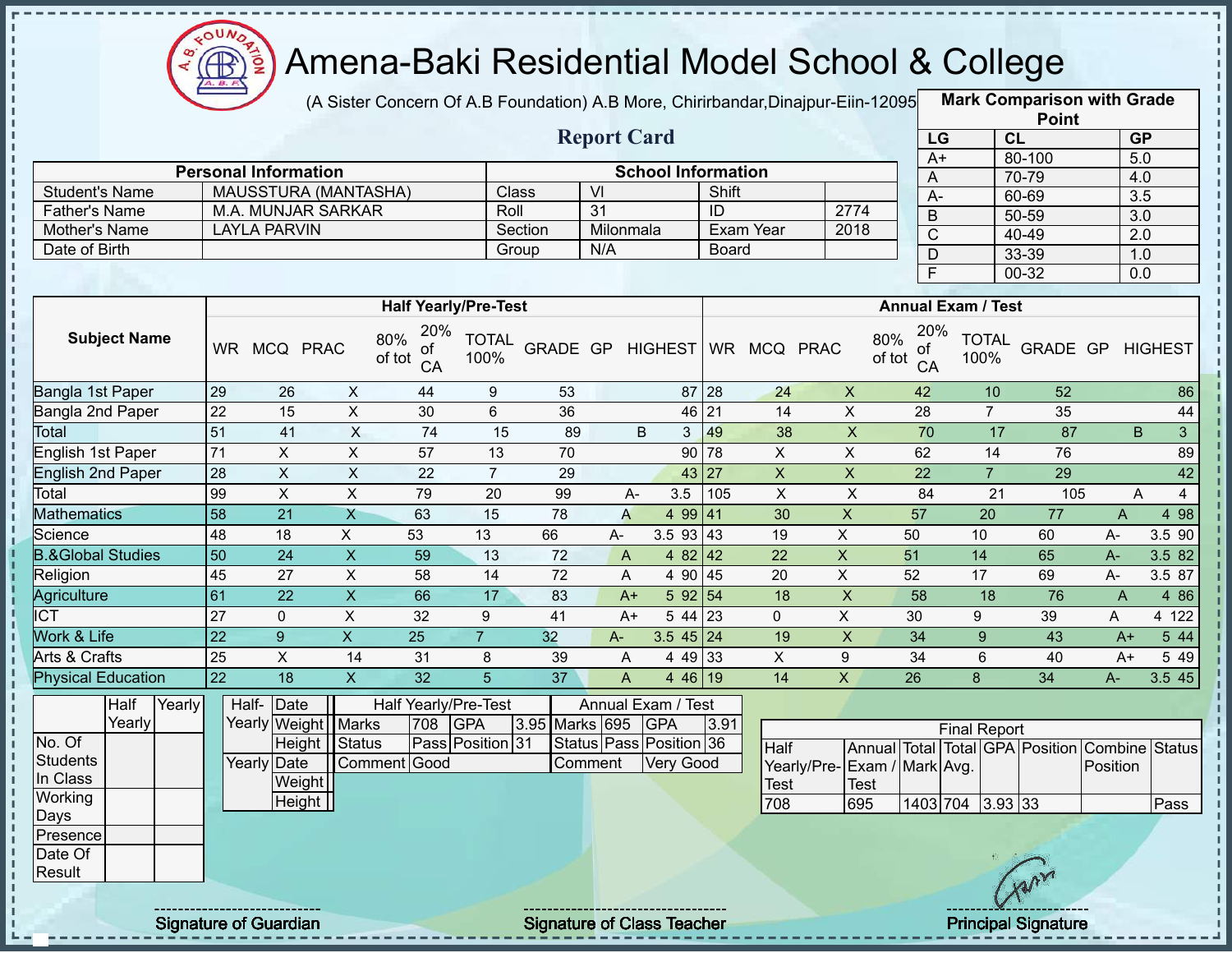

(A Sister Concern Of A.B Foundation) A.B More, Chirirbandar, Dinajpur-Eiin-12095

|                                       |                              |                                             |                           |                      |                             |          |                                   |                                  |                           |                |                           |                 |                           |                | <b>Point</b>                    |                  |                     |
|---------------------------------------|------------------------------|---------------------------------------------|---------------------------|----------------------|-----------------------------|----------|-----------------------------------|----------------------------------|---------------------------|----------------|---------------------------|-----------------|---------------------------|----------------|---------------------------------|------------------|---------------------|
|                                       | <b>Report Card</b>           |                                             |                           |                      |                             |          |                                   |                                  |                           |                |                           | LG              |                           | CL             |                                 |                  | <b>GP</b>           |
|                                       |                              |                                             |                           |                      |                             |          |                                   |                                  |                           |                |                           | $A+$            |                           |                | 80-100                          | $\overline{5.0}$ |                     |
|                                       | <b>Personal Information</b>  |                                             |                           |                      |                             |          |                                   |                                  | <b>School Information</b> |                |                           | A               |                           | 70-79          |                                 | 4.0              |                     |
| <b>Student's Name</b>                 |                              | <b>SABINA YEASMIN</b><br><b>MD.SHAFIKUL</b> |                           |                      | <b>Class</b>                | VI       |                                   |                                  | Shift<br>ID               |                |                           | $\overline{A}$  |                           | 60-69          |                                 | 3.5              |                     |
| <b>Father's Name</b><br>Mother's Name |                              | <b>MOST. MOYNA</b>                          |                           |                      | Roll<br>Section             | 34       | Milonmala                         |                                  | Exam Year                 |                | 2783<br>2018              | $\mathsf B$     |                           | 50-59          |                                 | $\overline{3.0}$ |                     |
| Date of Birth                         |                              |                                             |                           |                      | Group                       | N/A      |                                   |                                  | <b>Board</b>              |                |                           | $\overline{C}$  |                           | 40-49          |                                 | $\overline{2.0}$ |                     |
|                                       |                              |                                             |                           |                      |                             |          |                                   |                                  |                           |                |                           | $\mathsf{D}$    |                           | 33-39          |                                 | 1.0              |                     |
|                                       |                              |                                             |                           |                      |                             |          |                                   |                                  |                           |                |                           | F               |                           | $00 - 32$      |                                 | 0.0              |                     |
|                                       |                              |                                             |                           |                      | <b>Half Yearly/Pre-Test</b> |          |                                   |                                  |                           |                |                           |                 | <b>Annual Exam / Test</b> |                |                                 |                  |                     |
| <b>Subject Name</b>                   |                              | WR MCQ PRAC                                 | 80%<br>of tot             | 20%<br>οf<br>CA      | <b>TOTAL</b><br>100%        | GRADE GP |                                   | <b>HIGHEST</b>                   |                           | WR MCQ PRAC    | 80%<br>of tot             | 20%<br>of<br>CA | <b>TOTAL</b><br>100%      |                | GRADE GP                        |                  | <b>HIGHEST</b>      |
| Bangla 1st Paper                      | 21                           | 19                                          | X                         | 32                   | 6                           | 38       |                                   |                                  | 28<br>87                  | 19             | $\boldsymbol{\mathsf{X}}$ | 38              |                           | 8              | 46                              |                  | 86                  |
| Bangla 2nd Paper                      | 20                           | 11                                          | X                         | 25                   | $\overline{7}$              | 32       |                                   |                                  | 18<br>46                  | 16             | $\mathsf X$               | 27              |                           | $\overline{7}$ | 34                              |                  | 44                  |
| <b>Total</b>                          | 41                           | 30                                          | $\overline{X}$            | $\overline{57}$      | 13                          | 70       |                                   | $\mathsf{C}$<br>$2 \overline{ }$ | 46                        | 35             | $\overline{X}$            | 65              |                           | 15             | 80                              | B                | 3 <sup>1</sup>      |
| English 1st Paper                     | 67                           | X<br>X<br>54<br>90<br>11<br>65              |                           |                      |                             |          |                                   |                                  |                           | X              | X                         | 56              |                           | 12             | 68                              |                  | 89                  |
| <b>English 2nd Paper</b>              | 23                           | $\pmb{\times}$                              | $\boldsymbol{\mathsf{X}}$ | 18                   | 6                           | 24       |                                   |                                  | 26<br>43                  | $\mathsf X$    | $\mathsf X$               | 21              |                           | $6\phantom{a}$ | 27                              |                  | 42                  |
| Total                                 | 90                           | $\pmb{\times}$                              | $\mathsf X$               | 72                   | 17                          | 89       |                                   | B<br>3                           | 96                        | $\pmb{\times}$ | $\sf X$                   | 77              |                           | 18             | 95                              | $A-$             | 3.5                 |
| <b>Mathematics</b>                    | 54                           | 24                                          | $\overline{X}$            | 62                   | 17                          | 79       | $\overline{A}$                    | 4 9 9                            | 34                        | 24             | $\mathsf{X}$              | 46              | 16                        |                | 62                              | A-               | 3.5 98              |
| Science                               | 46                           | 16                                          | X                         | 50                   | 12                          | 62       | А-                                | 3.5 93                           | 42                        | 17             | X                         | 47              | 13                        |                | 60                              | $A -$            | 3.5 90              |
| <b>B.&amp;Global Studies</b>          | 39                           | $\overline{7}$                              | $\pmb{\times}$            | 37                   | 12                          | 49       | $\mathbf C$                       | 2 8 2                            | 46                        | 15             | X                         | 49              | 15                        |                | 64                              | A-               | 3.5 82              |
| Religion                              | 47                           | 24                                          | X                         | 57                   | 16                          | 73       | A                                 | 4 90                             | 49                        | 19             | X                         | 54              | 13                        |                | 67                              | $A -$            | $3.5 \overline{87}$ |
| Agriculture                           | 60                           | 16                                          | $\overline{X}$            | 61                   | 17                          | 78       | $\mathsf{A}$                      | 4 9 2                            | 54                        | 12             | X                         | 53              | 18                        |                | $\overline{71}$                 | $\overline{A}$   | 4 8 6               |
| <b>ICT</b>                            | 25                           | 0                                           | $\sf X$                   | 26                   | 9                           | 35       | A                                 | 4 4 4                            | 27                        | $\mathbf{0}$   | X                         | 33              | $\overline{7}$            |                | 40                              | $A+$             | 5 122               |
| Work & Life                           | $\overline{22}$              | 14                                          | $\mathsf{X}$              | 29                   | $6\phantom{1}$              | 35       | A                                 | 4 4 5                            | 23                        | 15             | $\pmb{\times}$            | 30              | 8                         |                | 38                              | A                | 4 4 4               |
| Arts & Crafts                         | 25                           | X                                           | 15                        | 32                   | 8                           | 40       | $A+$                              | 5 4 9                            | 36                        | $\mathsf X$    | 9                         | 36              | $\overline{7}$            |                | 43                              | $A+$             | 5 4 9               |
| <b>Physical Education</b>             | 22                           | 16                                          | $\overline{X}$            | 30                   | 5                           | 35       | A                                 |                                  | 4 46 18                   | 15             | X                         | 26              | 9                         |                | 35                              | A                | 4 4 5               |
| Yearly<br>Half                        |                              | Half- Date                                  |                           | Half Yearly/Pre-Test |                             |          | Annual Exam / Test                |                                  |                           |                |                           |                 |                           |                |                                 |                  |                     |
| Yearly                                |                              | Yearly Weight Marks                         |                           | 645                  | GPA                         |          | 3.59 Marks 655                    | <b>GPA</b>                       | 3.86                      |                |                           |                 | <b>Final Report</b>       |                |                                 |                  |                     |
| No. Of                                |                              | Height   Status                             |                           |                      | Pass Position 37            |          | Status Pass Position 38           |                                  |                           | Half           |                           |                 |                           |                | Annual Total Total GPA Position | Combine Status   |                     |
| <b>Students</b>                       |                              | Yearly Date                                 | Comment Good              |                      |                             |          | Comment                           | <b>Very Good</b>                 |                           | Yearly/Pre-    | Exam / Mark Avg.          |                 |                           |                |                                 | Position         |                     |
| In Class                              |                              | Weight                                      |                           |                      |                             |          |                                   |                                  |                           | <b>Test</b>    | Test                      |                 |                           |                |                                 |                  |                     |
| Working                               |                              | $\overline{Height}$                         |                           |                      |                             |          |                                   |                                  |                           | 645            | 655                       |                 | 1300 651 3.73 37          |                |                                 |                  | Pass                |
| Days                                  |                              |                                             |                           |                      |                             |          |                                   |                                  |                           |                |                           |                 |                           |                |                                 |                  |                     |
| Presence<br>Date Of                   |                              |                                             |                           |                      |                             |          |                                   |                                  |                           |                |                           |                 |                           |                |                                 |                  |                     |
| Result                                |                              |                                             |                           |                      |                             |          |                                   |                                  |                           |                |                           |                 |                           |                |                                 |                  |                     |
|                                       |                              |                                             |                           |                      |                             |          |                                   |                                  |                           |                |                           |                 |                           |                |                                 |                  |                     |
|                                       | <b>Signature of Guardian</b> |                                             |                           |                      |                             |          | <b>Signature of Class Teacher</b> |                                  |                           |                |                           |                 |                           |                | <b>Principal Signature</b>      |                  |                     |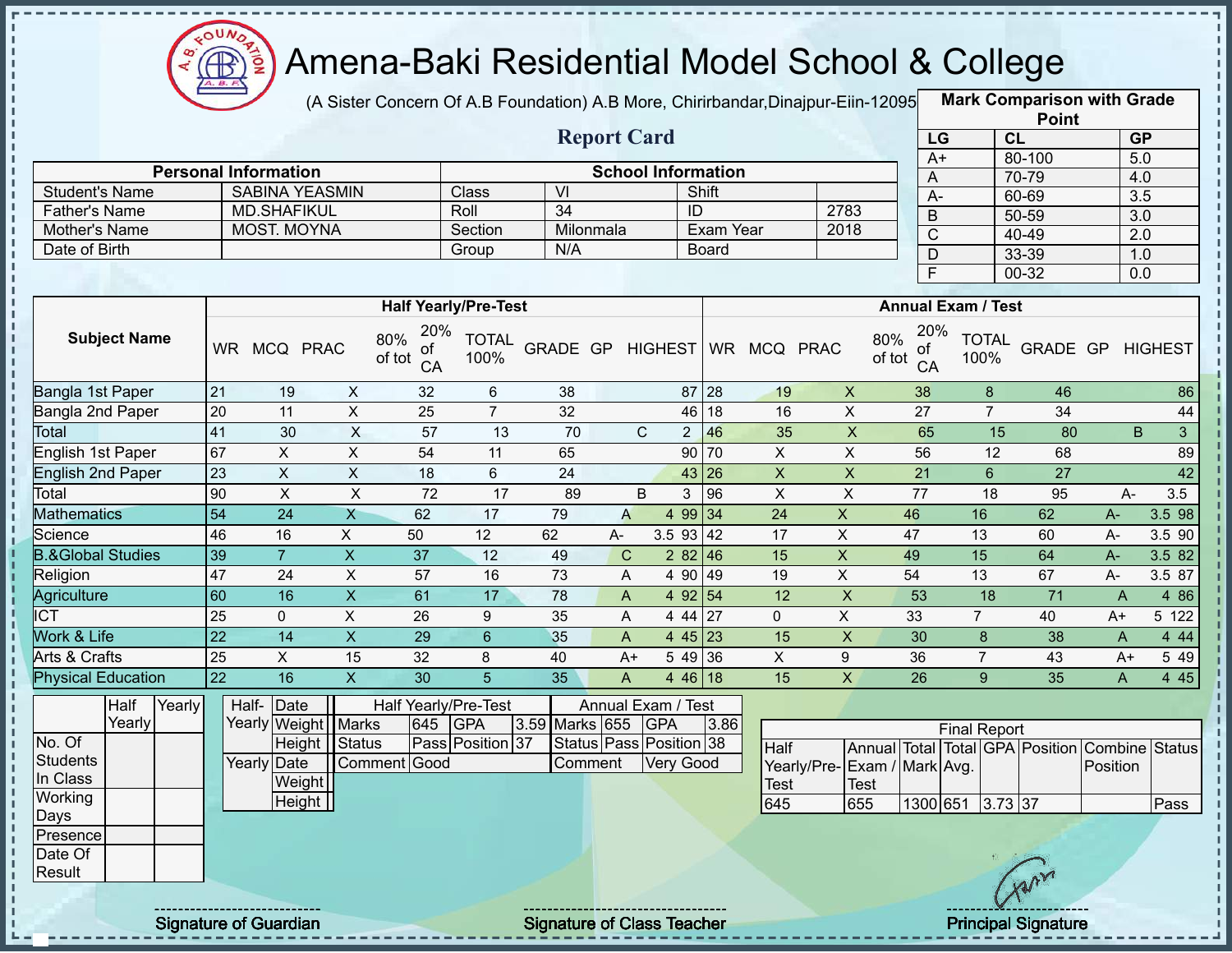

(A Sister Concern Of A.B Foundation) A.B More, Chirirbandar,Dinajpur-Eiin-120950

|                                               |                 |                                           |                           |                      |                             |                                   |                    |                  |                           |                |                           |                                |                           |    | <b>Point</b>                    |                  |                |
|-----------------------------------------------|-----------------|-------------------------------------------|---------------------------|----------------------|-----------------------------|-----------------------------------|--------------------|------------------|---------------------------|----------------|---------------------------|--------------------------------|---------------------------|----|---------------------------------|------------------|----------------|
|                                               |                 |                                           |                           |                      |                             |                                   | <b>Report Card</b> |                  |                           |                |                           | LG                             |                           | CL |                                 | <b>GP</b>        |                |
|                                               |                 | <b>Personal Information</b>               |                           |                      |                             |                                   |                    |                  | <b>School Information</b> |                |                           | $A+$                           |                           |    | 80-100                          | $\overline{5.0}$ |                |
|                                               |                 | <b>NUSRAT JAHAN</b>                       |                           |                      | Class                       | $\overline{\mathsf{M}}$           |                    |                  | Shift                     |                |                           | A                              |                           |    | 70-79                           | 4.0              |                |
| <b>Student's Name</b><br><b>Father's Name</b> |                 | <b>NAZMUL HAQUE</b>                       |                           |                      | Roll                        | 39                                |                    | ID               |                           |                | 2823                      | $A -$                          |                           |    | 60-69                           | 3.5              |                |
| Mother's Name                                 |                 | <b>KAHAIRUN</b>                           |                           |                      | Section                     | Milonmala                         |                    |                  | Exam Year                 |                | 2018                      | $\mathsf B$                    |                           |    | 50-59                           | $\overline{3.0}$ |                |
| Date of Birth                                 |                 |                                           |                           |                      | Group                       | N/A                               |                    |                  | <b>Board</b>              |                |                           | $\overline{C}$                 |                           |    | 40-49                           | $\overline{2.0}$ |                |
|                                               |                 |                                           |                           |                      |                             |                                   |                    |                  |                           |                |                           | $\mathsf{D}$<br>$\overline{F}$ |                           |    | 33-39<br>$00 - 32$              | 1.0              |                |
|                                               |                 |                                           |                           |                      |                             |                                   |                    |                  |                           |                |                           |                                |                           |    |                                 | 0.0              |                |
|                                               |                 |                                           |                           |                      | <b>Half Yearly/Pre-Test</b> |                                   |                    |                  |                           |                |                           |                                | <b>Annual Exam / Test</b> |    |                                 |                  |                |
| <b>Subject Name</b>                           |                 | WR MCQ PRAC                               | 80%<br>of tot             | 20%<br>0f<br>CA      | <b>TOTAL</b><br>100%        | GRADE GP                          |                    | <b>HIGHEST</b>   |                           | WR MCQ PRAC    | 80%<br>of tot             | 20%<br>of<br>CA                | <b>TOTAL</b><br>100%      |    | GRADE GP                        |                  | <b>HIGHEST</b> |
| Bangla 1st Paper                              | 48              | 27                                        | X                         | 60                   | 14                          | 74                                |                    |                  | 87 59                     | 28             | $\mathsf{X}$              | 70                             |                           | 13 | 83                              |                  | 86             |
| Bangla 2nd Paper                              | 25              | 18                                        | $\mathsf{X}$              | 34                   | 8                           | 42                                |                    |                  | 46 24                     | 16             | $\mathsf X$               | 32                             | 8<br>40                   |    |                                 |                  | 44             |
| Total                                         | 73              | 45                                        | X                         | 94                   | 22                          | 116                               | A                  | $\overline{4}$   | 83                        | 44             | $\boldsymbol{\mathsf{X}}$ | 102                            |                           | 21 | 123                             | $A+$             | 5 <sub>5</sub> |
| English 1st Paper                             | 83              | X<br>X<br>66<br>90<br>84<br>X<br>15<br>81 |                           |                      |                             |                                   |                    |                  |                           |                |                           | 67                             |                           | 12 | 79                              |                  | 89             |
| <b>English 2nd Paper</b>                      | 26              | $\sf X$                                   | $\mathsf{X}$              | 21                   | 8                           | 29                                |                    |                  | 43 34                     | $\overline{X}$ | $\mathsf X$               | 27                             | 5                         |    | 32                              |                  | 42             |
| Total                                         | 109             | $\mathsf X$                               | $\sf X$                   | 87                   | 23                          | 110                               | A                  | $\overline{4}$   | 118                       | $\pmb{\times}$ | $\pmb{\times}$            | 94                             |                           | 17 | 111                             | A                | $\overline{4}$ |
| <b>Mathematics</b>                            | 64              | $\overline{25}$                           | $\overline{X}$            | $\overline{71}$      | 16                          | 87                                | $A+$               |                  | 5 99 60                   | 26             | $\boldsymbol{\mathsf{X}}$ | 69                             | 20                        |    | 89                              | $A+$             | 5 98           |
| Science                                       | 52              | 23                                        | X                         | 60                   | 18                          | 78                                | Α                  | 4 9 3            | 61                        | 21             | X                         | 66                             | 19                        |    | 85                              | A+               | 5 90           |
| <b>B.&amp;Global Studies</b>                  | 52              | 25                                        | $\boldsymbol{\mathsf{X}}$ | 62                   | 15                          | 77                                | $\mathsf{A}$       | 4 8 2            | 56                        | 27             | $\boldsymbol{\mathsf{X}}$ | 66                             | 13                        |    | 79                              | A                | 4 8 2          |
| Religion                                      | 46              | 26                                        | X                         | 58                   | 17                          | 75                                | A                  | 4 90             | 56                        | 25             | $\mathsf X$               | 65                             | 17                        |    | 82                              | $A+$             | 5 87           |
| Agriculture                                   | 50              | 21                                        | $\overline{X}$            | $\overline{57}$      | 18                          | 75                                | $\mathsf{A}$       |                  | 4 92 60                   | 20             | $\overline{X}$            | 64                             | 16                        |    | 80                              | $A+$             | 586            |
| <b>ICT</b>                                    | 27              | $\mathbf 0$                               | X                         | 34                   | $\overline{7}$              | 41                                | $A+$               | 5 44             | 29                        | $\mathbf 0$    | X                         | 38                             | 9                         |    | 47                              | $A+$             | 5 122          |
| Work & Life                                   | $\overline{24}$ | 16                                        | $\mathsf{X}$              | 32                   | 8                           | 40                                | $A+$               |                  | $545$ 24                  | 19             | $\mathsf X$               | 34                             | 9                         |    | 43                              | $A+$             | 5 44           |
| Arts & Crafts                                 | 29              | X                                         | 15                        | 35                   | 9                           | 44                                | $A+$               |                  | 5 49 39                   | $\mathsf{X}$   | 10                        | 39                             | 10                        |    | 49                              | $A+$             | 5 4 9          |
| <b>Physical Education</b>                     | 23              | 18                                        | $\overline{X}$            | 33                   | 9                           | 42                                | $A+$               |                  | $546\overline{27}$        | 18             | X                         | 36                             | 8                         |    | 44                              | $A+$             | 5 45           |
| Half<br>Yearly                                |                 | Half- Date                                |                           | Half Yearly/Pre-Test |                             |                                   | Annual Exam / Test |                  |                           |                |                           |                                |                           |    |                                 |                  |                |
| Yearly                                        |                 | Yearly Weight Marks                       |                           | 785                  | <b>GPA</b>                  | 4.45 Marks 832                    |                    | <b>GPA</b>       | 4.82                      |                |                           |                                | <b>Final Report</b>       |    |                                 |                  |                |
| No. Of                                        |                 | Height                                    | Status                    |                      | 12<br>Pass Position         | Status Pass Position 5            |                    |                  |                           | Half           |                           |                                |                           |    | Annual Total Total GPA Position | Combine Status   |                |
| <b>Students</b>                               |                 | Yearly Date                               | Comment Good              |                      |                             | Comment                           |                    | <b>Very Good</b> |                           | Yearly/Pre-    | Exam / Mark Avg.          |                                |                           |    |                                 | Position         |                |
| In Class                                      |                 | Weight                                    |                           |                      |                             |                                   |                    |                  |                           | <b>Test</b>    | Test                      |                                |                           |    |                                 |                  |                |
| Working                                       |                 | Height                                    |                           |                      |                             |                                   |                    |                  |                           | 785            | 832                       |                                | 1617 810 4.64 9           |    |                                 |                  | Pass           |
| Days                                          |                 |                                           |                           |                      |                             |                                   |                    |                  |                           |                |                           |                                |                           |    |                                 |                  |                |
| Presence<br>Date Of                           |                 |                                           |                           |                      |                             |                                   |                    |                  |                           |                |                           |                                |                           |    |                                 |                  |                |
| Result                                        |                 |                                           |                           |                      |                             |                                   |                    |                  |                           |                |                           |                                |                           |    |                                 |                  |                |
|                                               |                 |                                           |                           |                      |                             |                                   |                    |                  |                           |                |                           |                                |                           |    |                                 |                  |                |
|                                               |                 | <b>Signature of Guardian</b>              |                           |                      |                             | <b>Signature of Class Teacher</b> |                    |                  |                           |                |                           |                                |                           |    | <b>Principal Signature</b>      |                  |                |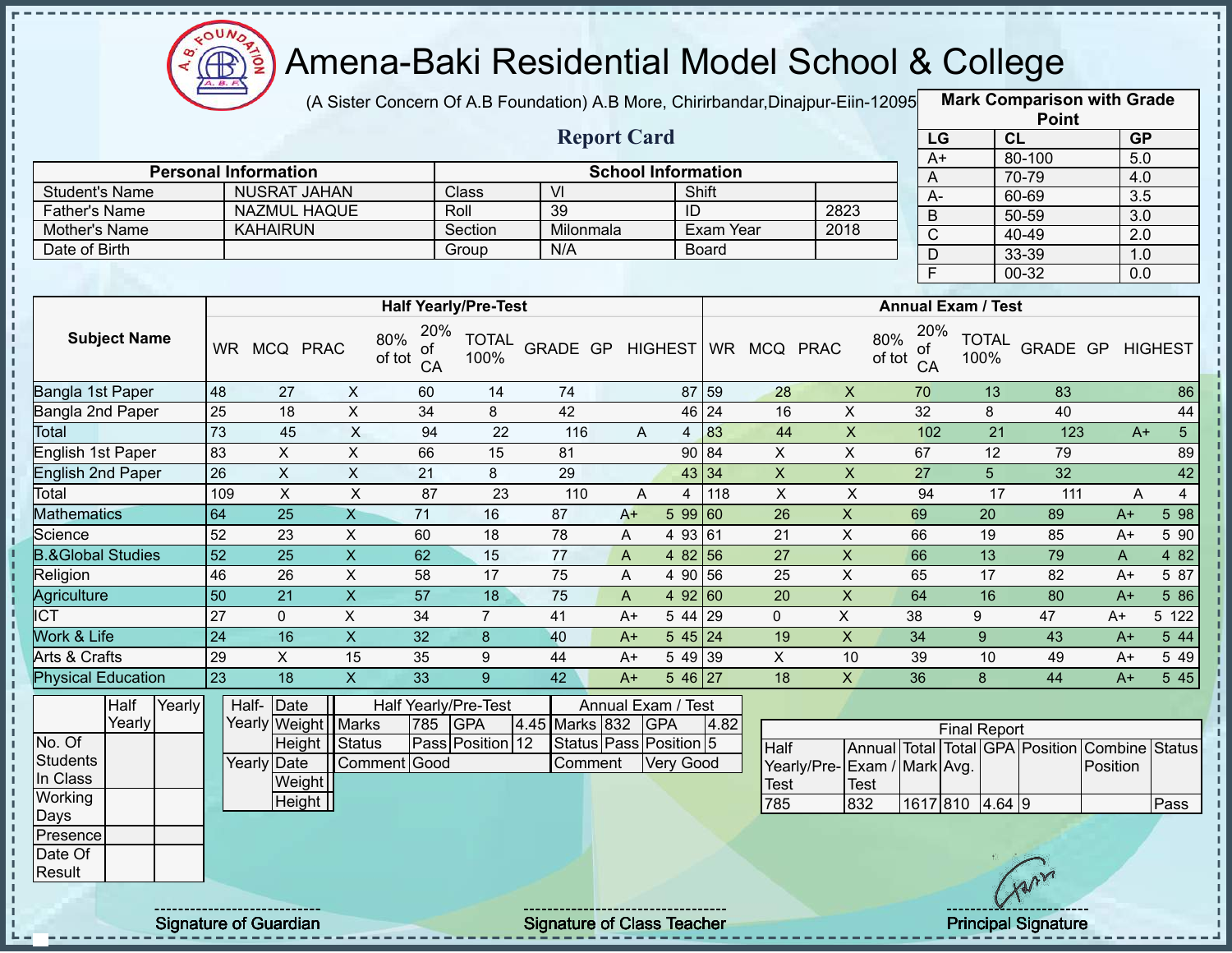

п

п Ţ Ţ Î Ţ

 $\frac{1}{2}$  =  $\frac{1}{2}$  =  $\frac{1}{2}$  =  $\frac{1}{2}$  =  $\frac{1}{2}$  =  $\frac{1}{2}$ 

f, п

 $\frac{1}{1}$ 

,,,,,,,,,,,,,,,,,,,,,,,,,,,,,,,,,,

# Amena-Baki Residential Model School & College

(A Sister Concern Of A.B Foundation) A.B More, Chirirbandar, Dinajpur-Eiin-12095

**Mark Comparison with Grade**

|                              |                 |                             |                           |                           |                             |                  |                           |                  |                  |                 |                             |                           |                     |                      | <b>Point</b>                                   |                           |                |
|------------------------------|-----------------|-----------------------------|---------------------------|---------------------------|-----------------------------|------------------|---------------------------|------------------|------------------|-----------------|-----------------------------|---------------------------|---------------------|----------------------|------------------------------------------------|---------------------------|----------------|
|                              |                 |                             |                           |                           |                             |                  | <b>Report Card</b>        |                  |                  |                 |                             | LG                        |                     | CL                   |                                                | <b>GP</b>                 |                |
|                              |                 | <b>Personal Information</b> |                           |                           |                             |                  | <b>School Information</b> |                  |                  |                 |                             | $A+$                      |                     |                      | 80-100                                         | 5.0                       |                |
| <b>Student's Name</b>        |                 | <b>RAFIYA ISLAM</b>         |                           |                           | Class                       | V <sub>l</sub>   |                           |                  | Shift            |                 |                             | A                         |                     |                      | 70-79                                          | 4.0                       |                |
| <b>Father's Name</b>         |                 | <b>RASIDUL ISLAM</b>        |                           |                           | Roll                        | 40               |                           | ID               |                  |                 | 2828                        | $A -$                     |                     |                      | 60-69                                          | $\overline{3.5}$          |                |
| Mother's Name                |                 | <b>UMME KULSUM</b>          |                           |                           | Section                     | Milonmala        |                           |                  | <b>Exam Year</b> |                 | 2018                        | $\sf B$                   |                     |                      | $50 - 59$                                      | $\overline{3.0}$          |                |
| Date of Birth                |                 |                             |                           |                           | Group                       | N/A              |                           |                  | Board            |                 |                             | $\mathsf C$               |                     |                      | 40-49                                          | $\overline{2.0}$          |                |
|                              |                 |                             |                           |                           |                             |                  |                           |                  |                  |                 |                             | $\mathsf{D}$              |                     |                      | 33-39                                          | 1.0                       |                |
|                              |                 |                             |                           |                           |                             |                  |                           |                  |                  |                 |                             | F                         |                     |                      | $00 - 32$                                      | 0.0                       |                |
|                              |                 |                             |                           |                           | <b>Half Yearly/Pre-Test</b> |                  |                           |                  |                  |                 |                             | <b>Annual Exam / Test</b> |                     |                      |                                                |                           |                |
|                              |                 |                             |                           | 20%                       |                             |                  |                           |                  |                  |                 |                             | 20%                       |                     |                      |                                                |                           |                |
| <b>Subject Name</b>          |                 | WR MCQ PRAC                 |                           | 80%<br>οf<br>of tot<br>CA | <b>TOTAL</b><br>100%        | GRADE GP HIGHEST |                           |                  |                  | WR MCQ PRAC     | 80%<br>of tot               | οf<br>CA                  |                     | <b>TOTAL</b><br>100% | GRADE GP                                       |                           | <b>HIGHEST</b> |
| Bangla 1st Paper             | 42              | 27                          | $\boldsymbol{\mathsf{X}}$ | 55                        | 8                           | 63               |                           |                  | 87 47            | 28              | $\boldsymbol{\mathsf{X}}$   | 60                        |                     | 13                   | 73                                             |                           | 86             |
| Bangla 2nd Paper             | $\overline{24}$ | $\overline{11}$             | $\overline{X}$            | $\overline{28}$           | 8                           | 36               |                           |                  | 46 21            | 17              | $\overline{X}$              | 30                        |                     | 8                    | 38                                             |                           | 44             |
| Total                        | 66              | 38                          | $\overline{X}$            | 83                        | 16                          | 99               | $A -$                     | 3.5              | 68               | 45              | $\mathsf X$                 | 90                        |                     | $\overline{21}$      | 111                                            | $\mathsf{A}$              | $\overline{4}$ |
| <b>English 1st Paper</b>     | 80              | $\pmb{\times}$              | $\overline{X}$            | 64                        | 11                          | 75               |                           |                  | 90 83            | $\mathsf X$     | $\overline{X}$              | 66                        |                     | 13                   | 79                                             |                           | 89             |
| <b>English 2nd Paper</b>     | 24              | $\mathsf{x}$                | $\overline{X}$            | 19                        | $\overline{4}$              | 23               |                           |                  | 43 34            | $\mathsf X$     | $\mathsf X$                 | $\overline{27}$           |                     | 5                    | $\overline{32}$                                |                           | 42             |
| Total                        | 104             | $\pmb{\times}$              | $\pmb{\times}$            | 83                        | 15                          | 98               | A-                        | 3.5              | 117              | $\mathsf X$     | $\pmb{\times}$              | 93                        |                     | 18                   | 111                                            | A                         | 4              |
| <b>Mathematics</b>           | 52              | 25                          | $\mathsf{X}$              | 62                        | 18                          | 80               | $A+$                      | 5 99 47          |                  | 27              | $\mathsf X$                 | 59                        |                     | 20                   | 79                                             | $\boldsymbol{\mathsf{A}}$ | 4 98           |
| Science                      | 42              | 19                          | $\pmb{\times}$            | 49                        | 15                          | 64               | A-                        | $3.5$ 93 55      |                  | 23              | $\mathsf X$                 | 62                        |                     | 18                   | 80                                             | $A+$                      | 5 90           |
| <b>B.&amp;Global Studies</b> | 44              | 16                          | $\mathsf{X}$              | 48                        | 12                          | 60               | $A -$                     | $3.582$ 43       |                  | 23              | $\mathsf{X}$                | 53                        | 13                  |                      | 66                                             | A-                        | 3.5 82         |
| Religion                     | 38              | 23                          | $\mathsf X$               | 49                        | 17                          | 66               | A-                        | 3.5 90 55        |                  | 22              | $\pmb{\times}$              | 62                        |                     | 15                   | 77                                             | A                         | 4 87           |
| Agriculture                  | 63              | 19                          | $\mathsf{X}$              | 66                        | 18                          | 84               | $A+$                      | 5 92 58          |                  | 20              | $\mathsf X$                 | 62                        |                     | 18                   | 80                                             | $A+$                      | 5 86           |
| <b>ICT</b>                   | $\overline{24}$ | $\mathbf{0}$                | $\overline{\mathsf{x}}$   | 29                        | 8                           | 37               | Α                         | 4 44 21          |                  | $\overline{0}$  | $\overline{X}$              | 29                        | 9                   |                      | 38                                             | A                         | 4 122          |
| Work & Life                  | $\overline{21}$ | 14                          | $\overline{\mathsf{x}}$   | $\overline{28}$           | $\overline{7}$              | 35               | A                         | 4 45 22          |                  | 19              | $\mathsf X$                 | 33                        | 9                   |                      | 42                                             | $A+$                      | 5 4 4          |
| Arts & Crafts                | 25              | $\pmb{\times}$              | 15                        | 32                        | $\,8\,$                     | 40               | $A+$                      | 5 49 35          |                  | X               | 9                           | 35                        |                     | 8                    | 43                                             | $A+$                      | 5 4 9          |
| <b>Physical Education</b>    | $\overline{25}$ | 16                          | $\overline{X}$            | $\overline{33}$           | $\overline{7}$              | $\overline{40}$  | $A+$                      | 5 46 25          |                  | $\overline{15}$ | $\overline{X}$              | $\overline{32}$           |                     | 5 <sup>5</sup>       | $\overline{37}$                                | $\overline{A}$            | 445            |
| Half<br>Yearly               |                 | Half- Date                  |                           |                           | Half Yearly/Pre-Test        |                  | Annual Exam / Test        |                  |                  |                 |                             |                           |                     |                      |                                                |                           |                |
| Yearly                       |                 | Yearly Weight               | <b>Marks</b>              | 703                       | <b>GPA</b>                  | 4.14 Marks 764   |                           | GPA              | 4.32             |                 |                             |                           | <b>Final Report</b> |                      |                                                |                           |                |
| No. Of                       |                 | Height                      | Status                    |                           | Pass Position 26            |                  | Status Pass Position 23   |                  |                  | <b>Half</b>     |                             |                           |                     |                      | Annual Total Total GPA Position Combine Status |                           |                |
| <b>Students</b>              |                 | <b>Yearly Date</b>          |                           | Comment Good              |                             |                  | Comment                   | <b>Very Good</b> |                  |                 | Yearly/Pre-Exam / Mark Avg. |                           |                     |                      |                                                | Position                  |                |
| In Class                     |                 | Weight                      |                           |                           |                             |                  |                           |                  |                  | Test            | <b>Test</b>                 |                           |                     |                      |                                                |                           |                |
| Working                      |                 | Height                      |                           |                           |                             |                  |                           |                  |                  | 703             | 764                         |                           | 1467 735 4.23 24    |                      |                                                |                           | Pass           |
| Days<br>Presence             |                 |                             |                           |                           |                             |                  |                           |                  |                  |                 |                             |                           |                     |                      |                                                |                           |                |
| Date Of                      |                 |                             |                           |                           |                             |                  |                           |                  |                  |                 |                             |                           |                     |                      |                                                |                           |                |
| Result                       |                 |                             |                           |                           |                             |                  |                           |                  |                  |                 |                             |                           |                     |                      |                                                |                           |                |
|                              |                 |                             |                           |                           |                             |                  |                           |                  |                  |                 |                             |                           |                     |                      | Tom                                            |                           |                |
|                              |                 |                             |                           |                           |                             |                  |                           |                  |                  |                 |                             |                           |                     |                      |                                                |                           |                |

Signature of Guardian Signature of Class Teacher **Signature of Class Teacher Principal Signature** 41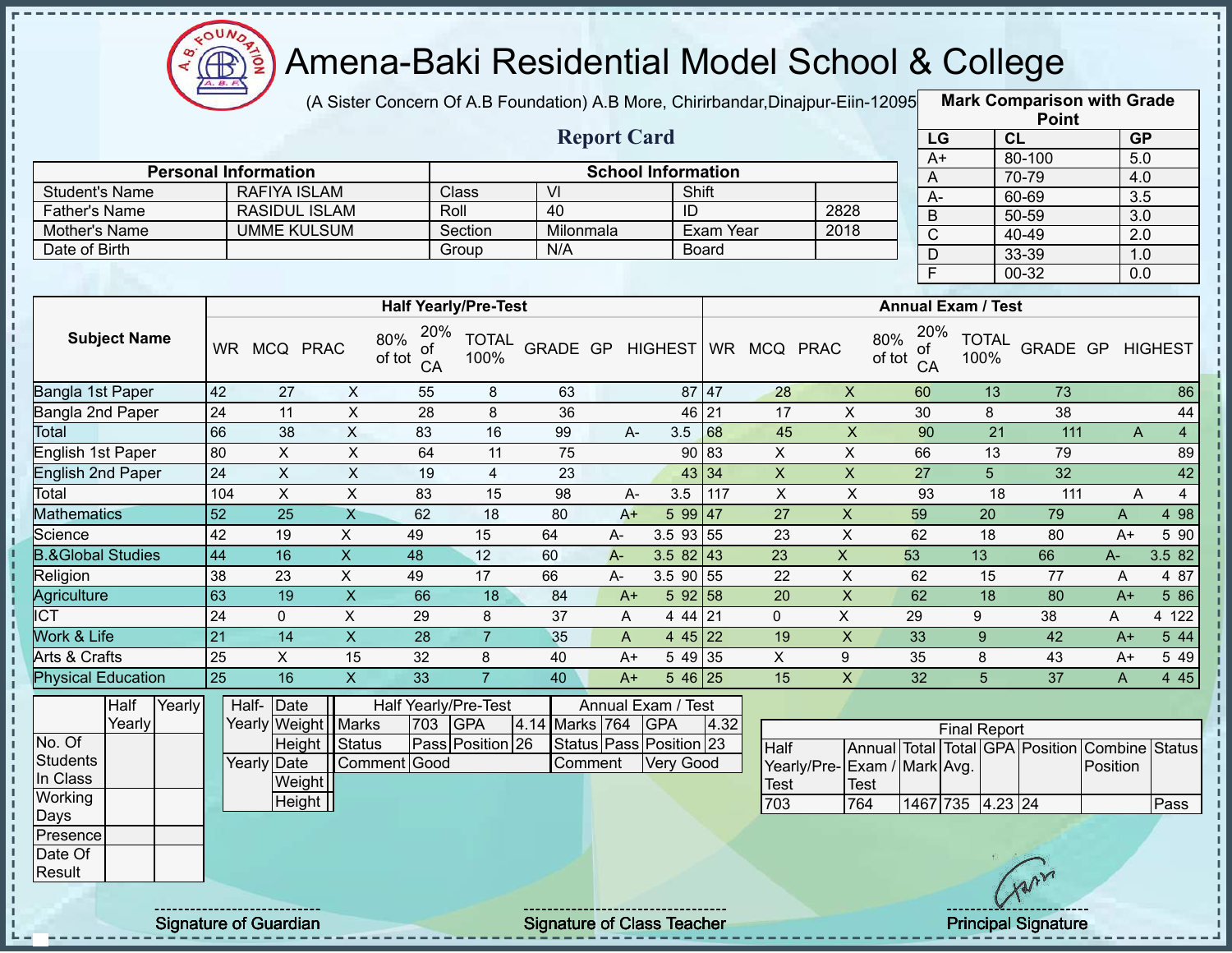

(A Sister Concern Of A.B Foundation) A.B More, Chirirbandar, Dinajpur-Eiin-12095

**Mark Comparison with Grade**

|                                        |                    |                                       |                |                                  |                                |                  |                                               |                           |              |                            |                           |                                  | <b>Point</b>                                           |                 |                  |                  |
|----------------------------------------|--------------------|---------------------------------------|----------------|----------------------------------|--------------------------------|------------------|-----------------------------------------------|---------------------------|--------------|----------------------------|---------------------------|----------------------------------|--------------------------------------------------------|-----------------|------------------|------------------|
|                                        | <b>Report Card</b> |                                       |                |                                  |                                |                  |                                               |                           |              |                            |                           | LG                               |                                                        | CL              | <b>GP</b>        |                  |
|                                        |                    |                                       |                |                                  |                                |                  |                                               |                           |              |                            |                           | $A+$                             |                                                        | 80-100          | 5.0              |                  |
|                                        |                    | <b>Personal Information</b>           |                |                                  |                                |                  |                                               | <b>School Information</b> |              |                            |                           | A                                |                                                        | 70-79           | 4.0              |                  |
| <b>Student's Name</b>                  |                    | <b>NUSAIBA ISLAM NABIHA</b>           |                |                                  | Class                          | V <sub>l</sub>   |                                               |                           | Shift        |                            | 4341                      | $A-$                             |                                                        | 60-69           | $\overline{3.5}$ |                  |
| <b>Father's Name</b>                   |                    | <b>MD.NADIRUL ISLAM</b>               |                |                                  | Roll                           |                  | 42                                            |                           | ID           |                            |                           | $\mathsf B$                      |                                                        | $50 - 59$       |                  | $\overline{3.0}$ |
| Mother's Name<br>Date of Birth         |                    | <b>UMMA SALAHA RINA</b>               |                |                                  | Section                        |                  | Milonmala<br>N/A                              |                           |              | Exam Year                  | 2018                      | $\mathsf{C}$                     |                                                        | 40-49           | $\overline{2.0}$ |                  |
|                                        |                    |                                       |                |                                  | Group                          |                  |                                               |                           | <b>Board</b> |                            |                           | D                                |                                                        | 33-39           | 1.0              |                  |
|                                        |                    |                                       |                |                                  |                                |                  |                                               |                           |              |                            |                           | F                                |                                                        | $00 - 32$       | 0.0              |                  |
|                                        |                    |                                       |                | <b>Half Yearly/Pre-Test</b>      |                                |                  |                                               |                           |              |                            |                           |                                  | <b>Annual Exam / Test</b>                              |                 |                  |                  |
| <b>Subject Name</b>                    |                    | WR MCQ PRAC                           |                | 20%<br>80%<br>οf<br>of tot<br>CA | <b>TOTAL</b><br>100%           | GRADE GP HIGHEST |                                               |                           |              | WR MCQ PRAC                |                           | 20%<br>80%<br>of<br>of tot<br>CA | <b>TOTAL</b><br>100%                                   | GRADE GP        |                  | <b>HIGHEST</b>   |
| Bangla 1st Paper                       | 50                 | 27                                    | $\pmb{\times}$ | 62                               | $\boldsymbol{9}$               | 71               |                                               |                           | 87 43        | 27                         | $\mathsf X$               | 56                               | 15                                                     | 71              |                  | 86               |
| Bangla 2nd Paper                       | 25                 | 17                                    | $\overline{X}$ | $\overline{34}$                  | $\overline{7}$                 | 41               |                                               |                           | 46 24        | 17                         | $\overline{\mathsf{x}}$   | 33                               | 8                                                      | 41              |                  | 44               |
| Total                                  | 75                 | 44                                    | $\overline{X}$ | 96                               | 16                             | 112              | A                                             | 4                         | 67           | 44                         | $\overline{X}$            | 89                               | $\overline{23}$                                        | 112             | $\mathsf{A}$     | $\overline{4}$   |
| English 1st Paper                      | 74                 | $\mathsf{X}$                          | $\mathsf X$    | 59                               | 13                             | 72               |                                               |                           | 90 84        | $\pmb{\times}$             | $\overline{X}$            | 67                               | 16                                                     | 83              |                  | 89               |
| <b>English 2nd Paper</b>               | 35                 | $\overline{X}$                        | $\overline{X}$ | $\overline{28}$                  | 6                              | 34               |                                               |                           | 43 29        | $\overline{X}$             | $\overline{X}$            | $\overline{23}$                  | $\overline{5}$                                         | $\overline{28}$ |                  | 42               |
| Total                                  | 109                | $\pmb{\times}$                        | X              | 87                               | 19                             | 106              | A                                             | 4                         | 113          | $\pmb{\times}$             | $\boldsymbol{\mathsf{X}}$ | 90                               | 21                                                     | 111             | $\overline{A}$   | $\overline{4}$   |
| <b>Mathematics</b>                     | 63                 | 21                                    | $\mathsf{X}$   | 67                               | 18                             | 85               | $A+$                                          | 5 99 59                   |              | 26                         | $\pmb{\mathsf{X}}$        | 68                               | 20                                                     | 88              | $A+$             | 598              |
| Science                                | 53                 | 19                                    | $\pmb{\times}$ | 58                               | 13                             | $\overline{71}$  | A                                             | 4 93 60                   |              | 22                         | $\sf X$                   | 66                               | 13                                                     | 79              | A                | 4 90             |
| <b>B.&amp;Global Studies</b>           | 53                 | 25                                    | $\overline{X}$ | 62                               | 13                             | 75               | A                                             | 4 82 53                   |              | 27                         | $\pmb{\mathsf{X}}$        | 64                               | 15                                                     | 79              | $\mathsf{A}$     | 4 8 2            |
| Religion                               | 48                 | 26                                    | $\pmb{\times}$ | 59                               | 15                             | 74               | Α                                             | 4 90 55                   |              | 25                         | $\sf X$                   | 64                               | 15                                                     | 79              | A                | 4 87             |
| Agriculture                            | $\overline{56}$    | 24                                    | $\mathsf X$    | 64                               | 17                             | 81               | $A+$                                          | 592 56                    |              | 23                         | $\pmb{\mathsf{X}}$        | 63                               | 18                                                     | 81              | $A+$             | 5 86             |
| <b>ICT</b>                             | 25                 | $\mathbf{0}$                          | X              | 30                               | $\overline{7}$                 | 37               | A                                             | 4 44 29                   |              | 0                          | $\mathsf{X}$              | 38                               | 9                                                      | 47              | A+               | 5 122            |
| Work & Life                            | $\overline{22}$    | $\overline{14}$                       | $\overline{X}$ | 29                               | $\overline{7}$                 | 36               | A                                             | 4 4 5 2 4                 |              | 19                         | $\pmb{\times}$            | 34                               | 8                                                      | 42              | $A+$             | 544              |
| Arts & Crafts                          | 28                 | $\pmb{\times}$                        | 15             | 34                               | 8                              | 42               | $A+$                                          | 5 49 39                   |              | $\boldsymbol{\mathsf{X}}$  | 10                        | 39                               | $\boldsymbol{9}$                                       | 48              | A+               | 5 4 9            |
| <b>Physical Education</b>              | 29                 | 14                                    | $\mathsf{X}$   | 34                               | $\overline{7}$                 | 41               | $A+$                                          | $546$ 26                  |              | 14                         | $\mathsf{x}$              | 32                               | $\overline{7}$                                         | 39              | A                | 4 4 5            |
| Half<br>Yearly<br>Yearly<br>No. Of     | Half-              | Date<br>Yearly Weight Marks<br>Height | <b>Status</b>  | Half Yearly/Pre-Test<br>760      | <b>GPA</b><br>Pass Position 19 | 4.36 Marks 805   | Annual Exam / Test<br>Status Pass Position 16 | <b>GPA</b>                | 4.45         | <b>Half</b>                |                           |                                  | <b>Final Report</b><br>Annual Total Total GPA Position |                 | Combine          | Status           |
| <b>Students</b><br>In Class<br>Working |                    | Yearly Date<br>Weight                 |                | Comment Good                     |                                | Comment          |                                               | Very Good                 |              | Yearly/Pre-<br><b>Test</b> | Test                      | Exam / Mark Avg.                 |                                                        |                 | Position         |                  |
| Days                                   |                    | Height                                |                |                                  |                                |                  |                                               |                           |              | 760                        | 805                       |                                  | 1565 783 4.41 17                                       |                 |                  | Pass             |
| Presence<br>Date Of<br>Result          |                    |                                       |                |                                  |                                |                  |                                               |                           |              |                            |                           |                                  |                                                        | Avr             |                  |                  |

Ţ

Signature of Guardian Signature of Class Teacher Principal Signature 42-444 Average Principal Signature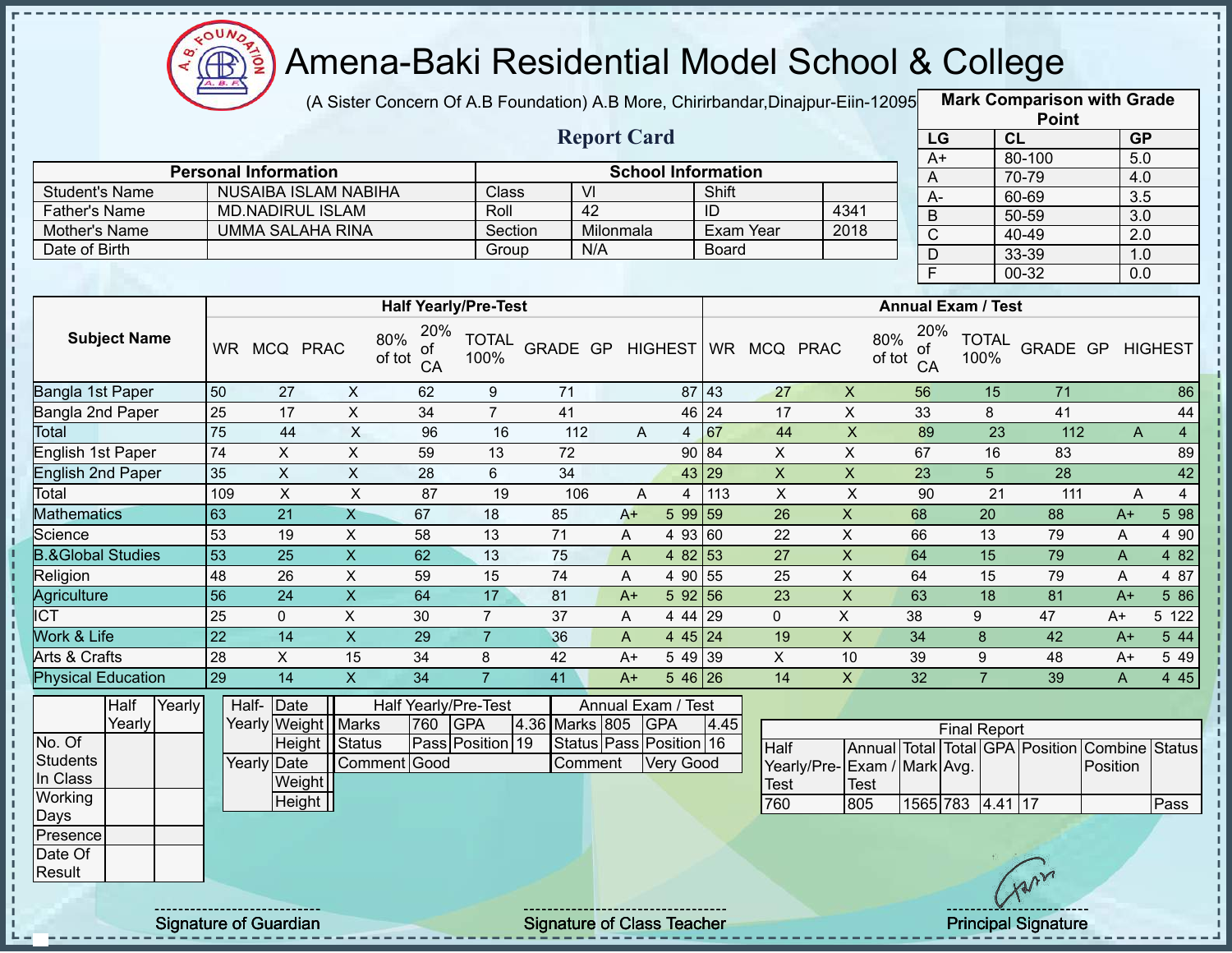

(A Sister Concern Of A.B Foundation) A.B More, Chirirbandar,Dinajpur-Eiin-12095 **Mark Comparison with Grade** 

|                       |                             |                             | <b>Report Card</b> |                           |                 |
|-----------------------|-----------------------------|-----------------------------|--------------------|---------------------------|-----------------|
|                       | <b>Personal Information</b> |                             |                    | <b>School Information</b> |                 |
| <b>Student's Name</b> | MUMTAHAN MIM                | Class                       | VI                 | Shift                     |                 |
| <b>Father's Name</b>  | MIR SHORIFUDDIN MONIR       | Roll                        | 43                 | ID                        | 4358            |
| Mother's Name         | <b>JOSNA ARA</b>            | Section                     | Milonmala          | Exam Year                 | 2018            |
| Date of Birth         |                             | Group                       | N/A                | Board                     |                 |
|                       |                             |                             |                    |                           |                 |
|                       |                             |                             |                    |                           |                 |
|                       |                             | <b>Half Yearly/Pre-Test</b> |                    |                           | <b>Annual E</b> |

| <b>Point</b>    |           |                  |  |  |  |  |  |  |  |  |  |
|-----------------|-----------|------------------|--|--|--|--|--|--|--|--|--|
| LG              | <b>CL</b> | <b>GP</b>        |  |  |  |  |  |  |  |  |  |
| $\overline{A+}$ | 80-100    | 5.0              |  |  |  |  |  |  |  |  |  |
| А               | 70-79     | 4.0              |  |  |  |  |  |  |  |  |  |
| А-              | 60-69     | $\overline{3.5}$ |  |  |  |  |  |  |  |  |  |
| B               | 50-59     | 3.0              |  |  |  |  |  |  |  |  |  |
| C               | 40-49     | 2.0              |  |  |  |  |  |  |  |  |  |
| D               | 33-39     | 1.0              |  |  |  |  |  |  |  |  |  |
| F               | 00-32     | 0.0              |  |  |  |  |  |  |  |  |  |

|                              |           |                 |             | <b>Half Yearly/Pre-Test</b>      |                      |                 |    |                |             |           |             |             | <b>Annual Exam / Test</b>        |                      |          |              |                |
|------------------------------|-----------|-----------------|-------------|----------------------------------|----------------------|-----------------|----|----------------|-------------|-----------|-------------|-------------|----------------------------------|----------------------|----------|--------------|----------------|
| <b>Subject Name</b>          | <b>WR</b> | <b>MCQ</b>      | <b>PRAC</b> | 20%<br>80%<br>of<br>of tot<br>CA | <b>TOTAL</b><br>100% | <b>GRADE GP</b> |    | <b>HIGHEST</b> |             | <b>WR</b> | <b>MCQ</b>  | <b>PRAC</b> | 20%<br>80%<br>of<br>of tot<br>CA | <b>TOTAL</b><br>100% | GRADE GP |              | <b>HIGHEST</b> |
| Bangla 1st Paper             | 39        | 20              | X           | 47                               | 8                    | 55              |    |                | 87 29       |           | 21          | X           | 40                               | 9                    | 49       |              | 86             |
| Bangla 2nd Paper             | 22        | 13              | X           | 28                               | 6                    | 34              |    |                | 46 20       |           | 15          | X           | 28                               |                      | 35       |              | 44             |
| Total                        | 61        | 33              | X           | 75                               | 14                   | 89              |    | B              | 3           | 49        | 36          | X           | 68                               | 16                   | 84       |              | B<br>3         |
| English 1st Paper            | 68        | X.              | X           | 54                               | 11                   | 65              |    |                | 90 80       |           | X.          | X           | 64                               | 10                   | 74       |              | 89             |
| English 2nd Paper            | 20        | X               | X           | 16                               | 5                    | 21              |    |                | 43 30       |           | X           | X           | 24                               | 5                    | 29       |              | 42             |
| Total                        | 88        | X.              | X           | 70                               | 16                   | 86              |    | B              | 3           | 110       | X           | X           | 88                               | 15                   | 103      | A-           | 3.5            |
| <b>Mathematics</b>           | 49        | 22              | X           | 57                               | 13                   | 70              | A  |                | 4 9 9       | 29        | 30          | X.          | 47                               | 18                   | 65       | A-           | 3.5 98         |
| Science                      | 24        | 16              | X           | 32                               | 12                   | 44              | C  |                | 2 93 33     |           | 19          | X           | 42                               | 12                   | 54       | B            | 3 90           |
| <b>B.&amp;Global Studies</b> | 34        | 22 <sup>°</sup> | X           | 45                               | 12                   | 57              |    | B.             | 382 36      |           | 15          | X           | 41                               | 14                   | 55       | B            | 3 82           |
| Religion                     | 23        | 15              | X           | 30                               | 12                   | 42              | C  |                | 2 90        | 47        | 15          | X.          | 50                               | 13                   | 63       | A-           | 3.5 87         |
| Agriculture                  | 52        | 18              | X           | 56                               | 15                   | 71              | A  |                | 4 $92 50$   |           | 17          | X           | 54                               | 16                   | 70       | A            | 4 8 6          |
| $\overline{ICT}$             | 23        | $\mathbf{0}$    | X           | 26                               | 7                    | 33              | A- |                | $3.5$ 44 27 |           | $\mathbf 0$ | X           | 34                               | 7                    | 41       | $A+$         | 5 122          |
| <b>Nork &amp; Life</b>       | 21        | 11              | X           | 26                               | $\overline{7}$       | 33              | A- |                | $3.545$ 20  |           | 19          | X           | 31                               |                      | 38       | $\mathsf{A}$ | 4 4 4          |
| Arts & Crafts                | 20        | X               | 9           | 23                               | 8                    | 31              | А- |                | 3.54930     |           | X           | 6           | 29                               | 9                    | 38       | A            | 4 4 9          |
| <b>Physical Education</b>    | 24        | 17              | X           | 33                               | 6                    | 39              | A  |                | 4 46 24     |           | 16          | Χ           | 32                               | 8                    | 40       | $A+$         | 5 4 5          |

|                  | Half   | Yearly | Half-Date   |                       |                       |     | Half Yearly/Pre-Test | Annual Exam / Test |  |                         |      |  |                |      |
|------------------|--------|--------|-------------|-----------------------|-----------------------|-----|----------------------|--------------------|--|-------------------------|------|--|----------------|------|
|                  | Yearly |        |             | Yearly Weight   Marks |                       | 595 | <b>IGPA</b>          | 3.23 Marks 651     |  | <b>IGPA</b>             | 3.77 |  |                |      |
| No. Of           |        |        |             | Height Status         |                       |     | Pass Position 41     |                    |  | Status Pass Position 39 |      |  | <b>Half</b>    | l Ar |
| Students         |        |        | Yearly Date |                       | Comment Imprv. Needed |     |                      | Comment            |  | <b>Very Good</b>        |      |  | Yearly/Pre-IEx |      |
| In Class         |        |        |             | Weight                |                       |     |                      |                    |  |                         |      |  | Test           | ITe  |
| Working          |        |        |             | Height                |                       |     |                      |                    |  |                         |      |  | 595            | 65   |
| Days             |        |        |             |                       |                       |     |                      |                    |  |                         |      |  |                |      |
| <b>IPresence</b> |        |        |             |                       |                       |     |                      |                    |  |                         |      |  |                |      |
| Date Of          |        |        |             |                       |                       |     |                      |                    |  |                         |      |  |                |      |
| Result           |        |        |             |                       |                       |     |                      |                    |  |                         |      |  |                |      |

| <b>Final Report</b>          |      |              |  |  |     |                                                |      |  |  |  |  |  |  |  |
|------------------------------|------|--------------|--|--|-----|------------------------------------------------|------|--|--|--|--|--|--|--|
| <b>Half</b>                  |      |              |  |  |     | Annual Total Total GPA Position Combine Status |      |  |  |  |  |  |  |  |
| Yearly/Pre- Exam / Mark Avg. |      |              |  |  |     | Position                                       |      |  |  |  |  |  |  |  |
| Test                         | Test |              |  |  |     |                                                |      |  |  |  |  |  |  |  |
| 595                          | 651  | 1246 624 3.5 |  |  | 141 |                                                | Pass |  |  |  |  |  |  |  |

Signature of Guardian Signature of Class Teacher **Signature of Class Teacher Principal Signature** 43